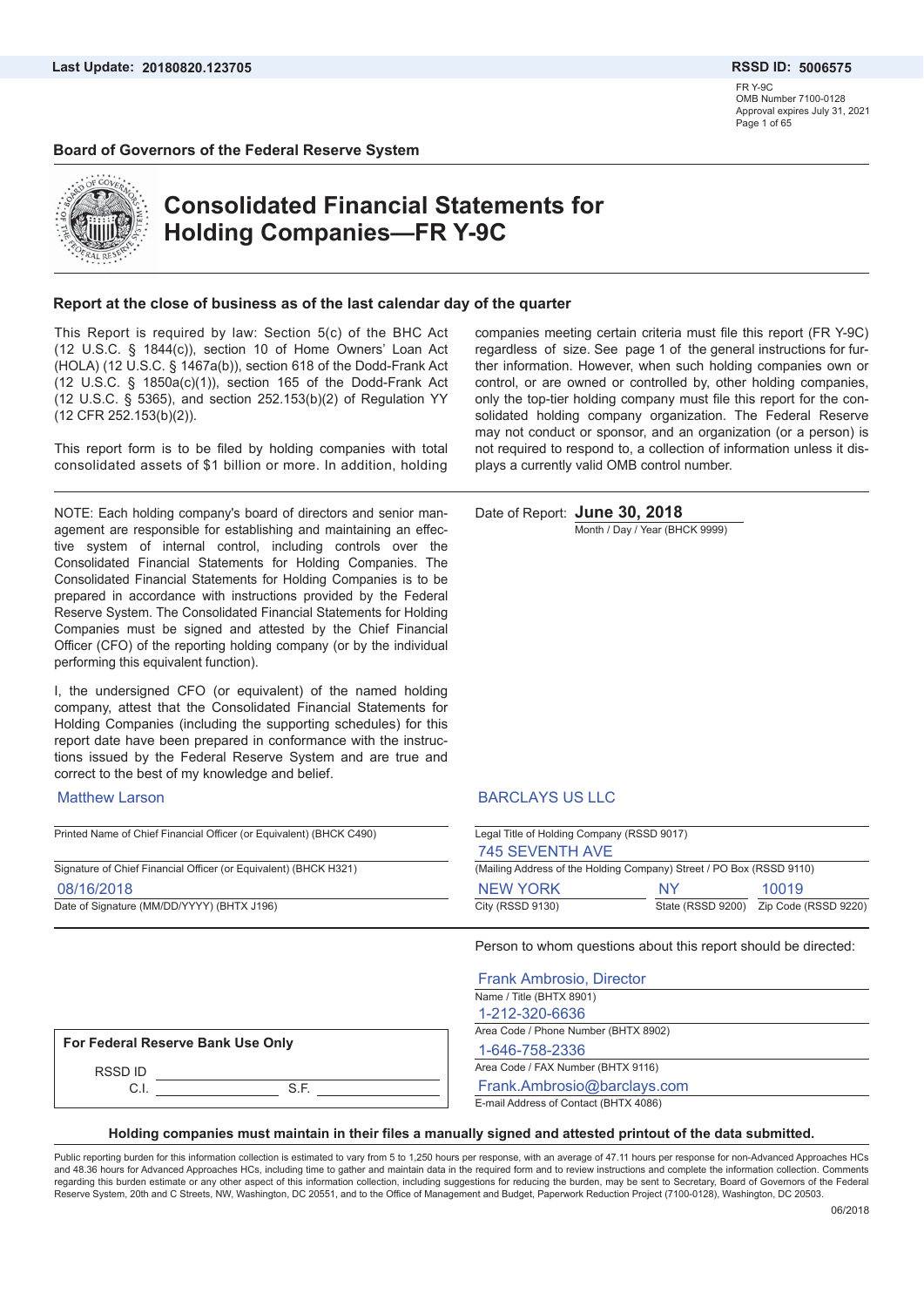$\overline{a}$ 

**For Federal Reserve Bank Use Only** RSSD ID S.F.

FR Y-9C Page 2 of 65

# **Report of Income for Holding Companies**

**Report all Schedules of the Report of Income on a calendar year-to-date basis.**

### **Schedule HI—Consolidated Income Statement**

| Dollar Amounts in Thousands   BHCK                                                       |              | Amount       |            |
|------------------------------------------------------------------------------------------|--------------|--------------|------------|
| 1. Interest income                                                                       |              |              |            |
| a. Interest and fee income on loans:                                                     |              |              |            |
| (1) In domestic offices:                                                                 |              |              |            |
|                                                                                          | 4435         | 0            | 1.a.(1)(a) |
|                                                                                          | 4436         | $\mathbf{0}$ | 1.a.(1)(b) |
|                                                                                          | F821         | 1,823,000    | 1.a.(1)(c) |
| (2) In foreign offices, Edge and Agreement subsidiaries, and IBFs                        | 4059         | 100,000      | 1.a.(2)    |
|                                                                                          | 4065         | 0            | 1.b.       |
|                                                                                          | 4115         | 86,000       | 1.c.       |
| d. Interest and dividend income on securities:                                           |              |              |            |
| (1) U.S. Treasury securities and U.S. government agency obligations                      |              |              |            |
|                                                                                          | <b>B488</b>  | 0            | 1.d.(1)    |
|                                                                                          | B489         | 1,000        | 1.d.(2)    |
|                                                                                          | 4060         | 15,000       | 1.d.(3)    |
|                                                                                          | 4069         | 915,000      | 1.e.       |
| f. Interest income on federal funds sold and securities purchased under agreements       |              |              |            |
|                                                                                          | 4020         | 1,285,000    | 1.f.       |
|                                                                                          | 4518         | 64,000       | 1.g.       |
|                                                                                          | 4107         | 4,289,000    | 1.h.       |
| 2. Interest expense                                                                      |              |              |            |
| a. Interest on deposits:                                                                 |              |              |            |
| (1) In domestic offices:                                                                 |              |              |            |
|                                                                                          | HK03         | 51,000       | 2.a.(1)(a) |
|                                                                                          | HK04         | 7,000        | 2.a.(1)(b) |
|                                                                                          | 6761         | 139,000      | 2.a.(1)(c) |
| (2) In foreign offices, Edge and Agreement subsidiaries, and IBFs                        | 4172         | 0            | 2.a.(2)    |
|                                                                                          | 4180         | 1,316,000    | 2.b.       |
| b. Expense on federal funds purchased and securities sold under agreements to repurchase |              |              |            |
| c. Interest on trading liabilities and other borrowed money                              | 4185         | 813,000      | 2.c.       |
|                                                                                          |              |              |            |
| d. Interest on subordinated notes and debentures and on mandatory convertible            | 4397         | 46,000       | 2.d.       |
|                                                                                          | 4398         | 246,000      | 2.e.       |
|                                                                                          | 4073         | 2,618,000    | 2.f.       |
|                                                                                          | 4074         | 1,671,000    | 3.         |
|                                                                                          | 4230         | 534.000      |            |
| 4. Provision for loan and lease losses (from Schedule HI-B, part II, item 5)             |              |              | 4.         |
| 5. Noninterest income:                                                                   | 4070         |              |            |
|                                                                                          | 4483         | 0<br>0       | 5.a.       |
|                                                                                          |              |              | 5.b.       |
|                                                                                          | A220<br>C886 | 138,000      | 5.c.       |
|                                                                                          |              | 666,000      | 5.d.(1)    |
| (2) Investment banking, advisory, and underwriting fees and commissions                  | C888         | 952,000      | 5.d.(2)    |
|                                                                                          | C887         | 0            | 5.d.(3)    |
| (4) Underwriting income from insurance and reinsurance activities                        | C386         | 0            | 5.d.(4)    |
|                                                                                          | C387         | 0            | 5.d.(5)    |
|                                                                                          | B491         | 0            | 5.e.       |
|                                                                                          | B492         | 21,000       | 5.f.       |
|                                                                                          | B493         | 0            | 5.g.       |

<sup>1.</sup> Includes interest income on time certificates of deposit not held for trading.

<sup>2.</sup> For holding companies required to complete Schedule HI, memoranda item 9, trading revenue reported in Schedule HI, item 5.c must equal the sum of memoranda items 9.a through 9.e.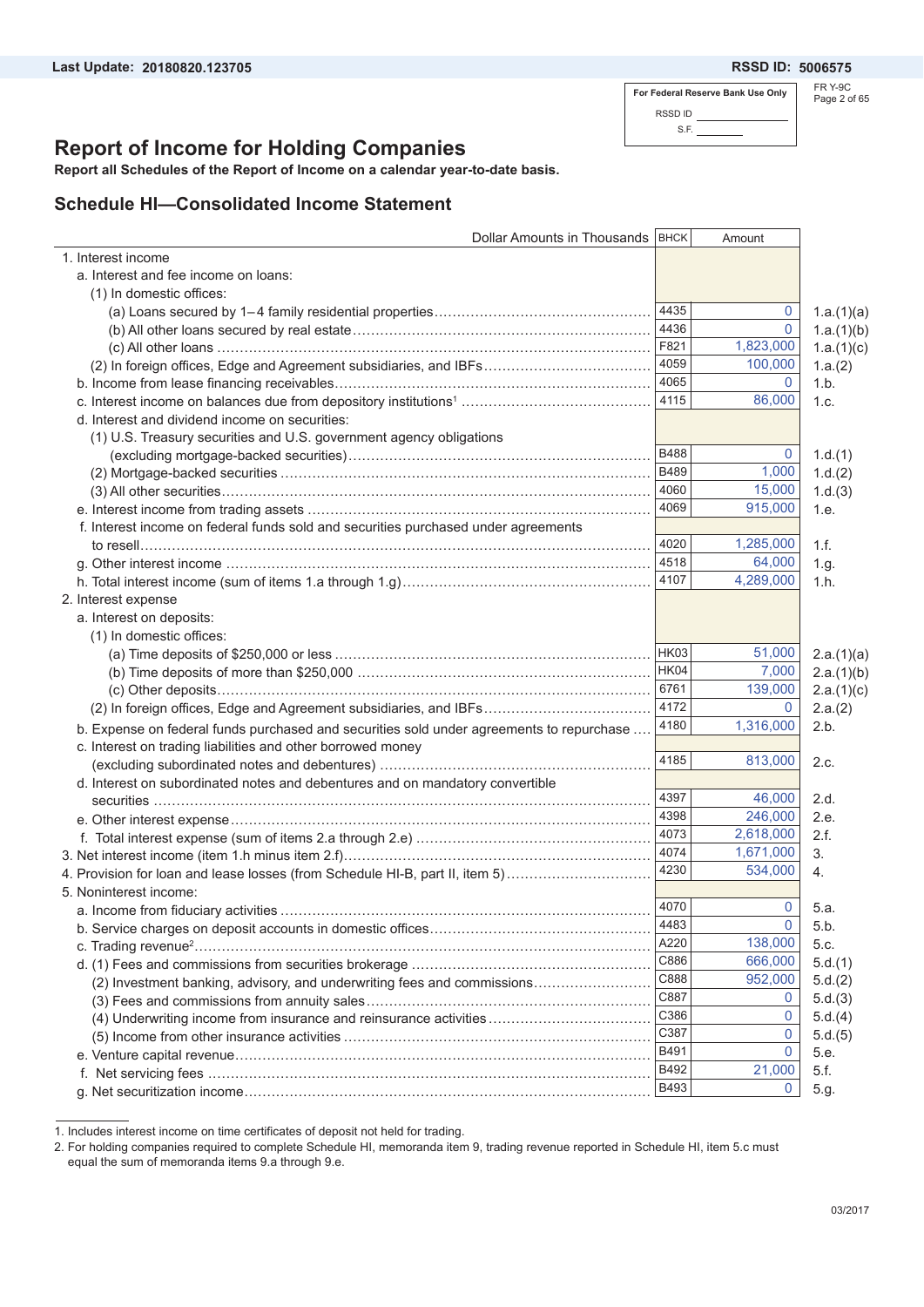L.

| Dollar Amounts in Thousands   BHCK                                                             |                  | Amount     |         |
|------------------------------------------------------------------------------------------------|------------------|------------|---------|
| 5. h. Not applicable.                                                                          |                  |            |         |
|                                                                                                | 8560             | 41,000     | 5.i.    |
|                                                                                                | 8561             | 0          | 5.j.    |
|                                                                                                | <b>B496</b>      | 0          | 5.k.    |
|                                                                                                | <b>B497</b>      | 1,274,000  | 5.1.    |
|                                                                                                | 4079             | 3,092,000  | 5.m.    |
|                                                                                                | 3521             | 0          | 6.a.    |
|                                                                                                | 3196             | 4.000      | 6.b.    |
| 7. Noninterest expense:                                                                        |                  |            |         |
|                                                                                                | 4135             | 1,461,000  | 7.a.    |
| b. Expenses of premises and fixed assets (net of rental income)                                |                  |            |         |
| (excluding salaries and employee benefits and mortgage interest)                               | 4217             | 71,000     | 7.b.    |
|                                                                                                | C216             | 0          | 7.c.(1) |
| (2) Amortization expense and impairment losses for other intangible assets                     | C <sub>232</sub> | 46,000     | 7.c.(2) |
|                                                                                                | 4092             | 2,995,000  | 7.d.    |
|                                                                                                | 4093             | 4,573,000  | 7.e.    |
| 8. a. Income (loss) before unrealized holding gains (losses) on equity securities not held for |                  |            |         |
| trading, applicable income taxes, and discontinued operations                                  |                  |            |         |
|                                                                                                | <b>HT69</b>      | $-340,000$ | 8.a.    |
| b. Unrealized holding gains (losses) on equity securities not held for trading <sup>6</sup>    | HT70             |            | 8.b.    |
| c. Income (loss) before applicable income taxes and discontinued operations                    |                  |            |         |
|                                                                                                | 4301             | $-340,000$ | 8.c.    |
|                                                                                                | 4302             | 115,000    | 9.      |
|                                                                                                | 4300             | $-455,000$ | 10.     |
|                                                                                                | <b>FT28</b>      | 0          | 11.     |
| 12. Net income (loss) attributable to holding company and noncontrolling                       |                  |            |         |
|                                                                                                | G104             | $-455,000$ | 12.     |
| 13. LESS: Net income (loss) attributable to noncontrolling (minority) interests                |                  |            |         |
| (if net income, report as a positive value; if net loss, report as a negative value)           | G103             |            | 13.     |
| 14. Net income (loss) attributable to holding company (item 12 minus item 13)                  | 4340             | $-455,000$ | 14.     |

3. Exclude net gains(losses) on sales of trading assets and held-to-maturity and available-for-sale-securities.

4. See Schedule HI, memoranda item 6.

5. See Schedule HI, memoranda item 7.

**6. Item 8.b is to be completed only by holding companies that have adopted ASU 2016-01, which includes provisions governing the accounting for investments in equity securities. See the instructions for further detail on ASU 2016-01.** 

7. Describe on Schedule HI, memoranda item 8.

### **Memoranda**

 $\overline{a}$ 

| Dollar Amounts in Thousands                                                                  | <b>BHCK</b> | Amount        |         |
|----------------------------------------------------------------------------------------------|-------------|---------------|---------|
|                                                                                              | 4519        | 1,676,000     | $M.1$ . |
| 2. Net income before applicable income taxes, and discontinued operations (item 8.c above)   |             |               |         |
|                                                                                              | 4592        | $-334.000$    | $M.2$ . |
| 3. Income on tax-exempt loans and leases to states and political subdivisions in the U.S.    |             |               |         |
|                                                                                              | 4313        | 0             | M.3.    |
| 4. Income on tax-exempt securities issued by states and political subdivisions in the U.S.   |             |               |         |
|                                                                                              | 4507        | 15,000        | M.4     |
|                                                                                              |             |               |         |
| 5. Number of full-time equivalent employees at end of current period                         | <b>BHCK</b> | <b>Number</b> |         |
|                                                                                              | 4150        | 10.447        | $M.5$ . |
| 6. Other noninterest income (from Schedule HI, item 5.I, above) (only report amounts greater |             |               |         |
| than \$100,000 that exceed 7 percent of Schedule HI, item 5.I):                              | <b>BHCK</b> | Amount        |         |
|                                                                                              | CO13        | $\Omega$      | M.6.a.  |
| b. Earnings on/increase in value of cash surrender value of life insurance                   | CO14        | $\Omega$      | M.6.b.  |
|                                                                                              | CO16        | 0             | M.6.c.  |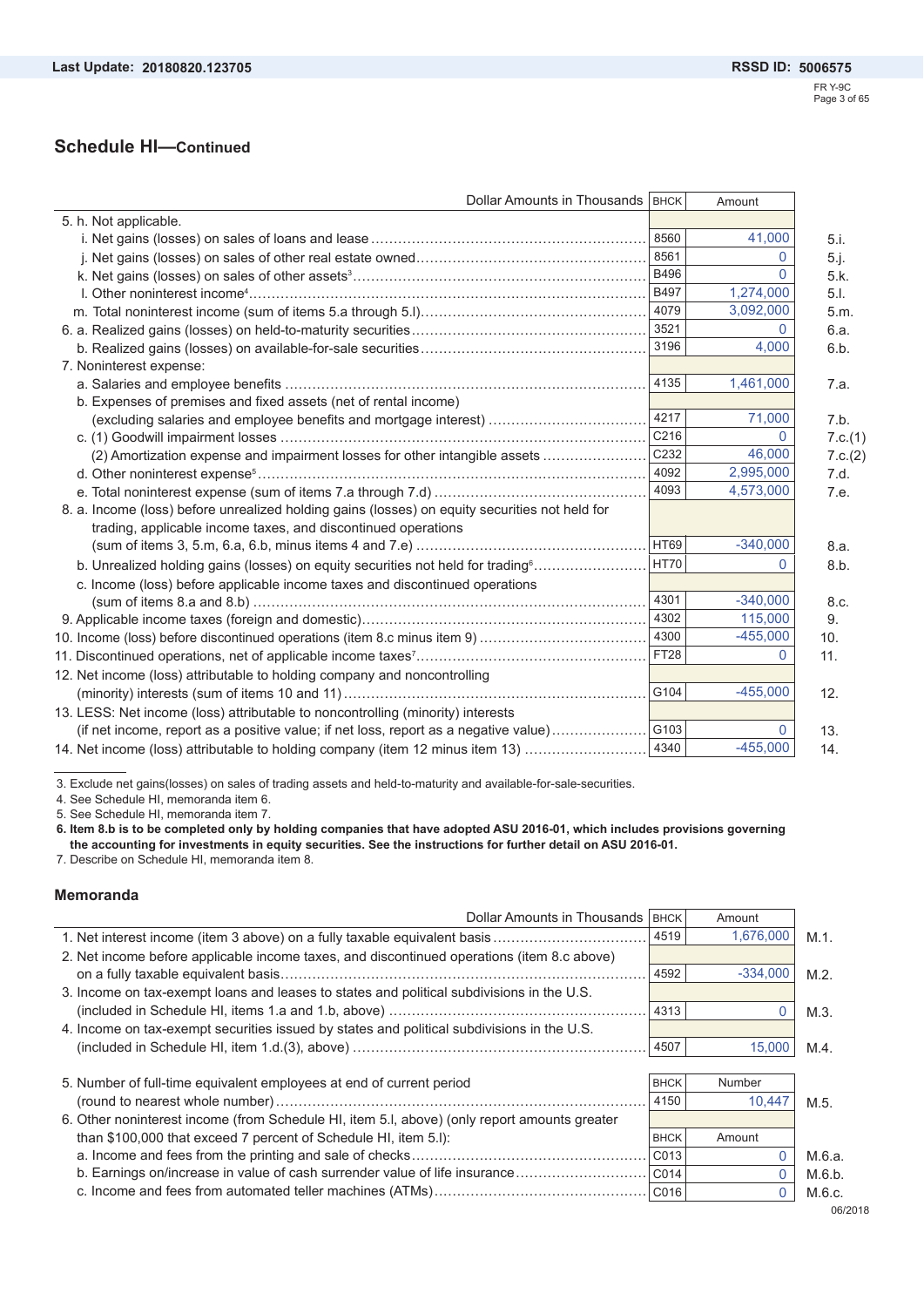### **Schedule HI—Continued**

#### **Memoranda—Continued**

|        |             | <b>Dollar Amounts in Thousands</b>                                                            | <b>BHCK</b> | Amount         |           |
|--------|-------------|-----------------------------------------------------------------------------------------------|-------------|----------------|-----------|
|        |             |                                                                                               | 4042        | 0              | M.6.d.    |
|        |             |                                                                                               | C015        | $\Omega$       | M.6.e.    |
|        |             |                                                                                               | F555        | 157,000        | M.6.f.    |
|        |             |                                                                                               | T047        | $\overline{0}$ | M.6.g.    |
|        | <b>TEXT</b> | Affiliate service charges                                                                     |             |                |           |
| h.     | 8562        |                                                                                               | 8562        | 1,026,000      | M.6.h.    |
|        | <b>TEXT</b> | <b>Annual fees</b>                                                                            |             |                |           |
| i.     | 8563        |                                                                                               | 8563        | 111,000        | M.6.i.    |
|        | <b>TEXT</b> |                                                                                               |             |                |           |
| I.     | 8564        |                                                                                               | 8564        | 0              | M.6.j.    |
|        |             | 7. Other noninterest expense (from Schedule HI, item 7.d, above) (only report amounts greater |             |                |           |
|        |             | than \$100,000 that exceed 7 percent of the sum of Schedule HI, item 7.d):                    |             |                |           |
|        |             |                                                                                               | C017        | 0              | M.7a.     |
|        |             |                                                                                               | 0497        | 0              | M.7.b.    |
|        |             |                                                                                               | 4136        | 0              | M.7.c.    |
|        |             |                                                                                               | C018        | 0              | M.7.d.    |
|        |             |                                                                                               | 8403        | $\mathbf{0}$   | M.7.e.    |
|        |             |                                                                                               | 4141        | 0              | M.7.f.    |
|        |             |                                                                                               | 4146        |                | M.7.g.    |
|        |             |                                                                                               | F556        | $\mathbf{0}$   | M.7.h.    |
|        |             |                                                                                               | F557        | 0              | M.7. i.   |
|        |             |                                                                                               | F558        | 0              |           |
|        |             |                                                                                               | F559        |                | M.7. j.   |
|        |             |                                                                                               | Y923        | 0              | M.7.k.    |
|        |             |                                                                                               |             | 0              | $M.7.1$ . |
|        |             | m. Insurance expenses (not included in employee expenses, premises and fixed assets           |             |                |           |
|        |             |                                                                                               | Y924        | 0              | M.7.m.    |
|        | <b>TEXT</b> | Litigation expenses                                                                           |             |                |           |
| n.     | 8565        |                                                                                               | 8565        | 1,150,000      | M.7.n.    |
|        | <b>TEXT</b> | Non-IHC affiliate expense/charges                                                             |             |                |           |
| о.     | 8566        |                                                                                               | 8566        | 557,000        | M.7.0.    |
|        | <b>TEXT</b> | <b>Fees &amp; Commission expenses</b>                                                         |             |                |           |
| p.     | 8567        |                                                                                               | 8567        | 301,000        | M.7.p.    |
|        |             | 8. Discontinued operations and applicable income tax effect (from Schedule HI, item 11)       |             |                |           |
|        |             | (itemize and describe each discontinued operation):                                           |             |                |           |
|        | <b>TEXT</b> |                                                                                               |             |                |           |
| a. (1) | FT29        |                                                                                               | FT29        | 0              | M.8.a.(1) |
|        |             | BHCK FT30<br>0                                                                                |             |                | M.8.a.(2) |
|        | <b>TEXT</b> |                                                                                               |             |                |           |
| b. (1) | FT31        |                                                                                               | FT31        | 0              | M.8.b.(1) |
|        |             | BHCK FT32<br>$\mathbf{0}$                                                                     |             |                | M.8.b.(2) |
|        |             |                                                                                               |             |                |           |
|        |             | 9. Trading revenue (from cash instruments and derivative instruments)                         |             |                |           |
|        |             | (Sum of items 9.a through 9.e must equal Schedule HI, item 5.c.)                              |             |                |           |
|        |             | Memorandum items 9.a through 9.e are to be completed by holding companies that reported       |             |                |           |
|        |             | total trading assets of \$10 million or more for any quarter of the preceding calendar year:  |             |                |           |
|        |             |                                                                                               |             |                |           |
|        |             |                                                                                               | 8757        | $-69,000$      | M.9.a.    |
|        |             |                                                                                               | 8758        | $\overline{0}$ | M.9.b.    |
|        |             |                                                                                               | 8759        | 244,000        | M.9.c.    |
|        |             |                                                                                               | 8760        | 1,000          | M.9.d.    |
|        |             |                                                                                               | F186        | $-38,000$      | M.9.e.    |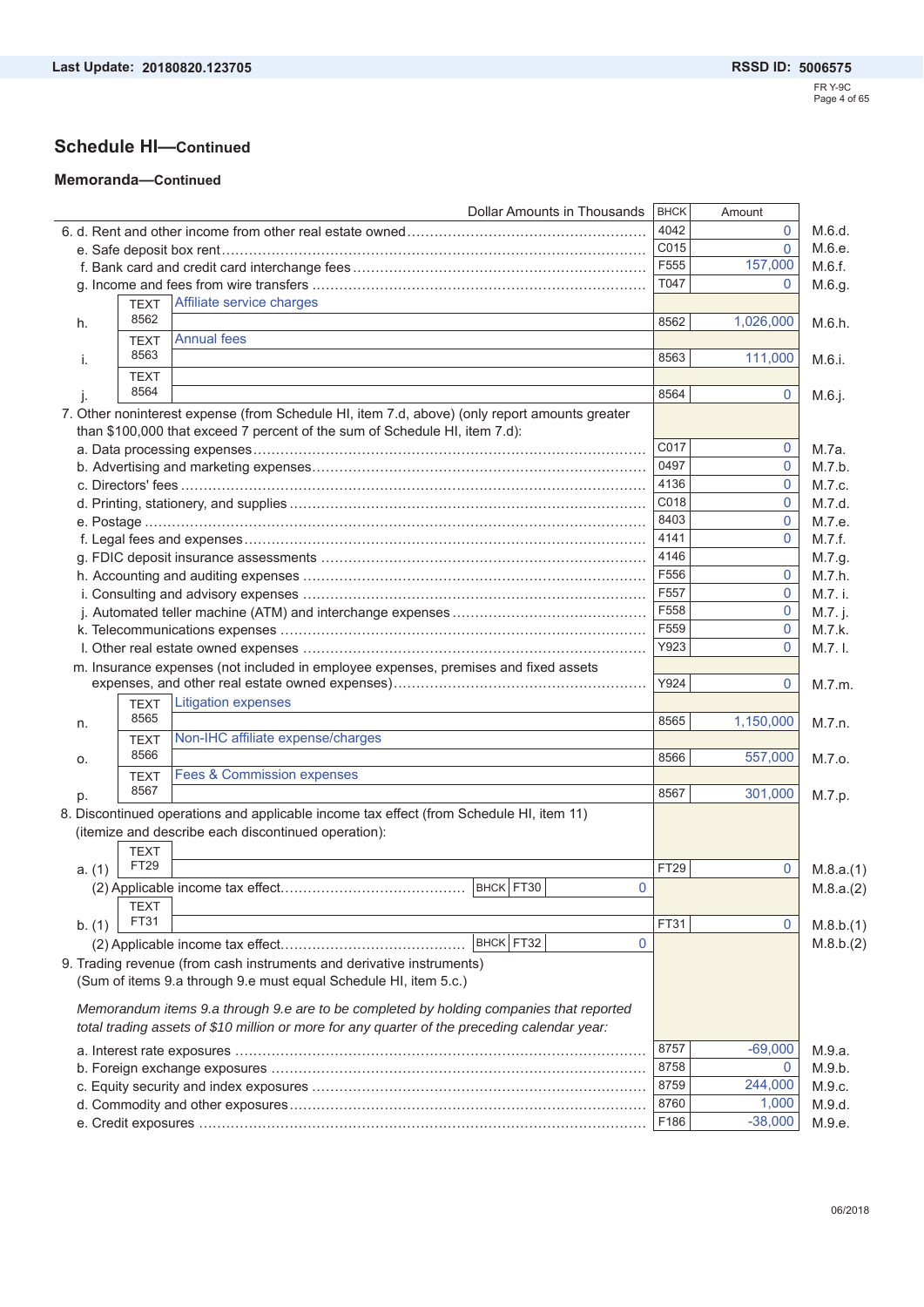#### **Memoranda—Continued**

| Dollar Amounts in Thousands   BHCK                                                                                                                                           |             | Amount                  |            |
|------------------------------------------------------------------------------------------------------------------------------------------------------------------------------|-------------|-------------------------|------------|
| Memoranda items 9.f and 9.g are to be completed by holding companies with \$100 billion or more                                                                              |             |                         |            |
| in total assets that are required to complete Schedule HI, Memorandum items 9.a through 9.e,<br>above. $1$                                                                   |             |                         |            |
| 9. f. Impact on trading revenue of changes in the creditworthiness of the holding company's                                                                                  |             |                         |            |
| derivatives counterparties on the holding company's derivative assets (included in                                                                                           |             |                         |            |
|                                                                                                                                                                              | K090        | 0                       | M.9.f.     |
| g. Impact on trading revenue of changes in the creditworthiness of the holding company<br>on the holding company's derivative liabilities                                    |             |                         |            |
|                                                                                                                                                                              | K094        | 0                       | M.9.g.     |
| Memorandum items 10.a and 10.b are to be completed by holding companies with \$10 billion or<br>more in total consolidated assets. <sup>1</sup>                              |             |                         |            |
| 10. Net gains (losses) recognized in earnings on credit derivatives that economically hedge credit<br>exposures held outside the trading account:                            |             |                         |            |
|                                                                                                                                                                              | C889        | 0                       | M.10.a.    |
| b. Net gains (losses) on credit derivatives held for purposes other than trading                                                                                             | C890        | $\mathbf 0$             | M.10.b.    |
|                                                                                                                                                                              | A251        | $\Omega$                | M.11.      |
| Memorandum item 12.a is to be completed by holding companies with \$1 billion or more in total<br>assets. $1$                                                                |             |                         |            |
| 12. a. Income from the sale and servicing of mutual funds and annuities (in domestic offices)                                                                                | 8431        | 0                       | M.12.a.    |
|                                                                                                                                                                              | C242        | 0                       | M.12.b.(1) |
|                                                                                                                                                                              | C243        | 0                       | M.12.b.(2) |
| c. Benefits, losses, and expenses from insurance-related activities                                                                                                          | <b>B983</b> | $\mathbf{0}$            | M.12.c.    |
|                                                                                                                                                                              |             |                         |            |
| 13. Does the reporting holding company have a Subchapter S election in effect for                                                                                            |             | <b>BHCK</b><br>$0 = No$ |            |
| federal income tax purposes for the current tax year? (Enter "1" for Yes; enter "0" for No.) 1=Yes A530                                                                      |             | $\overline{0}$          | M.13.      |
| Dollar Amounts in Thousands   BHCK                                                                                                                                           |             | Amount                  |            |
| Memorandum item 14 is to be completed by holding companies that have elected to account for                                                                                  |             |                         |            |
| assets and liabilities under a fair value option.                                                                                                                            |             |                         |            |
| 14. Net gains (losses) recognized in earnings on assets and liabilities that are reported at                                                                                 |             |                         |            |
| fair value under a fair value option:                                                                                                                                        |             |                         |            |
|                                                                                                                                                                              | F551        |                         |            |
|                                                                                                                                                                              |             | 1,142,000               | M.14.a.    |
| (1) Estimated net gains (losses) on loans attributable to changes in instrument-specific                                                                                     |             |                         |            |
|                                                                                                                                                                              | F552        | $\mathbf 0$             |            |
|                                                                                                                                                                              | F553        | $-1,007,000$            | M.14.b.    |
| (1) Estimated net gains (losses) on liabilities attributable to changes in instrument-specific                                                                               |             |                         |            |
|                                                                                                                                                                              | F554        | 1,000                   | M.14.b.(1) |
| 15. Stock-based employee compensation expense (net of tax effects) calculated for all                                                                                        |             |                         | M.14.a.(1) |
|                                                                                                                                                                              | C409        | 85,000                  | M.15.      |
| Memorandum item 16 is to be completed by holding companies that are required to complete                                                                                     |             |                         |            |
| Schedule HC-C, Memorandum items 6.b and 6.c and is to be completed semiannually in the                                                                                       | <b>BHCK</b> | Year-to-date<br>Amount  |            |
| June and December reports only.                                                                                                                                              |             |                         |            |
| 16. Noncash income from negative amortization on closed-end loans secured by 1-4 family                                                                                      |             |                         |            |
|                                                                                                                                                                              | F228        | 0                       | M.16.      |
| 17. Other-than-temporary impairment losses on held-to-maturity and available-for-sale debt<br>securities recognized in earnings (included in Schedule HI, items 6.a and 6.b) | J321        | 0                       | M.17.      |

1. The asset-size test is based on the total assets reported as of *June 30, 2017*.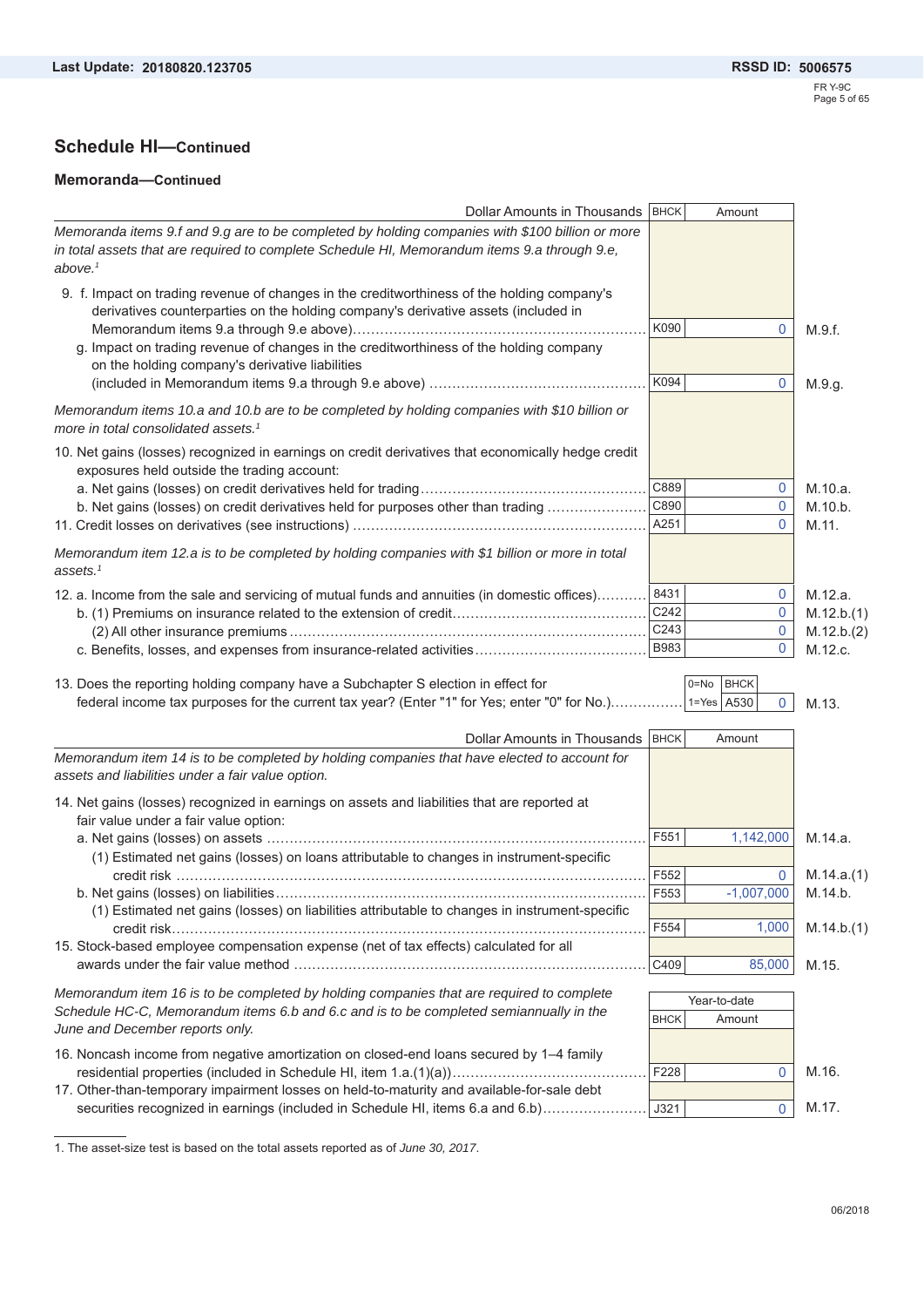### **Schedule HI-A—Changes in Holding Company Equity Capital**

| Dollar Amounts in Thousands   BHCK                                                                     |             | Amount     |      |
|--------------------------------------------------------------------------------------------------------|-------------|------------|------|
| 1. Total holding company equity capital most recently reported for the end of previous                 |             |            |      |
|                                                                                                        | 3217        | 16,628,000 | 1.   |
| 2. Cumulative effect of changes in accounting principles and corrections of material accounting errors | <b>B507</b> | $-47,000$  | 2.   |
| 3. Balance end of previous calendar year as restated (sum of items 1 and 2)                            | <b>B508</b> | 16,581,000 | 3.   |
|                                                                                                        | <b>BHCT</b> |            |      |
| 4. Net income (loss) attributable to holding company (must equal Schedule HI, item 14)                 | 4340        | $-455,000$ | 4.   |
| 5. Sale of perpetual preferred stock (excluding treasury stock transactions):                          | <b>BHCK</b> |            |      |
|                                                                                                        | 3577        |            | 5.a. |
|                                                                                                        | 3578        |            | 5.b  |
| 6. Sale of common stock:                                                                               |             |            |      |
|                                                                                                        | 3579        |            | 6.a. |
|                                                                                                        | 3580        |            | 6.b  |
|                                                                                                        | 4782        |            | 7.   |
|                                                                                                        | 4783        |            | 8.   |
|                                                                                                        | 4356        |            | 9.   |
|                                                                                                        | 4598        | 82,000     | 10.  |
|                                                                                                        | 4460        |            | 11.  |
|                                                                                                        | <b>B511</b> | $-13,000$  | 12.  |
| 13. Change in the offsetting debit to the liability for Employee Stock Ownership Plan (ESOP) debt      |             |            |      |
|                                                                                                        | 4591        |            | 13.  |
|                                                                                                        | 3581        | $-8,000$   | 14.  |
| 15. Total holding company equity capital end of current period (sum of items 3, 4, 5, 6, 7, 9, 12,     | <b>BHCT</b> |            |      |
| 13, and 14, less items 8, 10, and 11) (must equal item 27.a on Schedule HC)                            | 3210        | 16,023,000 | 15.  |

1. Includes, but is not limited to, changes in net unrealized holding gains (losses) on available-for-sale securities, changes in accumulated net gains (losses) on cash flow hedges, foreign currency translation adjustments, and pension and other postretirement plan related changes other than net periodic benefit cost.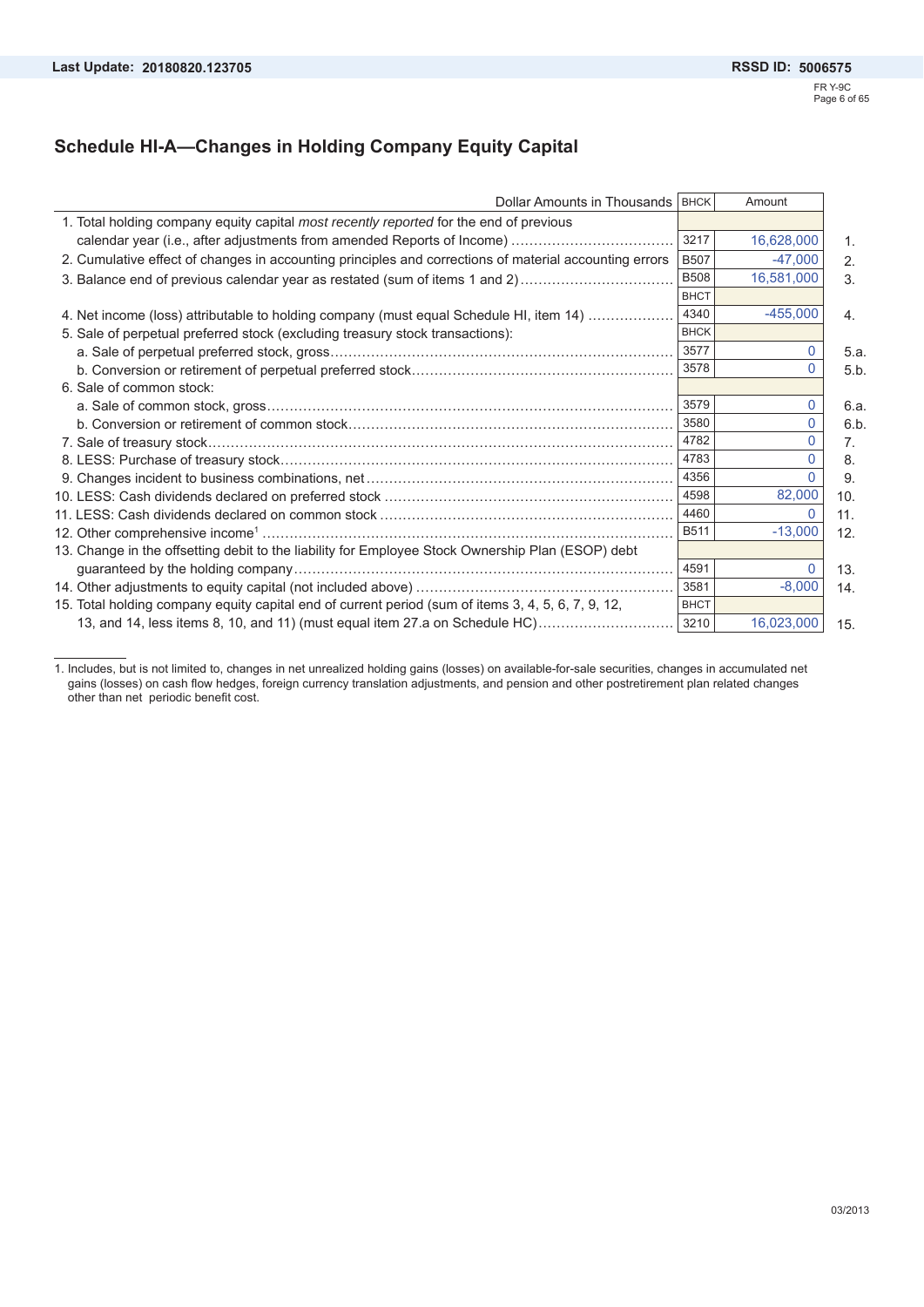### **Schedule HI-B—Charge-Offs and Recoveries on Loans and Leases and Changes in Allowance for Loan and Lease Losses**

|                                                                        |             | (Column A)<br>Charge-offs <sup>1</sup> |                  | (Column B)<br>Recoveries |            |
|------------------------------------------------------------------------|-------------|----------------------------------------|------------------|--------------------------|------------|
| Dollar Amounts in Thousands   BHCK                                     |             | Amount                                 | <b>BHCK</b>      | Amount                   |            |
| I. Charge-offs and Recoveries on Loans and Leases                      |             |                                        |                  |                          |            |
| (Fully Consolidated)                                                   |             |                                        |                  |                          |            |
| 1. Loans secured by real estate:                                       |             |                                        |                  |                          |            |
| a. Construction, land development, and other land loans                |             |                                        |                  |                          |            |
| in domestic offices:                                                   |             |                                        |                  |                          |            |
| $(1)$ 1-4 family residential construction loans                        | C891        | $\overline{0}$                         | C892             | $\mathbf{0}$             | 1.a.(1)    |
| (2) Other construction loans and all land development and              |             |                                        |                  |                          |            |
|                                                                        | C893        | $\overline{0}$                         | C894             | $\mathbf{0}$             | 1.a.(2)    |
|                                                                        | 3584        | $\Omega$                               | 3585             | $\mathbf{0}$             | 1.b.       |
| c. Secured by 1-4 family residential properties in domestic offices:   |             |                                        |                  |                          |            |
| (1) Revolving, open-end loans secured by 1-4 family residential        |             |                                        |                  |                          |            |
| properties and extended under lines of credit                          | 5411        | $\overline{0}$                         | 5412             | 0                        | 1.c.(1)    |
| (2) Closed-end loans secured by 1-4 family residential                 |             |                                        |                  |                          |            |
| properties in domestic offices:                                        |             |                                        |                  |                          |            |
|                                                                        | C234        | $\overline{0}$                         | C217             | $\mathbf 0$              | 1.c.(2)(a) |
|                                                                        | C235        | $\overline{0}$                         | C218             | $\mathbf{0}$             | 1.c.(2)(b) |
| d. Secured by multifamily (5 or more) residential properties in        |             |                                        |                  |                          |            |
|                                                                        | 3588        | $\overline{0}$                         | 3589             | $\mathbf{0}$             | 1.d.       |
| e. Secured by nonfarm nonresidential properties in domestic offices:   |             |                                        |                  |                          |            |
| (1) Loans secured by owner-occupied nonfarm nonresidential             |             |                                        |                  |                          |            |
|                                                                        | C895        | 0                                      | C896             | $\mathbf 0$              | 1.e.(1)    |
| (2) Loans secured by other nonfarm nonresidential properties           | C897        | $\overline{0}$                         | C898             | $\mathbf{0}$             | 1.e.(2)    |
|                                                                        | B512        | $\overline{0}$                         | <b>B513</b>      | $\mathbf{0}$             | 1.f.       |
| 2. Not applicable.                                                     |             |                                        |                  |                          |            |
| 3. Loans to finance agricultural production and other loans to farmers | 4655        | 0                                      | 4665             | $\mathbf{0}$             | 3.         |
| 4. Commercial and industrial loans:                                    |             |                                        |                  |                          |            |
|                                                                        | 4645        | 9,000                                  | 4617             | $\mathbf 0$              | 4.a.       |
|                                                                        | 4646        | $\overline{0}$                         | 4618             | $\Omega$                 | 4.b.       |
| 5. Loans to individuals for household, family, and other personal      |             |                                        |                  |                          |            |
| expenditures:                                                          |             |                                        |                  |                          |            |
|                                                                        | <b>B514</b> | 624,000 B515                           |                  | 84,000                   | 5.a.       |
|                                                                        | K129        | $\overline{0}$                         | K <sub>133</sub> | $\Omega$                 | 5.b.       |
| c. Other consumer loans (includes single payment, installment,         |             |                                        |                  |                          |            |
| all student loans, and revolving credit plans other than               |             |                                        |                  |                          |            |
|                                                                        |             | 4,000                                  | K206             | $\mathbf{0}$             | 5.c.       |
| 6. Loans to foreign governments and official institutions              | 4643        | 0                                      | 4627             | $\mathbf{0}$             | 6.         |
|                                                                        | 4644        | $\overline{0}$                         | 4628             | 0                        | 7.         |
| 8. Lease financing receivables:                                        |             |                                        |                  |                          |            |
| a. Leases to individuals for household, family, and other personal     |             |                                        |                  |                          |            |
|                                                                        | F185        | $\overline{0}$                         | F187             | $\mathbf{0}$             | 8.a.       |
|                                                                        | C880        | 0                                      | F188             | $\mathbf{0}$             | 8.b.       |
|                                                                        | 4635        | 637,000 4605                           |                  | 84,000                   | 9.         |

1. Include write-downs arising from transfers to a held-for-sale account.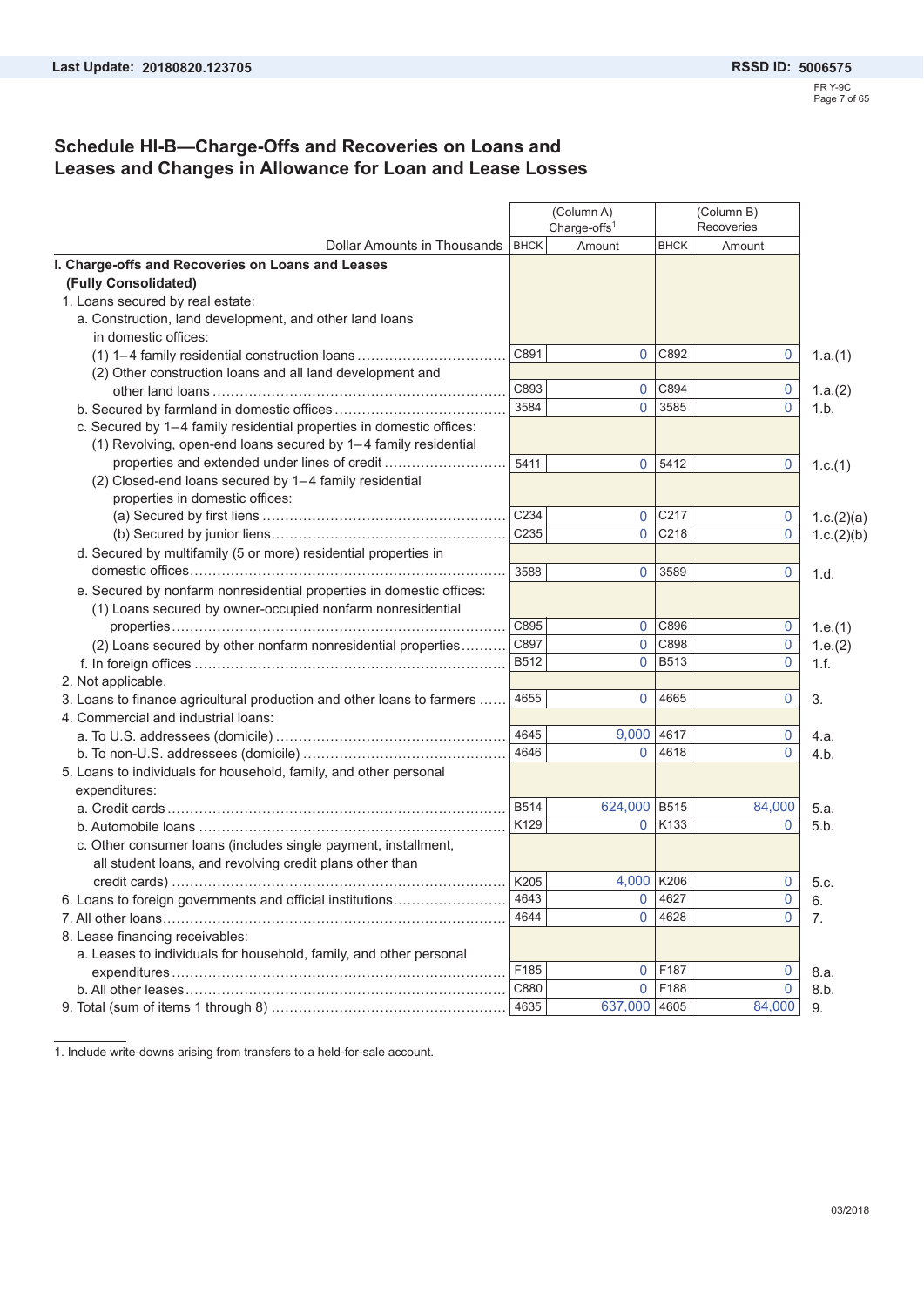### **Schedule HI-B—Continued**

#### **Memoranda**

|                                                                                |      | (Column A)<br>Charge-offs $1$ |             | (Column B)<br>Recoveries |     |
|--------------------------------------------------------------------------------|------|-------------------------------|-------------|--------------------------|-----|
|                                                                                | Date |                               |             |                          |     |
| Dollar Amounts in Thousands   BHCK                                             |      | Amount                        | <b>BHCK</b> | Amount                   |     |
| 1. Loans to finance commercial real estate, construction, and land             |      |                               |             |                          |     |
| development activities (not secured by real estate) included in Schedule       |      |                               |             |                          |     |
|                                                                                | 5409 |                               | 0 5410      |                          | M.1 |
| 2. Loans secured by real estate to non-U.S. addressees (domicile) (included in |      |                               |             |                          |     |
|                                                                                | 4652 |                               | 4662        |                          | M.2 |

*Memorandum item 3 is to be completed by (1) holding companies that, together with affiliated institutions, have outstanding credit card receivables (as defined in the instructions) that exceed \$500 million as of the report date or (2) holding companies that on a consolidated basis are credit card specialty holding companies (as defined in the instructions).*

|                                                                                      |             | Year-to-date |      |
|--------------------------------------------------------------------------------------|-------------|--------------|------|
| 3. Uncollectible retail credit card fees and finance charges reversed against income | <b>BHCK</b> | Amount       |      |
|                                                                                      | C388        | 122,000      | M.3. |

| Dollar Amounts in Thousands   BHCK                                                    |                  | Amount    |                |
|---------------------------------------------------------------------------------------|------------------|-----------|----------------|
| II. Changes in allowance for loan and lease losses                                    |                  |           |                |
| 1. Balance <i>most recently reported</i> at end of previous year                      |                  |           |                |
|                                                                                       | <b>B522</b>      | 1.145.000 | $1_{-}$        |
|                                                                                       | <b>BHCT</b>      |           |                |
| 2. Recoveries (must equal Schedule HI-B, part I, item 9, column B, above)             | 4605             | 84,000    | 2.             |
| 3. LESS: Charge-offs (must equal Schedule HI-B, part I, item 9, column A above less   | <b>BHCK</b>      |           |                |
|                                                                                       | C079             | 637,000   | 3.             |
| 4. LESS: Write-downs arising from transfers of loans to a held-for-sale account       | 5523             |           | 4.             |
|                                                                                       | <b>BHCT</b>      |           |                |
|                                                                                       | 4230             | 534.000   | 5.             |
|                                                                                       | <b>BHCK</b>      |           |                |
|                                                                                       | C <sub>233</sub> |           | 6.             |
| 7. Balance at end of current period (sum of items 1, 2, 5, and 6, less items 3 and 4) | <b>BHCT</b>      |           |                |
|                                                                                       | 3123             | 1,126,000 | 7 <sup>1</sup> |

1. Include write-downs arising from transfers to a held-for-sale account.

#### **Memoranda**

| Dollar Amounts in Thousands                                                                                                                                                                                                                                                                                                                                                              | <b>BHCK</b> | Amount |         |
|------------------------------------------------------------------------------------------------------------------------------------------------------------------------------------------------------------------------------------------------------------------------------------------------------------------------------------------------------------------------------------------|-------------|--------|---------|
| 1. Allocated transfer risk reserve included in Schedule HI-B, part II, item 7                                                                                                                                                                                                                                                                                                            | C435        |        | M.1.    |
| Memoranda items 2 and 3 are to be completed by (1) holding companies that, together with<br>affiliated institutions, have outstanding credit card receivables (as defined in the instructions) that<br>exceed \$500 million as of the report date or (2) holding companies that on a consolidated basis are<br>credit card specialty holding companies (as defined in the instructions). |             |        |         |
| 2. Separate valuation allowance for uncollectible retail credit card fees and finance charges                                                                                                                                                                                                                                                                                            | C389        | 70,000 | $M.2$ . |
| 3. Amount of allowance for loan and lease losses attributable to retail credit card fees and finance<br>charges (included in Schedule HC, item 4.c and Schedule HI-B, part II, item 7)                                                                                                                                                                                                   | C390        |        | M.3.    |
| Memorandum item 4 is to be completed by all holding companies.                                                                                                                                                                                                                                                                                                                           |             |        |         |
| 4. Amount of allowance for post-acquisition credit losses on purchased credit-impaired loans<br>accounted for in accordance with AICPA Statement of Position 03-3                                                                                                                                                                                                                        |             |        |         |
|                                                                                                                                                                                                                                                                                                                                                                                          | C781        |        | $M.4$ . |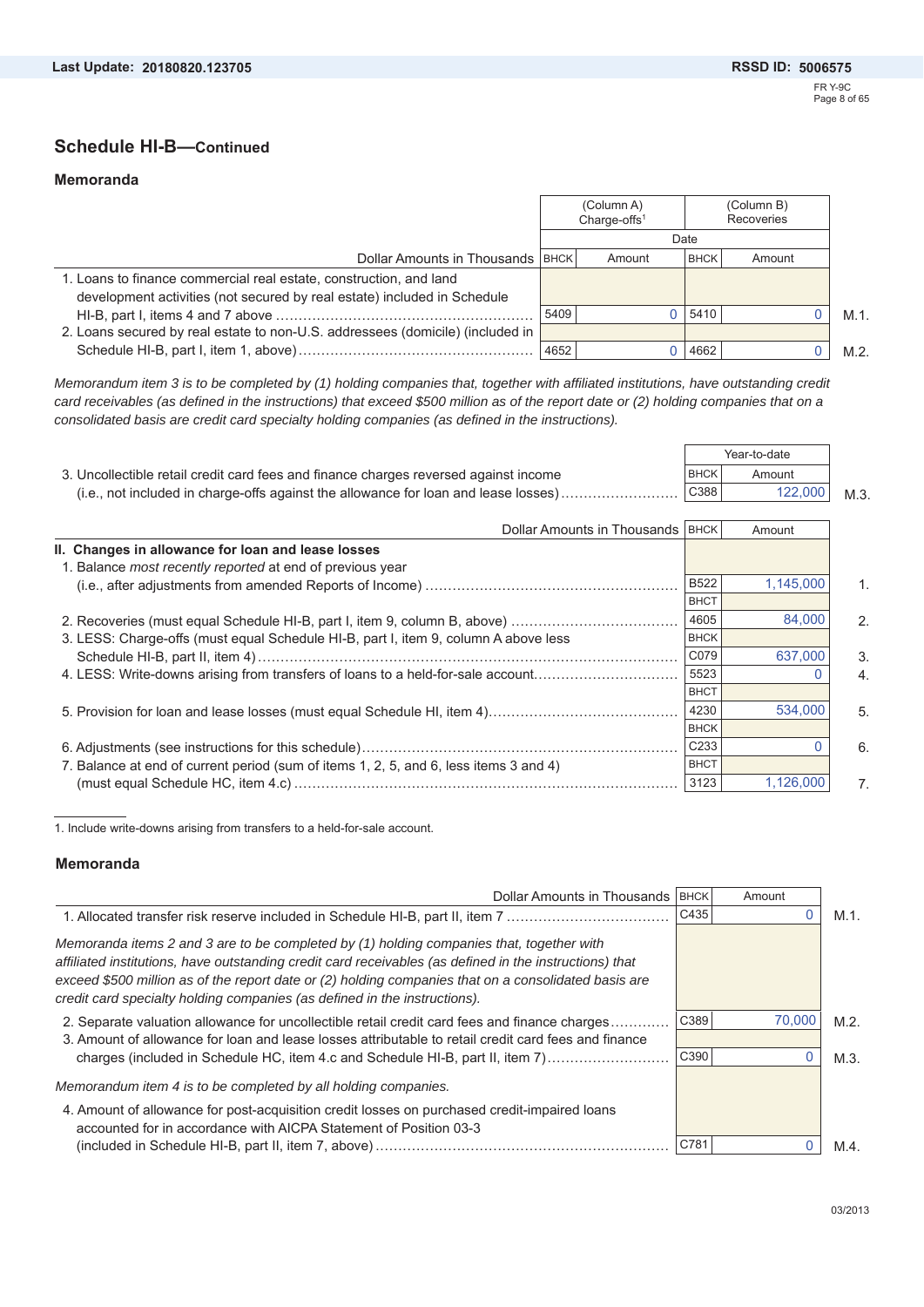#### **Schedule HI-C—Disaggregated Data on the Allowance for Loan and Lease Losses**

Schedule HI-C is to be completed by holding companies with \$1 billion or more in total assets.<sup>1</sup>

|                                  | (Column A)<br>Recorded Investment:<br>Individually Evaluated<br>for Impairment<br>(ASC 310-10-35) |              |             | (Column B)<br>Allowance Balance:<br>Individually Evaluated<br>for Impairment<br>(ASC 310-10-35) |             | (Column C)<br>Recorded Investment:<br>Collectively Evaluated<br>for Impairment<br>(ASC 450-20) |             | (Column D)<br>(Column E)<br>Allowance Balance:<br><b>Collectively Evaluated</b><br>Purchased<br>for Impairment<br>(ASC 450-20) |        | Recorded Investment:<br>Credit-Impaired Loans<br>(ASC 310-30) |             |        |      | (Column F)<br>Allowance Balance:<br>Purchased<br>Credit-Impaired Loans<br>(ASC 310-30) |  |
|----------------------------------|---------------------------------------------------------------------------------------------------|--------------|-------------|-------------------------------------------------------------------------------------------------|-------------|------------------------------------------------------------------------------------------------|-------------|--------------------------------------------------------------------------------------------------------------------------------|--------|---------------------------------------------------------------|-------------|--------|------|----------------------------------------------------------------------------------------|--|
| Dollar Amounts in Thousands BHCK |                                                                                                   | Amount       | <b>BHCK</b> | Amount                                                                                          | <b>BHCK</b> | Amount                                                                                         | <b>BHCK</b> | Amount                                                                                                                         | BHCK   | Amount                                                        | <b>BHCK</b> | Amount |      |                                                                                        |  |
| 1. Real estate loans:            |                                                                                                   |              |             |                                                                                                 |             |                                                                                                |             |                                                                                                                                |        |                                                               |             |        |      |                                                                                        |  |
| a. Construction loans            | M708                                                                                              |              | M709        |                                                                                                 | $0$   M710  | $\Omega$                                                                                       | M711        | $\Omega$                                                                                                                       | M712   | $\Omega$                                                      | M713        | 0      | 1.a  |                                                                                        |  |
| b. Commercial                    |                                                                                                   |              |             |                                                                                                 |             |                                                                                                |             |                                                                                                                                |        |                                                               |             |        |      |                                                                                        |  |
| real estate loans.               | M714                                                                                              |              | M715        |                                                                                                 | $0$ M716    | 11,000 M717                                                                                    |             |                                                                                                                                | 0 M719 | 0                                                             | M720        | 0      | 1.b  |                                                                                        |  |
| c. Residential                   |                                                                                                   |              |             |                                                                                                 |             |                                                                                                |             |                                                                                                                                |        |                                                               |             |        |      |                                                                                        |  |
| real estate loans                | M721                                                                                              |              | M722        |                                                                                                 | $0$ M723    | 3,000 M724                                                                                     |             | $\Omega$                                                                                                                       | M725   | $\Omega$                                                      | M726        |        | 1.c. |                                                                                        |  |
| 2. Commercial loans <sup>2</sup> | M727                                                                                              | 2.000 M728   |             |                                                                                                 | M729        | 10.006.000 M730                                                                                |             | 14,000 M731                                                                                                                    |        | O                                                             | M732        |        | 2.   |                                                                                        |  |
| 3. Credit cards                  | M733                                                                                              | 291,000 M734 |             | 91,000 M735                                                                                     |             | 24,347,000 M736                                                                                |             | 1,006,000 M737                                                                                                                 |        | 4,000 M738                                                    |             |        | 3    |                                                                                        |  |
| 4. Other consumer loans          | M739                                                                                              |              | M740        |                                                                                                 | $0$ M741    | 350,000 M742                                                                                   |             | 15,000 M743                                                                                                                    |        | $\Omega$                                                      | M744        |        | 4.   |                                                                                        |  |
| 5. Unallocated, if any           |                                                                                                   |              |             |                                                                                                 |             |                                                                                                | M745        |                                                                                                                                |        |                                                               |             |        | 5.   |                                                                                        |  |
| 6. Total                         |                                                                                                   |              |             |                                                                                                 |             |                                                                                                |             |                                                                                                                                |        |                                                               |             |        |      |                                                                                        |  |
| (sum of items 1.a. through 5.)   | M746                                                                                              | 293,000 M747 |             | 91,000 M748                                                                                     |             | 34.717.000 M749                                                                                |             | 1.035.000 M750                                                                                                                 |        | 4.000 M751                                                    |             | 0      | -6.  |                                                                                        |  |

1. The asset-size test is based on the total assets reported as of *June 30, 2017*. 2. Include all loans and leases not reported as real estate loans, credit cards, or other consumer loans.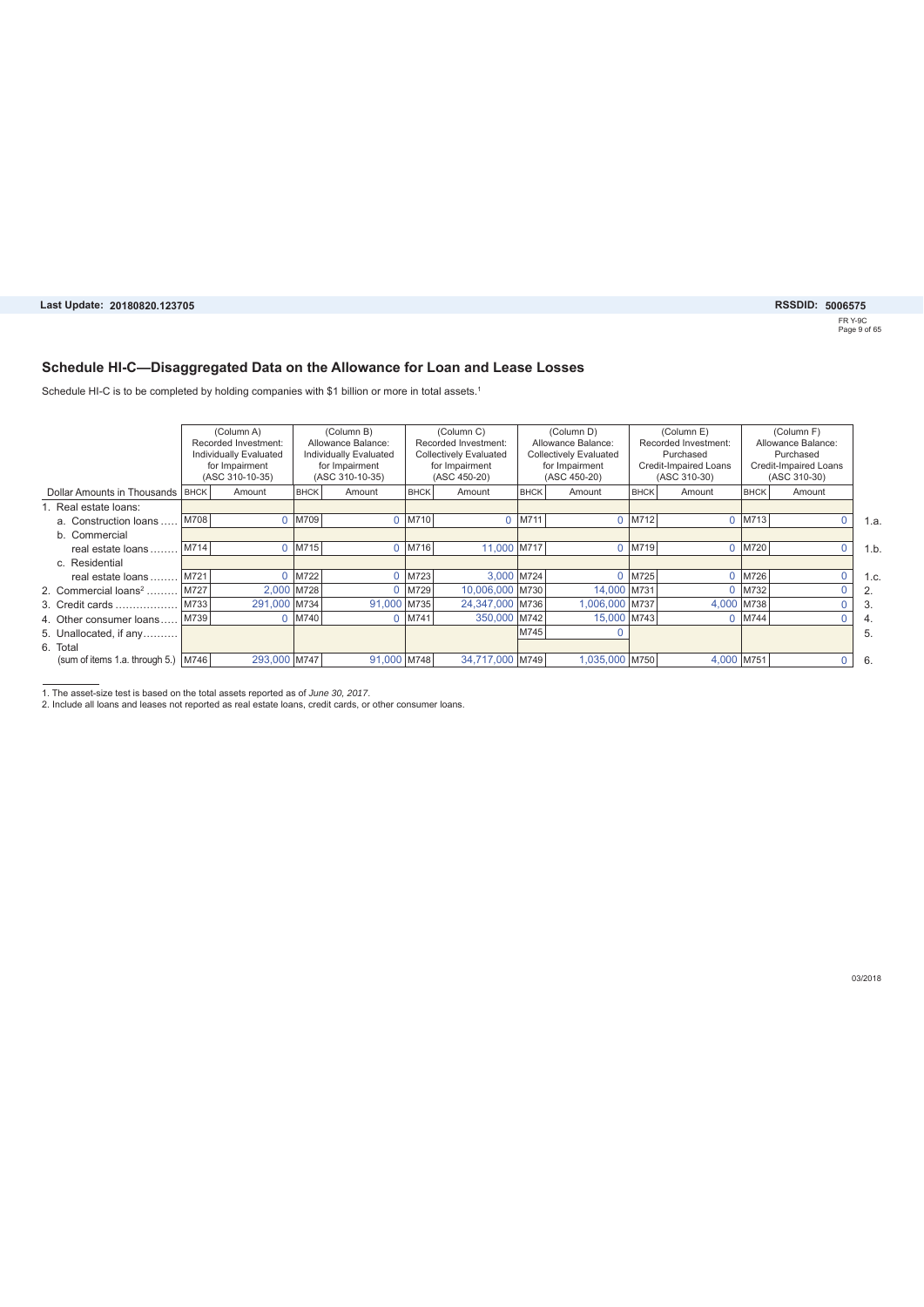### **Notes to the Income Statement—Predecessor Financial Items**

For holding companies involved in a business combination(s) during the quarter, provide on the lines below income statement information for any acquired company(ies) with aggregated assets of \$10 billion or more or 5 percent of the reporting holding company's total consolidated assets as of the previous quarter-end, whichever is less. Information should be reported year-todate of acquisition.

| Dollar Amounts in Thousands                                                                        | <b>BHBC</b> | Amount       |      |
|----------------------------------------------------------------------------------------------------|-------------|--------------|------|
|                                                                                                    | 4107        | $\Omega$     | 1.   |
|                                                                                                    | 4094        | $\Omega$     | 1.a. |
|                                                                                                    | 4218        | $\Omega$     | 1.b. |
|                                                                                                    | 4073        | 0            | 2.   |
|                                                                                                    | 4421        | $\Omega$     | 2.a. |
|                                                                                                    | 4074        | $\Omega$     | 3.   |
|                                                                                                    | 4230        | $\Omega$     | 4.   |
|                                                                                                    | 4079        | $\Omega$     | 5.   |
|                                                                                                    | 4070        | $\Omega$     | 5.a. |
|                                                                                                    | A220        | <sup>0</sup> | 5.b. |
| c. Investment banking, advisory, brokerage, and underwriting fees and commissions                  | <b>B490</b> |              | 5.c. |
|                                                                                                    | B491        | $\Omega$     | 5.d. |
|                                                                                                    | B493        | $\Omega$     | 5.e. |
|                                                                                                    | B494        | $\Omega$     | 5.f. |
| 6. Realized gains (losses) on held-to-maturity and available-for-sale securities                   | 4091        | $\Omega$     | 6.   |
|                                                                                                    | 4093        | $\Omega$     | 7.   |
|                                                                                                    | 4135        | $\Omega$     | 7.a. |
|                                                                                                    | C216        | $\Omega$     | 7.b. |
| 8. Income (loss) before applicable income taxes and discontinued operations                        | 4301        | $\Omega$     | 8.   |
|                                                                                                    | 4302        | $\mathbf{0}$ | 9.   |
|                                                                                                    | 4484        | $\Omega$     | 10.  |
|                                                                                                    | <b>BHCK</b> |              |      |
| 11. Discontinued operations, net of applicable income taxes and noncontrolling (minority) interest | <b>FT41</b> | $\mathbf{0}$ | 11.  |
|                                                                                                    | <b>BHBC</b> |              |      |
|                                                                                                    | 4340        | $\mathbf{0}$ | 12.  |
|                                                                                                    | 4475        | 0            | 13.  |
|                                                                                                    | 6061        | $\mathbf{0}$ | 14.  |
|                                                                                                    | 4519        | $\Omega$     | 15.  |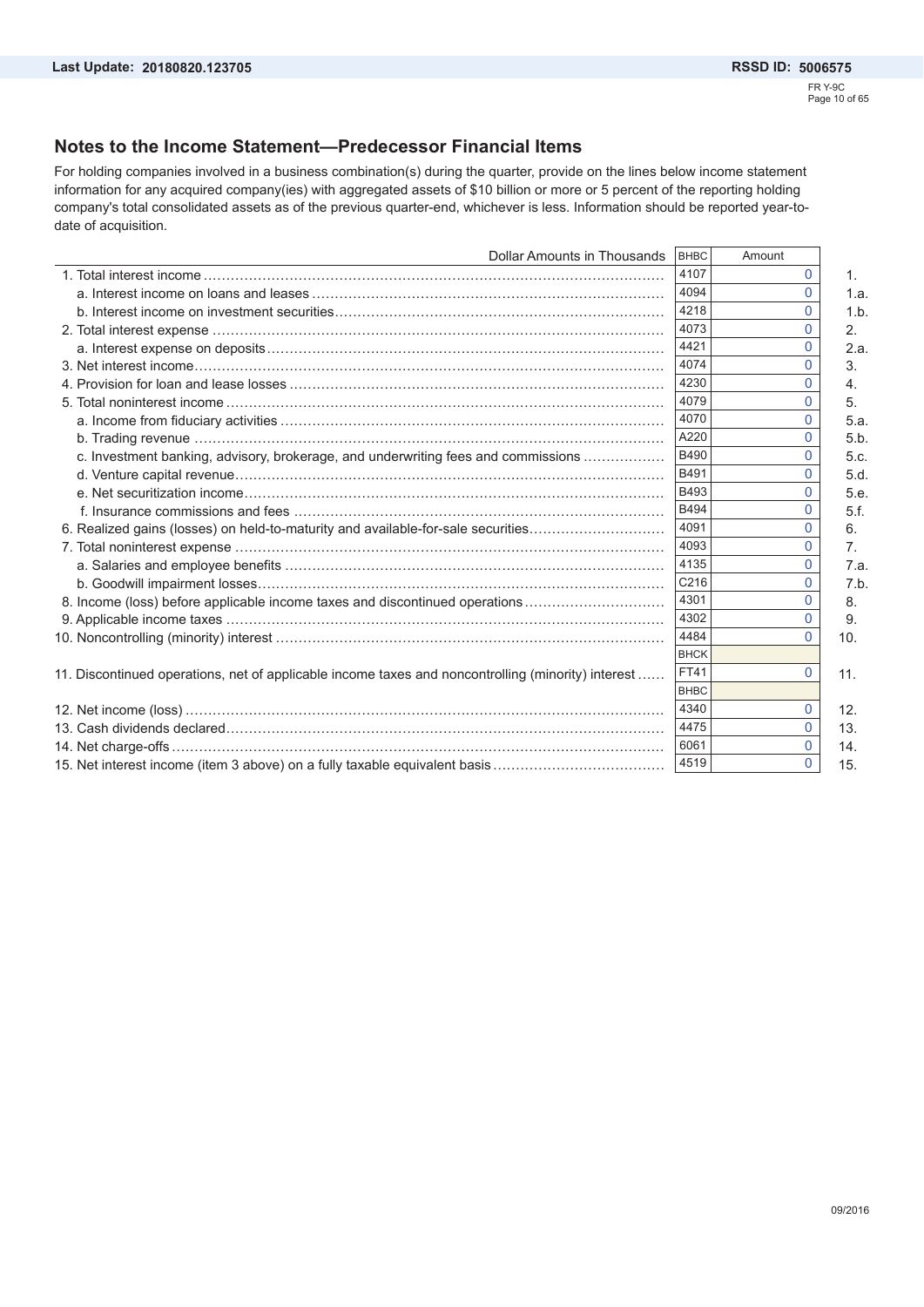### **Notes to the Income Statement (Other)**

Enter in the lines provided below any additional information on specific line items on the income statement or to its schedules that the holding company wishes to explain, that has been separately disclosed in the holding company's quarterly reports to its shareholders, in its press releases, or on its quarterly reports to the Securities and Exchange Commission (SEC). *Exclude* any transactions that have been separately disclosed under the reporting requirements specified in memoranda items 6 through 8 to Schedule HI, the Consolidated Income Statement.

Also include any transactions which previously would have appeared as footnotes to Schedules HI through HI-B.

Each additional piece of information disclosed should include the appropriate reference to schedule and item number, as well as a description of the additional information and the dollar amount (in thousands of dollars) associated with that disclosure.

#### **Example**

A holding company has received \$1.35 million of back interest on loans and leases that are currently in nonaccrual status. The holding company's interest income for the quarter shows that increase which has been disclosed in the report to the stockholders and to the SEC. Enter on the line item below the following information:

| TEXT |                                                           | <b>BHCK</b> | Amount |
|------|-----------------------------------------------------------|-------------|--------|
| 0000 | Sch. HI, item 1.a(1), Recognition of interest payments on |             |        |
|      | nonaccrual loans to XYZ country                           |             |        |
|      |                                                           | 0000        | 350    |

### **Notes to the Income Statement (Other)**

|     | <b>TEXT</b> | Dollar Amounts in Thousands <b>BHCK</b> |             | Amount                  |     |
|-----|-------------|-----------------------------------------|-------------|-------------------------|-----|
| 1.  | 5351        |                                         |             |                         |     |
|     |             |                                         | 5351        | $\mathbf 0$             | 1.  |
| 2.  | 5352        |                                         |             |                         |     |
|     |             |                                         |             |                         |     |
|     |             |                                         | 5352        | $\overline{0}$          | 2.  |
| 3.  | 5353        |                                         |             |                         |     |
|     |             |                                         | 5353        | $\overline{0}$          | 3.  |
| 4.  | 5354        |                                         |             |                         |     |
|     |             |                                         |             |                         |     |
|     |             |                                         | 5354        | $\mathbf 0$             | 4.  |
| 5.  | 5355        |                                         |             |                         |     |
|     |             |                                         | 5355        | $\overline{\mathbf{0}}$ | 5.  |
| 6.  | B042        |                                         |             |                         |     |
|     |             |                                         |             |                         |     |
|     |             |                                         | B042        | $\mathbf 0$             | 6.  |
| 7.  | B043        |                                         |             |                         |     |
|     |             |                                         | B043        | $\overline{0}$          | 7.  |
| 8.  | B044        |                                         |             |                         |     |
|     |             |                                         |             |                         |     |
|     |             |                                         | <b>B044</b> | $\overline{0}$          | 8.  |
| 9.  | <b>B045</b> |                                         |             |                         |     |
|     |             |                                         | <b>B045</b> | $\mathbf 0$             | 9.  |
| 10. | <b>B046</b> |                                         |             |                         |     |
|     |             |                                         |             |                         |     |
|     |             |                                         | B046        | $\overline{\textbf{0}}$ | 10. |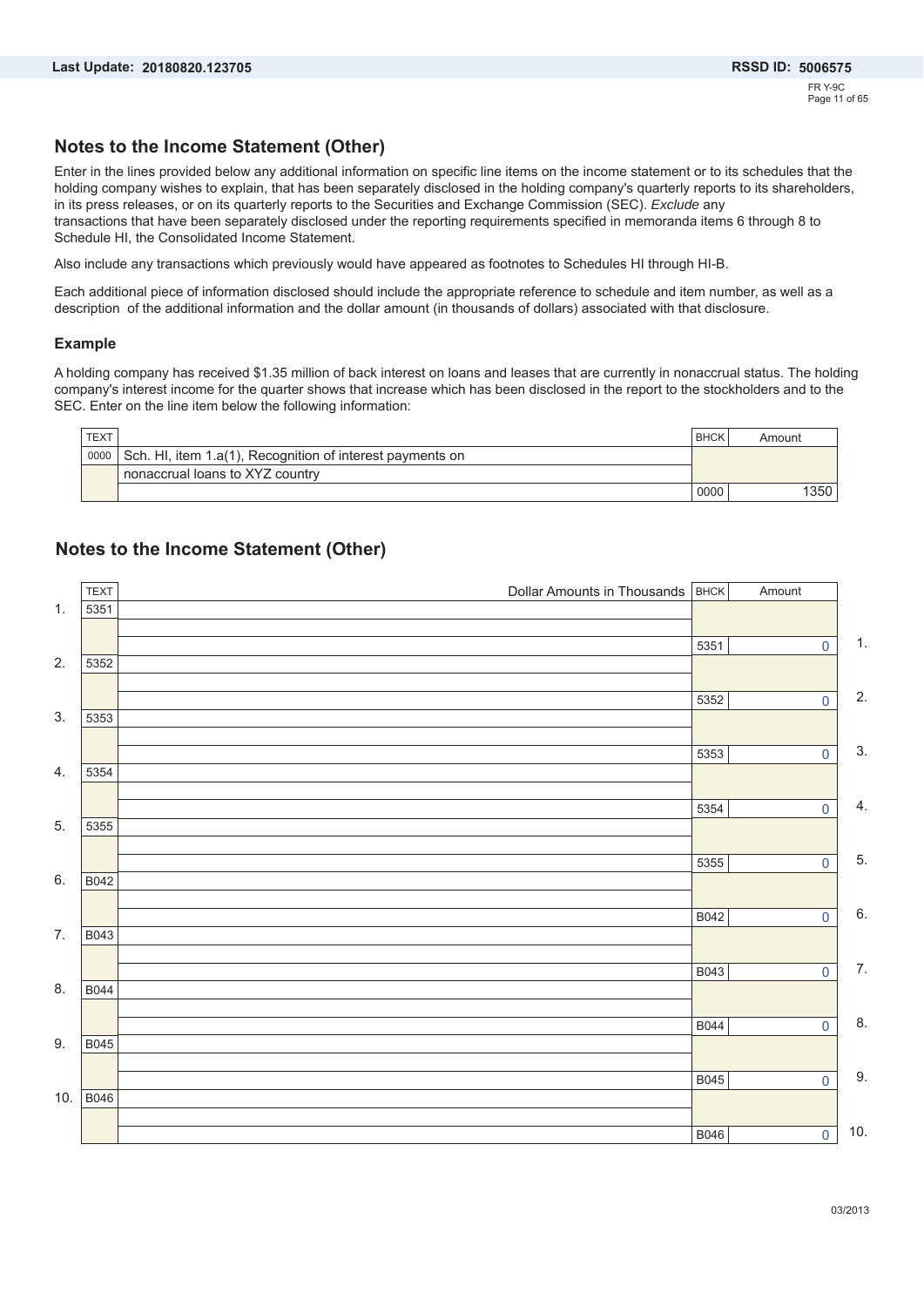### **Notes to the Income Statement (Other)—Continued**

|     | <b>TEXT</b> | Dollar Amounts in Thousands <b>BHCK</b> |             | Amount                  |       |
|-----|-------------|-----------------------------------------|-------------|-------------------------|-------|
| 11. | <b>B047</b> |                                         |             |                         |       |
|     |             |                                         | <b>B047</b> | $\overline{\mathbf{0}}$ |       |
| 12. | B048        |                                         |             |                         | 11.   |
|     |             |                                         |             |                         |       |
|     |             |                                         | <b>B048</b> | $\overline{0}$          | 12.   |
| 13. | <b>B049</b> |                                         |             |                         |       |
|     |             |                                         | B049        | $\pmb{0}$               | 13.   |
| 14. | <b>B050</b> |                                         |             |                         |       |
|     |             |                                         |             |                         |       |
| 15. | <b>B051</b> |                                         | <b>B050</b> | $\overline{\mathbf{0}}$ | 14.   |
|     |             |                                         |             |                         |       |
|     |             |                                         | <b>B051</b> | $\pmb{0}$               | 15.   |
| 16. | <b>B052</b> |                                         |             |                         |       |
|     |             |                                         | B052        | $\pmb{0}$               | 16.   |
| 17. | <b>B053</b> |                                         |             |                         |       |
|     |             |                                         |             |                         |       |
| 18. | <b>B054</b> |                                         | B053        | $\pmb{0}$               | $17.$ |
|     |             |                                         |             |                         |       |
|     |             |                                         | <b>B054</b> | $\pmb{0}$               | 18.   |
| 19. | <b>B055</b> |                                         |             |                         |       |
|     |             |                                         | <b>B055</b> | $\pmb{0}$               | 19.   |
| 20. | <b>B056</b> |                                         |             |                         |       |
|     |             |                                         |             |                         |       |
|     |             |                                         | <b>B056</b> | $\pmb{0}$               | 20.   |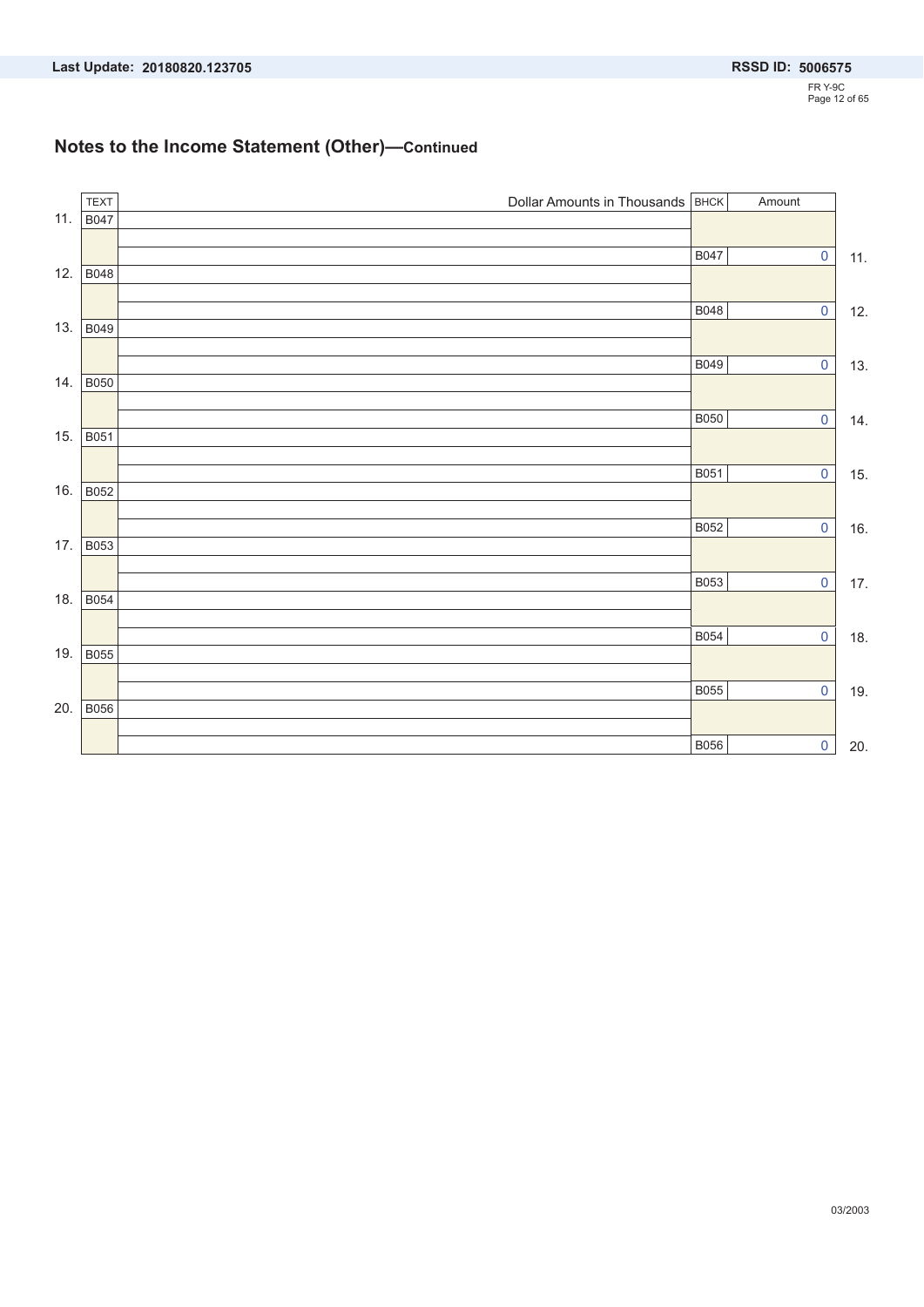BARCLAYS US LLC

Name of Holding Company

# **Consolidated Financial Statements for Holding Companies**

Report at the close of business June 30, 2018

**Date** 

### **Schedule HC—Consolidated Balance Sheet**

|                                                                                              |      | Dollar Amounts in Thousands   BHCK |             | Amount       |         |
|----------------------------------------------------------------------------------------------|------|------------------------------------|-------------|--------------|---------|
| <b>Assets</b>                                                                                |      |                                    |             |              |         |
| 1. Cash and balances due from depository institutions:                                       |      |                                    |             |              |         |
|                                                                                              |      |                                    | 0081        | 2,079,000    | 1.a.    |
| b. Interest-bearing balances: <sup>2</sup>                                                   |      |                                    |             |              |         |
|                                                                                              |      |                                    | 0395        | 10,471,000   | 1.b.(1) |
|                                                                                              |      |                                    | 0397        | 247,000      | 1.b.(2) |
| 2. Securities:                                                                               |      |                                    |             |              |         |
|                                                                                              |      |                                    | 1754        | $\mathbf{0}$ | 2.a.    |
|                                                                                              | 1773 | 356,000                            | 2.b.        |              |         |
| c. Equity securities with readily determinable fair values not held for trading <sup>3</sup> |      | <b>JA22</b>                        | 3,000       | 2.c.         |         |
| 3. Federal funds sold and securities purchased under agreements to resell:                   |      |                                    |             |              |         |
|                                                                                              |      | BHDM B987                          |             | $\Omega$     | 3.a.    |
|                                                                                              |      | BHCK B989                          |             | 54,408,000   | 3.b.    |
| 4. Loans and lease financing receivables:                                                    |      |                                    |             |              |         |
|                                                                                              |      |                                    | 5369        | $\Omega$     | 4.a.    |
|                                                                                              |      | 35,054,000                         |             |              | 4.b.    |
|                                                                                              |      | 1.126.000                          |             |              | 4.c.    |
| d. Loans and leases, held for investment, net of allowance for loan and lease losses         |      |                                    |             |              |         |
|                                                                                              |      |                                    | <b>B529</b> | 33,928,000   | 4.d.    |
|                                                                                              |      |                                    | 3545        | 31,925,000   | 5.      |
|                                                                                              |      |                                    | 2145        | 139,000      | 6.      |
|                                                                                              |      |                                    | 2150        | 18,000       | 7.      |
| 8. Investments in unconsolidated subsidiaries and associated companies                       |      |                                    | 2130        | 14.000       | 8.      |
|                                                                                              |      |                                    | 3656        | 83,000       | 9.      |
|                                                                                              |      |                                    | 2143        | 734,000      | 10.     |
|                                                                                              |      |                                    | 2160        | 19,004,000   | 11.     |
|                                                                                              |      |                                    | 2170        | 153,409,000  | 12.     |
|                                                                                              |      |                                    |             |              |         |

<sup>1.</sup> Includes cash items in process of collection and unposted debits.

2. Includes time certificates of deposit not held for trading.

**3. Item 2.c is to be completed only by holding companies that have adopted ASU 2016-01, which includes provisions governing the accounting for investments in equity securities. See the instructions for further detail on ASU 2016-01.** 

4. Includes all securities resale agreements in domestic and foreign offices, regardless of maturity.

**For Federal Reserve Bank Use Only**

C.I.

FR Y-9C Page 13 of 65 **20180820.123705 5006575**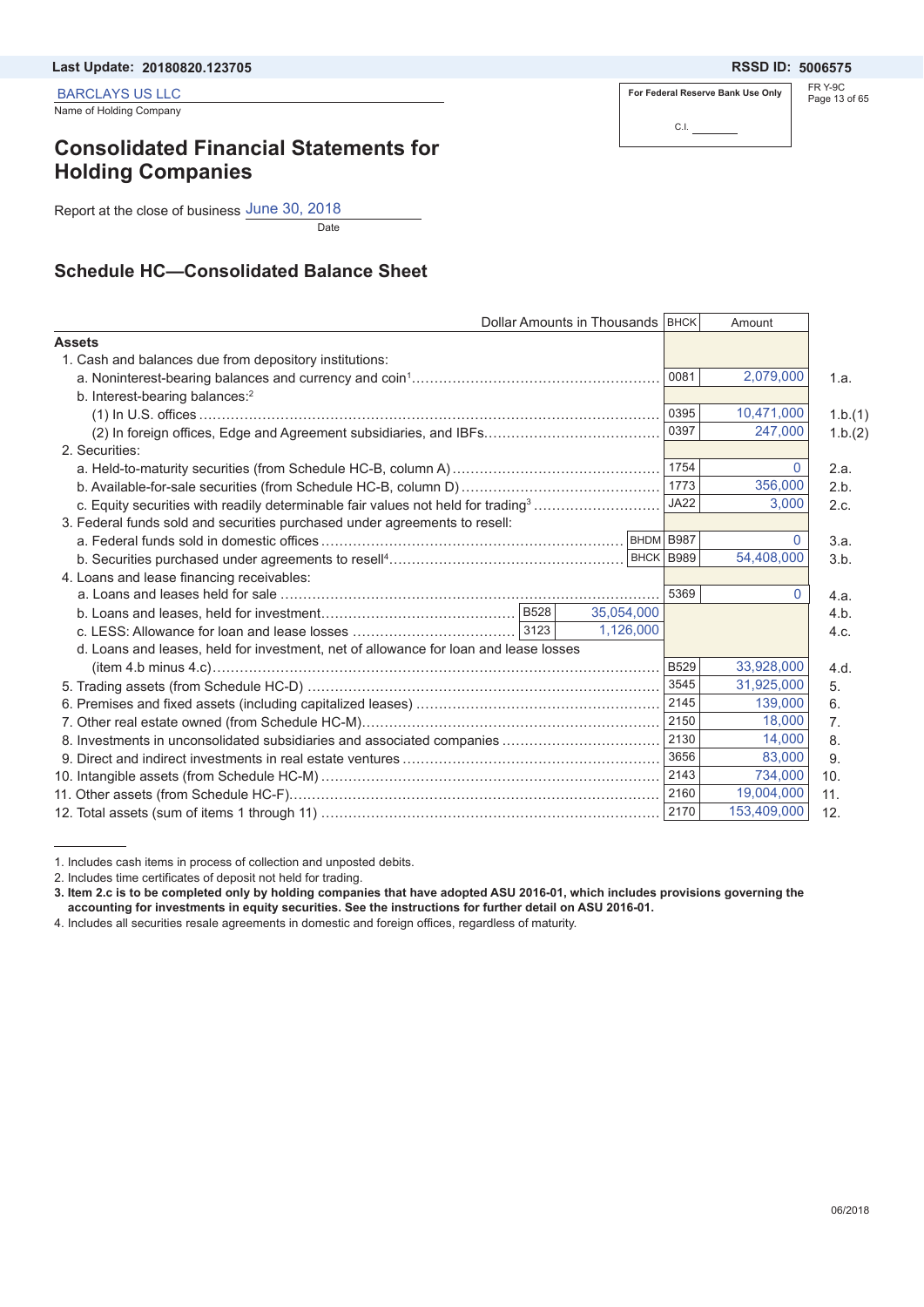### **Schedule HC—Continued**

| Dollar Amounts in Thousands   BHDM                                                             |             | Amount      |          |
|------------------------------------------------------------------------------------------------|-------------|-------------|----------|
| <b>Liabilities</b>                                                                             |             |             |          |
| 13. Deposits:                                                                                  |             |             |          |
| a. In domestic offices (from Schedule HC-E):                                                   |             |             |          |
|                                                                                                | 6631        | 54,000      | 13.a.(1) |
|                                                                                                | 6636        | 23,632,000  | 13.a.(2) |
| b. In foreign offices, Edge and Agreement subsidiaries, and IBFs:                              | <b>BHFN</b> |             |          |
|                                                                                                | 6631        | 0           | 13.b.(1) |
|                                                                                                | 6636        | 0           | 13.b.(2) |
| 14. Federal funds purchased and securities sold under agreements to repurchase:                | <b>BHDM</b> |             |          |
|                                                                                                | <b>B993</b> | 0           | 14.a.    |
|                                                                                                | <b>BHCK</b> |             |          |
|                                                                                                | <b>B995</b> | 45,813,000  | 14.b.    |
|                                                                                                | 3548        | 6,987,000   | 15.      |
| 16. Other borrowed money (includes mortgage indebtedness and obligations under                 |             |             |          |
|                                                                                                | 3190        | 22,554,000  | 16.      |
| 17. Not applicable.                                                                            |             |             |          |
| 18. Not applicable.                                                                            |             |             |          |
|                                                                                                | 4062        | 2,077,000   | 19.a.    |
| b. Subordinated notes payable to unconsolidated trusts issuing trust preferred securities, and |             |             |          |
| trust preferred securities issued by consolidated special purpose entities                     | C699        | 0           | 19.b.    |
|                                                                                                | 2750        | 36,269,000  | 20.      |
|                                                                                                | 2948        | 137,386,000 | 21.      |
| 22. Not applicable.                                                                            |             |             |          |
| <b>Equity Capital</b>                                                                          |             |             |          |
| <b>Holding Company Equity Capital</b>                                                          | 3283        |             |          |
|                                                                                                |             | 2,616,000   | 23.      |
|                                                                                                | 3230        | 18,000      | 24.      |
|                                                                                                | 3240        | 12,322,000  | 25.      |
|                                                                                                | 3247        | 1,130,000   | 26.a.    |
|                                                                                                | <b>B530</b> | $-63,000$   | 26.b.    |
|                                                                                                | A130        | $\Omega$    | 26.c.    |
|                                                                                                | 3210        | 16,023,000  | 27.a.    |
|                                                                                                | 3000        | $\Omega$    | 27.b.    |
|                                                                                                | G105        | 16,023,000  | 28.      |
|                                                                                                | 3300        | 153,409,000 | 29.      |

<sup>1.</sup> Includes noninterest-bearing demand, time, and savings deposits.

5. Includes, but is not limited to, net unrealized holding gains (losses) on available-for-sale securities, accumulated net gains (losses) on cash flow hedges, cumulative foreign currency translation adjustments, and accumulated defined benefit pension and other postretirement plan adjustments.

<sup>2.</sup> Report overnight Federal Home Loan Bank advances in Schedule HC, item 16, "Other borrowed money."

<sup>3.</sup> Includes all securities repurchase agreements in domestic and foreign offices regardless of maturity.

<sup>4.</sup> Includes limited-life preferred stock and related surplus.

<sup>6.</sup> Includes treasury stock and unearned Employee Stock Ownership Plan shares.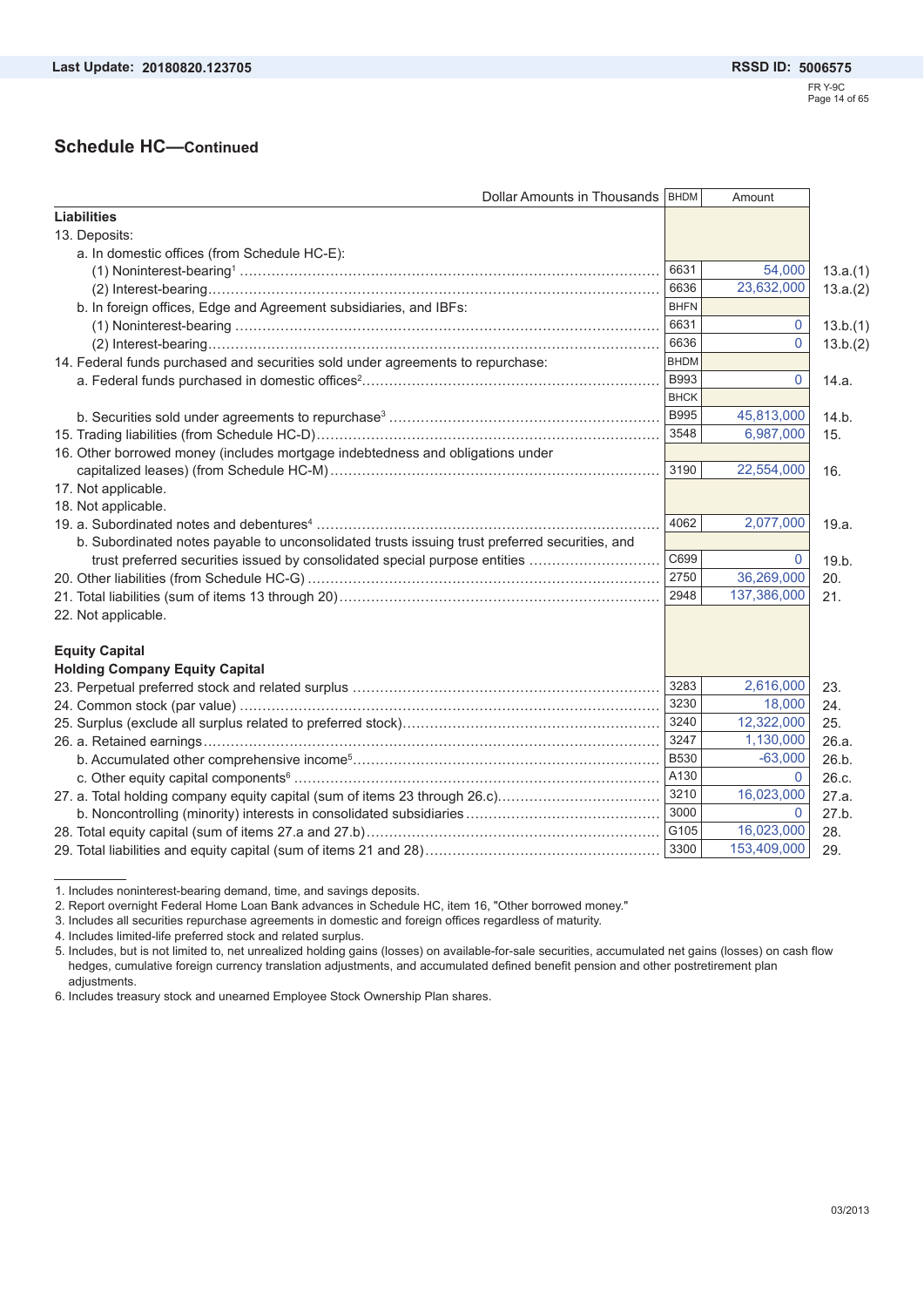### **Schedule HC—Continued**

#### **Memoranda (to be completed annually by holding companies for the December 31 report date)**

|    | 1. Has the holding company engaged in a full-scope independent external audit at any time during the                                                                                                                                                         |    | $0 = No$                                   | <b>BHCK</b><br>$1 = Yes$ $C884$ | $M.1$ . |  |
|----|--------------------------------------------------------------------------------------------------------------------------------------------------------------------------------------------------------------------------------------------------------------|----|--------------------------------------------|---------------------------------|---------|--|
|    | 2. If response to Memoranda item 1 is yes, indicate below the name and address of the holding company's<br>independent external auditing firm (see instructions), and the name and e-mail address of the auditing firm's<br>engagement partner. <sup>7</sup> |    |                                            |                                 |         |  |
| a. | (1) Name of External Auditing Firm (TEXT C703)                                                                                                                                                                                                               | b. | (1) Name of Engagement Partner (TEXT C704) |                                 |         |  |
|    | (2) City (TEXT C708)                                                                                                                                                                                                                                         |    | (2) E-mail Address (TEXT C705)             |                                 |         |  |
|    | (3) State Abbreviation (TEXT C714)<br>(4) Zip Code (TEXT C715)                                                                                                                                                                                               |    |                                            |                                 |         |  |

7. The Federal Reserve regards information submitted in response to Memorandum item 2.b as confidential.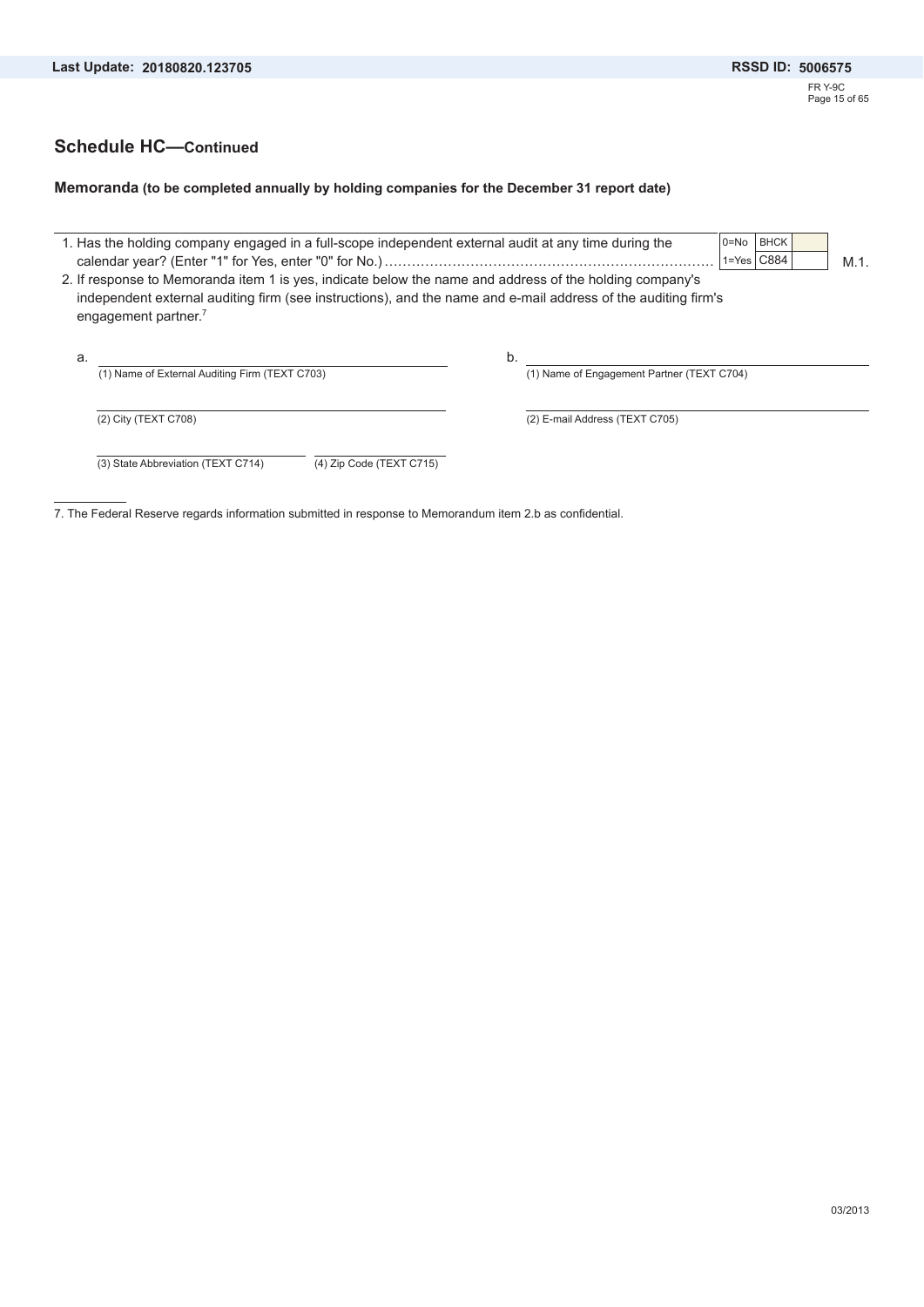#### Last Update: 20180820.123705

#### **20180820.123705 5006575**

FR Y-9C Page 16 of 65

#### **Schedule HC-B—Securities**

|                                                                       |                  | Held-to-Maturity                    |             |                          | Available-for-Sale |                                     |             |             |              |
|-----------------------------------------------------------------------|------------------|-------------------------------------|-------------|--------------------------|--------------------|-------------------------------------|-------------|-------------|--------------|
|                                                                       |                  | (Column A)<br><b>Amortized Cost</b> |             | (Column B)<br>Fair Value |                    | (Column C)<br><b>Amortized Cost</b> |             |             |              |
| Dollar Amounts in Thousands   BHCK                                    |                  | Amount                              | <b>BHCK</b> | Amount                   | <b>BHCK</b>        | Amount                              | <b>BHCK</b> | Amount      |              |
|                                                                       | 0211             | $\Omega$                            | 0213        | $\Omega$                 | 1286               | 2.000                               | 1287        | 2,000       | $\mathbf{1}$ |
| 2. U.S. government agency and sponsored agency obligations            |                  |                                     |             |                          |                    |                                     |             |             |              |
|                                                                       | HT50             | $\Omega$                            | HT51        | $\Omega$                 | HT52               | $\Omega$                            | <b>HT53</b> | $\Omega$    | 2.           |
| 3. Securities issued by states and political subdivisions in the U.S. | 8496             | 0                                   | 8497        | $\Omega$                 | 8498               | $\Omega$                            | 8499        | $\Omega$    | 3.           |
| 4. Mortgage-backed securities (MBS)                                   |                  |                                     |             |                          |                    |                                     |             |             |              |
| a. Residential pass-through securities:                               |                  |                                     |             |                          |                    |                                     |             |             |              |
|                                                                       | G300             | $\Omega$                            | G301        | $\Omega$                 | G302               | 76,000 G303                         |             | 73,000      | 4.a.(1)      |
|                                                                       | G304             | $\Omega$                            | G305        | $\Omega$                 | G306               | 16,000 G307                         |             | 16,000      | 4.a.(2)      |
|                                                                       | G308             | $\Omega$                            | G309        | $\Omega$                 | G310               | $\Omega$                            | G311        | $\Omega$    | 4.a.(3)      |
| b. Other residential mortgage-backed securities                       |                  |                                     |             |                          |                    |                                     |             |             |              |
| (include CMOs, REMICs, and stripped MBS):                             |                  |                                     |             |                          |                    |                                     |             |             |              |
| (1) Issued or guaranteed by U.S. Government agencies or               |                  |                                     |             |                          |                    |                                     |             |             |              |
|                                                                       | $\vert$ G312     | $\Omega$                            | G313        | $\Omega$                 | G314               | $\Omega$                            | G315        | $\mathbf 0$ | 4.b.(1)      |
| (2) Collateralized by MBS issued or guaranteed by U.S.                |                  |                                     |             |                          |                    |                                     |             |             |              |
| Government agencies or sponsored agencies <sup>2</sup>                | G316             | $\Omega$                            | G317        | $\Omega$                 | G318               | $\Omega$                            | G319        | $\mathbf 0$ | 4.b.(2)      |
| (3) All other residential mortgage-backed securities                  | G320             | $\Omega$                            | G321        | $\Omega$                 | G322               | $\Omega$                            | G323        | $\Omega$    | 4.b.(3)      |
| c. Commercial MBS:                                                    |                  |                                     |             |                          |                    |                                     |             |             |              |
| (1) Commercial pass-through securities:                               |                  |                                     |             |                          |                    |                                     |             |             |              |
| (a) Issued or guaranteed by FNMA, FHLMC, or GNMA  K142                |                  | $\Omega$                            | K143        | $\Omega$                 | K144               | $\Omega$                            | K145        | 0           | 4.c.(1)(a)   |
|                                                                       | K146             | 0                                   | K147        | $\Omega$                 | K148               | $\Omega$                            | K149        | $\mathbf 0$ | 4.c.(1)(b)   |
| (2) Other commercial MBS:                                             |                  |                                     |             |                          |                    |                                     |             |             |              |
| (a) Issued or guaranteed by U.S. Government agencies or               |                  |                                     |             |                          |                    |                                     |             |             |              |
|                                                                       | K <sub>150</sub> | $\Omega$                            | K151        | $\Omega$                 | K <sub>152</sub>   | $\mathbf 0$                         | K153        | $\mathbf 0$ | 4.c.(2)(a)   |
|                                                                       | K154             | 0                                   | K155        | $\Omega$                 | K156               | $\Omega$                            | K157        | $\mathbf 0$ | 4.c.(2)(b)   |

1. Includes Small Business Administration "Guaranteed Loan Pool Certificates," U.S. Maritime Administration obligations, Export-Import Bank participation certificates, and obligations (other<br>than mortgage-backed securities

Association, the Financing Corporation, Resolution Funding Corporation, the Student Loan Marketing Association, and the Tennessee Valley Authority.<br>2. U.S. Government agencies include, but are not limited to, such agencies (FHLMC) and the Federal National Mortgage Association (FNMA).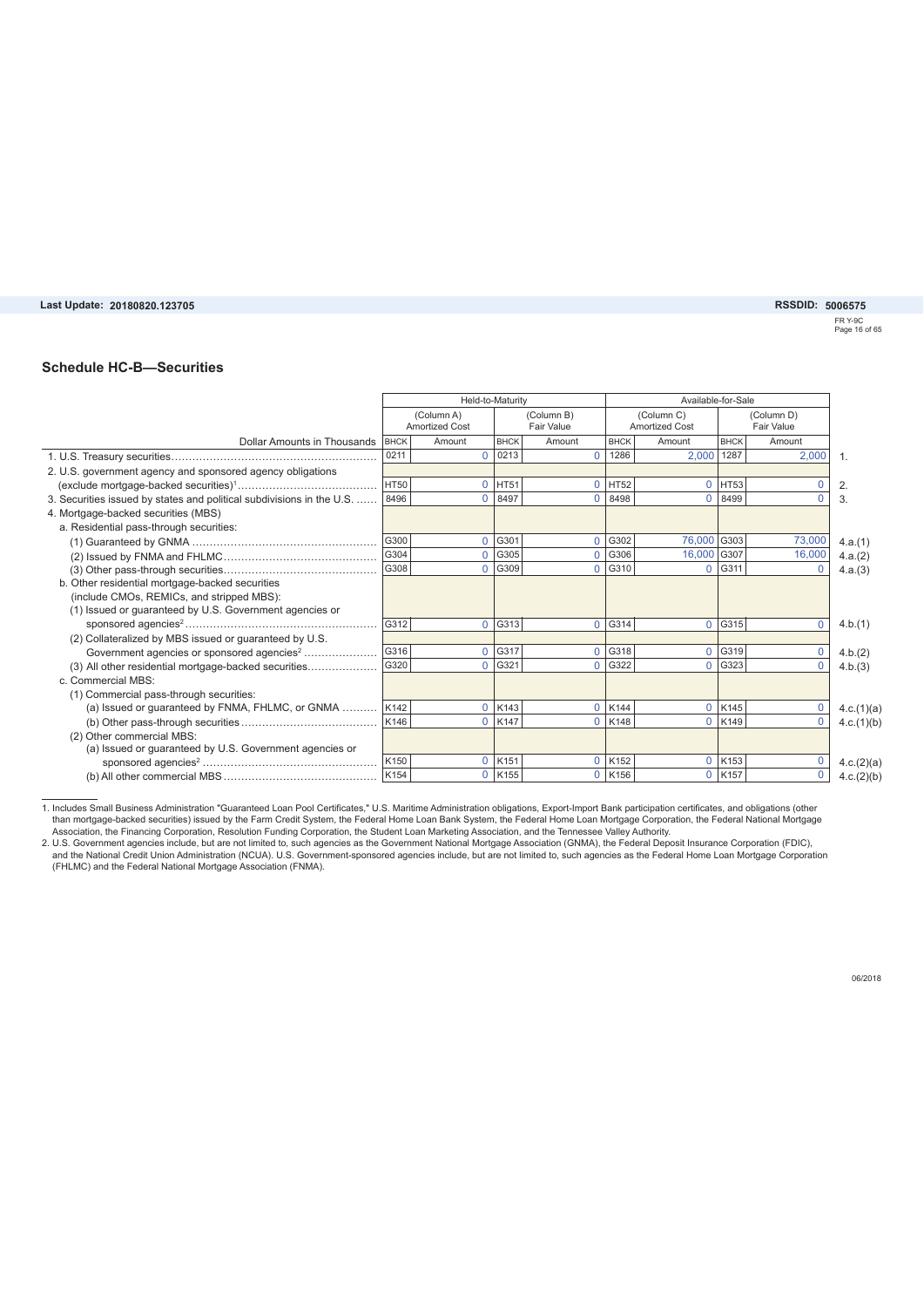#### **20180820.123705 5006575**

FR Y-9C Page 17 of 65

#### **Schedule HC-B—Continued**

|                                                                 |             | Held-to-Maturity                    |             |                          |             | Available-for-Sale                  |                          |         |  |  |
|-----------------------------------------------------------------|-------------|-------------------------------------|-------------|--------------------------|-------------|-------------------------------------|--------------------------|---------|--|--|
|                                                                 |             | (Column A)<br><b>Amortized Cost</b> |             | (Column B)<br>Fair Value |             | (Column C)<br><b>Amortized Cost</b> | (Column D)<br>Fair Value |         |  |  |
| Dollar Amounts in Thousands BHCK                                |             | Amount                              | <b>BHCK</b> | Amount                   | <b>BHCK</b> | Amount                              | <b>BHCK</b>              | Amount  |  |  |
| 5. Asset-backed securities and structured financial products:   |             |                                     |             |                          |             |                                     |                          |         |  |  |
|                                                                 | C026        |                                     | C988        |                          | C989        |                                     | C027                     |         |  |  |
|                                                                 | <b>HT58</b> |                                     | <b>HT59</b> |                          | <b>HT60</b> |                                     | <b>HT61</b>              |         |  |  |
| 6. Other debt securities:                                       |             |                                     |             |                          |             |                                     |                          |         |  |  |
|                                                                 | 1737        |                                     | 1738        |                          | 1739        |                                     | 1741                     |         |  |  |
|                                                                 | 1742        |                                     | 1743        |                          | 1744        | 265,000                             | 1746                     | 265,000 |  |  |
| 7. Investments in mutual funds and other equity securities with |             |                                     |             |                          |             |                                     |                          |         |  |  |
|                                                                 |             |                                     |             |                          | A510        | 0                                   | LA511                    |         |  |  |
| 8. Total (sum of 1 through 7) (total of column A must equal     |             |                                     |             |                          |             |                                     |                          |         |  |  |
| Schedule HC, item 2.a) (total of column D must equal            | <b>BHCT</b> |                                     |             |                          |             |                                     | <b>BHCT</b>              |         |  |  |
|                                                                 | 1754        |                                     | 1771        |                          | 1772        | 359,000                             | 1773                     | 356,000 |  |  |

#### **Memoranda**

| Dollar Amounts in Thousands   BHCK                                                                                                                |      | Amount  |           |
|---------------------------------------------------------------------------------------------------------------------------------------------------|------|---------|-----------|
|                                                                                                                                                   | 0416 |         | M.1.      |
| 2. Remaining maturity or next repricing date of debt securities <sup>3,4</sup> (Schedule HC-B, items 1 through 6.b in columns A and D above):     |      |         |           |
|                                                                                                                                                   | 0383 | 267,000 | M.2.a.    |
|                                                                                                                                                   | 0384 |         | M.2.b.    |
|                                                                                                                                                   | 0387 | 89,000  | $M$ 2 $c$ |
| Memorandum item 3 is to be completed semiannually in the June and December reports only.                                                          |      |         |           |
| 3. Amortized cost of held-to-maturity securities sold or transferred to available-for-sale or trading securities during the calendar year-to-date |      |         |           |
|                                                                                                                                                   | 1778 |         | M.3.      |
| 4. Structured notes (included in the held-to-maturity and available-for-sale accounts in Schedule HC-B, items 2, 3, 5, and 6):                    |      |         |           |
|                                                                                                                                                   | 8782 |         | M.4.a.    |
|                                                                                                                                                   | 8783 |         | M.4.b.    |

1. Item 7 is to be completed only by holding companies that have not adopted ASU 2016-01, which includes provisions governing the accounting for investments in equity securities.<br>2. Includes held-to-maturity securities at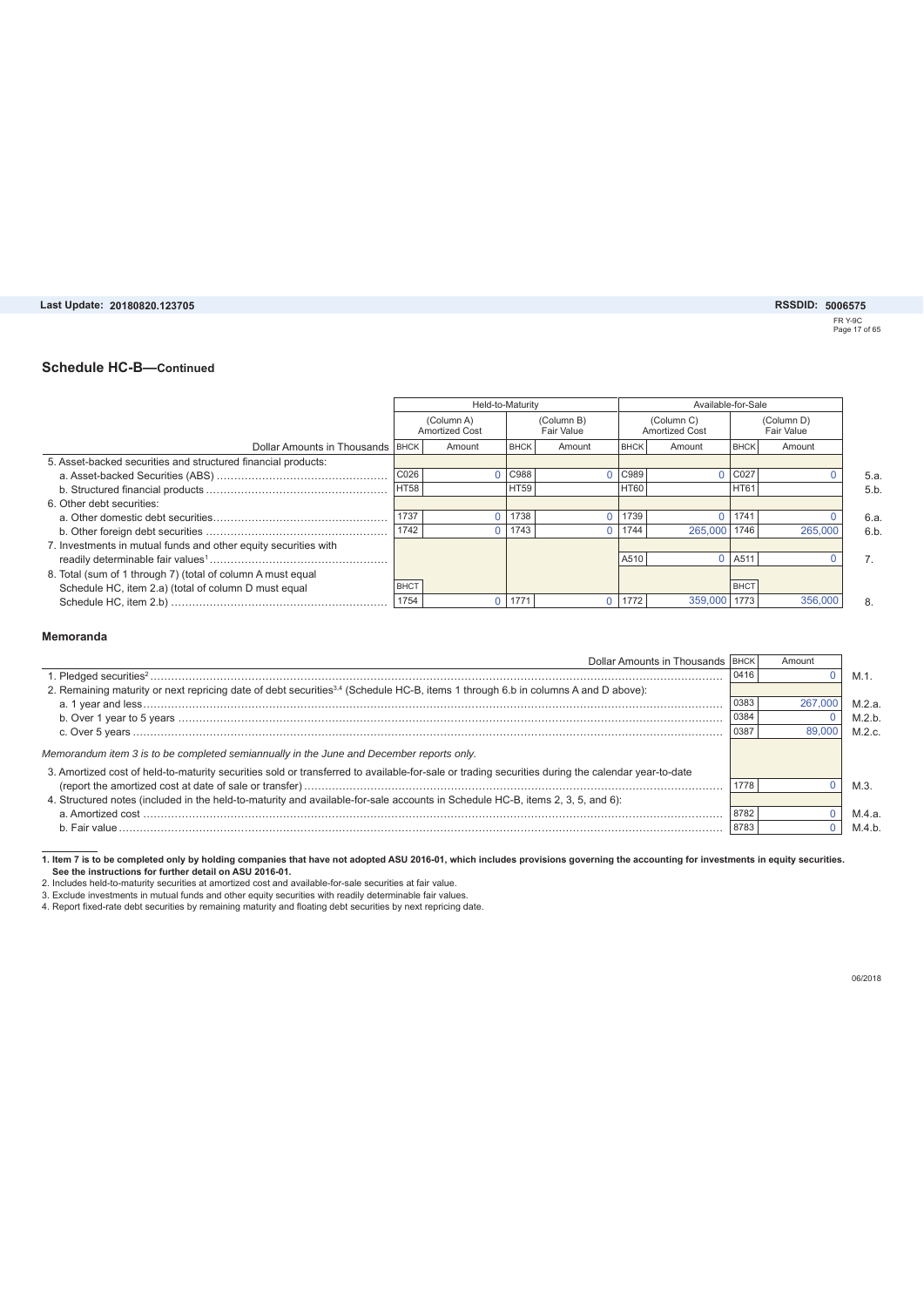# **20180820.123705 5006575**

FR Y-9C Page 18 of 65

### **Schedule HC-B—Continued**

#### **Memoranda—Continued**

|                                                                                                                                                                               |             | Held-to-Maturity                    |                      |                          |             |                                     | Available-for-Sale |                                 |        |  |
|-------------------------------------------------------------------------------------------------------------------------------------------------------------------------------|-------------|-------------------------------------|----------------------|--------------------------|-------------|-------------------------------------|--------------------|---------------------------------|--------|--|
|                                                                                                                                                                               |             | (Column A)<br><b>Amortized Cost</b> |                      | (Column B)<br>Fair Value |             | (Column C)<br><b>Amortized Cost</b> |                    | (Column D)<br><b>Fair Value</b> |        |  |
| Dollar Amounts in Thousands                                                                                                                                                   | <b>BHCK</b> | Amount                              | <b>BHCK</b>          | Amount                   | <b>BHCK</b> | Amount                              | <b>BHCK</b>        | Amount                          |        |  |
| Memorandum items 5.a through 5.f are to be completed by holding<br>companies with \$10 billion or more in total assets. <sup>1</sup>                                          |             |                                     |                      |                          |             |                                     |                    |                                 |        |  |
| 5. Asset-backed securities (ABS) (sum of Memorandum<br>items 5.a through 5.f must equal Schedule HC-B, item 5.a):                                                             |             |                                     |                      |                          |             |                                     |                    |                                 |        |  |
|                                                                                                                                                                               | <b>B838</b> | $\Omega$                            | <b>B839</b>          | $\Omega$                 | <b>B840</b> | $\Omega$                            | <b>B841</b>        | $\mathbf 0$                     | M.5.a. |  |
|                                                                                                                                                                               | <b>B842</b> | $\Omega$                            | <b>B843</b>          | $\Omega$                 | <b>B844</b> | $\Omega$                            | <b>B845</b>        | $\overline{0}$                  | M.5.b. |  |
|                                                                                                                                                                               | B846        | $\Omega$                            | <b>B847</b>          | $\Omega$                 | <b>B848</b> | $\Omega$                            | <b>B849</b>        | $\Omega$                        | M.5.c. |  |
|                                                                                                                                                                               | <b>B850</b> | $\Omega$                            | B851                 | $\Omega$                 | B852        | $\Omega$                            | B853               | $\mathbf 0$                     | M.5.d. |  |
|                                                                                                                                                                               | <b>B854</b> | $\overline{0}$                      | <b>B855</b>          | $\Omega$                 | <b>B856</b> | $\Omega$                            | <b>B857</b>        | $\mathbf{0}$                    | M.5.e. |  |
|                                                                                                                                                                               | <b>B858</b> | $\Omega$                            | <b>B859</b>          | $\Omega$                 | <b>B860</b> | $\Omega$                            | <b>B861</b>        | $\Omega$                        | M.5.f. |  |
| Memorandum items 6.a through 6.g are to be completed by holding<br>companies with \$10 billion or more in total assets. <sup>1</sup>                                          |             |                                     |                      |                          |             |                                     |                    |                                 |        |  |
| 6. Structured financial products by underlying collateral or reference<br>assets (for each column, sum of Memorandum items 6.a through 6.g<br>must equal Schedule HC-B, 5.b): |             |                                     |                      |                          |             |                                     |                    |                                 |        |  |
| a. Trust preferred securities issued by financial institutions                                                                                                                | G348        |                                     | $0$ G <sub>349</sub> | $\Omega$                 | G350        | $\Omega$                            | G351               | $\mathbf 0$                     | M.6.a. |  |
| b. Trust preferred securities issued by real estate investment trusts                                                                                                         | G352        | $\Omega$                            | G353                 | $\Omega$                 | G354        | $\Omega$                            | G355               | $\mathbf 0$                     | M.6.b. |  |
|                                                                                                                                                                               | G356        | $\Omega$                            | G357                 | $\Omega$                 | G358        | $\Omega$                            | G359               | $\mathbf 0$                     | M.6.c. |  |
| d. 1-4 family residential MBS issued or guaranteed by U.S.                                                                                                                    |             |                                     |                      |                          |             |                                     |                    |                                 |        |  |
|                                                                                                                                                                               | G360        | $\Omega$                            | G361                 | $\Omega$                 | G362        | $\Omega$                            | G363               | $\mathbf 0$                     | M.6.d. |  |
| e. 1-4 family residential MBS not issued or guaranteed by GSEs                                                                                                                | G364        | $\Omega$                            | G365                 | $\Omega$                 | G366        | $\Omega$                            | G367               | $\mathbf 0$                     | M.6.e. |  |
| f. Diversified (mixed) pools of structured financial products                                                                                                                 | G368        | $\Omega$                            | G369                 | $\Omega$                 | G370        | $\Omega$                            | G371               | $\mathbf{0}$                    | M.6.f. |  |
|                                                                                                                                                                               | G372        | $\Omega$                            | G373                 | $\Omega$                 | G374        | $\Omega$                            | G375               | $\Omega$                        | M.6.g. |  |

1. The \$10 billion asset-size test is based on the total assets reported as of *June 30, 2017*.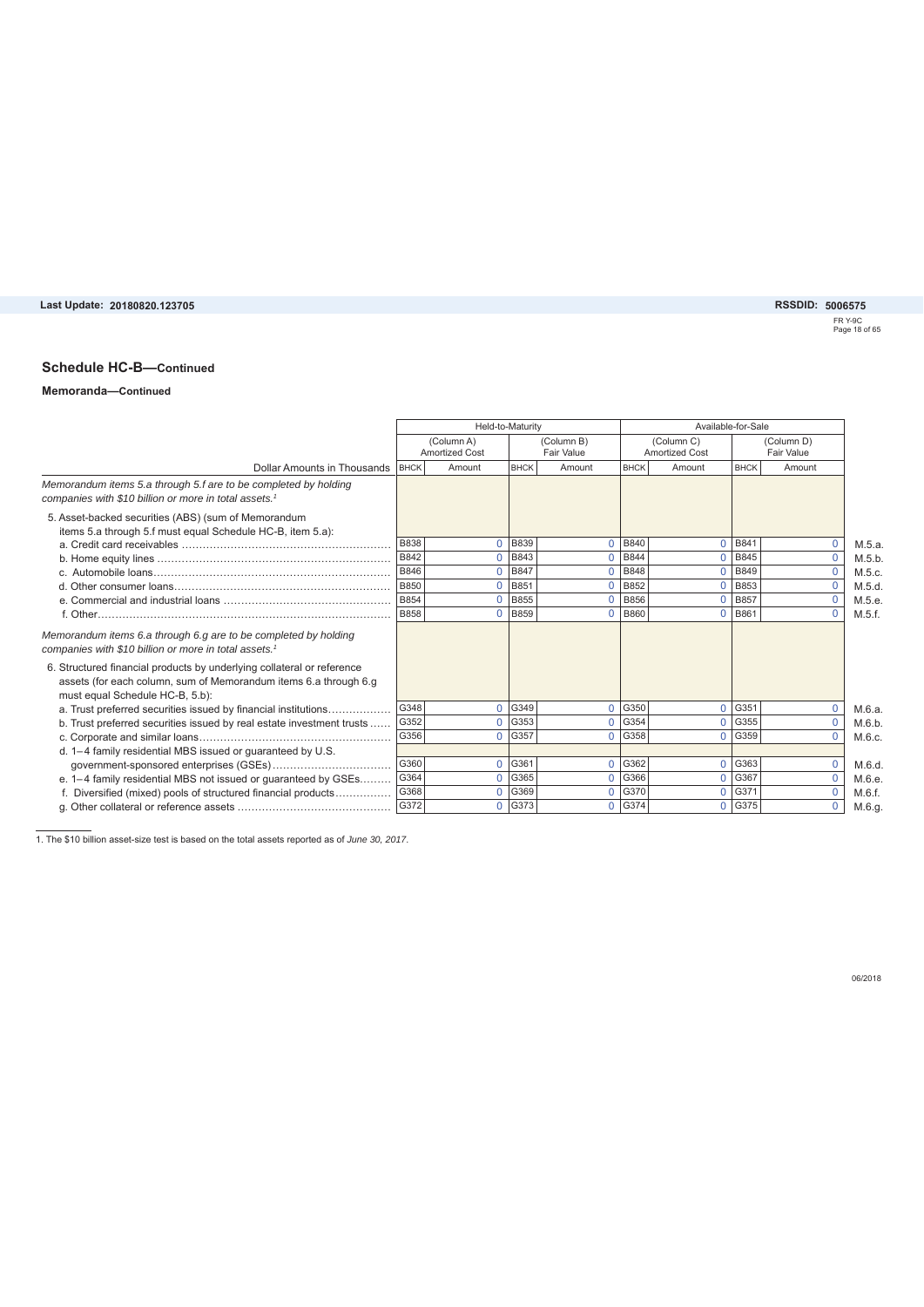### **Schedule HC-C—Loans and Lease Financing Receivables**

Do not deduct the allowance for loan and lease losses from amounts reported in this schedule. Report (1) loans and leases held for sale at the lower of cost or fair value, (2) loans and leases held for investment, net of unearned income, and (3) loans and leases accounted for at fair value under a fair value option. Exclude assets held for trading and commercial paper.

|                                                                          | (Column A)<br>Consolidated |                 |             | (Column B)<br>In Domestic Offices |            |
|--------------------------------------------------------------------------|----------------------------|-----------------|-------------|-----------------------------------|------------|
| Dollar Amounts in Thousands                                              | <b>BHCK</b>                | Amount          | <b>BHDM</b> | Amount                            |            |
|                                                                          | 1410                       | 14,000          |             |                                   | 1.         |
| a. Construction, land development, and other land loans:                 |                            |                 | <b>BHCK</b> |                                   |            |
| (1) 1-4 family residential construction loans                            |                            |                 | F158        | 0                                 | 1.a.(1)    |
| (2) Other construction loans and all land development and other          |                            |                 |             |                                   |            |
|                                                                          |                            |                 | F159        | 0                                 | 1.a.(2)    |
|                                                                          |                            |                 | <b>BHDM</b> |                                   |            |
|                                                                          |                            |                 | 1420        | 0                                 | 1.b.       |
| c. Secured by 1-4 family residential properties:                         |                            |                 |             |                                   |            |
| (1) Revolving, open-end loans secured by 1-4 family residential          |                            |                 |             |                                   |            |
| properties and extended under lines of credit                            |                            |                 | 1797        | 0                                 | 1.c.(1)    |
| (2) Closed-end loans secured by 1-4 family residential properties:       |                            |                 |             |                                   |            |
|                                                                          |                            |                 | 5367        | 0                                 | 1.c.(2)(a) |
|                                                                          |                            |                 | 5368        | 0                                 | 1.c.(2)(b) |
| d. Secured by multifamily (5 or more) residential properties             |                            |                 | 1460        | 3,000                             | 1.d.       |
| e. Secured by nonfarm nonresidential properties:                         |                            |                 |             |                                   |            |
| (1) Loans secured by owner-occupied nonfarm nonresidential               |                            |                 | <b>BHCK</b> |                                   |            |
|                                                                          |                            |                 | F160        | 0                                 | 1.e.(1)    |
| (2) Loans secured by other nonfarm nonresidential properties             |                            |                 | F161        | 11,000                            | 1.e.(2)    |
|                                                                          |                            |                 | <b>BHDM</b> |                                   |            |
| 2. Loans to depository institutions and acceptances of other banks       |                            |                 | 1288        | 2,614,000                         | 2.         |
| a. To U.S. banks and other U.S. depository institutions                  | 1292                       | $\mathbf{0}$    |             |                                   | 2.a.       |
|                                                                          | 1296                       | 4,954,000       |             |                                   | 2.b.       |
| 3. Loans to finance agricultural production and other loans to farmers   | 1590                       | $\mathbf 0$     | 1590        | $\Omega$                          | 3.         |
|                                                                          |                            |                 | 1766        | 247,000                           | 4.         |
|                                                                          | 1763                       | 188,000         |             |                                   | 4.a.       |
|                                                                          | 1764                       | 59,000          |             |                                   | 4.b.       |
| 5. Not applicable.                                                       |                            |                 |             |                                   |            |
| 6. Loans to individuals for household, family, and other personal        |                            |                 |             |                                   |            |
| expenditures (i.e., consumer loans) (includes purchased paper)           |                            |                 | 1975        | 24,991,000                        | 6.         |
| a. Credit cards                                                          | <b>B538</b>                | 24,641,000      |             |                                   | 6.a.       |
|                                                                          | <b>B539</b>                | 0               |             |                                   | 6.b.       |
|                                                                          | K137                       | 0               |             |                                   | 6.c.       |
| d. Other consumer loans                                                  |                            |                 |             |                                   |            |
| (includes single payment, installment, and all student loans)            | K207                       | 350,000         |             |                                   | 6.d.       |
| 7. Loans to foreign governments and official institutions                |                            |                 |             |                                   |            |
|                                                                          | 2081                       |                 | 0   2081    | 0                                 | 7.         |
| 8. Not applicable.                                                       |                            |                 |             |                                   |            |
| 9. Loans to nondepository financial institutions and other loans:        |                            |                 |             |                                   |            |
| a. Loans to nondepository financial institutions                         | J454                       | 1,773,000 J454  |             | 0                                 | 9.a.       |
| b. Other loans                                                           |                            |                 |             |                                   |            |
| (1) Loans for purchasing or carrying securities                          |                            |                 |             |                                   |            |
|                                                                          | 1545                       | 3,075,000       | 1545        | 3,075,000                         | 9.b.(1)    |
|                                                                          | J451                       | $\mathbf{0}$    | J451        | $\mathbf 0$                       | 9.b.(2)    |
| 10. Lease financing receivables (net of unearned income)                 |                            |                 | 2165        | $\mathbf 0$                       | 10.        |
| a. Leases to individuals for household, family, and other personal       |                            |                 |             |                                   |            |
|                                                                          | F162                       | 0               |             |                                   | 10.a.      |
|                                                                          | F163                       | $\pmb{0}$       |             |                                   | 10.b.      |
| 11. LESS: Any unearned income on loans reflected in items 1-9 above      | 2123                       | $\mathbf{0}$    | 2123        | 0                                 | 11.        |
| 12. Total loans and leases held for investment and held for sale (sum of |                            |                 |             |                                   |            |
| items 1 through 10 minus item 11)                                        |                            |                 |             |                                   |            |
| (total of column A must equal Schedule HC, sum of items 4.a and 4.b)     | 2122                       | 35,054,000 2122 |             | 30,941,000                        | 12.        |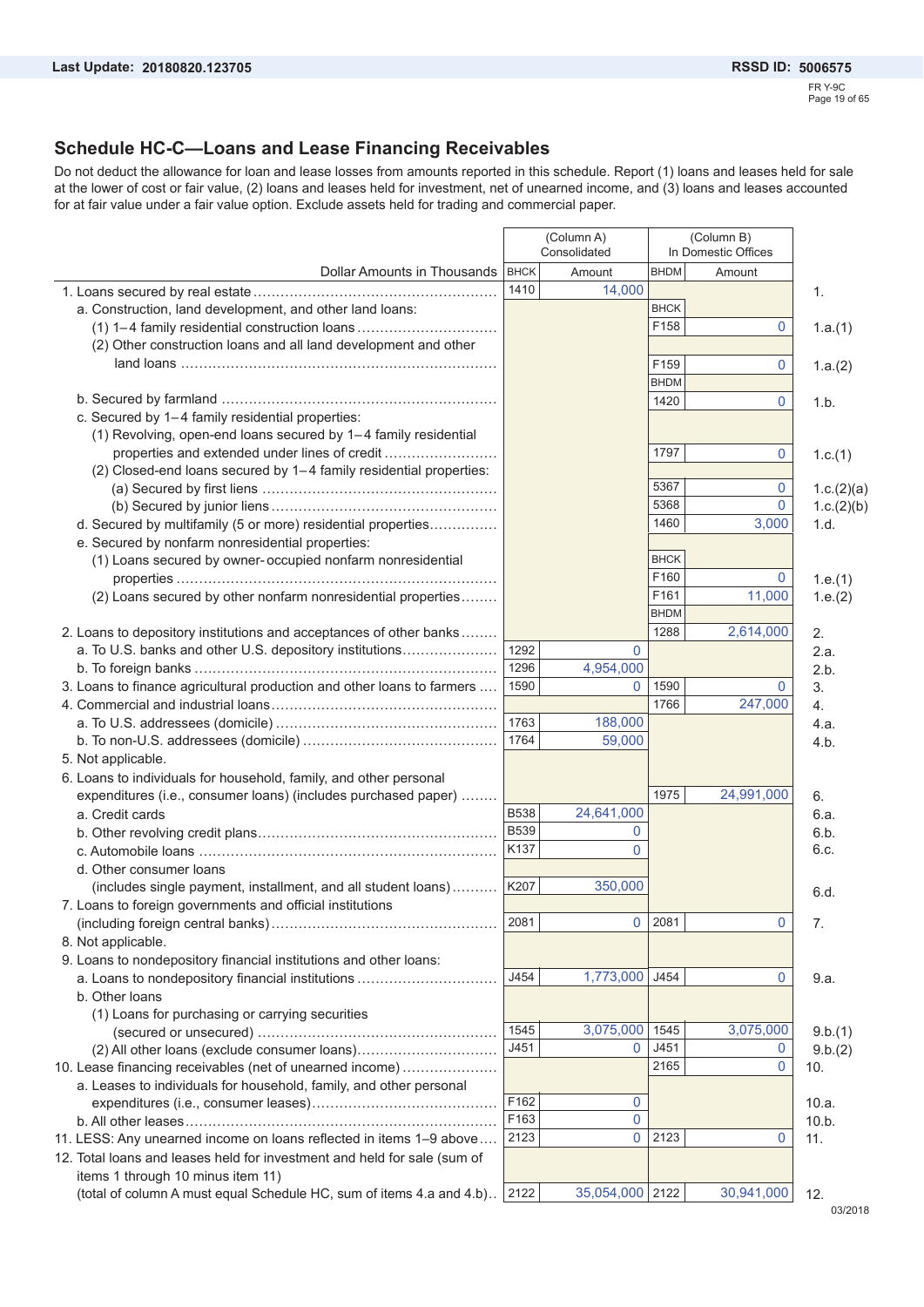## **Schedule HC-C—Continued**

#### **Memoranda**

| Dollar Amounts in Thousands                                                                                                                                           | <b>BHDM</b> | Amount       |              |
|-----------------------------------------------------------------------------------------------------------------------------------------------------------------------|-------------|--------------|--------------|
| 1. Loans restructured in troubled debt restructurings that are in compliance with their modified                                                                      |             |              |              |
| terms (included in Schedule HC-C, and not reported as past due or                                                                                                     |             |              |              |
| nonaccrual in Schedule HC-N, Memorandum item 1):                                                                                                                      |             |              |              |
| a. Construction, land development, and other land loans in domestic offices:                                                                                          |             |              |              |
|                                                                                                                                                                       | K158        | $\mathbf 0$  | M.1.a.(1)    |
| (2) All other construction loans and all land development and other land loans                                                                                        | K159        | $\mathbf 0$  | M.1.a.(2)    |
| b. Loans secured by 1-4 family residential properties in domestic offices                                                                                             | F576        | 0            | M.1.b.       |
| c. Secured by multifamily (5 or more) residential properties in domestic offices                                                                                      | K160        | $\mathbf{0}$ | M.1.c.       |
| d. Secured by nonfarm nonresidential properties in domestic offices:                                                                                                  |             |              |              |
| (1) Loans secured by owner-occupied nonfarm nonresidential properties                                                                                                 | K161        | $\mathbf 0$  | M.1.d.(1)    |
|                                                                                                                                                                       | K162        | 0            | M.1.d.(2)    |
| e. Commercial and Industrial loans:                                                                                                                                   | <b>BHCK</b> |              |              |
|                                                                                                                                                                       |             |              |              |
| K163<br>1,000                                                                                                                                                         |             |              | M.1.e.(1)    |
| $\mathbf{0}$                                                                                                                                                          |             |              | M.1.e.(2)    |
| f. All other loans (include loans to individuals for household, family, and other personal                                                                            | K165        | 229,000      | M.1.f.       |
|                                                                                                                                                                       |             |              |              |
| Itemize and describe Ioan categories included in Memorandum item 1.f, above that exceed                                                                               |             |              |              |
| 10 percent of total loans restructured in troubled debt restructurings that are in compliance                                                                         |             |              |              |
| with their modified terms (sum of Memorandum items 1.a through 1.f):                                                                                                  |             |              |              |
|                                                                                                                                                                       | <b>BHDM</b> |              |              |
|                                                                                                                                                                       | K166        | $\mathbf 0$  | M.1.f.(1)    |
|                                                                                                                                                                       | <b>BHCK</b> |              |              |
| (2) Loans to finance agricultural production and other loans to farmers                                                                                               | K168        | 0            | M.1.f.(2)    |
| (3) Loans to individuals for household, family, and other personal expenditures:                                                                                      |             |              |              |
|                                                                                                                                                                       | K098        | 229,000      | M.1.f.(3)(a) |
|                                                                                                                                                                       | K203        | $\mathbf 0$  | M.1.f.(3)(b) |
| (c) Other consumer loans (includes single payment, installment, all student loans,                                                                                    |             |              |              |
|                                                                                                                                                                       | K204        | $\mathbf 0$  | M.1.f.(3)(c) |
| g. Total loans restructured in troubled debt restructurings that are in compliance with their                                                                         |             |              |              |
|                                                                                                                                                                       | <b>HK25</b> | 230,000      | M.1.g.       |
| 2. Loans to finance commercial real estate, construction, and land development activities (not                                                                        |             |              |              |
| secured by real estate) included in Schedule HC-C, items 4 and 9, Column A, above                                                                                     | 2746        | 0            | M.2.         |
| 3. Loans secured by real estate to non-U.S. addressees (domicile)                                                                                                     |             |              |              |
|                                                                                                                                                                       | <b>B837</b> | 0            | M.3.         |
|                                                                                                                                                                       |             |              |              |
| Memorandum item 4 is to be completed by (1) holding companies that, together with                                                                                     |             |              |              |
| affiliated institutions, have outstanding credit card receivables (as defined in the instructions)                                                                    |             |              |              |
| that exceed \$500 million as of the report date or (2) holding companies that on a                                                                                    |             |              |              |
| consolidated basis are credit card specialty holding companies (as defined in the instructions).                                                                      |             |              |              |
| 4. Outstanding credit card fees and finance charges                                                                                                                   |             |              |              |
|                                                                                                                                                                       | C391        | 273,000      | M.4.         |
|                                                                                                                                                                       |             |              |              |
| Memorandum item 5 is to be completed by all holding companies. Memorandum item 5.a and 5.b<br>are to be completed semiannually in the June and December reports only. |             |              |              |
| 5. Purchased credit-impaired loans held for investment accounted for in accordance with AICPA                                                                         |             |              |              |
|                                                                                                                                                                       |             |              |              |
| Statement of Position 03-3 (exclude loans held for sale):                                                                                                             |             |              |              |
|                                                                                                                                                                       | C779        | 4,000        | M.5.a.       |
|                                                                                                                                                                       | C780        | 4,000        | M.5.b.       |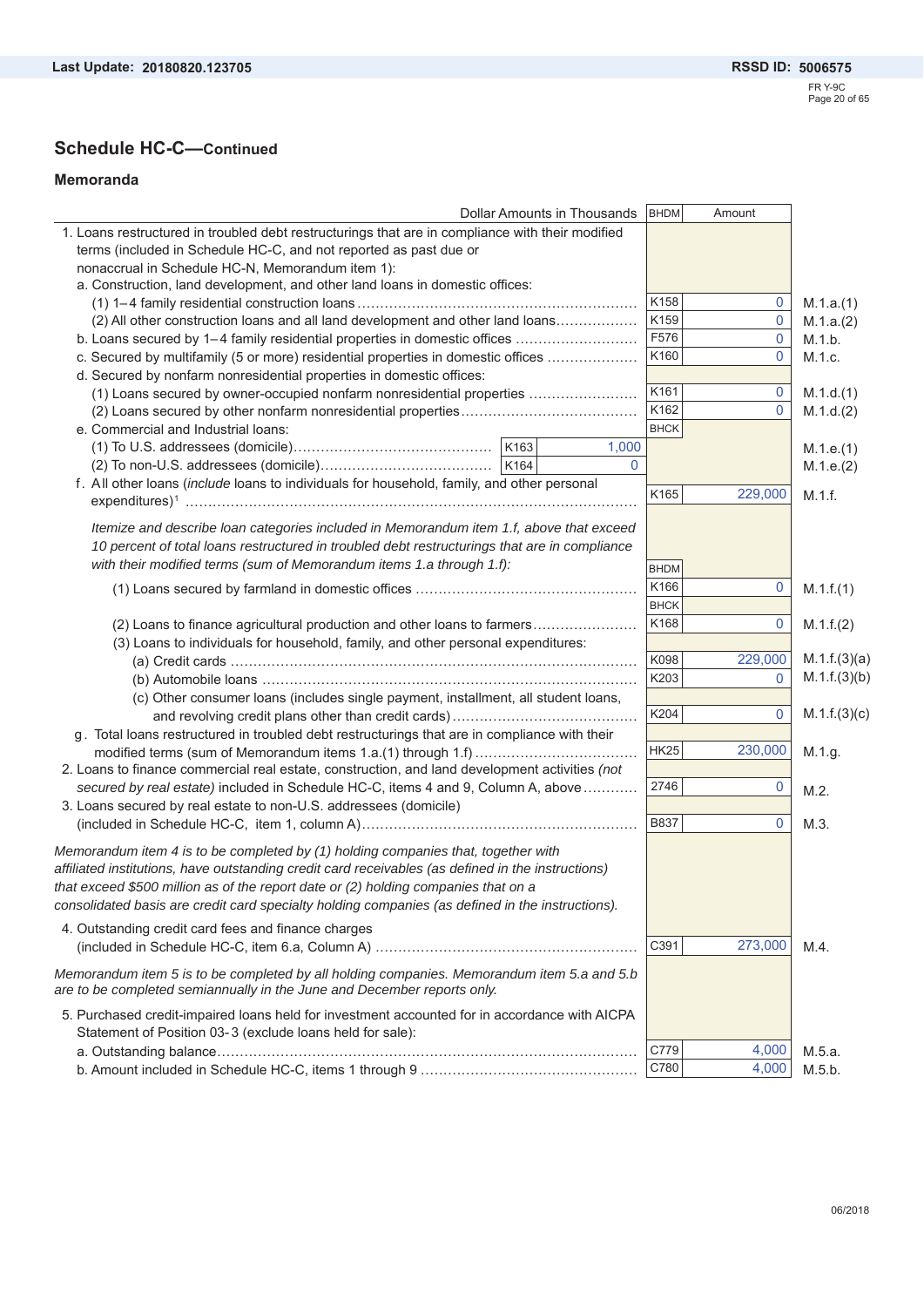#### **Memoranda—Continued**



| December reports only.                                                                                                                                                                                                        |      |      |      |   |         |
|-------------------------------------------------------------------------------------------------------------------------------------------------------------------------------------------------------------------------------|------|------|------|---|---------|
| 12. Loans (not subject to the requirements of<br>AICPA Statement of Position 03-3) and<br>leases held for investment that are<br>acquired in business combinations with<br>acquisition dates in the current calendar<br>year: |      |      |      |   |         |
| a. Loans secured by real estate                                                                                                                                                                                               | G091 | G092 | G093 |   | M.12.a. |
| b. Commercial and industrial loans                                                                                                                                                                                            | G094 | G095 | G096 |   | M.12.b. |
| c. Loans to individuals for household,                                                                                                                                                                                        |      |      |      |   |         |
| family, and other personal expenditures                                                                                                                                                                                       | G097 | G098 | G099 |   | M.12.c. |
| d. All other loans and all leases                                                                                                                                                                                             | G100 | G101 | G102 | 0 | M.12.d. |

|                              | Dollar Amounts in Thousands   BHCK |      | Amount     |       |
|------------------------------|------------------------------------|------|------------|-------|
| 13. Not applicable.          |                                    |      |            |       |
| 14. Pledged loans and leases |                                    | G378 | 27.490.000 | M.14. |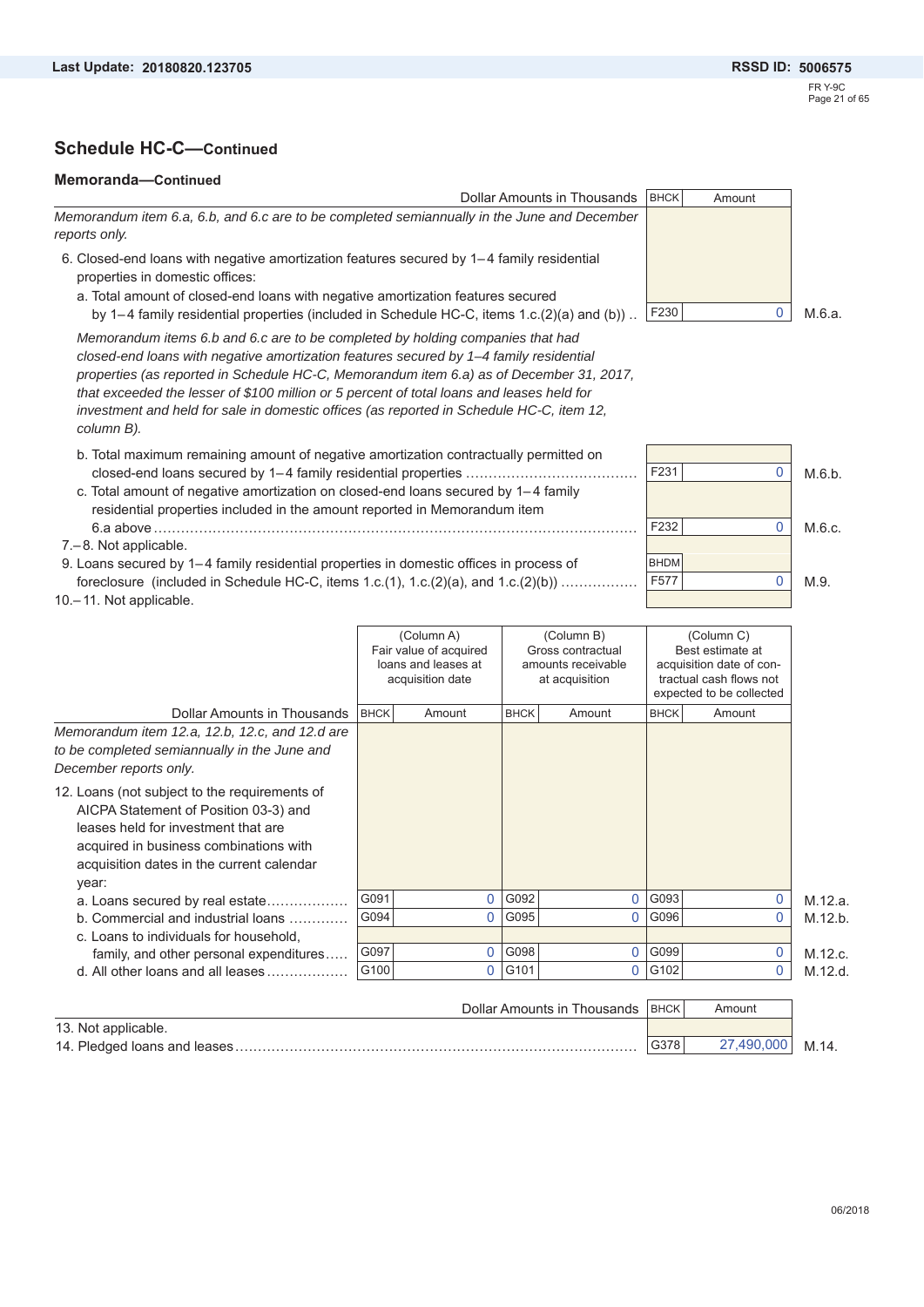### **Schedule HC-D—Trading Assets and Liabilities**

*Schedule HC-D is to be completed by holding companies that reported total trading assets of \$10 million or more in any of the four preceding calendar quarters.*

|                                                                                         | Dollar Amounts in Thousands | BHCM        | Amount       |                |
|-----------------------------------------------------------------------------------------|-----------------------------|-------------|--------------|----------------|
| <b>Assets</b>                                                                           |                             |             |              |                |
|                                                                                         |                             | 3531        | 11,125,000   | $\mathbf{1}$ . |
| 2. U.S. government agency obligations (exclude mortgage-backed securities)              |                             | 3532        | 368,000      | 2.             |
|                                                                                         |                             | 3533        | 1,112,000    | 3.             |
| 4. Mortgage-backed securities (MBS):                                                    |                             | <b>BHCK</b> |              |                |
| a. Residential pass-through securities issued or guaranteed by FNMA, FHLMC, or GNMA     |                             | G379        | 8,871,000    | 4.a.           |
| b. Other residential mortgage-backed securities issued or guaranteed by U.S. Government |                             |             |              |                |
| agencies or sponsored agencies <sup>1</sup> (include CMOs, REMICs, and stripped MBS)    |                             | G380        | 103,000      | 4.b.           |
|                                                                                         |                             | G381        | $\mathbf{0}$ | 4.c.           |
| d. Commercial MBS issued or guaranteed by U.S. Government agencies or                   |                             |             |              |                |
|                                                                                         |                             | K197        | 164,000      | 4.d.           |
|                                                                                         |                             | K198        | 111,000      | 4.e.           |
| 5. Other debt securities                                                                |                             |             |              |                |
|                                                                                         |                             | <b>HT62</b> | 432,000      | 5.a.           |
|                                                                                         |                             | G386        | 3,391,000    | 5.b.           |
| 6. Loans:                                                                               |                             |             |              |                |
| a. Loans secured by real estate:                                                        |                             |             |              |                |
|                                                                                         |                             | HT63        | 0            | 6.a.(1)        |
|                                                                                         |                             | HT64        | 0            | 6.a.(2)        |
|                                                                                         |                             | F614        | $\mathbf 0$  | 6.b.           |
| c. Loans to individuals for household, family, and other personal expenditures          |                             |             |              |                |
|                                                                                         |                             | <b>HT65</b> | 0            | 6.c.           |
|                                                                                         |                             | F618        | $\mathbf{0}$ | 6.d.           |
| 7.-8. Not applicable.                                                                   |                             | <b>BHCM</b> |              |                |
|                                                                                         |                             | 3541        | 5,487,000    | 9.             |
| 10. Not applicable.                                                                     |                             |             |              |                |
|                                                                                         |                             | 3543        | 761,000      | 11.            |
| 12. Total trading assets (sum of items 1 through 11)                                    |                             | <b>BHCT</b> |              |                |
|                                                                                         |                             | 3545        | 31,925,000   | 12.            |
|                                                                                         |                             |             |              |                |
| <b>Liabilities</b>                                                                      |                             |             |              |                |
| 13. a. Liability for short positions:                                                   |                             | <b>BHCK</b> |              |                |
|                                                                                         |                             | G209        | 1,858,000    | 13.a.(1)       |
|                                                                                         |                             | G210        | 4,434,000    | 13.a.(2)       |
| (3) All other assets ………………………………………………………………………………………                                  |                             | G211        | $\mathbf{0}$ | 13.a.(3)       |
|                                                                                         |                             | F624        | $\mathbf{0}$ | 13.b.          |
|                                                                                         |                             | 3547        | 695,000      | 14.            |
| 15. Total trading liabilities (sum of items 13.a through 14)                            |                             | <b>BHCT</b> |              |                |
|                                                                                         |                             | 3548        | 6,987,000    | 15.            |

1. U.S. Government agencies include, but are not limited to, such agencies as the Government National Mortgage Association (GNMA), the Federal Deposit Insurance Corporation (FDIC), and the National Credit Union Administration (NCUA). U.S. Government-sponsored agencies include, but are not limited to, such agencies as the Federal Home Loan Mortgage Corporation (FHLMC) and the Federal National Mortgage Association (FNMA).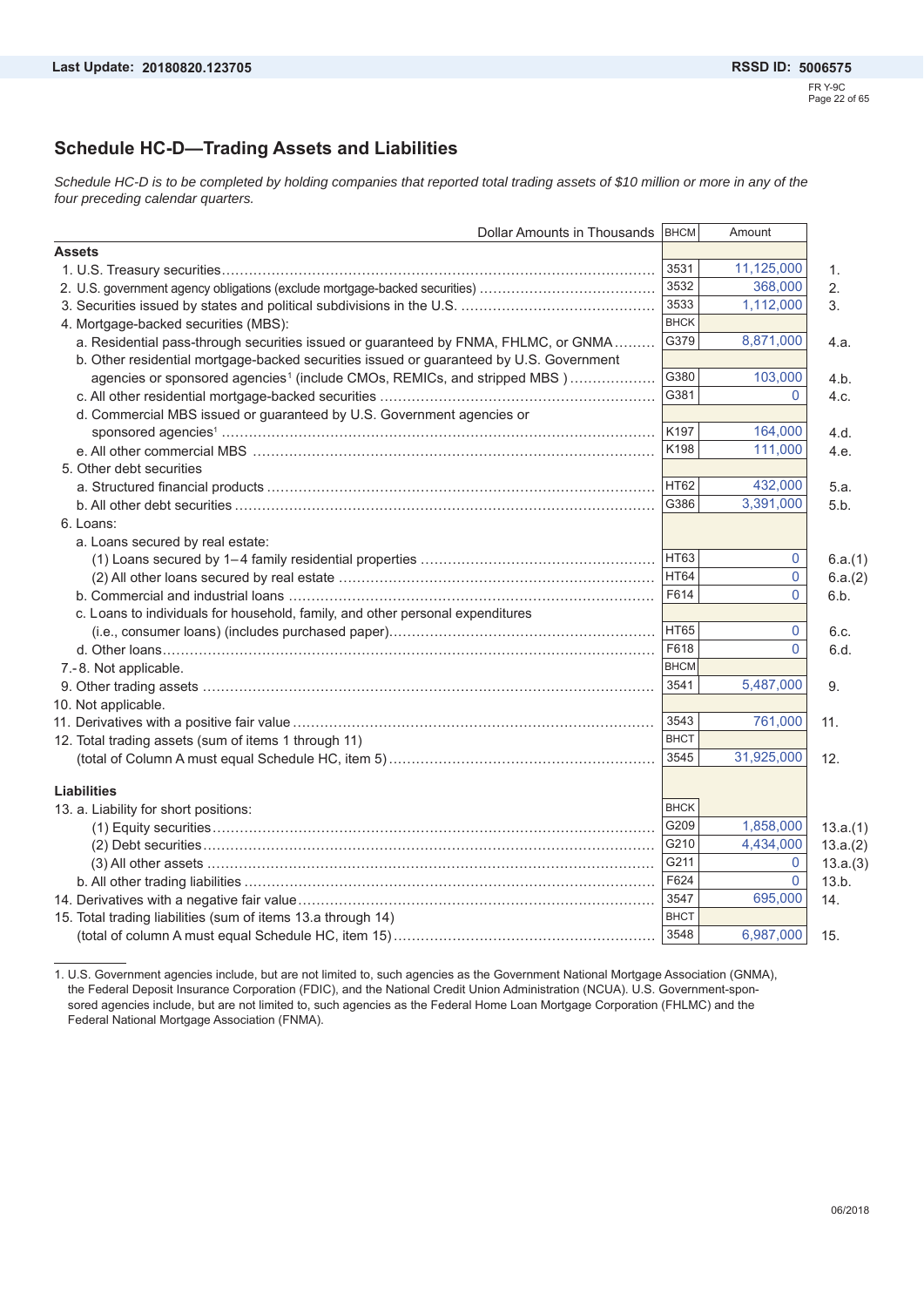### **Schedule HC-D—Continued**

#### **Memoranda**

| Dollar Amounts in Thousands                                                                                                               | <b>BHCK</b> | Amount         |           |
|-------------------------------------------------------------------------------------------------------------------------------------------|-------------|----------------|-----------|
| 1. Unpaid principal balance of loans measured at fair value (reported in Schedule HC-D,                                                   |             |                |           |
| items 6.a.(1) through 6.d.)                                                                                                               |             |                |           |
| a. Loans secured by real estate:                                                                                                          |             |                |           |
|                                                                                                                                           | <b>HT66</b> | 0              | M.1.a.(1) |
|                                                                                                                                           | <b>HT67</b> | 0              | M.1.a.(2) |
|                                                                                                                                           | F632        | $\overline{0}$ | M.1.b.    |
| c. Loans to individuals for household, family, and other personal expenditures                                                            |             |                |           |
|                                                                                                                                           | <b>HT68</b> | 0              | M.1.c.    |
|                                                                                                                                           | F636        | $\Omega$       | M.1.d.    |
| Memorandum items 2 through 10 are to be completed by holding companies with \$10 billion or<br>more in total trading assets. <sup>1</sup> |             |                |           |
| 2. Loans measured at fair value that are past due 90 days or more:                                                                        |             |                |           |
|                                                                                                                                           | F639        | 0              | M.2.a.    |
|                                                                                                                                           | F640        | 0              | M.2.b.    |
| 3. Structured financial products by underlying collateral or reference assets (for each column,                                           |             |                |           |
| sum of Memorandum items 3.a through 3.g must equal Schedule HC-D, sum of items 5.a:                                                       |             |                |           |
|                                                                                                                                           | G299        | 0              | M.3.a.    |
|                                                                                                                                           | G332        | $\Omega$       | M.3.b.    |
|                                                                                                                                           | G333        | 432,000        | M.3.c.    |
| d. 1-4 family residential MBS issued or guaranteed by U.S. government-sponsored                                                           |             |                |           |
|                                                                                                                                           | G334        | 0              | M.3.d.    |
|                                                                                                                                           | G335        | $\mathbf 0$    | M.3.e.    |
|                                                                                                                                           | G651        | $\Omega$       | M.3.f.    |
|                                                                                                                                           | G652        | $\Omega$       | M.3.g.    |
| 4. Pledged trading assets:                                                                                                                |             |                |           |
|                                                                                                                                           | G387        | 24,757,000     | M.4.a.    |
|                                                                                                                                           | G388        | 0              | M.4.b.    |
| 5. Asset-backed securities:                                                                                                               |             |                |           |
|                                                                                                                                           | F643        | 85,000         | M.5.a.    |
|                                                                                                                                           | F644        | $\mathbf{0}$   | M.5.b.    |
|                                                                                                                                           | F645        | 246,000        | M.5.c.    |
|                                                                                                                                           | F646        | 13,000         | M.5.d.    |
|                                                                                                                                           | F647        | 11,000         | M.5.e.    |
|                                                                                                                                           | F648        | 121,000        | M.5.f.    |
| 6. Not applicable                                                                                                                         |             |                |           |
| 7. Equity securities:                                                                                                                     |             |                |           |
|                                                                                                                                           | F652        | 5,457,000      | M.7.a.    |
|                                                                                                                                           | F653        | 4,000          | M.7.b.    |
|                                                                                                                                           | F654        | $\mathbf{0}$   | M.8.      |
|                                                                                                                                           |             |                |           |

1. The \$10 billion trading asset-size test is based on total trading assets reported as of *June 30, 2017*.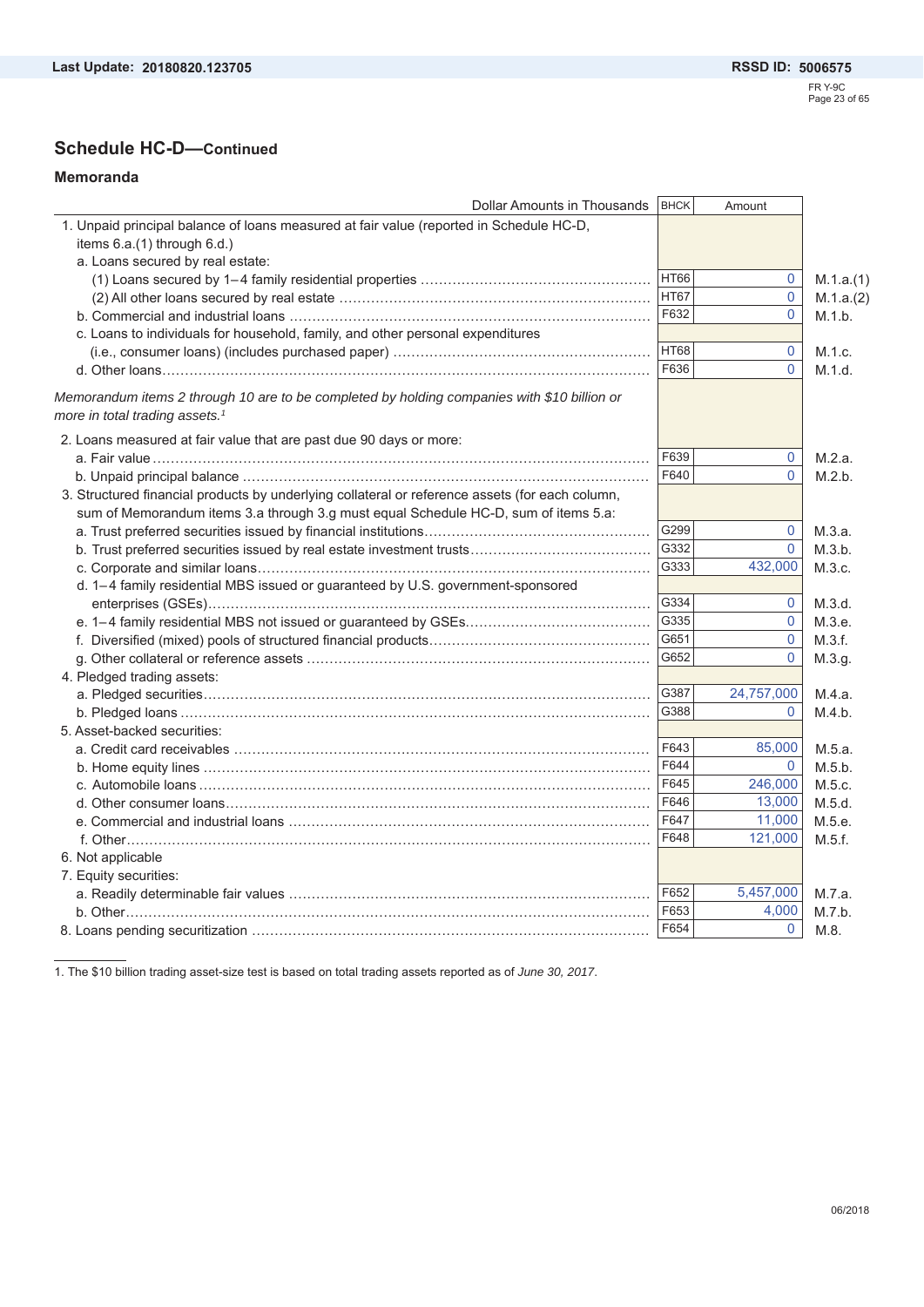### **Schedule HC-D—Continued**

#### **Memoranda—Continued**

|                                                                                                  | Dollar Amounts in Thousands | <b>BHCK</b> | Amount |           |
|--------------------------------------------------------------------------------------------------|-----------------------------|-------------|--------|-----------|
|                                                                                                  |                             | G212        |        | M.9.a.(1) |
|                                                                                                  |                             | G213        |        | M.9.a.(2) |
| b. Other trading assets (itemize and describe amounts included in Schedule HC-D, item 9,         |                             |             |        |           |
| column A (other than amounts included in Memoranda items 9.a.(1) and 9.a.(2) above) that         |                             |             |        |           |
| are greater than \$1,000,000 and exceed 25 percent of item 9 less Memoranda items 9.a.(1)        |                             |             |        |           |
| and 9. a. $(2)$ : <sup>2</sup>                                                                   |                             |             |        |           |
| <b>BHTX</b><br>(1)<br>F655                                                                       |                             | F655        |        | M.9.b.(1) |
| <b>BHTX</b><br>(2)<br>F656                                                                       |                             | F656        |        | M.9.b.(2) |
| <b>BHTX</b><br>(3)<br>F657                                                                       |                             | F657        |        | M.9.b.(3) |
| 10. Other trading liabilities (itemize and describe amounts included in Schedule HC-D, item 13.b |                             |             |        |           |
| that are greater than \$1,000,000 and exceed 25 percent of the item)                             |                             |             |        |           |
| <b>BHTX</b><br>a.<br>F658                                                                        |                             | F658        |        | M.10.a.   |
| <b>BHTX</b><br>b.<br>F659                                                                        |                             | F659        |        | M.10.b.   |
| <b>BHTX</b><br>c.<br>F660                                                                        |                             | F660        |        | M.10.c.   |
|                                                                                                  |                             |             |        |           |

2. Exclude equity securities.

### **Schedule HC-E—Deposit Liabilities1**

| Dollar Amounts in Thousands                                                                        | <b>BHCB</b> | Amount     |      |
|----------------------------------------------------------------------------------------------------|-------------|------------|------|
| 1. Deposits held in domestic offices of commercial bank subsidiaries of the reporting              |             |            |      |
| holding company:                                                                                   |             |            |      |
|                                                                                                    | 2210        | 54,000     | 1.a. |
| b. Interest-bearing demand deposits, NOW, ATS, and other transaction accounts                      | 3187        | 2,881,000  | 1.b. |
|                                                                                                    | 2389        | 12,924,000 | 1.c. |
|                                                                                                    | <b>HK29</b> | 7,052,000  | 1.d. |
|                                                                                                    | J474        | 775,000    | 1.e. |
| 2. Deposits held in domestic offices of other depository institutions that are subsidiaries of the |             |            |      |
| reporting holding company:                                                                         | <b>BHOD</b> |            |      |
|                                                                                                    | 3189        |            | 2.a. |
| b. Interest-bearing demand deposits, NOW, ATS, and other transaction accounts                      | 3187        |            | 2.b. |
|                                                                                                    | 2389        |            | 2.c. |
|                                                                                                    | <b>HK29</b> |            | 2.d. |
|                                                                                                    | J474        |            | 2.e. |

#### **Memoranda**

| Dollar Amounts in Thousands   BHDM                                                     |      | Amount    |         |
|----------------------------------------------------------------------------------------|------|-----------|---------|
| 1. Brokered deposits \$250,000 or less with a remaining maturity of one year or less   | HK06 | 4.008.000 | $M.1$ . |
| 2. Brokered deposits \$250,000 or less with a remaining maturity of more than one year | HK31 | 3.593.000 | $M.2$ . |
| 3. Time deposits of more than \$250,000 with a remaining maturity of one year or less  | HK32 | 351.000   | $M.3$ . |
|                                                                                        | BHFN |           |         |
| 4. Foreign office time deposits with a remaining maturity of one year or less          | A245 |           | $M.4$ . |

1. The sum of items 1.a through 1.e and items 2.a through 2.e must equal the sum of Schedule HC, items 13.a.(1) and 13.a.(2). 2. Includes noninterest-bearing demand, time, and savings deposits.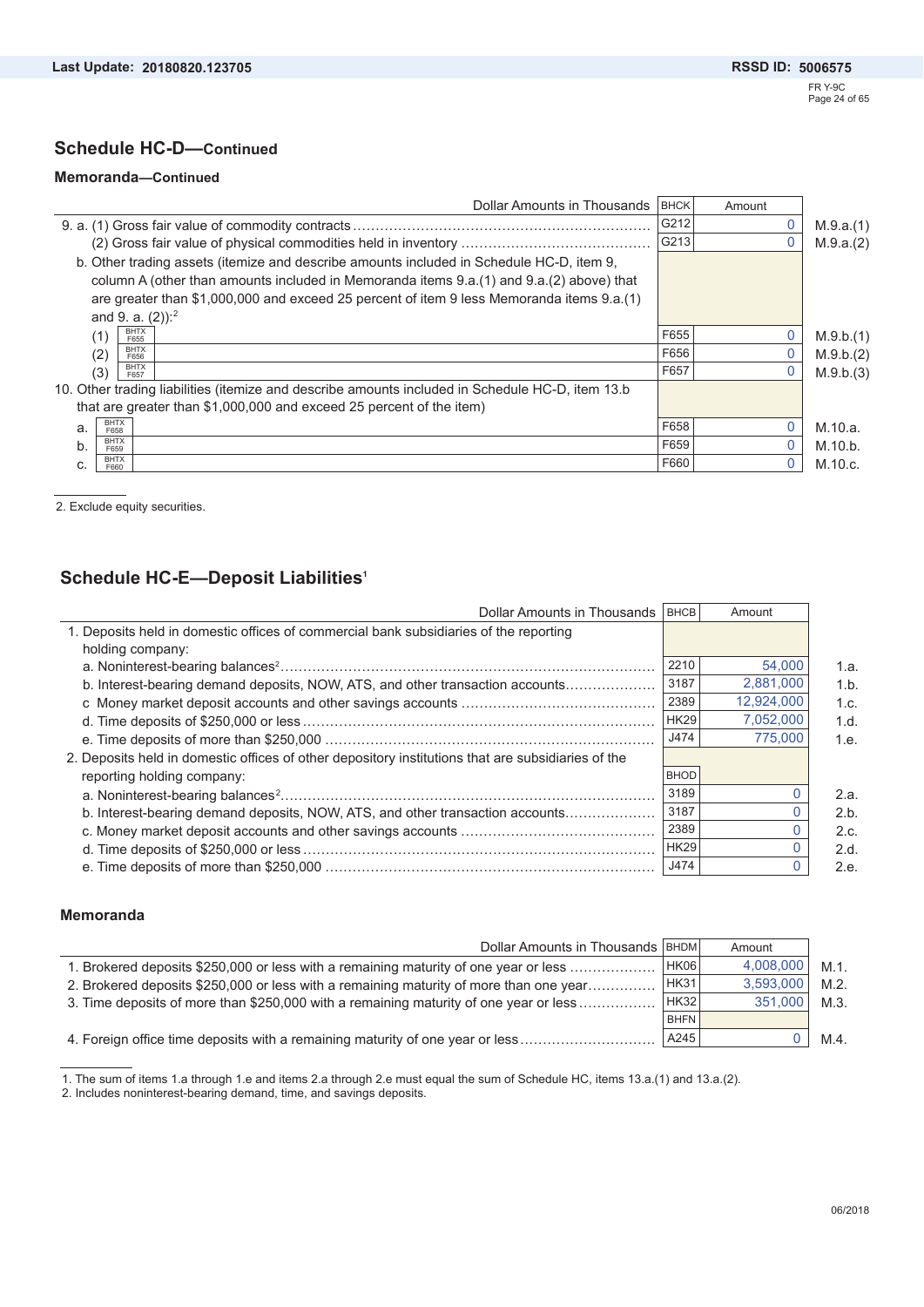### **Schedule HC-F—Other Assets**

| Dollar Amounts in Thousands | <b>BHCK</b> | Amount     |      |
|-----------------------------|-------------|------------|------|
|                             | <b>B556</b> | 206,000    |      |
|                             | 2148        | 1,698,000  |      |
|                             | <b>HT80</b> |            | 3.   |
|                             | 1752        | 36,000     |      |
| 5. Life insurance assets:   |             |            |      |
|                             | K201        |            | 5.a. |
|                             | K202        |            | 5.b  |
|                             | K270        |            | 5.c. |
|                             | 2168        | 17.064.000 | 6.   |
|                             | <b>BHCT</b> |            |      |
|                             | 2160        | 19,004,000 |      |

1. Include accrued interest receivable on loans, leases, debt securities and other interest-bearing assets.

2. See discussion of deferred income taxes in Glossary entry on "income taxes."

3. Report interest-only strips receivable in the form of a security as available-for-sale securities in Schedule HC, item 2.b, or as trading assets in Schedule HC, item 5, as appropriate.

4. Include Federal Reserve stock, Federal Home Loan Bank stock, and bankers' bank stock.

### **Schedule HC-G—Other Liabilities**

| Dollar Amounts in Thousands   BHCK |             | Amount     |                  |
|------------------------------------|-------------|------------|------------------|
| 1. Not applicable.                 |             |            |                  |
|                                    | 3049        |            | $\mathcal{P}$    |
|                                    | <b>B557</b> |            | 3 <sub>1</sub>   |
|                                    | B984        | 36.269.000 | $\overline{4}$ . |
|                                    | <b>BHCT</b> |            |                  |
|                                    | 2750        | 36,269,000 | $-5$             |

1. See discussion of deferred income taxes in Glossary entry on "income taxes."

### **Schedule HC-H—Interest Sensitivity1**

| Dollar Amounts in Thousands   BHCK                                                                         |      | Amount      |                |
|------------------------------------------------------------------------------------------------------------|------|-------------|----------------|
| 1. Earning assets that are repriceable within one year or mature within one year                           | 3197 | 103,285,000 | $\mathbf{1}$   |
| 2. Interest-bearing deposit liabilities that reprice within one year or mature within one year included in |      |             |                |
|                                                                                                            | 3296 | 18,370,000  | $\mathcal{P}$  |
| 3. Long-term debt that reprices within one year included in items 16 and 19.a on Schedule HC,              |      |             |                |
|                                                                                                            | 3298 | 4,134,000   | $\cdot$ 3.     |
| 4. Variable-rate preferred stock (includes both limited-life and perpetual preferred stock)                | 3408 | 2,616,000   | $\overline{4}$ |
| 5. Long-term debt reported in Schedule HC, item 19.a on the Balance Sheet that is scheduled to             |      |             |                |
|                                                                                                            | 3409 |             | - 5.           |

<sup>1.</sup> Holding companies with foreign offices have the option of excluding the smallest of such non-U.S. offices from coverage in this schedule. Such holding companies may omit the smallest of their offices in foreign countries when arrayed by total assets provided that the assets of the excluded offices do not exceed 50 percent of the total assets of the holding company's assets in foreign countries and 10 percent of the holding company's total consolidated assets as of the report date.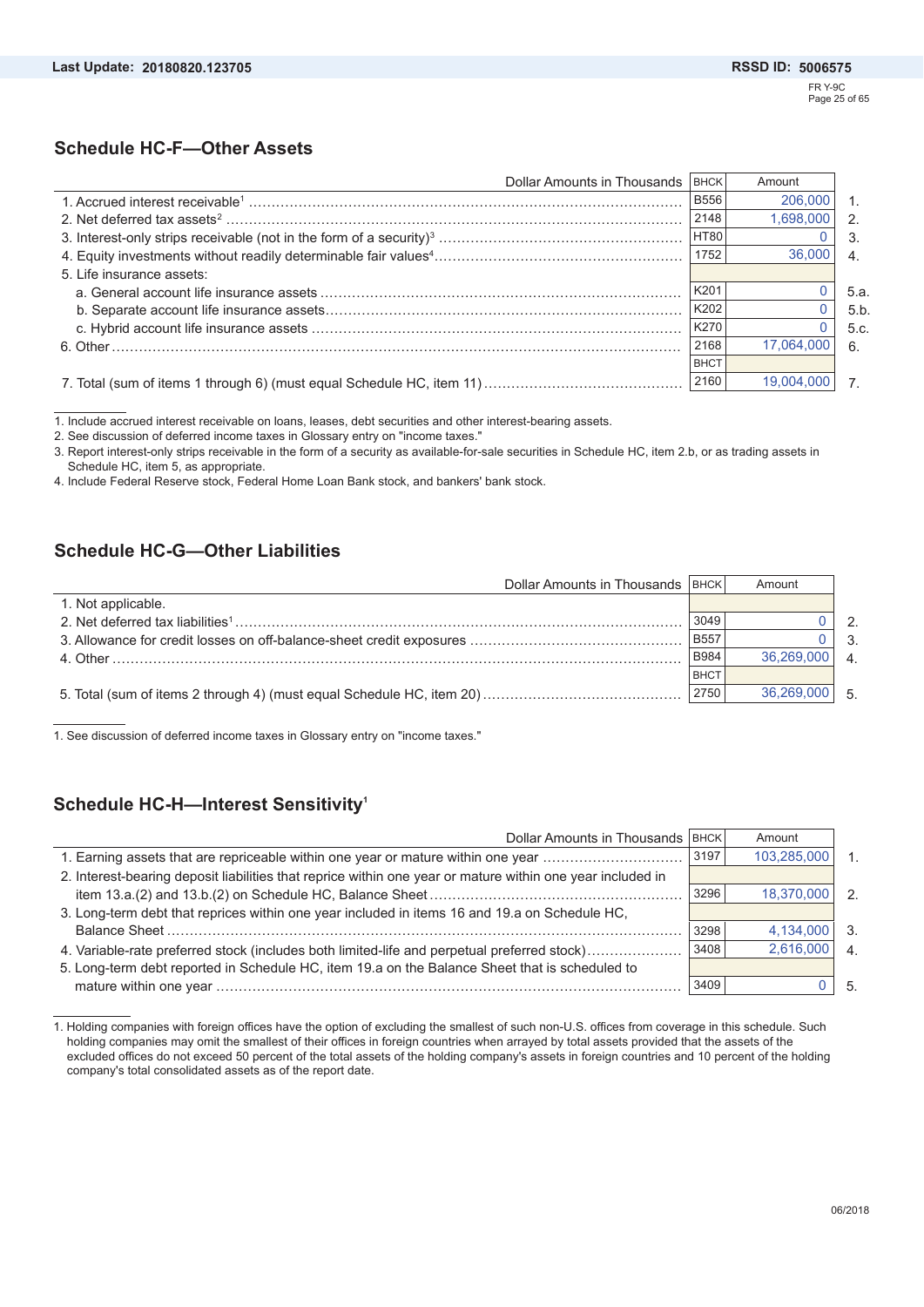### **Schedule HC-I—Insurance-Related Underwriting Activities (Including Reinsurance)**

Schedule HC-I must be completed by all top-tier holding companies. (See instructions for additional information.)

#### **I. Property and Casualty Underwriting**

Item 1 is to be completed by holding companies with \$10,000,000 or more in reinsurance recoverables as of the effective date each quarter.

|                              | Amount |                                    |
|------------------------------|--------|------------------------------------|
|                              |        |                                    |
| <b>B988</b>                  |        | 1.                                 |
|                              | 10.000 | $\mathcal{P}$                      |
|                              |        |                                    |
|                              |        |                                    |
| <b>B990</b>                  |        | 3.                                 |
| <b>B991</b>                  | 3.000  |                                    |
|                              |        |                                    |
| C <sub>245</sub>             | 6.000  | 5.                                 |
|                              |        |                                    |
| C <sub>246</sub>             |        | 6.                                 |
| <b>Assets</b><br>Liabilities | C244   | Dollar Amounts in Thousands   BHCK |

#### **II. Life and Health Underwriting**

Item 1 is to be completed by holding companies with \$10,000,000 or more in reinsurance recoverables as of the effective date each quarter.

|                    | Dollar Amounts in Thousands   BHCK |                  | Amount |    |
|--------------------|------------------------------------|------------------|--------|----|
| <b>Assets</b>      |                                    |                  |        |    |
|                    |                                    | C247             |        |    |
|                    |                                    | <b>B992</b>      |        | 2. |
|                    |                                    | C <sub>248</sub> |        | 3. |
| <b>Liabilities</b> |                                    |                  |        |    |
|                    |                                    | <b>B994</b>      |        | 4. |
|                    |                                    | <b>B996</b>      |        | 5. |
|                    |                                    |                  |        |    |
|                    |                                    | C <sub>249</sub> |        | 6. |
|                    |                                    |                  |        |    |
|                    |                                    | C <sub>250</sub> |        | 7. |
|                    |                                    |                  |        |    |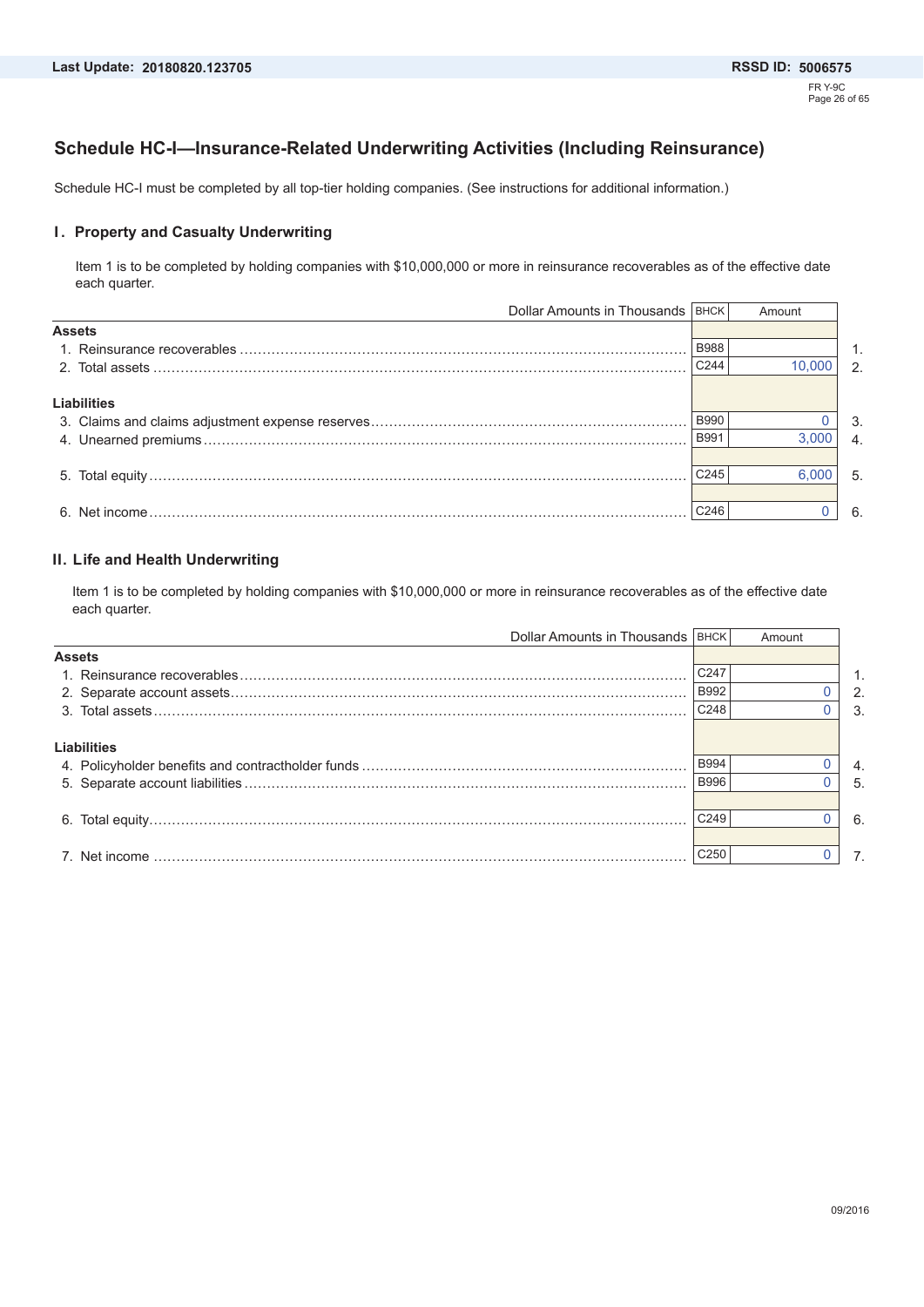### **Schedule HC-K—Quarterly Averages**

| Dollar Amounts in Thousands   BHCK                                                                             |             | Amount       |                |
|----------------------------------------------------------------------------------------------------------------|-------------|--------------|----------------|
| <b>Assets</b>                                                                                                  |             |              |                |
| 1. Securities:                                                                                                 |             |              |                |
| a. U.S. Treasury securities and U.S. government agency obligations                                             |             |              |                |
|                                                                                                                | <b>B558</b> | 2,000        | 1.a.           |
|                                                                                                                | <b>B559</b> | 84,000       | 1.b.           |
| c. All other debt securities <sup>1</sup> and equity securities with readily determinable fair values not held |             |              |                |
|                                                                                                                | <b>B560</b> | 1,499,000    | 1.c.           |
| 2. Federal funds sold and securities purchased under agreements to resell                                      | 3365        | 71,876,000   | 2.             |
|                                                                                                                | <b>BHDM</b> |              |                |
|                                                                                                                | 3516        | 33,453,000   | 3.a.           |
|                                                                                                                | 3465        | 4,000        | 3.a.(1)        |
|                                                                                                                | 3466        | 15,000       | 3.a.(2)        |
| (3) Loans to finance agricultural production and other loans to farmers                                        | 3386        | $\Omega$     | 3.a.(3)        |
|                                                                                                                | 3387        | 193,000      | 3.a.(4)        |
| (5) Loans to individuals for household, family, and other personal expenditures:                               |             |              |                |
|                                                                                                                | B561        | 25,693,000   | 3.a.(5)(a)     |
| (b) Other (includes single payment, installment other than auto loans, all student loans,                      |             |              |                |
|                                                                                                                | B562        | 318,000      | 3.a.(5)(b)     |
|                                                                                                                | <b>BHFN</b> |              |                |
| b. Total loans and leases in foreign offices, Edge and agreement subsidiaries, and IBFs                        | 3360        | 4,218,000    | 3.b.           |
| Item 4(a) is to be completed by holding companies with total trading assets of \$10 million or                 |             |              |                |
| more in any of the four preceding calendar quarters.                                                           | <b>BHCK</b> |              |                |
|                                                                                                                | 3401        | 41,857,000   | 4.a.           |
|                                                                                                                | <b>B985</b> | 17,390,000   | 4.b.           |
|                                                                                                                | 3368        | 182,901,000  | 5.             |
|                                                                                                                |             |              |                |
| <b>Liabilities</b>                                                                                             |             |              |                |
|                                                                                                                | 3517        | 24,009,000   | 6.             |
|                                                                                                                | 3404        | $\mathbf{0}$ | 7 <sub>1</sub> |
| 8. Federal funds purchased and securities sold under agreements to repurchase                                  | 3353        | 68,553,000   | 8.             |
|                                                                                                                | 2635        | 27,401,000   | 9.             |
| 10. Not applicable.                                                                                            |             |              |                |
| <b>Equity Capital</b>                                                                                          |             |              |                |
|                                                                                                                | 3519        | 16,001,000   | 11.            |

**1. Quarterly averages for all debt securities should be based on amortized cost.** 

- **2. For holding companies that have adopted ASU 2016-01, which includes provisions governing the accounting for investments in equity securities, quarterly averages for equity securities with readily determinable fair values should be based on fair value. For holding companies that have not adopted ASU 2016-01, quarterly averages for equity securities with readily determinable fair values should be based on historical cost.**
- **3. The quarterly average for total assets should reflect securities not held for trading as follows:**

**a) Debt securities at amortized cost.** 

- **b) For holding companies that have adopted ASU 2016-01, equity securities with readily determinable fair values should be reported at fair value. For holding companies that have** *not* **adopted ASU 2016-01, equity securities with readily determinable fair values should be reported at the lower of cost or fair value.**
- **c) For holding companies that have adopted ASU 2016-01, equity investments without readily determinable fair values should be reported at their balance sheet carrying values (i.e., fair value or, if elected, cost minus impairment, if any, plus or minus changes resulting from observable price changes). For holding companies that have** *not* **adopted ASU 2016-01, equity investments without readily determinable fair values should be reported at historical cost.**

4. Includes interest-bearing demand deposits.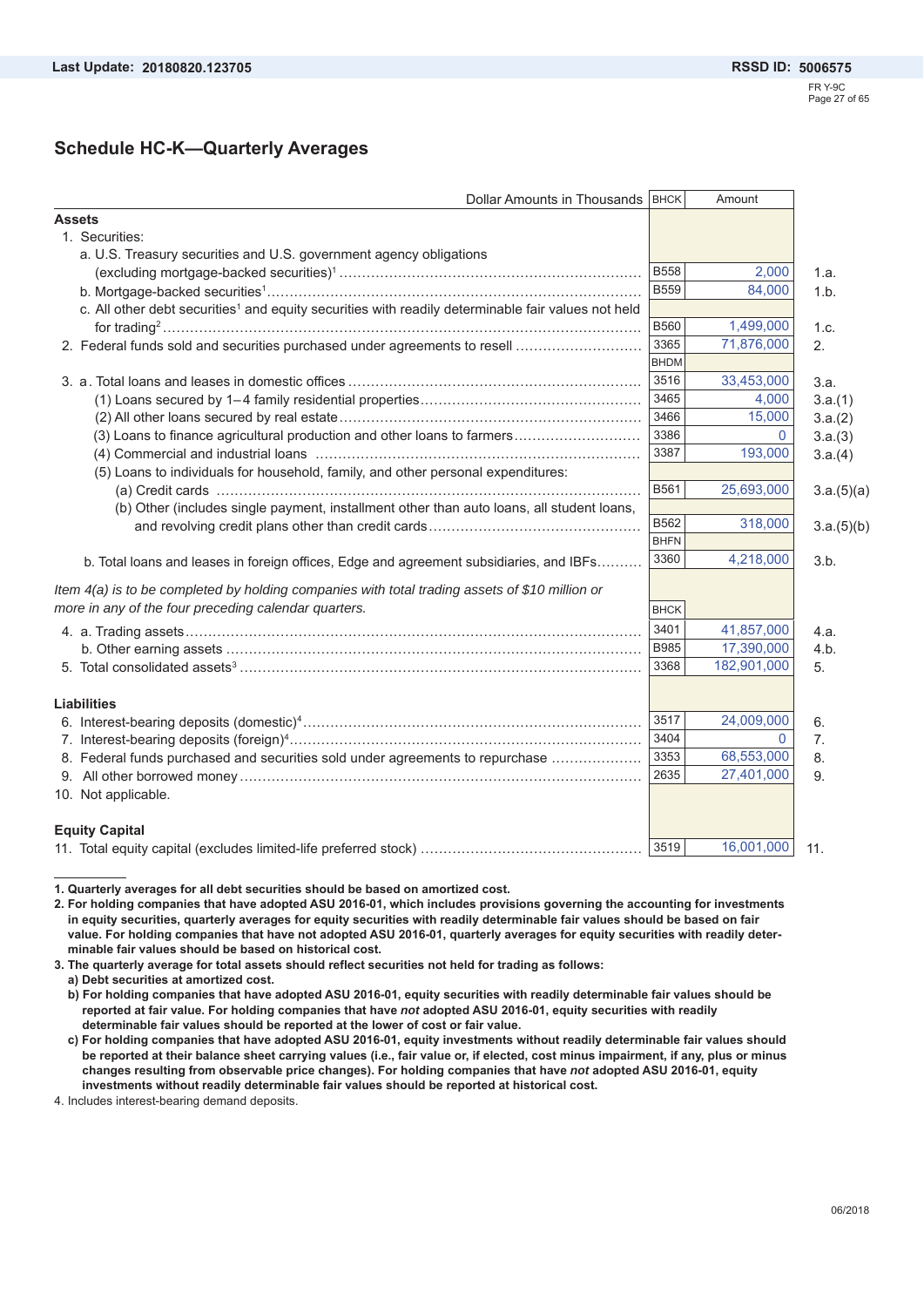**20180820.123705 5006575**

**For Federal Reserve Bank Use Only**

C.I.

FR Y-9C Page 28 of 65

## **Schedule HC-L—Derivatives and Off-Balance-Sheet Items**

Report only transactions with nonrelated institutions

|                                                                                                         |             | Dollar Amounts in Thousands   BHCK |             | Amount                                    |            |
|---------------------------------------------------------------------------------------------------------|-------------|------------------------------------|-------------|-------------------------------------------|------------|
| 1. Unused commitments (report only the unused portions of commitments that are fee paid or              |             |                                    |             |                                           |            |
| otherwise legally binding):                                                                             |             |                                    |             |                                           |            |
| a. Revolving, open-end loans secured by 1–4 family residential properties, (e.g., home equity lines).   |             |                                    | 3814        | 0                                         | 1.a.       |
| 1.b.(1) and 1.b.(2) are to be completed semiannually in the June and December<br>reports only.          |             |                                    |             |                                           |            |
|                                                                                                         |             |                                    |             |                                           |            |
|                                                                                                         |             |                                    | J455        | 79,218,000                                | 1.b.(1)    |
|                                                                                                         |             |                                    | J456        | 581,000                                   | 1.b.(2)    |
| c. (1) Commitments to fund commercial real estate, construction, and land development loans             |             |                                    |             |                                           |            |
| secured by real estate (sum of items $1.c.(1)(a)$ and (b) must equal item $1.c.(1))$                    |             |                                    | 3816        | 3,000                                     | 1.c.(1)    |
| (a) $1-4$ family residential construction loan commitments                                              | F164        | 0                                  |             |                                           | 1.c.(1)(a) |
| (b) Commercial real estate, other construction loan, and land                                           |             |                                    |             |                                           |            |
|                                                                                                         | F165        | 3,000                              |             |                                           | 1.c.(1)(b) |
|                                                                                                         |             |                                    |             |                                           |            |
| (2) Commitments to fund commercial real estate, construction, and land development loans                |             |                                    |             |                                           |            |
|                                                                                                         |             |                                    | 6550        | $\overline{0}$                            | 1.c.(2)    |
|                                                                                                         |             |                                    | 3817        | $\Omega$                                  | 1.d.       |
| e. Other unused commitments:                                                                            |             |                                    |             |                                           |            |
|                                                                                                         |             |                                    | J457        | 1,000                                     | 1.e.(1)    |
|                                                                                                         |             |                                    | J458        | $\mathbf{0}$                              | 1.e.(2)    |
|                                                                                                         |             |                                    | J459        | 3,329,000                                 | 1.e.(3)    |
|                                                                                                         |             |                                    | 6566        | 3,000                                     | 2.         |
| Item 2.a is to be completed by holding companies with \$1 billion or more in total assets. <sup>1</sup> |             |                                    |             |                                           |            |
|                                                                                                         |             |                                    | 3820        | 3,000                                     | 2.a.       |
|                                                                                                         |             |                                    | 6570        | $\mathbf 0$                               | 3.         |
| ltem 3.a is to be completed by holding companies with \$1 billion or more in total assets. <sup>1</sup> |             |                                    |             |                                           |            |
| a. Amount of performance standby letters of credit conveyed to others                                   |             |                                    | 3822        | $\mathbf 0$                               | 3.a.       |
|                                                                                                         |             |                                    | 3411        | $\Omega$                                  | 4.         |
| 5. Not applicable.                                                                                      |             |                                    |             |                                           |            |
| 6. Securities:                                                                                          |             |                                    |             |                                           |            |
|                                                                                                         |             |                                    | 3433        | 48,124,000                                | 6.a.       |
|                                                                                                         |             |                                    | 3432        | 47,591,000                                | 6.b.       |
|                                                                                                         |             |                                    |             |                                           |            |
| 7. Credit derivatives:                                                                                  |             | (Column A)<br>Sold Protection      |             | (Column B)<br><b>Purchased Protection</b> |            |
| a. Notional amounts:                                                                                    | <b>BHCK</b> | Amount                             | <b>BHCK</b> | Amount                                    |            |
|                                                                                                         | C968        | 0                                  | C969        | 900,000                                   | 7.a.(1)    |
|                                                                                                         | C970        | 0                                  | C971        | 61,909,000                                | 7.a.(2)    |
|                                                                                                         | C972        | 0                                  | C973        | $\overline{0}$                            | 7.a.(3)    |
|                                                                                                         | C974        | $\overline{0}$                     | C975        | 0                                         | 7.a.(4)    |
| b. Gross fair values:                                                                                   |             |                                    |             |                                           |            |

(1) Gross positive fair value .................................................... C219 C221 7.b.(1) (2) Gross negative fair value ................................................... C220 C222 7.b.(2)

 $\overline{0}$  C<sub>221</sub>  $\overline{0}$  C222

1. The \$1 billion asset size test is based on the total assets reported as of *June 30, 2017*.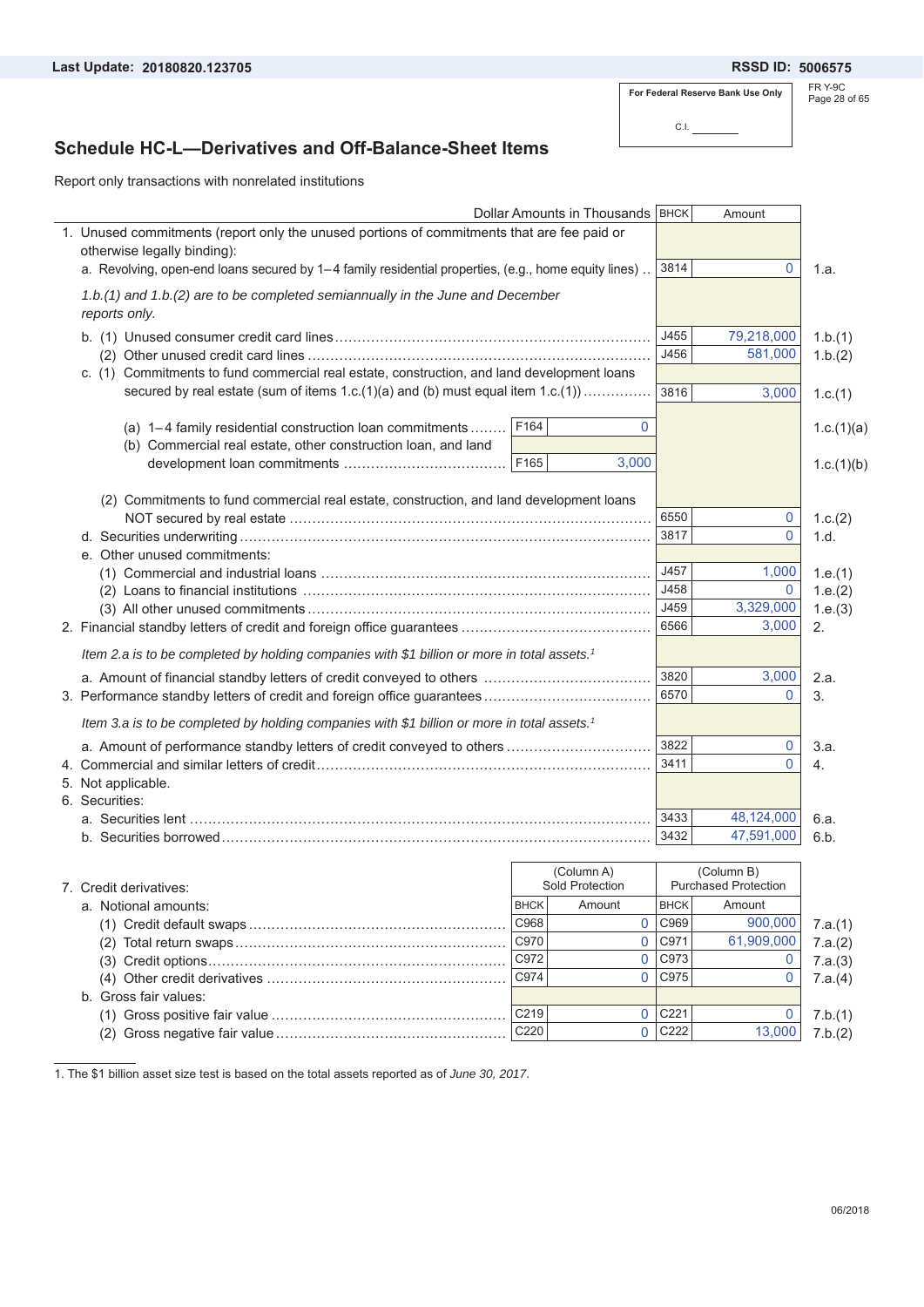### **Schedule HC-L—Continued**

Report only transactions with nonrelated institutions

| Dollar Amounts in Thousands   BHCK                                                    |      | Amount     |            |
|---------------------------------------------------------------------------------------|------|------------|------------|
| 7. c. Notional amounts by regulatory capital treatment:                               |      |            |            |
| (1) Positions covered under the Market Risk Rule:                                     |      |            |            |
|                                                                                       | G401 |            | 7.c.(1)(a) |
|                                                                                       | G402 | 235,000    | 7.c.(1)(b) |
| (2) All other positions:                                                              |      |            |            |
|                                                                                       | G403 |            | 7.c.(2)(a) |
| (b) Purchased protection that is recognized as a guarantee for regulatory capital     |      |            |            |
|                                                                                       | G404 | 900,000    | 7.c.(2)(b) |
| (c) Purchased protection that is not recognized as a guarantee for regulatory capital |      |            |            |
| purposes                                                                              | G405 | 61,674,000 | 7.c.(2)(c) |

|                                            |             |                                |             | Remaining Maturity of:                                   |             |                               |            |
|--------------------------------------------|-------------|--------------------------------|-------------|----------------------------------------------------------|-------------|-------------------------------|------------|
|                                            |             | (Column A)<br>One year or less |             | (Column B)<br>Over One Year Through<br><b>Five Years</b> |             | (Column C)<br>Over Five Years |            |
| Dollar Amounts in Thousands                | <b>BHCK</b> | Amount                         | <b>BHCK</b> | Amount                                                   | <b>BHCK</b> | Amount                        |            |
| d. Notional amounts by remaining maturity: |             |                                |             |                                                          |             |                               |            |
| (1) Sold credit protection:                |             |                                |             |                                                          |             |                               |            |
| (a) Investment grade                       | G406        |                                | G407        |                                                          | G408        |                               | 7.d.(1)(a) |
| (b) Subinvestment grade                    | G409        |                                | G410        |                                                          | 0 G411      | O                             | 7.d.(1)(b) |
| (2) Purchased credit protection:           |             |                                |             |                                                          |             |                               |            |
| Investment grade<br>(a)                    | G412        | 1,135,000 G413                 |             |                                                          | G414        | 61,674,000                    | 7.d.(2)(a) |
| Subinvestment grade<br>(b)                 | G415        |                                | G416        |                                                          | 0 G417      |                               | 7.d.(2)(b) |

*Item 8 is to be completed by holding companies with foreign offices and by holding companies with domestic offices only and \$100 billion or more in total consolidated assets.1*

| 8765<br>31.000<br>8.<br>9. All other off-balance-sheet items (exclude derivatives) (include in item 9 the aggregate<br>amount all other off-balance-sheet items that individually exceed 10 percent of Schedule HC.<br>item 27.a, "Total holding company equity capital") (itemize and describe in items 9.a<br>3430<br>4,017,000<br>through 9.f only amounts that exceed 25 percent of Schedule HC, item 27.a)<br>9.<br>3434<br>0<br>9.a.<br>3435<br>0<br>9.b.<br><b>Guarantees</b><br><b>TEXT</b><br>6561<br>4.017.000<br>6561<br>9.c.<br>C.<br><b>TEXT</b><br>6562<br>O<br>6562<br>d.<br>9.d.<br><b>TEXT</b><br>6568<br>6568<br>0<br>9.e.<br>e.<br><b>TEXT</b><br>6586<br>6586<br>f.<br>9.f. |  | with domestic offices only and $$100$ billion or more in total consolidated assets.1 | <b>BHCK</b> | Amount |  |
|-------------------------------------------------------------------------------------------------------------------------------------------------------------------------------------------------------------------------------------------------------------------------------------------------------------------------------------------------------------------------------------------------------------------------------------------------------------------------------------------------------------------------------------------------------------------------------------------------------------------------------------------------------------------------------------------------|--|--------------------------------------------------------------------------------------|-------------|--------|--|
|                                                                                                                                                                                                                                                                                                                                                                                                                                                                                                                                                                                                                                                                                                 |  |                                                                                      |             |        |  |
|                                                                                                                                                                                                                                                                                                                                                                                                                                                                                                                                                                                                                                                                                                 |  |                                                                                      |             |        |  |
|                                                                                                                                                                                                                                                                                                                                                                                                                                                                                                                                                                                                                                                                                                 |  |                                                                                      |             |        |  |
|                                                                                                                                                                                                                                                                                                                                                                                                                                                                                                                                                                                                                                                                                                 |  |                                                                                      |             |        |  |
|                                                                                                                                                                                                                                                                                                                                                                                                                                                                                                                                                                                                                                                                                                 |  |                                                                                      |             |        |  |
|                                                                                                                                                                                                                                                                                                                                                                                                                                                                                                                                                                                                                                                                                                 |  |                                                                                      |             |        |  |
|                                                                                                                                                                                                                                                                                                                                                                                                                                                                                                                                                                                                                                                                                                 |  |                                                                                      |             |        |  |
|                                                                                                                                                                                                                                                                                                                                                                                                                                                                                                                                                                                                                                                                                                 |  |                                                                                      |             |        |  |
|                                                                                                                                                                                                                                                                                                                                                                                                                                                                                                                                                                                                                                                                                                 |  |                                                                                      |             |        |  |
|                                                                                                                                                                                                                                                                                                                                                                                                                                                                                                                                                                                                                                                                                                 |  |                                                                                      |             |        |  |
|                                                                                                                                                                                                                                                                                                                                                                                                                                                                                                                                                                                                                                                                                                 |  |                                                                                      |             |        |  |
|                                                                                                                                                                                                                                                                                                                                                                                                                                                                                                                                                                                                                                                                                                 |  |                                                                                      |             |        |  |
|                                                                                                                                                                                                                                                                                                                                                                                                                                                                                                                                                                                                                                                                                                 |  |                                                                                      |             |        |  |
|                                                                                                                                                                                                                                                                                                                                                                                                                                                                                                                                                                                                                                                                                                 |  |                                                                                      |             |        |  |
|                                                                                                                                                                                                                                                                                                                                                                                                                                                                                                                                                                                                                                                                                                 |  |                                                                                      |             |        |  |

10. Not applicable.

1. The \$100 billion asset-size test is based on the total assets reported as of *June 30, 2017.*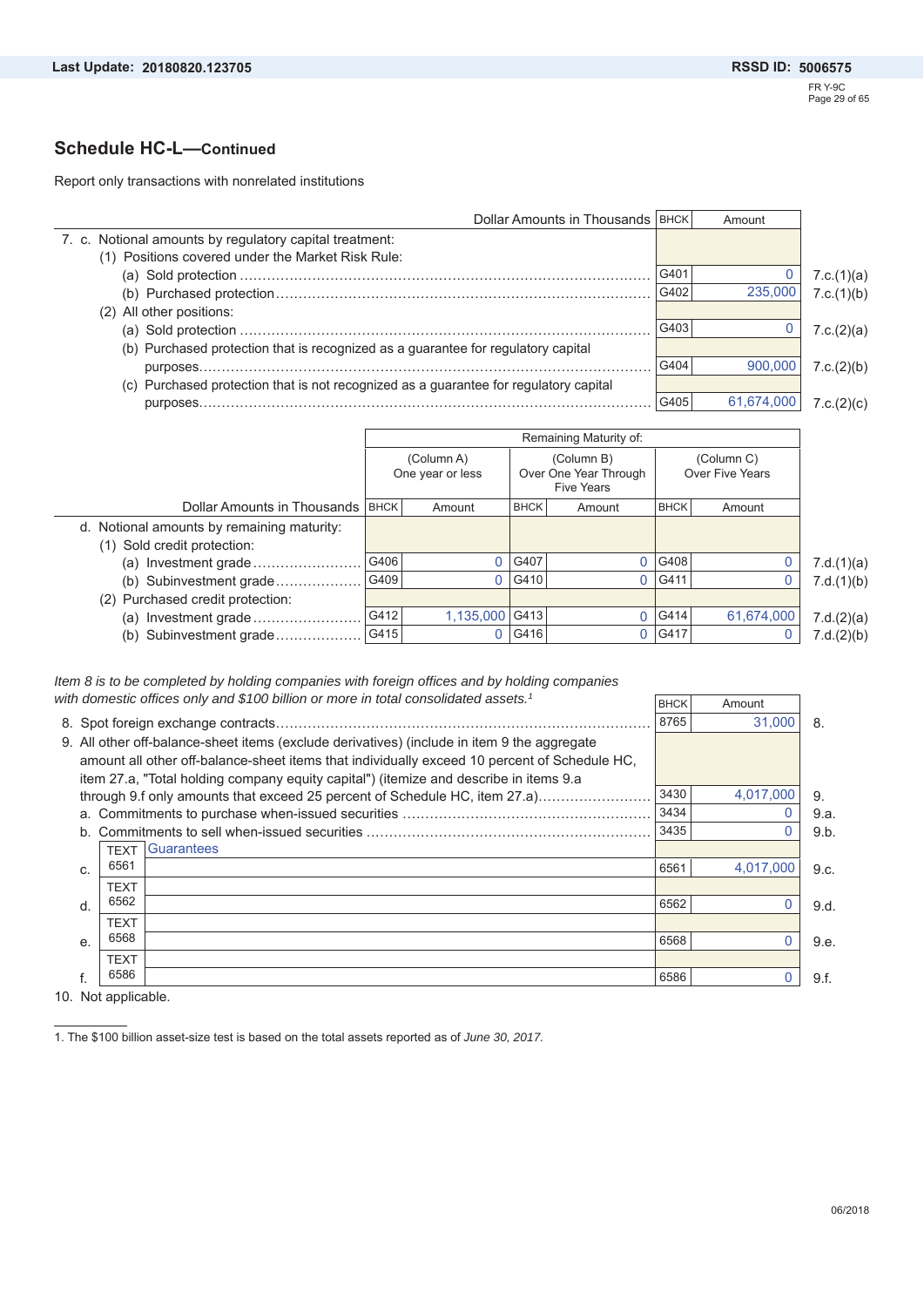# **Schedule HC-L—Continued**

| Dollar Amounts in Thousands                                                          | (Column A)<br><b>Interest Rate</b><br>Contracts | (Column B)<br>Foreign Exchange<br>Contracts | (Column C)<br><b>Equity Derivative</b><br>Contracts | (Column D)<br>Commodity and<br><b>Other Contracts</b> |          |
|--------------------------------------------------------------------------------------|-------------------------------------------------|---------------------------------------------|-----------------------------------------------------|-------------------------------------------------------|----------|
| Derivatives Position Indicators                                                      | Amount                                          | Amount                                      | Amount                                              | Amount                                                |          |
| 11. Gross amounts (e.g.,<br>notional amounts) (for each<br>column, sum of items 11.a |                                                 |                                             |                                                     |                                                       |          |
| through 11.e must equal                                                              |                                                 |                                             |                                                     |                                                       |          |
| sum of items 12 and 13):                                                             | <b>BHCK 8693</b>                                | <b>BHCK 8694</b>                            | <b>BHCK 8695</b>                                    | <b>BHCK 8696</b>                                      |          |
| a. Futures contracts                                                                 | 41,239,000                                      | 0                                           | 3,375,000                                           | 0                                                     | 11.a.    |
|                                                                                      | <b>BHCK 8697</b>                                | <b>BHCK 8698</b>                            | <b>BHCK 8699</b>                                    | <b>BHCK 8700</b>                                      |          |
| b. Forward contracts                                                                 | 412,151,000                                     | 0                                           | $\mathbf 0$                                         | 0                                                     | 11.b.    |
| c. Exchange-traded                                                                   | <b>BHCK 8701</b>                                | <b>BHCK 8702</b>                            | <b>BHCK 8703</b>                                    | <b>BHCK 8704</b>                                      |          |
| option contracts:                                                                    | 0                                               | 0                                           | 145,394,000                                         | 0                                                     |          |
| (1) Written options                                                                  | <b>BHCK 8705</b>                                | <b>BHCK 8706</b>                            | <b>BHCK 8707</b>                                    | <b>BHCK 8708</b>                                      | 11.c.(1) |
| (2) Purchased options                                                                | 0                                               | 0                                           | 139,429,000                                         | 0                                                     | 11.c.(2) |
| d. Over-the-counter                                                                  |                                                 |                                             |                                                     |                                                       |          |
| option contracts:                                                                    | <b>BHCK 8709</b>                                | <b>BHCK 8710</b>                            | <b>BHCK 8711</b>                                    | <b>BHCK 8712</b>                                      |          |
| (1) Written options                                                                  | 0                                               | 0                                           | $\mathbf 0$                                         | 0                                                     | 11.d.(1) |
|                                                                                      | <b>BHCK 8713</b>                                | <b>BHCK 8714</b>                            | <b>BHCK 8715</b>                                    | <b>BHCK 8716</b>                                      |          |
| (2) Purchased options                                                                | 0                                               | 0                                           | $\mathbf 0$                                         | 0                                                     | 11.d.(2) |
|                                                                                      | <b>BHCK 3450</b>                                | <b>BHCK 3826</b>                            | <b>BHCK 8719</b>                                    | <b>BHCK 8720</b>                                      |          |
| e. Swaps                                                                             | 29,093,000                                      | 0                                           | 1,598,000                                           | 169,000                                               | 11.e.    |
| 12. Total gross notional                                                             |                                                 |                                             |                                                     |                                                       |          |
| amount of derivative con-                                                            | BHCK A126                                       | BHCK A127                                   | <b>BHCK 8723</b>                                    | <b>BHCK 8724</b>                                      |          |
| tracts held for trading                                                              | 453,390,000                                     | 0                                           | 288,198,000                                         | $\mathbf{0}$                                          | 12.      |
| 13. Total gross notional                                                             |                                                 |                                             |                                                     |                                                       |          |
| amount of derivative con-                                                            |                                                 |                                             |                                                     |                                                       |          |
| tracts held for purposes                                                             | <b>BHCK 8725</b>                                | <b>BHCK 8726</b>                            | <b>BHCK 8727</b>                                    | <b>BHCK 8728</b>                                      |          |
| other than trading                                                                   | 29,093,000                                      | 0                                           | 1,598,000                                           | 169,000                                               | 13.      |
| 14. Gross fair values of                                                             |                                                 |                                             |                                                     |                                                       |          |
| derivative contracts:                                                                |                                                 |                                             |                                                     |                                                       |          |
| a. Contracts held for<br>trading:                                                    |                                                 |                                             |                                                     |                                                       |          |
| (1) Gross positive fair                                                              | <b>BHCK 8733</b>                                | <b>BHCK 8734</b>                            | <b>BHCK 8735</b>                                    | <b>BHCK 8736</b>                                      |          |
| value                                                                                | 649,000                                         | 0                                           | 3,443,000                                           | 0                                                     | 14.a.(1) |
| (2) Gross negative fair                                                              | <b>BHCK 8737</b>                                | <b>BHCK 8738</b>                            | <b>BHCK 8739</b>                                    | <b>BHCK 8740</b>                                      |          |
| value                                                                                | 722,000                                         | 0                                           | 3,294,000                                           | $\pmb{0}$                                             | 14.a.(2) |
| b. Contracts held for pur-<br>poses other than                                       |                                                 |                                             |                                                     |                                                       |          |
| trading:                                                                             |                                                 |                                             |                                                     |                                                       |          |
| (1) Gross positive fair                                                              | <b>BHCK 8741</b>                                | <b>BHCK 8742</b>                            | <b>BHCK 8743</b>                                    | <b>BHCK 8744</b>                                      |          |
| value                                                                                | 14,000                                          | 0                                           | 45,000                                              | 0                                                     | 14.b.(1) |
| (2) Gross negative fair                                                              | <b>BHCK 8745</b>                                | <b>BHCK 8746</b>                            | <b>BHCK 8747</b>                                    | <b>BHCK 8748</b>                                      |          |
| value                                                                                | 5,000                                           | 0                                           | 42,000                                              | 5,000                                                 | 14.b.(2) |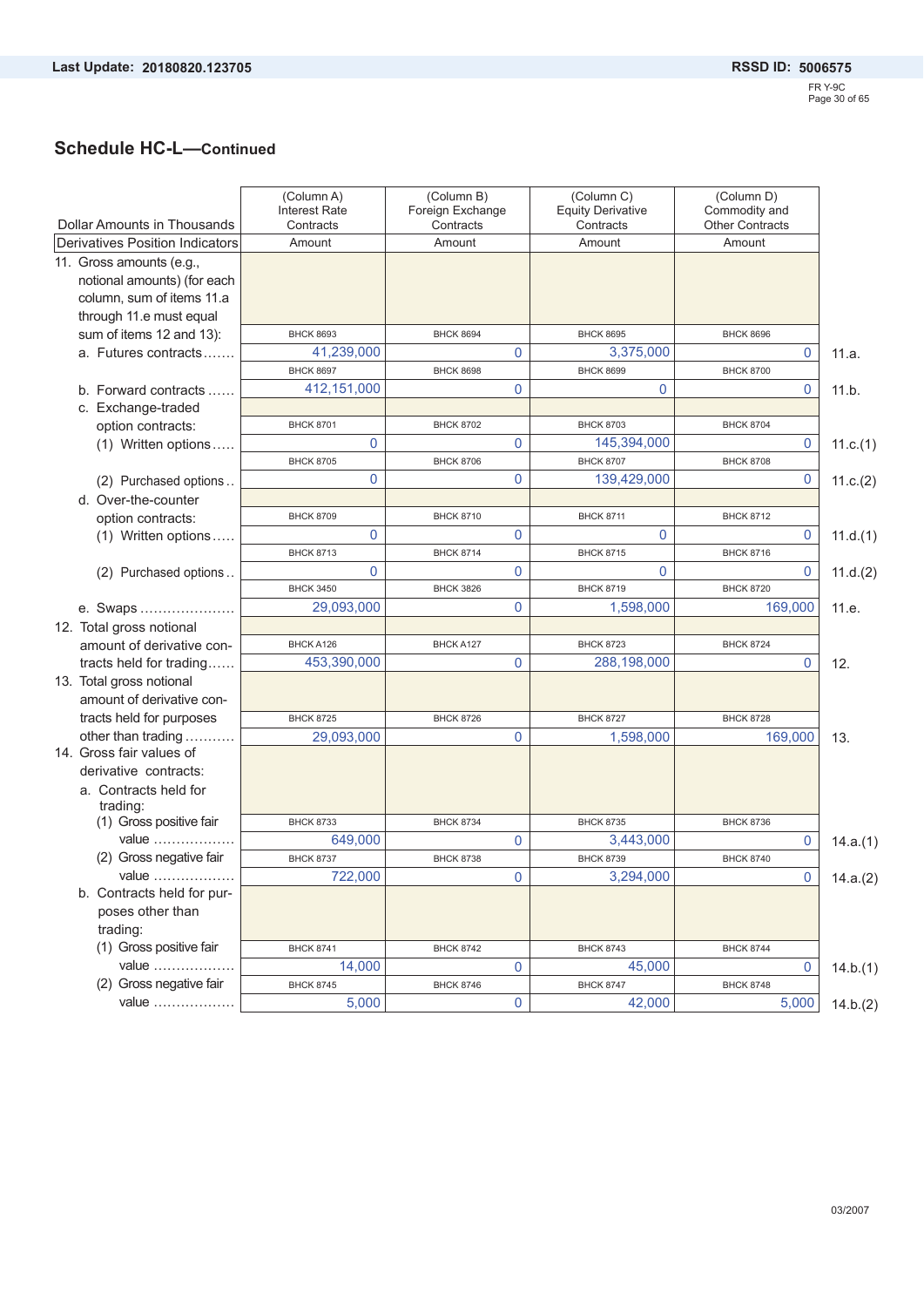#### Last Update: 20180820.123705

**20180820.123705 5006575**

FR Y-9C Page 31 of 65

#### **Schedule HC-L—Continued**

|                                                                                                                   |      | (Column A)<br><b>Banks and Securities</b><br>Firms | (Column B)<br>Not applicable |             | (Column C)<br><b>Hedge Funds</b> |             | (Column D)<br>Sovereign Governments |             | (Column E)<br>Corporations and<br>All Other Counterparties |          |
|-------------------------------------------------------------------------------------------------------------------|------|----------------------------------------------------|------------------------------|-------------|----------------------------------|-------------|-------------------------------------|-------------|------------------------------------------------------------|----------|
| Dollar Amounts in Thousands   BHCK                                                                                |      | Amount                                             |                              | <b>BHCK</b> | Amount                           | <b>BHCK</b> | Amount                              | <b>BHCK</b> | Amount                                                     |          |
| Item 15 is to be completed only by holding com-<br>panies with total assets of \$10 billion or more. <sup>1</sup> |      |                                                    |                              |             |                                  |             |                                     |             |                                                            |          |
| 15. Over-the-counter derivatives:                                                                                 |      |                                                    |                              |             |                                  |             |                                     |             |                                                            |          |
| a. Net current credit exposure                                                                                    | G418 | 518,000                                            |                              | G420        | 74,000 G421                      |             | 4,000                               | G422        | 48,000                                                     | 15.a.    |
| b. Fair value of collateral:                                                                                      |      |                                                    |                              |             |                                  |             |                                     |             |                                                            |          |
| (1) Cash-U.S. dollar                                                                                              | G423 | 943,000                                            |                              | G425        |                                  | 0 G426      |                                     | 0 G427      | 0                                                          | 15.b.(1) |
| Cash-Other currencies<br>(2)                                                                                      | G428 |                                                    |                              | G430        |                                  | 0 G431      | $\Omega$                            | G432        | $\mathbf{0}$                                               | 15.b.(2) |
| (3) U.S. Treasury securities                                                                                      | G433 |                                                    |                              | G435        |                                  | 0 G436      | 0                                   | G437        | 0                                                          | 15.b.(3) |
| (4) U.S. government agency and U.S.                                                                               |      |                                                    |                              |             |                                  |             |                                     |             |                                                            |          |
| government-sponsored agency                                                                                       |      |                                                    |                              |             |                                  |             |                                     |             |                                                            |          |
| debt securities                                                                                                   | G438 |                                                    |                              | G440        | $\Omega$                         | G441        | 0                                   | G442        | 0                                                          | 15.b.(4) |
| Corporate bonds<br>(5)                                                                                            | G443 |                                                    |                              | G445        | $\Omega$                         | G446        | 0                                   | G447        |                                                            | 15.b.(5) |
| Equity securities<br>(6)                                                                                          | G448 |                                                    |                              | G450        |                                  | 0 G451      | 0                                   | G452        |                                                            | 15.b.(6) |
| All other collateral                                                                                              | G453 |                                                    |                              | G455        |                                  | $0$ G456    | 0                                   | G457        |                                                            | 15.b.(7) |
| Total fair value of collateral (sum of<br>(8)                                                                     |      |                                                    |                              |             |                                  |             |                                     |             |                                                            |          |
| items 15.b.(1) through (7))  G458                                                                                 |      | 943,000                                            |                              | G460        |                                  | 0 G461      |                                     | 0 G462      | 0                                                          | 15.b.(8) |

1. The \$10 billion asset-size test is based on the total assets reported as of *June 30, 2017*.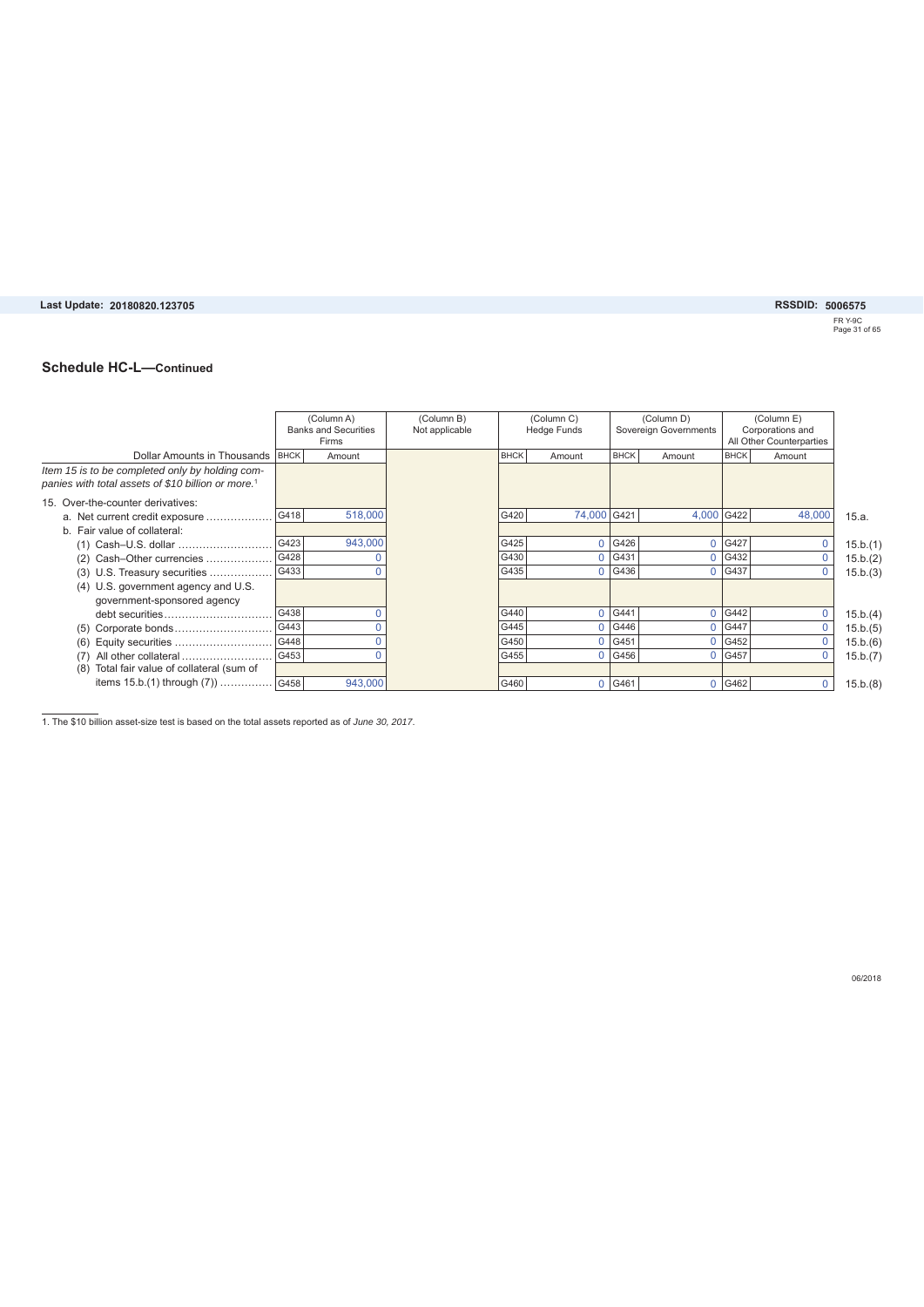## **Schedule HC-M—Memoranda**

|                                                                                             | Dollar Amounts in Thousands   BHCK |             | Amount         |                  |
|---------------------------------------------------------------------------------------------|------------------------------------|-------------|----------------|------------------|
| 1. Total number of holding company common shares                                            | Number (Unrounded)                 |             |                |                  |
|                                                                                             | 3459<br>18, 182, 593               |             |                | 1.               |
| 2. Debt maturing in one year or less (included in Schedule HC, items 16 and 19.a) that is   |                                    |             |                |                  |
|                                                                                             |                                    | 6555        | $\overline{0}$ | 2.               |
| 3. Debt maturing in more than one year (included in Schedule HC, items 16 and 19.a) that is |                                    |             |                |                  |
|                                                                                             |                                    | 6556        | 150,000        | 3.               |
| 4. Other assets acquired in satisfaction of debts previously contracted                     |                                    | 6557        | $\mathbf{0}$   | 4.               |
| 5. Securities purchased under agreements to resell offset against securities sold under     |                                    |             |                |                  |
|                                                                                             |                                    | A288        | 42,387,000     | 5.               |
| 6. Assets covered by loss-sharing agreements with the FDIC:                                 |                                    |             |                |                  |
| a. Loans and leases (included in Schedule HC, items 4.a and 4.b):                           |                                    |             |                |                  |
| (1) Loans secured by real estate in domestic offices:                                       |                                    |             |                |                  |
| (a) Construction, land development, and other land loans:                                   |                                    | <b>BHDM</b> |                |                  |
|                                                                                             |                                    | K169        | 0              | 6.a.(1)(a)(1)    |
| (2) Other construction loans and all land development and other land loans                  |                                    | K170        | 0              | 6.a.(1)(a)(2)    |
|                                                                                             |                                    | K171        | $\mathbf{0}$   | 6.a.(1)(b)       |
| (c) Secured by 1-4 family residential properties:                                           |                                    |             |                |                  |
| (1) Revolving, open-end loans secured by 1-4 family residential properties and              |                                    |             |                |                  |
|                                                                                             |                                    | K172        | 0              | 6.a.(1)(c)(1)    |
| (2) Closed-end loans secured by 1-4 family residential properties:                          |                                    |             |                |                  |
|                                                                                             |                                    | K173        | 0              | 6.a.(1)(c)(2)(a) |
|                                                                                             |                                    | K174        | 0              | 6.a.(1)(c)(2)(b) |
|                                                                                             |                                    | K175        | $\mathbf{0}$   | 6.a.(1)(d)       |
| (e) Secured by nonfarm nonresidential properties:                                           |                                    |             |                |                  |
| (1) Loans secured by owner-occupied nonfarm nonresidential properties                       |                                    | K176        | 0              | 6.a.(1)(e)(1)    |
| (2) Loans secured by other nonfarm nonresidential properties                                |                                    | K177        | $\mathbf 0$    | 6.a.(1)(e)(2)    |
| $(2)-(4)$ Not applicable.                                                                   |                                    | <b>BHCK</b> |                |                  |
|                                                                                             |                                    | K183        | 0              | 6.a.(5)          |
| b. Other real estate owned (included in Schedule HC, item 7):                               |                                    | <b>BHDM</b> |                |                  |
| (1) Construction, land development, and other land in domestic offices                      |                                    | K187        | 0              | 6.b.(1)          |
|                                                                                             |                                    | K188        | $\Omega$       | 6.b.(2)          |
|                                                                                             |                                    | K189        | $\mathbf{0}$   | 6.b.(3)          |
| (4) Multifamily (5 or more) residential properties in domestic offices                      |                                    | K190        | 0              | 6.b.(4)          |
|                                                                                             |                                    | K191        | $\mathbf{0}$   | 6.b.(5)          |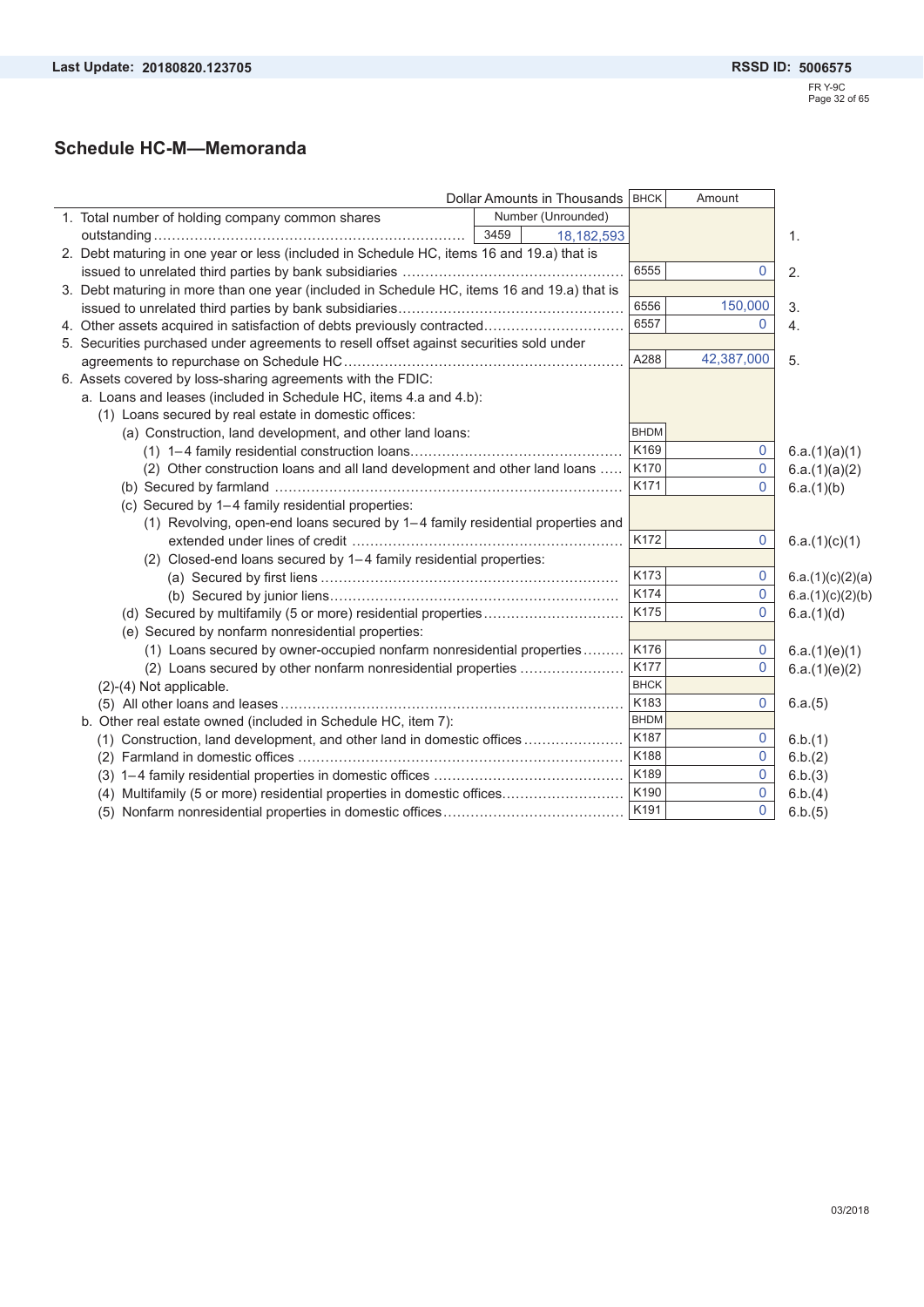## **Schedule HC-M—Continued**

| Dollar Amounts in Thousands                                                                                                 | BHFN     |                            | Amount                        |                                                          |
|-----------------------------------------------------------------------------------------------------------------------------|----------|----------------------------|-------------------------------|----------------------------------------------------------|
|                                                                                                                             |          | K260                       | 0                             | 6.b.(6)                                                  |
| (7) Portion of covered other real estate owned included in items 6.b.(1) through (6) above that BHCK                        |          |                            |                               |                                                          |
|                                                                                                                             |          | K192                       | 0                             | 6.b.(7)                                                  |
|                                                                                                                             |          | J461                       | 0                             | 6.c.                                                     |
|                                                                                                                             |          | J462                       | $\mathbf{0}$                  | 6.d.                                                     |
| Items 7.a and 7.b are to be completed annually in the December report only.                                                 |          |                            |                               |                                                          |
| 7. Captive insurance and reinsurance subsidiaries:                                                                          |          |                            |                               |                                                          |
|                                                                                                                             |          | K193                       | 0                             | 7.a.                                                     |
|                                                                                                                             |          | K194                       | $\mathbf 0$                   | 7.b.                                                     |
|                                                                                                                             |          |                            |                               |                                                          |
| 8. Has the holding company entered into a business combination during the calendar year that was                            |          | $0 = No$                   | <b>BHCK</b>                   |                                                          |
| accounted for by the purchase method of accounting? (Enter "1" for Yes; enter "0" for No.)                                  |          |                            | $1 = Yes$ $C251$<br>0         | 8.                                                       |
|                                                                                                                             |          |                            |                               |                                                          |
| 9. Has the holding company restated its financial statements during the last quarter as a result of new or                  |          | $0 = No$                   | <b>BHCK</b>                   |                                                          |
| revised Statements of Financial Accounting Standards? (Enter "1" for Yes; enter "0" for No.)                                |          |                            | $1 = Yes$<br>$\Omega$<br>6689 | 9.                                                       |
| 10. Not applicable.                                                                                                         |          |                            |                               |                                                          |
| 11. Have all changes in investments and activities been reported to the Federal Reserve on the Report of                    |          |                            |                               |                                                          |
| Changes in Organizational Structure (FR Y-10)? Holding companies must not leave blank or enter                              |          |                            |                               |                                                          |
| "N/A." The holding company must enter "1" for yes or for no changes to report; or enter "0" for no.                         |          |                            | <b>BHCK</b><br>0=No           |                                                          |
|                                                                                                                             |          |                            | $1 = Yes$<br>6416             | 11.                                                      |
| <b>TEXT</b>                                                                                                                 |          |                            |                               |                                                          |
|                                                                                                                             |          |                            |                               |                                                          |
|                                                                                                                             |          |                            |                               |                                                          |
| 6428 Frank Ambrosio<br>212-320-6636                                                                                         |          |                            |                               |                                                          |
| Name of Holding Company Official Verifying FR Y-10 Reporting (Please Type or Print)<br>Area Code / Phone Number (TEXT 9009) |          |                            |                               |                                                          |
|                                                                                                                             |          | <b>BHCK</b>                | Amount                        |                                                          |
|                                                                                                                             |          | 3164                       | 0                             | 12.a.                                                    |
|                                                                                                                             |          |                            |                               |                                                          |
|                                                                                                                             | $\Omega$ |                            |                               |                                                          |
| (1) Estimated fair value of mortgage servicing assets 6438                                                                  |          | 3163                       |                               | 12.a.(1)                                                 |
|                                                                                                                             |          | 5507                       | 201,000                       |                                                          |
| 12. Intangible assets:                                                                                                      |          | <b>BHCT</b>                | 533,000                       |                                                          |
|                                                                                                                             |          |                            |                               |                                                          |
| d. Total (sum of items 12.a, 12.b, and 12.c) (must equal Schedule HC, item 10)                                              |          | 2143                       | 734,000                       |                                                          |
|                                                                                                                             |          |                            |                               |                                                          |
|                                                                                                                             |          | 2150                       | 18,000                        |                                                          |
|                                                                                                                             |          | <b>BHCK</b>                |                               |                                                          |
| 14. Other borrowed money:                                                                                                   |          | 2309                       |                               |                                                          |
| b. Other borrowed money with a remaining maturity of one year or less                                                       |          | 2332                       | 10,249,000                    |                                                          |
| c. Other borrowed money with a remaining maturity of more than one year                                                     |          | 2333                       | 12,305,000                    |                                                          |
|                                                                                                                             |          | <b>BHCT</b>                |                               | 12.b.<br>12.c.<br>12.d.<br>13.<br>14.a.<br>14.b<br>14.c. |
| d. Total (sum of items 14.a, 14.b, and 14.c) (must equal Schedule HC, item 16)                                              |          | 3190                       | 22,554,000                    |                                                          |
|                                                                                                                             |          |                            |                               |                                                          |
|                                                                                                                             |          | $0 = No$                   | <b>BHCK</b>                   |                                                          |
|                                                                                                                             |          |                            | $1 = Yes$ B569<br>0           |                                                          |
| 15. Does the holding company sell private label or third-party mutual funds and annuities?                                  |          |                            |                               |                                                          |
|                                                                                                                             |          | <b>BHCK</b><br><b>B570</b> | Amount                        | 14.d.<br>15.                                             |

1. Report total assets before eliminating intercompany transactions between the consolidated insurance or reinsurance subsidiary and other offices or consolidated subsidiaries of the reporting holding company.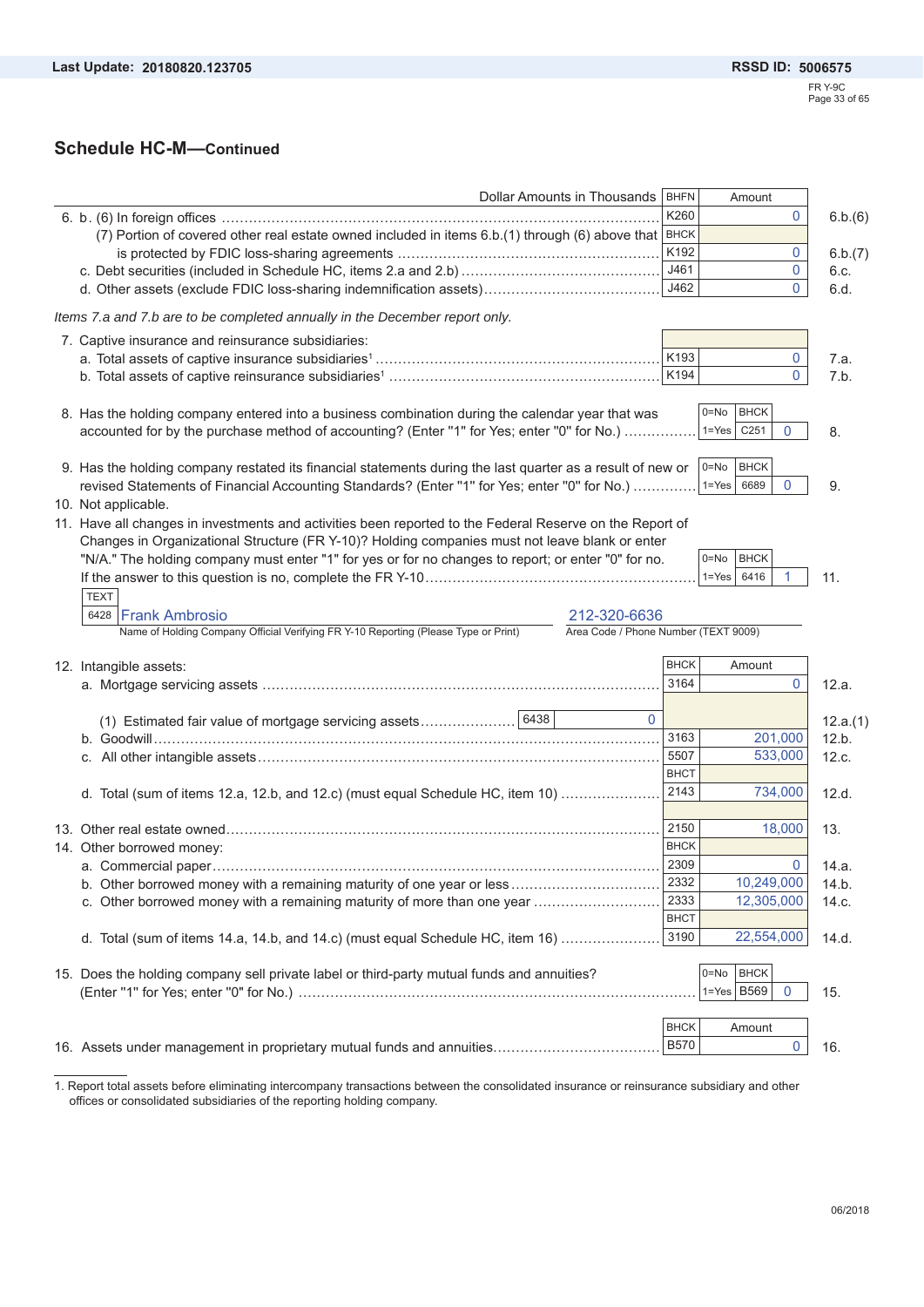### **Schedule HC-M—Continued**

*The following two questions (items 17 and 18) will be used to determine if the reporting holding company must complete the Consolidated Holding Company Report of Equity Investments in Nonfinancial Companies (FR Y-12). See the line item instructions for further details.*

17. Does the holding company hold, either directly or indirectly through a subsidiary or affiliate, any nonfinancial equity investments (see instructions for definition) within a Small Business Investment Company (SBIC) structure, or under section 4(c)(6) or 4 (c)(7) of the Bank Holding Company Act, or pursuant to the merchant banking authority of section 4(k)4(H) of the Bank Holding Company Act, or pursuant to the investment authority granted by Regulation K? (Enter "1" for Yes; enter "0" for No.) ..

*If the answer to item 17 is no, your organization does not need to complete the FR Y-12. Skip item 18 and proceed to items 19.a and 19.b below. If the answer to item 17 is yes, proceed to item 18.*

18. Do your aggregate nonfinancial equity investments (see instructions for definition) equal or exceed the lesser of \$100 million (on an acquisition cost basis) or 10 percent of the holding company's consolidated Tier 1 capital as of the report date? (Enter "1" for Yes; enter "0" for No.)..........

*If the answer to both item 17 and item 18 is yes, your organization must complete the FR Y-12. Skip items 19.a and 19.b and proceed to item 20 below.*

*If the answer to either item 17 or item 18 is no, your organization does not need to complete the FR Y-12. Proceed to items 19.a. and 19.b. below.*

*Items 19.a. and 19.b. are to be completed by all holding companies that are not required to file the FR Y-12.*

19. a. Has the holding company sold or otherwise liquidated its holding of any nonfinancial equity investment since the previous reporting period? (Enter "1" for Yes; enter "0" for No.)....................... **BHCK**  $C700$  19.a. b. Does the holding company manage any nonfinancial equity investments for the benefit of others? (Enter "1" for Yes; enter "0" for No.) .................................................................................... C701 19.b.  $0=$ No 1=Yes  $n=Nn$ 1=Yes

| Dollar Amounts in Thousands   BHCK                                                                                                                                                                           |                  | Amount     |          |
|--------------------------------------------------------------------------------------------------------------------------------------------------------------------------------------------------------------|------------------|------------|----------|
| Memoranda items 20 and 21 are to be completed only by holding companies who have made an<br>effective election to become a financial holding company. See the line item instructions for further<br>details. |                  |            |          |
| 20. Balances of broker-dealer subsidiaries engaged in underwriting or dealing securities<br>pursuant to Section 4(k)(4)(E) of the Bank Holding Company Act as amended by the<br>Gramm-Leach-Bliley Act:      |                  |            |          |
| a. Net assets                                                                                                                                                                                                | C <sub>252</sub> | 15,185,000 | 20.a.    |
| b. Balances due from related institutions:                                                                                                                                                                   |                  |            |          |
|                                                                                                                                                                                                              | 4832             | 6,000      | 20.b.(1) |
|                                                                                                                                                                                                              | 4833             |            | 20.b.(2) |
| (3)                                                                                                                                                                                                          | 4834             | 94,000     | 20.b.(3) |
| c. Balances due to related institutions:                                                                                                                                                                     |                  |            |          |
|                                                                                                                                                                                                              | 5041             | 8,393,000  | 20.c.(1) |
|                                                                                                                                                                                                              | 5043             |            | 20.c.(2) |
| (3)                                                                                                                                                                                                          | 5045             | 36,000     | 20.c.(3) |
| d. Intercompany liabilities reported in items $20.c.(1)$ , $20.c.(2)$ , and $20.c.(3)$ above that qualify                                                                                                    |                  |            |          |
|                                                                                                                                                                                                              | 5047             | 2,500,000  | 20.d.    |
| 21. Net assets of subsidiaries engaged in insurance or reinsurance underwriting pursuant to                                                                                                                  |                  |            |          |
| Section 4(k)(4)(B) of the Bank Holding Company Act as amended by the Gramm-                                                                                                                                  |                  |            |          |
|                                                                                                                                                                                                              | C <sub>253</sub> | 6,000      | 21.      |
|                                                                                                                                                                                                              |                  |            |          |

1. A savings and loan holding company that wishes to engage in financial holding company activities must have an effective election to be treated as a financial holding company or conducts activities under section 10(c)(2)(H)(i) of the HOLA (12 U.S.C. 1467a(c)(2)(H)(i)).



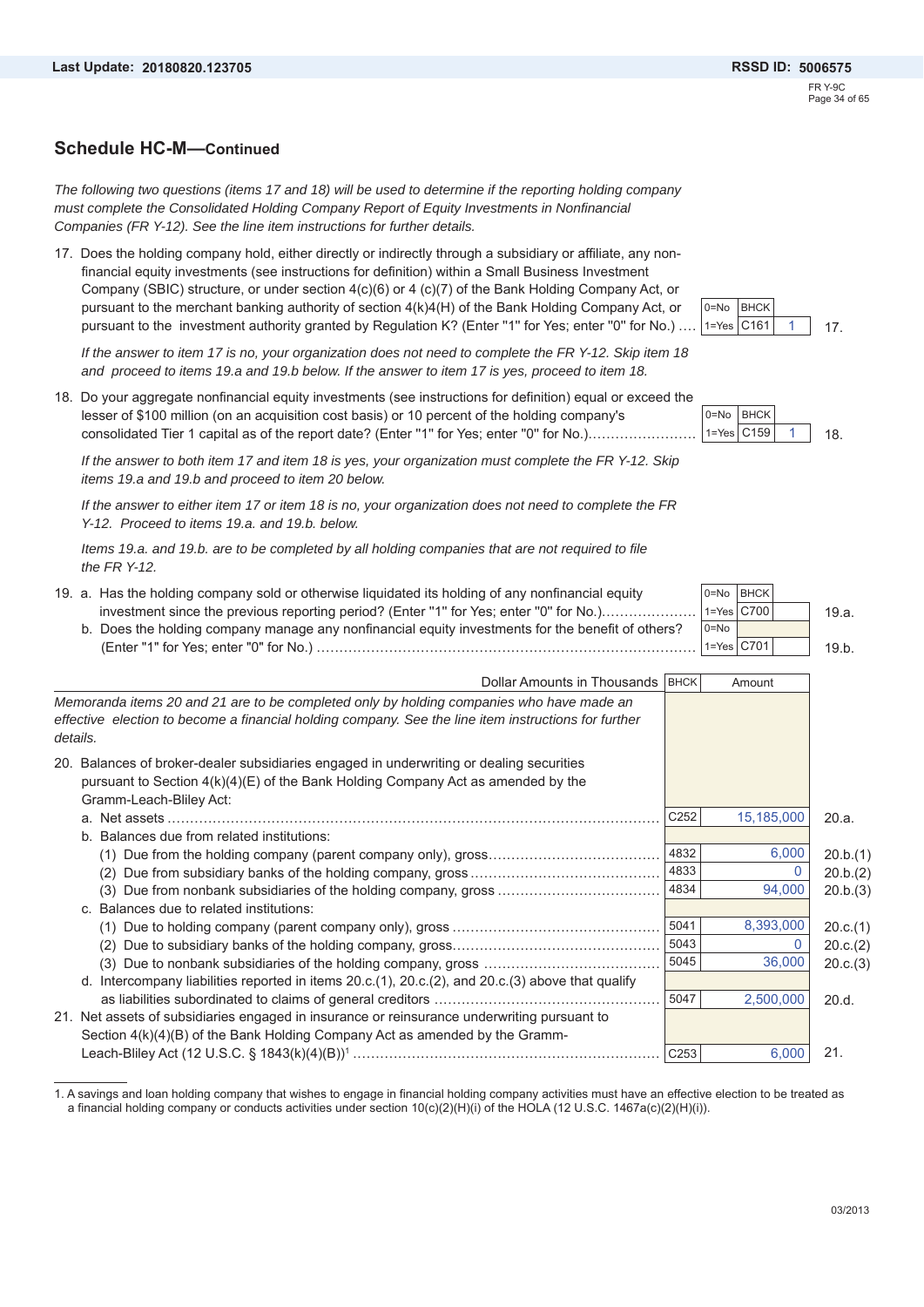### **Schedule HC-M—Continued**

*Memoranda item 22 is to be completed by holding companies with total assets of \$30 billion or more.*

22. Address (URL) for the reporting holding company's web page that displays risk disclosures, including those about credit and market risk. (Example: www.examplebhc.com/riskdisclosures)

|  | $\left[\begin{array}{c}\n\text{TEXT} \\ \text{C497}\n\end{array}\right]$ http:// www.barclays.com | nn<br>ZZ. |
|--|---------------------------------------------------------------------------------------------------|-----------|
|--|---------------------------------------------------------------------------------------------------|-----------|

| Dollar Amounts in Thousands   BHCK                                                      |      | Amount    |       |
|-----------------------------------------------------------------------------------------|------|-----------|-------|
| Memoranda items 23 and 24 are to be completed by all holding companies.                 |      |           |       |
| 23. Secured liabilities:                                                                |      |           |       |
| a. Amount of "Federal funds purchased in domestic offices" that are secured             |      |           |       |
|                                                                                         | F064 |           | 23.a. |
| b. Amount of "Other borrowings" that are secured (included in Schedule HC-M, item 14.d) | F065 | 3.622.000 | 23.b. |
| 24. Issuances associated with the U.S. Department of Treasury Capital Purchase Program: |      |           |       |
|                                                                                         | G234 |           | 24.a. |
|                                                                                         | G235 |           | 24.b. |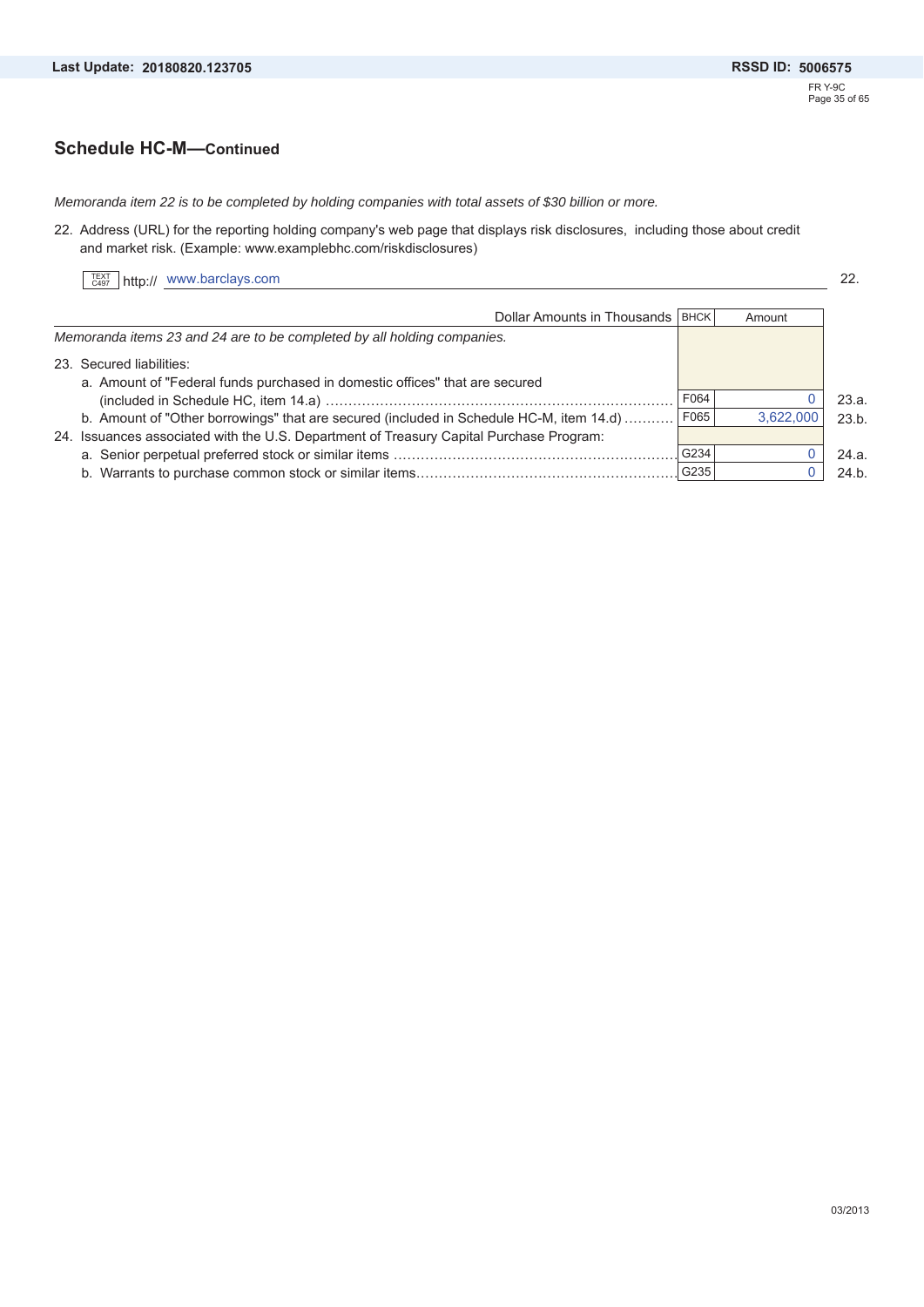### **20180820.123705 5006575**

**For Federal Reserve Bank Use Only**

C.I.

FR Y-9C **Page 36 of 65**

### **Schedule HC-N—Past Due and Nonaccrual Loans, Leases, and Other Assets**

|                                                                        |             | (Column A)<br>Past due<br>30 through 89 days<br>and still accruing |              | (Column B)<br>Past due<br>90 days or more<br>and still accruing |             | (Column C)<br>Nonaccrual |                 |
|------------------------------------------------------------------------|-------------|--------------------------------------------------------------------|--------------|-----------------------------------------------------------------|-------------|--------------------------|-----------------|
| Dollar Amounts in Thousands                                            | <b>BHCK</b> | Amount                                                             | <b>BHCK</b>  | Amount                                                          | <b>BHCK</b> | Amount                   |                 |
| 1. Loans secured by real estate:                                       |             |                                                                    |              |                                                                 |             |                          |                 |
| a. Construction, land development, and other                           |             |                                                                    |              |                                                                 |             |                          |                 |
| land loans in domestic offices:                                        |             |                                                                    |              |                                                                 |             |                          |                 |
| (1) 1-4 family residential construction loans                          | F172        | 0                                                                  | F174         | $\overline{0}$                                                  | F176        | 0                        | 1.a.(1)         |
| (2) Other construction loans and all land                              |             |                                                                    |              |                                                                 |             |                          |                 |
| development and other land loans                                       | F173        | 0                                                                  | F175         | 0                                                               | F177        | 0                        | 1.a.(2)         |
| b. Secured by farmland in domestic offices                             | 3493        | 0                                                                  | 3494         | $\mathbf{0}$                                                    | 3495        | 0                        | 1.b.            |
| c. Secured by 1-4 family residential                                   |             |                                                                    |              |                                                                 |             |                          |                 |
| properties in domestic offices:                                        |             |                                                                    |              |                                                                 |             |                          |                 |
| (1) Revolving, open-end loans secured by                               |             |                                                                    |              |                                                                 |             |                          |                 |
| 1-4 family residential properties and                                  |             |                                                                    |              |                                                                 |             |                          |                 |
| extended under lines of credit                                         | 5398        | 0                                                                  | 5399         | 0                                                               | 5400        | 0                        | 1.c.(1)         |
| (2) Closed-end loans secured by 1-4                                    |             |                                                                    |              |                                                                 |             |                          |                 |
| family residential properties:                                         | C236        |                                                                    |              |                                                                 | C229        |                          |                 |
| (a) Secured by first liens                                             | C238        | 0                                                                  | C237<br>C239 | $\mathbf{0}$<br>0                                               |             | 0<br>0                   | 1.c.(2)(a)      |
| (b) Secured by junior liens                                            |             | 0                                                                  |              |                                                                 | C230        |                          | 1.c.(2)(b)      |
| d. Secured by multifamily (5 or more)                                  |             |                                                                    |              |                                                                 |             |                          |                 |
| residential properties in domestic offices                             | 3499        | 0                                                                  | 3500         | 0                                                               | 3501        | 0                        | 1.d.            |
| e. Secured by nonfarm nonresidential                                   |             |                                                                    |              |                                                                 |             |                          |                 |
| properties in domestic offices:                                        |             |                                                                    |              |                                                                 |             |                          |                 |
| (1) Loans secured by owner-occupied                                    | F178        | 0                                                                  | F180         | $\mathbf{0}$                                                    | F182        |                          |                 |
| nonfarm non-residential properties                                     |             |                                                                    |              |                                                                 |             | 0                        | 1.e.(1)         |
| (2) Loans secured by other nonfarm<br>nonresidential properties        | F179        | 0                                                                  | F181         | 0                                                               | F183        |                          |                 |
|                                                                        | <b>B572</b> | $\overline{0}$                                                     | <b>B573</b>  | $\mathbf{0}$                                                    | <b>B574</b> | 0<br>$\Omega$            | 1.e.(2)<br>1.f. |
| 2. Loans to depository institutions and                                |             |                                                                    |              |                                                                 |             |                          |                 |
|                                                                        |             |                                                                    |              |                                                                 |             |                          |                 |
| acceptances of other banks:<br>a. U.S. banks and other U.S. depository |             |                                                                    |              |                                                                 |             |                          |                 |
|                                                                        | 5377        | 0                                                                  | 5378         | $\mathbf{0}$                                                    | 5379        | 0                        | 2.a.            |
|                                                                        | 5380        | $\overline{0}$                                                     | 5381         | $\mathbf{0}$                                                    | 5382        | 0                        | 2.b.            |
| 3. Loans to finance agricultural production and                        |             |                                                                    |              |                                                                 |             |                          |                 |
|                                                                        | 1594        | 0                                                                  | 1597         | 0                                                               | 1583        | 0                        | 3.              |
| 4. Commercial and industrial loans                                     | 1606        | 3,000                                                              | 1607         | 4,000                                                           | 1608        | 0                        | 4.              |
| 5. Loans to individuals for household, family, and                     |             |                                                                    |              |                                                                 |             |                          |                 |
| other personal expenditures:                                           |             |                                                                    |              |                                                                 |             |                          |                 |
|                                                                        | <b>B575</b> | 284,000                                                            | <b>B576</b>  | 304,000                                                         | <b>B577</b> | 42,000                   | 5.a.            |
| b. Automobile loans                                                    | K213        | $\mathbf{0}$                                                       | K214         | 0                                                               | K215        | 0                        | 5.b.            |
| c. Other consumer loans (includes single                               |             |                                                                    |              |                                                                 |             |                          |                 |
| payment, installment, all student loans, and                           |             |                                                                    |              |                                                                 |             |                          |                 |
| revolving credit plans other than credit cards)                        | K216        | 3,000                                                              | K217         | 1,000                                                           | K218        | 4,000                    | 5.c.            |
| 6. Loans to foreign                                                    |             |                                                                    |              |                                                                 |             |                          |                 |
| governments and official institutions                                  | 5389        | 0                                                                  | 5390         | 0                                                               | 5391        | 0                        | 6.              |
|                                                                        | 5459        | 0                                                                  | 5460         | 0                                                               | 5461        | 0                        | 7.              |
| 8. Lease financing receivables:                                        |             |                                                                    |              |                                                                 |             |                          |                 |
| a. Leases to individuals for household, family,                        |             |                                                                    |              |                                                                 |             |                          |                 |
| and other personal expenditures                                        | F166        | 0                                                                  | F167         | 0                                                               | F168        | 0                        | 8.a.            |
|                                                                        | F169        | $\overline{0}$                                                     | F170         | 0                                                               | F171        | 0                        | 8.b.            |
| 9. Total loans and leases (sum of items 1 through 8.b).                | 1406        | 290,000                                                            | 1407         | 309,000                                                         | 1403        | 46,000                   | 9.              |

Amounts reported by loan and lease category in Schedule HC-N, items 1 through 8, above include guaranteed and unguaranteed portions of past due and nonaccrual loans and leases. Report in items 11 and 12 below certain guaranteed loans and leases that have already been included in the amounts reported in items 1 through 8. 03/2018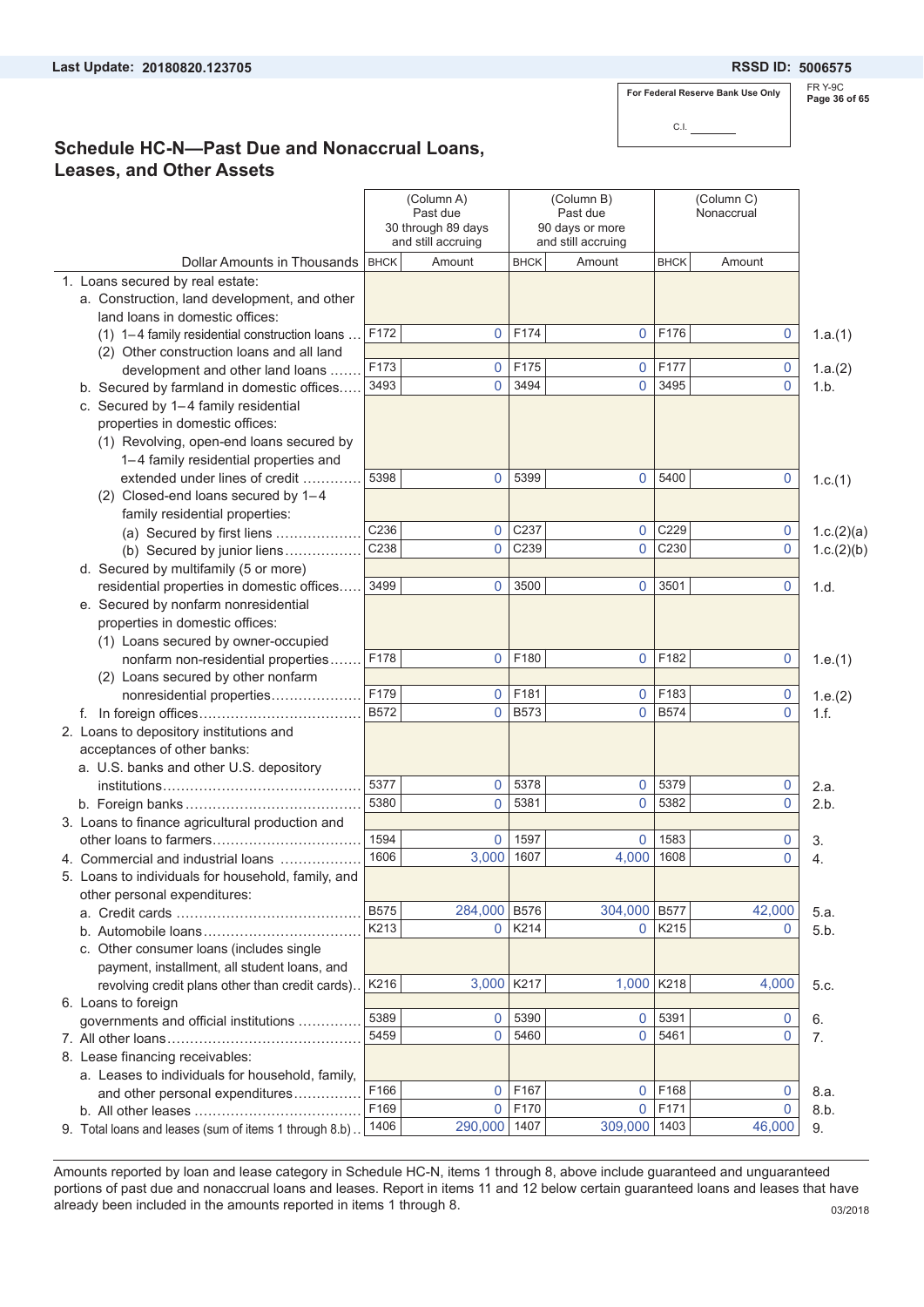# **Schedule HC-N—Continued**

|                                               |             | (Column A)<br>Past due<br>30 through 89 days<br>and still accruing |             | (Column B)<br>Past due<br>90 days or more<br>and still accruing |             | (Column C)<br>Nonaccrual |                |
|-----------------------------------------------|-------------|--------------------------------------------------------------------|-------------|-----------------------------------------------------------------|-------------|--------------------------|----------------|
| Dollar Amounts in Thousands                   | <b>BHCK</b> | Amount                                                             | <b>BHCK</b> | Amount                                                          | <b>BHCK</b> | Amount                   |                |
| 10. Debt securities and other assets (exclude |             |                                                                    |             |                                                                 |             |                          |                |
| other real estate owned and other             |             |                                                                    |             |                                                                 |             |                          |                |
| repossessed assets)                           | 3505        | 0                                                                  | 3506        | 0                                                               | 3507        | $\mathbf 0$              | 10.            |
| 11. Loans and leases reported in items 1      |             |                                                                    |             |                                                                 |             |                          |                |
| through 8 above which are wholly or parti-    |             |                                                                    |             |                                                                 |             |                          |                |
| ally guaranteed by the U.S.Government         |             |                                                                    |             |                                                                 |             |                          |                |
| (excluding loans and leases covered by        |             |                                                                    |             |                                                                 |             |                          |                |
| loss-sharing agreements with the FDIC)        | K036        | 0                                                                  | K037        | 0                                                               | K038        | $\mathbf 0$              | 11.            |
| a. Guaranteed portion of loans and leases     |             |                                                                    |             |                                                                 |             |                          |                |
| (exclude rebooked "GNMA loans")               |             |                                                                    |             |                                                                 |             |                          |                |
| included in item 11 above                     | K039        | $\mathbf 0$                                                        | K040        | $\overline{0}$                                                  | K041        | $\mathbf 0$              | 11.a.          |
| b. Rebooked "GNMA loans" that have            |             |                                                                    |             |                                                                 |             |                          |                |
| been repurchased or are eligible for          |             |                                                                    |             |                                                                 |             |                          |                |
| repurchase included in item 11 above          | K042        | $\overline{0}$                                                     | K043        | $\overline{0}$                                                  | K044        | $\Omega$                 | 11.b.          |
| 12. Loans and leases in items 1 through 8     |             |                                                                    |             |                                                                 |             |                          |                |
| above which are covered by                    |             |                                                                    |             |                                                                 |             |                          |                |
| loss-sharing agreements with the FDIC:        |             |                                                                    |             |                                                                 |             |                          |                |
| a. Loans secured by real estate in            |             |                                                                    |             |                                                                 |             |                          |                |
| domestic offices:                             |             |                                                                    |             |                                                                 |             |                          |                |
|                                               |             |                                                                    |             |                                                                 |             |                          |                |
| (1) Construction, land development,           |             |                                                                    |             |                                                                 |             |                          |                |
| and other land loans:                         |             |                                                                    |             |                                                                 |             |                          |                |
| (a) 1-4 family residential                    | <b>BHDM</b> |                                                                    | <b>BHDM</b> |                                                                 | <b>BHDM</b> |                          |                |
| construction loans                            | K045        | 0                                                                  | K046        | 0                                                               | K047        | 0                        | 12.a.(1)(a)    |
| (b) Other construction loans and              |             |                                                                    |             |                                                                 |             |                          |                |
| all land development and                      |             |                                                                    |             |                                                                 |             |                          |                |
| other land loans                              | K048        | $\overline{0}$                                                     | K049        | 0                                                               | K050        | 0                        | 12.a.(1)(b)    |
| (2) Secured by farmland                       | K051        | $\mathbf{0}$                                                       | K052        | 0                                                               | K053        | 0                        | 12.a.(2)       |
| (3) Secured by 1-4 family residential         |             |                                                                    |             |                                                                 |             |                          |                |
| properties:                                   |             |                                                                    |             |                                                                 |             |                          |                |
| (a) Revolving, open-end loans                 |             |                                                                    |             |                                                                 |             |                          |                |
| secured by 1-4 family residential             |             |                                                                    |             |                                                                 |             |                          |                |
| properties and extended under                 |             |                                                                    |             |                                                                 |             |                          |                |
| lines of credit                               | K054        | 0                                                                  | K055        | 0                                                               | K056        | 0                        | 12.a.(3)(a)    |
| (b) Closed-end loans secured by               |             |                                                                    |             |                                                                 |             |                          |                |
| 1-4 family residential properties:            |             |                                                                    |             |                                                                 |             |                          |                |
| (1) Secured by first liens                    | K057        | 0                                                                  | K058        | $\mathbf 0$                                                     | K059        | 0                        | 12.a.(3)(b)(1) |
| (2) Secured by junior liens                   | K060        | $\mathbf 0$                                                        | K061        | 0                                                               | K062        | 0                        | 12.a.(3)(b)(2) |
| (4) Secured by multifamily (5 or              |             |                                                                    |             |                                                                 |             |                          |                |
| more) residential properties                  | K063        | $\mathbf 0$                                                        | K064        | 0                                                               | K065        | 0                        | 12.a.(4)       |
| (5) Secured by nonfarm                        |             |                                                                    |             |                                                                 |             |                          |                |
| nonresidential properties:                    |             |                                                                    |             |                                                                 |             |                          |                |
| (a) Loans secured by owner-                   |             |                                                                    |             |                                                                 |             |                          |                |
| occupied nonfarm nonresidential               |             |                                                                    |             |                                                                 |             |                          |                |
| properties                                    | K066        | 0                                                                  | K067        | $\overline{0}$                                                  | K068        | $\mathbf 0$              | 12.a.(5)(a)    |
| (b) Loans secured by other non-farm           |             |                                                                    |             |                                                                 |             |                          |                |
| nonresidential properties                     | K069        | 0                                                                  | K070        | $\overline{0}$                                                  | K071        | $\mathbf 0$              | 12.a.(5)(b)    |
|                                               |             |                                                                    |             |                                                                 |             |                          |                |

b.–d. Not applicable.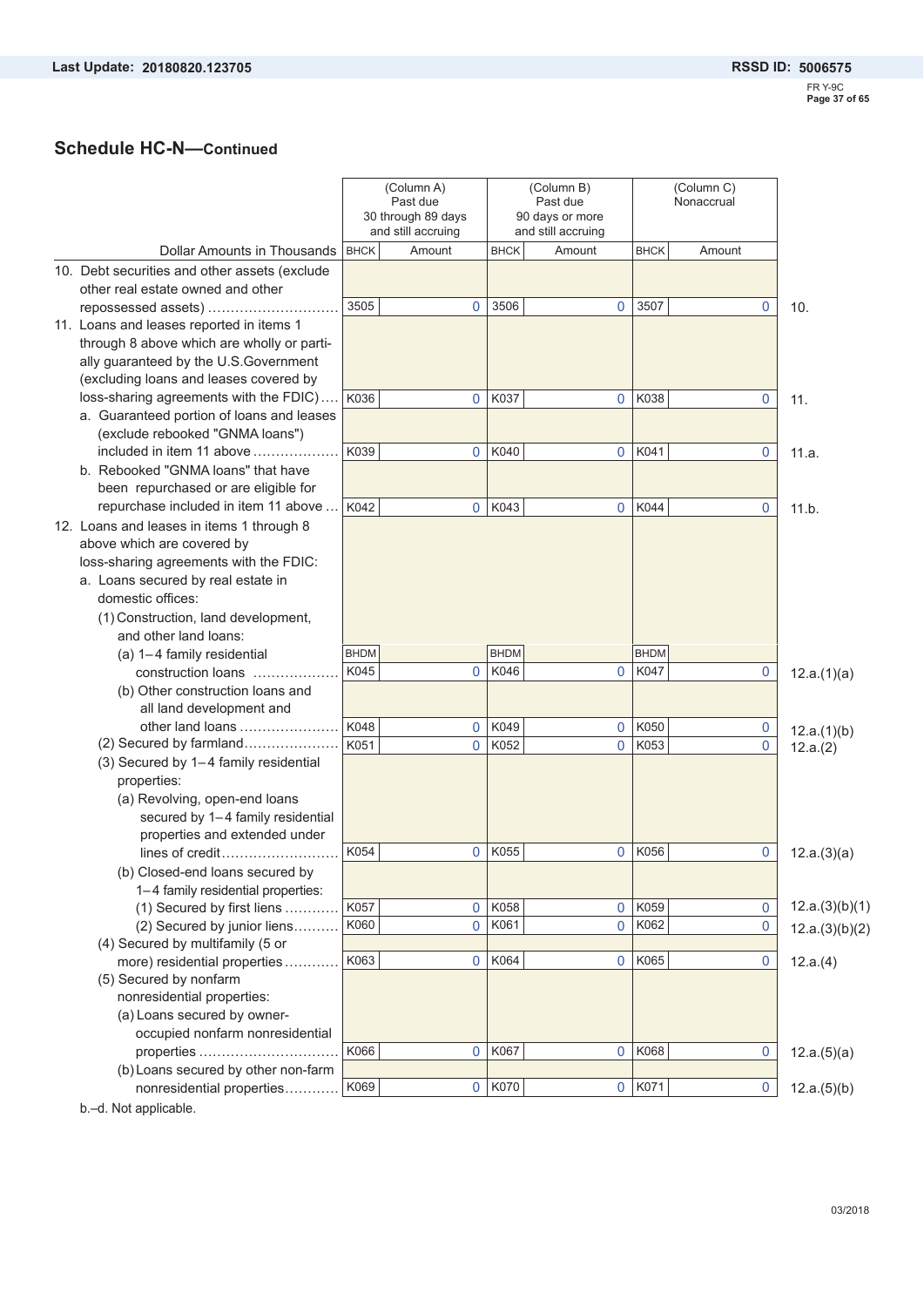# **Schedule HC-N—Continued**

|                                        |                  | (Column A)<br>Past due<br>30 through 89 days<br>and still accruing |             | (Column B)<br>Past due<br>90 days or more<br>and still accruing |             | (Column C)<br>Nonaccrual |       |
|----------------------------------------|------------------|--------------------------------------------------------------------|-------------|-----------------------------------------------------------------|-------------|--------------------------|-------|
| Dollar Amounts in Thousands   BHCK     |                  | Amount                                                             | <b>BHCK</b> | Amount                                                          | <b>BHCK</b> | Amount                   |       |
|                                        | K087             |                                                                    | K088        |                                                                 | K089        |                          | 12.e. |
| f. Portion of covered loans and leases |                  |                                                                    |             |                                                                 |             |                          |       |
| included in items 12.a through 12.e    |                  |                                                                    |             |                                                                 |             |                          |       |
| above that is protected by FDIC loss-  |                  |                                                                    |             |                                                                 |             |                          |       |
|                                        | K <sub>102</sub> |                                                                    | 0 K103      |                                                                 | K104        |                          | 12.f. |

#### **Memoranda**

| Dollar Amounts in Thousands                   | <b>BHDM</b> | Amount         | <b>BHDM</b> | Amount         | <b>BHDM</b>      | Amount       |           |
|-----------------------------------------------|-------------|----------------|-------------|----------------|------------------|--------------|-----------|
| 1. Loans restructured in troubled debt        |             |                |             |                |                  |              |           |
| restructurings included in Schedule HC-N,     |             |                |             |                |                  |              |           |
| items 1 through 7, above (and not reported in |             |                |             |                |                  |              |           |
| Schedule HC-C, Memorandum item 1):            |             |                |             |                |                  |              |           |
| a. Construction, land development, and other  |             |                |             |                |                  |              |           |
| land loans in domestic offices:               |             |                |             |                |                  |              |           |
| (1) 1–4 family residential construction loans | K105        | $\overline{0}$ | K106        | $\mathbf{0}$   | K <sub>107</sub> | $\mathbf{0}$ | M.1.a.(1) |
| (2) Other construction loans and all land     |             |                |             |                |                  |              |           |
| development and other land loans              | K108        | $\mathbf{0}$   | K109        | $\overline{0}$ | K110             | $\mathbf 0$  | M.1.a.(2) |
| b. Loans secured by 1-4 family residential    | <b>BHCK</b> |                | <b>BHCK</b> |                | <b>BHCK</b>      |              |           |
| properties in domestic offices                | F661        |                | F662        | 0              | F663             | $\Omega$     | M.1.b.    |
| c. Secured by multifamily (5 or more) resi-   | <b>BHDM</b> |                | <b>BHDM</b> |                | <b>BHDM</b>      |              |           |
| dential properties in domestic offices.       | K111        | $\Omega$       | K112        | 0              | K113             | $\Omega$     | M.1.c.    |
| d. Secured by nonfarm nonresidential          |             |                |             |                |                  |              |           |
| properties in domestic offices:               |             |                |             |                |                  |              |           |
| (1) Loans secured by owner-occupied           |             |                |             |                |                  |              |           |
| nonfarm nonresidential properties             | K114        | $\mathbf 0$    | K115        | $\mathbf{0}$   | K116             | $\mathbf{0}$ | M.1.d.(1) |
| (2) Loans secured by other nonfarm            |             |                |             |                |                  |              |           |
| nonresidential properties                     | K117        | $\mathbf{0}$   | K118        | $\mathbf{0}$   | K119             | $\mathbf{0}$ | M.1.d.(2) |
|                                               |             |                |             |                |                  |              |           |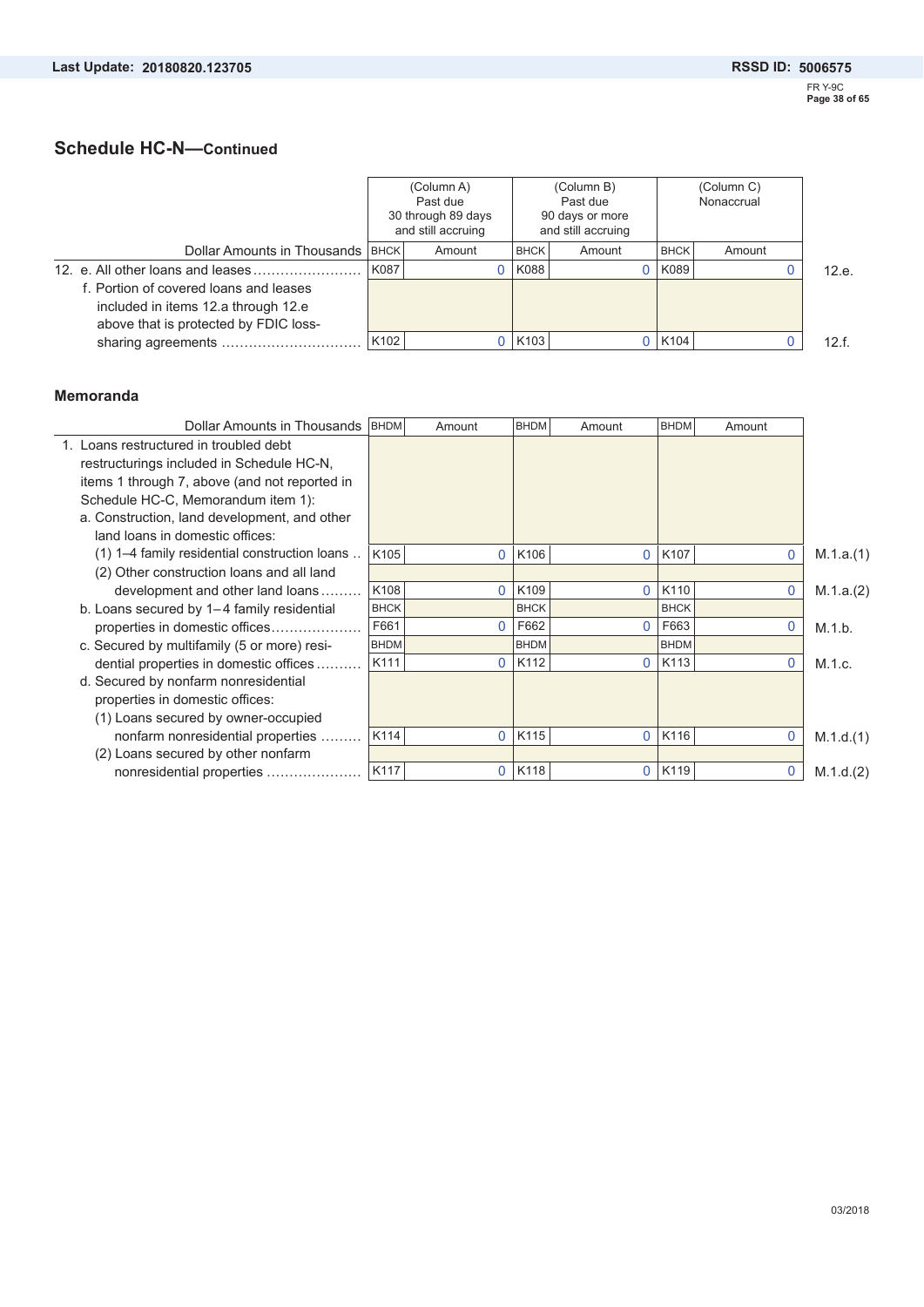#### **Memoranda–Continued**

|                                                  |             | (Column A)<br>Past due<br>30 through 89 days<br>and still accruing |             | (Column B)<br>Past due<br>90 days or more<br>and still accruing | (Column C)<br>Nonaccrual |        |           |              |  |  |
|--------------------------------------------------|-------------|--------------------------------------------------------------------|-------------|-----------------------------------------------------------------|--------------------------|--------|-----------|--------------|--|--|
| Dollar Amounts in Thousands                      | <b>BHCK</b> | Amount                                                             | <b>BHCK</b> | Amount                                                          | <b>BHCK</b>              | Amount |           |              |  |  |
| 1. e. Commercial and industrial loans:           |             |                                                                    |             |                                                                 |                          |        |           |              |  |  |
| (1) To U.S. addressees (domicile)                | K120        | $\mathbf 0$                                                        | K121        | 2,000 K122                                                      |                          |        | 0         | M.1.e.(1)    |  |  |
| (2) To non-U.S. addressees (domicile)            | K123        | $\mathbf{0}$                                                       | K124        | 0                                                               | K125                     |        | 0         | M.1.e.(2)    |  |  |
| f. All other loans (include loans to individuals |             |                                                                    |             |                                                                 |                          |        |           |              |  |  |
| for household, family, and other personal        |             |                                                                    |             |                                                                 |                          |        |           |              |  |  |
|                                                  | K126        | 29,000 K127                                                        |             | 33,000 K128                                                     |                          |        | 0         | M.1.f.       |  |  |
| Itemize and describe loan categories             |             |                                                                    |             |                                                                 |                          |        |           |              |  |  |
| included in item 1.f, above that exceed 10       |             |                                                                    |             |                                                                 |                          |        |           |              |  |  |
| percent of total loans restructured in troubled  |             |                                                                    |             |                                                                 |                          |        |           |              |  |  |
| debt restructurings that are past due 30 days    |             |                                                                    |             |                                                                 |                          |        |           |              |  |  |
| or more or in non-accrual status (sum of         |             |                                                                    |             |                                                                 |                          |        |           |              |  |  |
| Memorandum items 1.a through 1.f, columns        |             |                                                                    |             |                                                                 |                          |        |           |              |  |  |
| A through C):                                    |             |                                                                    |             |                                                                 |                          |        |           |              |  |  |
| (1) Loans secured by farmland in domestic        | <b>BHDM</b> |                                                                    | <b>BHDM</b> |                                                                 | <b>BHDM</b>              |        |           |              |  |  |
|                                                  | K130        | $\mathbf{0}$                                                       | K131        | $\overline{0}$                                                  | K132                     |        | 0         | M.1.f.(1)    |  |  |
| (2) Loans to finance agricultural production     | <b>BHCK</b> |                                                                    | <b>BHCK</b> |                                                                 | <b>BHCK</b>              |        |           |              |  |  |
| and other loans to farmers                       | K138        | $\mathbf{0}$                                                       | K139        | 0                                                               | K140                     |        | 0         | M.1.f.(2)    |  |  |
| (3) Loans to individuals for household,          |             |                                                                    |             |                                                                 |                          |        |           |              |  |  |
| family, and other personal expenditures:         |             |                                                                    |             |                                                                 |                          |        |           |              |  |  |
|                                                  | K274        | 29,000 K275                                                        |             | 33,000 K276                                                     |                          |        | 0         | M.1.f.(3)(a) |  |  |
| (b) Automobile loan                              | K277        | $\mathbf 0$                                                        | K278        | 0                                                               | K279                     |        | 0         | M.1.f.(3)(b) |  |  |
| (c) Other consumer loans (includes               |             |                                                                    |             |                                                                 |                          |        |           |              |  |  |
| single payment, installment, all                 |             |                                                                    |             |                                                                 |                          |        |           |              |  |  |
| student loans, and revolving credit              |             |                                                                    |             |                                                                 |                          |        |           |              |  |  |
| plans other than credit cards                    | K280        | $\mathbf 0$                                                        | K281        | $\mathbf 0$                                                     | K282                     |        | 0         | M.1.f.(3)(c) |  |  |
| g. Total loans restructured in troubled debt     |             |                                                                    |             |                                                                 |                          |        |           |              |  |  |
| restructurings included in Schedule HC-N         |             |                                                                    |             |                                                                 |                          |        |           |              |  |  |
| items 1 through 7, above (sum of Memo-           |             |                                                                    |             |                                                                 |                          |        |           |              |  |  |
| randum items $1.a.(1)$ through item $1.f)^1$     | <b>HK26</b> | 29,000 HK27                                                        |             | 35,000 HK28                                                     |                          |        | 0         | M.1.g.       |  |  |
| 2. Loans to finance commercial real estate,      |             |                                                                    |             |                                                                 |                          |        |           |              |  |  |
| construction, and land development activities    |             |                                                                    |             |                                                                 |                          |        |           |              |  |  |
| (not secured by real estate) included in         |             |                                                                    |             |                                                                 |                          |        |           |              |  |  |
| Schedule HC-N, items 4 and 7 above               | 6558        | 0                                                                  | 6559        | 0                                                               | 6560                     |        | $\pmb{0}$ | $M.2$ .      |  |  |
| 3. Loans and leases included in Schedule         |             |                                                                    |             |                                                                 |                          |        |           |              |  |  |
| HC-N, items 1, 2, 4, 5, 6, 7, and 8 extended     |             |                                                                    |             |                                                                 |                          |        |           |              |  |  |
| to non-U.S. addressees                           | 3508        | 0                                                                  | 1912        | 0                                                               | 1913                     |        | 0         | M.3.         |  |  |
| 4. Not applicable.                               |             |                                                                    |             |                                                                 |                          |        |           |              |  |  |
| 5. Loans and leases held-for-sale (included in   |             |                                                                    |             |                                                                 |                          |        |           |              |  |  |
| Schedule HC-N, items 1 through 8 above)          | C240        | 0                                                                  | C241        | 0                                                               | C226                     |        | 0         | M.5.         |  |  |

**1. Exclude amounts reported in Memorandum items 1.f.(1) through 1.f.(3) when calculating the total in Memorandum item 1.g.**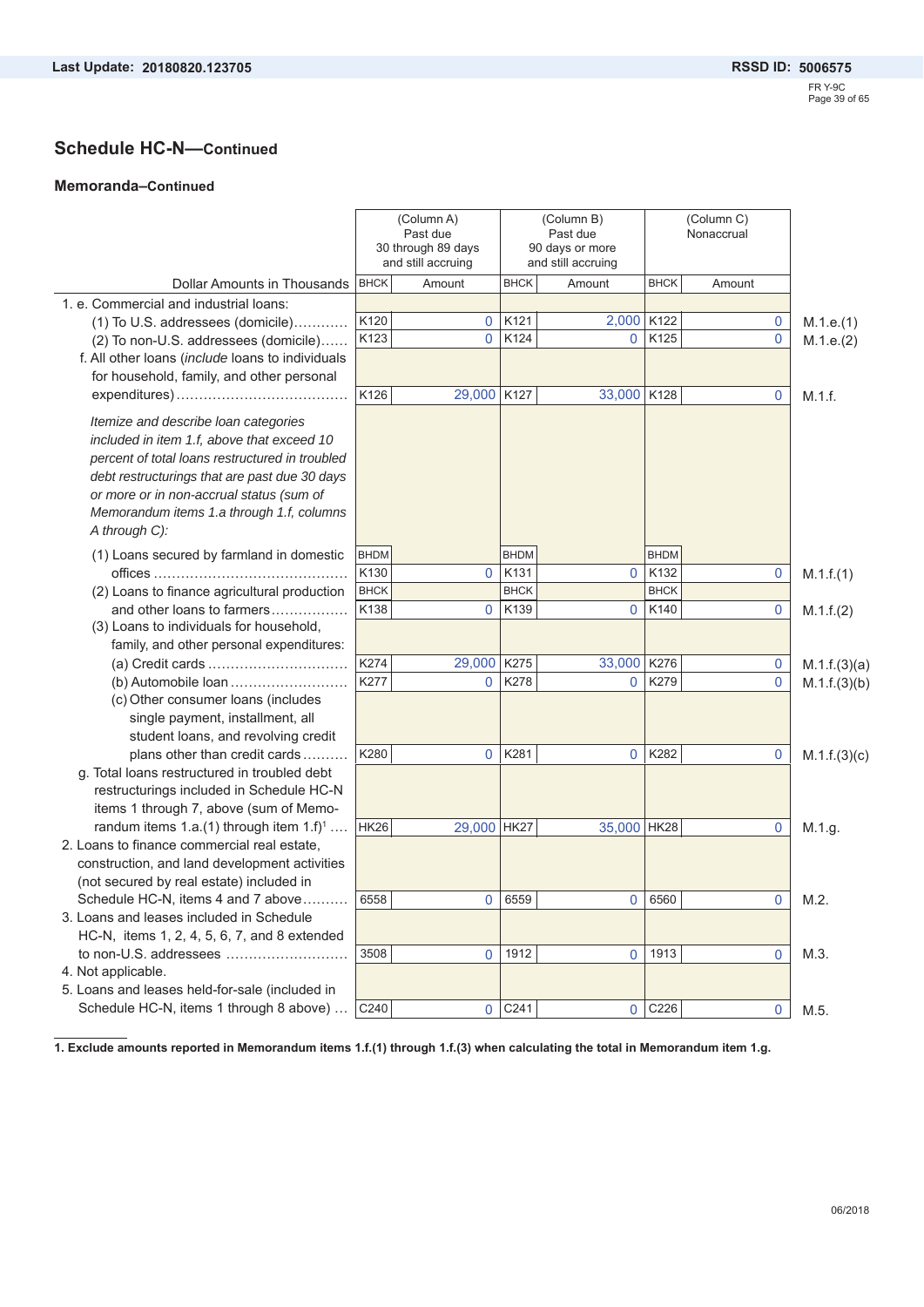### **Schedule HC-N—Continued**

#### **Memoranda–Continued**

|                                                                                                                                                                                                                                                                              |             | (Column A)                     |                             | (Column B) |  |
|------------------------------------------------------------------------------------------------------------------------------------------------------------------------------------------------------------------------------------------------------------------------------|-------------|--------------------------------|-----------------------------|------------|--|
|                                                                                                                                                                                                                                                                              |             | Past due<br>30 through 89 days | Past due<br>90 days or more |            |  |
| Dollar Amounts in Thousands                                                                                                                                                                                                                                                  | <b>BHCK</b> | Amount                         | <b>BHCK</b>                 | Amount     |  |
| Item 6 is to be reported only by holding companies<br>with total consolidated assets of \$1 billion or more,<br>or with \$2 billion or more in par/notional amounts of<br>off-balance-sheet derivative contracts (as reported<br>in Schedule HC-L, items 11.a through 11.e). |             |                                |                             |            |  |
| 6. Derivative contracts:                                                                                                                                                                                                                                                     |             |                                |                             |            |  |
| Fair value of amounts carried as assets                                                                                                                                                                                                                                      | 3529        |                                | 3530                        |            |  |

| Dollar Amounts in Thousands   BHCK                                                   |      | Amount  |         |
|--------------------------------------------------------------------------------------|------|---------|---------|
| Memorandum items 7, 8, 9.a, and 9.b are to be completed semiannually in the June and |      |         |         |
| December reports only.                                                               |      |         |         |
|                                                                                      | C410 | 119,000 | M.7     |
|                                                                                      | C411 | 4.000   | $M.8$ . |

|                                                     |                  | (Column A)<br>Past due<br>30 through 89 days<br>and still accruing |                  | (Column B)<br>Past due<br>90 days or more<br>and still accruing |                  | (Column C)<br>Nonaccrual |        |
|-----------------------------------------------------|------------------|--------------------------------------------------------------------|------------------|-----------------------------------------------------------------|------------------|--------------------------|--------|
| Dollar Amounts in Thousands   BHCK                  |                  | Amount                                                             | <b>BHCK</b>      | Amount                                                          | <b>BHCK</b>      | Amount                   |        |
| 9. Purchased credit-impaired loans accounted for in |                  |                                                                    |                  |                                                                 |                  |                          |        |
| accordance with FASB ASC 310-30 (former             |                  |                                                                    |                  |                                                                 |                  |                          |        |
| AICPA Statement of Position 03-3):                  |                  |                                                                    |                  |                                                                 |                  |                          |        |
|                                                     | L <sub>183</sub> |                                                                    | L <sub>184</sub> |                                                                 | L185             |                          | M.9.a. |
| b. Amount included in Schedule HC-N, items 1        |                  |                                                                    |                  |                                                                 |                  |                          |        |
|                                                     | L <sub>186</sub> |                                                                    | L <sub>187</sub> |                                                                 | L <sub>188</sub> |                          | M.9.b. |

### **Schedule HC-P—1–4 Family Residential Mortgage Banking Activities in Domestic Offices**

Schedule HC-P is to be completed by holding companies at which either 1–4 family residential mortgage loan originations and purchases for resale<sup>1</sup> from all sources, loan sales, or quarter-end loans held for sale or trading in domestic offices exceed \$10 million for two consecutive quarters.

| Dollar Amounts in Thousands                                                                       | <b>BHCK</b>      | Amount |      |
|---------------------------------------------------------------------------------------------------|------------------|--------|------|
| 1. Retail originations during the quarter of 1–4 family residential mortgage loans for sale:1     | <b>HT81</b>      |        |      |
| 2. Wholesale originations and purchases during the quarter of 1–4 family residential mortgage     |                  |        |      |
|                                                                                                   | <b>HT82</b>      |        | 2.   |
|                                                                                                   | HT83             |        | 3.   |
| 4. 1–4 family residential mortgages held for sale or trading at quarter-end (included in Schedule |                  |        |      |
|                                                                                                   | <b>HT84</b>      |        | 4.   |
| 5. Noninterest income for the quarter from the sale, securitization, and servicing of 1–4 family  |                  |        |      |
| residential mortgage loans (included in Schedule HI, items 5.c, 5.f, 5.g, and 5.i)                | <b>HT85</b>      |        | 5.   |
| 6. Repurchases and indemnifications of 1–4 family residential mortgage loans during the quarter   | HT86             |        | 6.   |
| 7. Representation and warranty reserves for 1–4 family residential mortgage loans sold:           |                  |        |      |
| a. For representations and warranties made to U.S. government agencies and government-            |                  |        |      |
| sponsored agencies                                                                                | L <sub>191</sub> |        | 7.a. |
|                                                                                                   | L <sub>192</sub> |        | 7.b  |
| c. Total representation and warranty reserves (sum of items 7.a and 7.b)                          | M288             |        | 7.c. |

1. Exclude originations and purchases of 1– 4 family residential mortgage loans that are held for investment.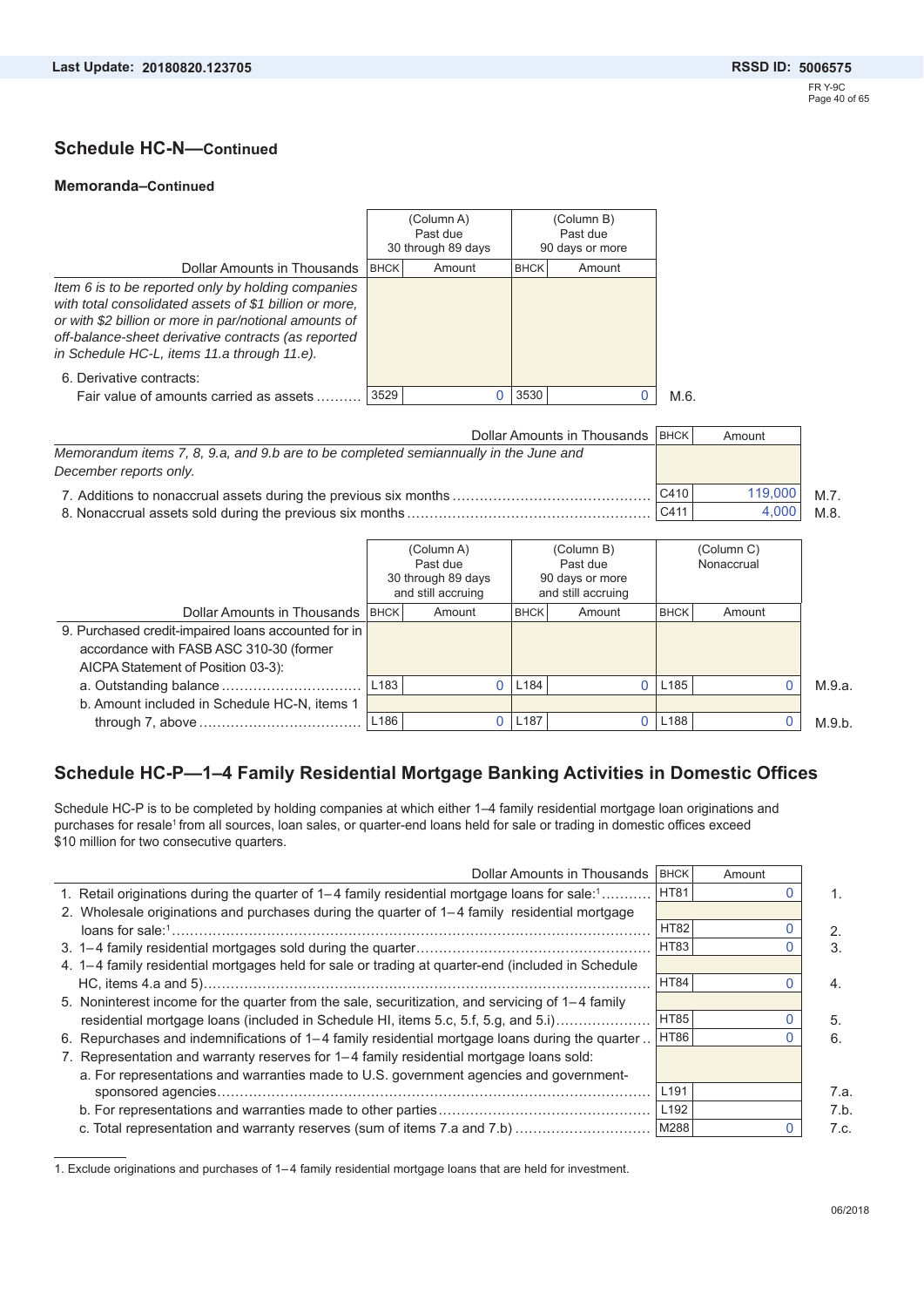#### Last Update: 20180820.123705

FR Y-9C Page 41 of 65 **20180820.123705 5006575**

#### **Schedule HC-Q—Assets and Liabilities Measured at Fair Value on a Recurring Basis**

Schedule HC-Q is to be completed by all holding companies that :

(1) Have elected to report financial instruments or servicing assets and liabilities at fair value under a fair value option with changes in fair value recognized in earnings, or (2) Are required to complete Schedule HC-D, Trading Assets and Liabilities.

|                                                  |             | (Column A)<br><b>Total Fair Value</b><br>Reported on<br>Schedule HC |             | (Column B)<br><b>LESS: Amounts Netted</b><br>in the Determination<br>of Total Fair Value |             | (Column C)<br>Level 1 Fair Value<br><b>Measurements</b> |             | (Column D)<br>Level 2 Fair Value<br>Measurements |             | (Column E)<br>Level 3 Fair Value<br>Measurements |                |
|--------------------------------------------------|-------------|---------------------------------------------------------------------|-------------|------------------------------------------------------------------------------------------|-------------|---------------------------------------------------------|-------------|--------------------------------------------------|-------------|--------------------------------------------------|----------------|
| Dollar Amounts in Thousands<br><b>BHCY</b>       |             | Amount                                                              | <b>BHCK</b> | Amount                                                                                   | <b>BHCK</b> | Amount                                                  | <b>BHCK</b> | Amount                                           | <b>BHCK</b> | Amount                                           |                |
| <b>Assets</b>                                    |             |                                                                     |             |                                                                                          |             |                                                         |             |                                                  |             |                                                  |                |
| 1. Available-for-sale debt and equity securities |             |                                                                     |             |                                                                                          |             |                                                         |             |                                                  |             |                                                  |                |
| with readily determinable fair values not held   |             |                                                                     |             |                                                                                          |             |                                                         |             |                                                  |             |                                                  |                |
|                                                  | JA36        | 359,000 G474                                                        |             |                                                                                          | 0   G475    | 2,000 G476                                              |             | 92,000 G477                                      |             | 265,000                                          | $\mathbf{1}$ . |
| 2. Federal funds sold and securities             | <b>BHCK</b> |                                                                     |             |                                                                                          |             |                                                         |             |                                                  |             |                                                  |                |
| purchased under agreements to resell             | G478        | 31,856,000                                                          | G479        | 36,726,000                                                                               | G480        | $\Omega$                                                | G481        | 68,582,000 G482                                  |             | $\Omega$                                         | 2.             |
| 3. Loans and leases held for sale                | G483        | $\Omega$                                                            | G484        | $\mathbf{0}$                                                                             | G485        | $\overline{0}$                                          | G486        | $\mathbf{0}$                                     | G487        | 0                                                | 3.             |
| 4. Loans and leases held for investment          | G488        | 40,000                                                              | G489        | $\Omega$                                                                                 | G490        | $\Omega$                                                | G491        | 37,000 G492                                      |             | 3.000                                            | 4.             |
| 5. Trading assets:                               | <b>BHCT</b> |                                                                     |             |                                                                                          |             |                                                         |             |                                                  |             |                                                  |                |
|                                                  | 3543        | 761,000                                                             | G493        | 3,294,000 G494                                                                           |             | 3,289,000                                               | G495        | 766,000 G496                                     |             | $\Omega$                                         | 5.a.           |
|                                                  | <b>BHCK</b> |                                                                     |             |                                                                                          |             |                                                         |             |                                                  |             |                                                  |                |
| b. Other trading assets                          | G497        | 31.164.000 G498                                                     |             | $\Omega$                                                                                 | G499        | 11.481.000 G500                                         |             | 19.580.000 G501                                  |             | 103.000                                          | 5.b.           |
| (1) Nontrading securities at fair value          |             |                                                                     |             |                                                                                          |             |                                                         |             |                                                  |             |                                                  |                |
| with changes in fair value reported              |             |                                                                     |             |                                                                                          |             |                                                         |             |                                                  |             |                                                  |                |
| in current earnings (included in                 |             |                                                                     |             |                                                                                          |             |                                                         |             |                                                  |             |                                                  |                |
| Schedule HC-Q, item 5.b, above)                  | F240        | $\Omega$                                                            | F684        | $\Omega$                                                                                 | F692        | $\overline{0}$                                          | F241        | $\Omega$                                         | F242        | $\Omega$                                         | 5.b.(1)        |
|                                                  | G391        | 304.000                                                             | G392        | 195,000 G395                                                                             |             | $\Omega$                                                | G396        | 297,000 G804                                     |             | 202.000                                          | 6.             |
| 7. Total assets measured at fair value on a      |             |                                                                     |             |                                                                                          |             |                                                         |             |                                                  |             |                                                  |                |
|                                                  | G502        | 64.484.000 G503                                                     |             | 40.215.000 G504                                                                          |             | 14,772,000 G505                                         |             | 89.354.000 G506                                  |             | 573.000                                          | 7 <sub>1</sub> |
|                                                  |             |                                                                     |             |                                                                                          |             |                                                         |             |                                                  |             |                                                  |                |
| <b>Liabilities</b>                               |             |                                                                     |             |                                                                                          |             |                                                         |             |                                                  |             |                                                  |                |
|                                                  | F252        | 5,105,000                                                           | F686        | $\Omega$                                                                                 | F694        | $\Omega$                                                | F253        | 5,041,000                                        | F254        | 64,000                                           | 8.             |
| 9. Federal funds purchased and securities        |             |                                                                     |             |                                                                                          |             |                                                         |             |                                                  |             |                                                  |                |
| sold under agreements to repurchase              | G507        | 29,407,000                                                          | G508        | 34,869,000 G509                                                                          |             | $\Omega$                                                | G510        | 64,276,000 G511                                  |             | 0                                                | 9.             |
| 10. Trading liabilities:                         | <b>BHCT</b> |                                                                     |             |                                                                                          |             |                                                         |             |                                                  |             |                                                  |                |
|                                                  | 3547        | 695,000 G512                                                        |             | 3.294.000 G513                                                                           |             | 2.900.000 G514                                          |             | 1,089,000 G515                                   |             | $\Omega$                                         | 10.a.          |
|                                                  | <b>BHCK</b> |                                                                     |             |                                                                                          |             |                                                         |             |                                                  |             |                                                  |                |
|                                                  | G516        | 6,292,000 G517                                                      |             |                                                                                          | 0 G518      | 4,378,000 G519                                          |             | 1,912,000 G520                                   |             | 2,000                                            | 10.b.          |

1. For holding companies that have adopted ASU 2016-01, which includes provisions for governing the accounting for investments in equity securities, the amount reported in item 1, column A,<br>must equal the sum of Schedule H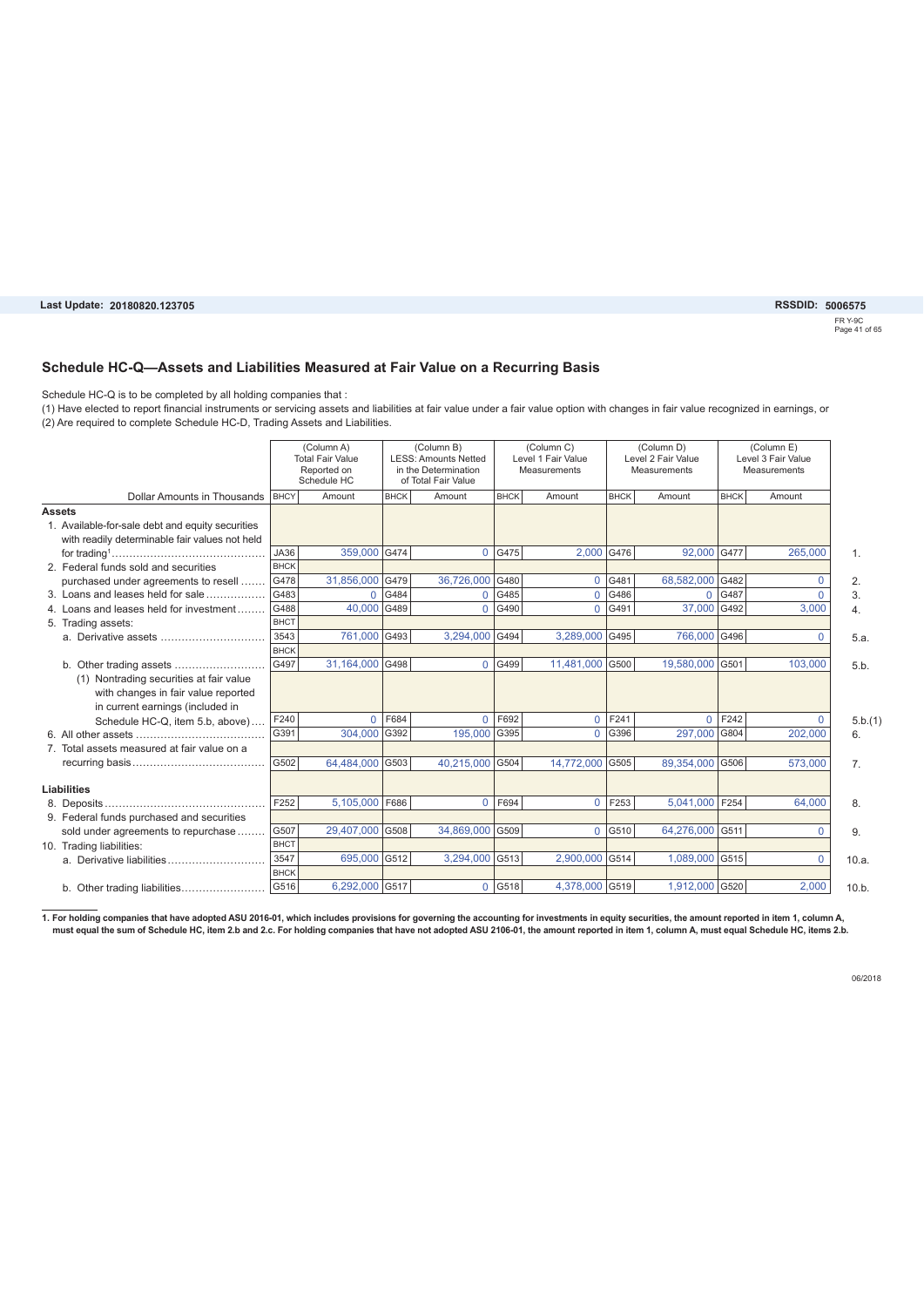#### Last Update: 20180820.123705

### **20180820.123705 5006575**

FR Y-9C Page 42 of 65

#### **Schedule HC-Q—Continued**

|                                                   |      | (Column A)<br><b>Total Fair Value</b><br>Reported on<br>Schedule HC |             | (Column B)<br><b>LESS: Amounts Netted</b><br>in the Determination<br>of Total Fair Value |                      | (Column C)<br>Level 1 Fair Value<br>Measurements |             | (Column D)<br>Level 2 Fair Value<br>Measurements |             | (Column E)<br>Level 3 Fair Value<br>Measurements |
|---------------------------------------------------|------|---------------------------------------------------------------------|-------------|------------------------------------------------------------------------------------------|----------------------|--------------------------------------------------|-------------|--------------------------------------------------|-------------|--------------------------------------------------|
| Dollar Amounts in Thousands   BHCK                |      | Amount                                                              | <b>BHCK</b> | Amount                                                                                   | <b>BHCK</b>          | Amount                                           | <b>BHCK</b> | Amount                                           | <b>BHCK</b> | Amount                                           |
| Liabilities (continued)                           |      |                                                                     |             |                                                                                          |                      |                                                  |             |                                                  |             |                                                  |
|                                                   | G521 | 287,000 G522                                                        |             |                                                                                          | G523                 |                                                  | 0  G524     | 287,000 G525                                     |             |                                                  |
| 12. Subordinated notes and debentures             | G526 |                                                                     | G527        |                                                                                          | $0$ G <sub>528</sub> |                                                  | 0 G529      |                                                  | G530        |                                                  |
|                                                   | G805 | 1.011.000 G806                                                      |             | 195,000 G807                                                                             |                      |                                                  | G808        | 1.178.000 G809                                   |             | 28,000                                           |
| 14. Total liabilities measured at fair value on a |      |                                                                     |             |                                                                                          |                      |                                                  |             |                                                  |             |                                                  |
|                                                   | G531 | 42,797,000 G532                                                     |             | 38,358,000 G533                                                                          |                      | 7.278.000 G534                                   |             | 73,783,000 G535                                  |             | 94,000                                           |

#### **Memoranda**

| Dollar Amounts in Thousands                       | <b>BHCK</b> | Amount       | <b>BHCK</b> | Amount         | <b>BHCK</b> | Amount   | <b>BHCK</b> | Amount       | <b>BHCK</b> | Amount       |        |
|---------------------------------------------------|-------------|--------------|-------------|----------------|-------------|----------|-------------|--------------|-------------|--------------|--------|
| 1. All other assets (itemize and describe amounts |             |              |             |                |             |          |             |              |             |              |        |
| included in Schedule HC-Q, item 6 that are        |             |              |             |                |             |          |             |              |             |              |        |
| greater than \$100,000 and exceed 25 percent      |             |              |             |                |             |          |             |              |             |              |        |
| of item $6$ ):                                    |             |              |             |                |             |          |             |              |             |              |        |
| a. Mortgage servicing assets                      | G536        | 0            | G537        | 0              | G538        | $\Omega$ | G539        | $\Omega$     | G540        | $\mathbf{0}$ | M.1.a. |
| Nontrading derivative assets<br>b.                | G541        | 0            | G542        | $\overline{0}$ | G543        | $\Omega$ | G544        | $\Omega$     | G545        | $\Omega$     | M.1.b. |
| BHTX<br>G546<br>Equity investment<br>C.           | G546        | 108,000 G547 |             |                | 0   G548    |          | 0   G549    | $\Omega$     | G550        | 108,000      | M.1.c. |
| BHTX<br>G551<br><b>Debt investment</b><br>d.      | G551        | 115,000      | G552        | 0              | G553        | $\Omega$ | G554        | 28,000       | G555        | 87,000       | M.1.d. |
| BHTX<br>G556<br>e.                                | G556        | 0            | G557        | 0              | G558        | 0        | G559        | $\mathbf{0}$ | G560        | 0            | M.1.e. |
| BHTX<br>G561                                      | G561        | 0            | G562        |                | 0   G563    |          | $0$ G564    | $\Omega$     | G565        | $\Omega$     | M.1.f. |
| 2. All other liabilities (itemize and describe    |             |              |             |                |             |          |             |              |             |              |        |
| amounts included in Schedule HC-Q, item 13        |             |              |             |                |             |          |             |              |             |              |        |
| that are greater than \$100,000 and exceed 25     |             |              |             |                |             |          |             |              |             |              |        |
| percent of item 13):                              |             |              |             |                |             |          |             |              |             |              |        |
| a. Loan commitments                               |             |              |             |                |             |          |             |              |             |              |        |
| (not accounted for as derivatives)                | F261        | 0            | F689        | 0              | F697        | 0        | F262        | $\mathbf 0$  | F263        | $\mathbf 0$  | M.2.a. |
| Nontrading derivative liabilities<br>b.           | G566        | 0            | G567        | 0 <sup>1</sup> | G568        | $\Omega$ | G569        | $\Omega$     | G570        | $\mathbf{0}$ | M.2.b. |
| BHTX<br>G571<br>Cash collateral liabilities<br>C. | G571        | 944,000 G572 |             | 142,000 G573   |             | $\Omega$ | G574        | 1,086,000    | G575        | $\mathbf{0}$ | M.2.c. |
| BHTX<br>G576<br>d.                                | G576        | 0            | G577        | 0              | G578        | $\Omega$ | G579        | $\mathbf{0}$ | G580        | $\mathbf{0}$ | M.2.d. |
| BHTX<br>G581<br>e.                                | G581        | 0            | G582        | 0              | G583        | $\Omega$ | G584        | $\Omega$     | G585        | $\mathbf{0}$ | M.2.e. |
| <b>BHTX</b><br>G586                               | G586        | 0            | G587        | $\overline{0}$ | G588        | $\Omega$ | G589        | 0            | G590        | $\mathbf 0$  | M.2.f. |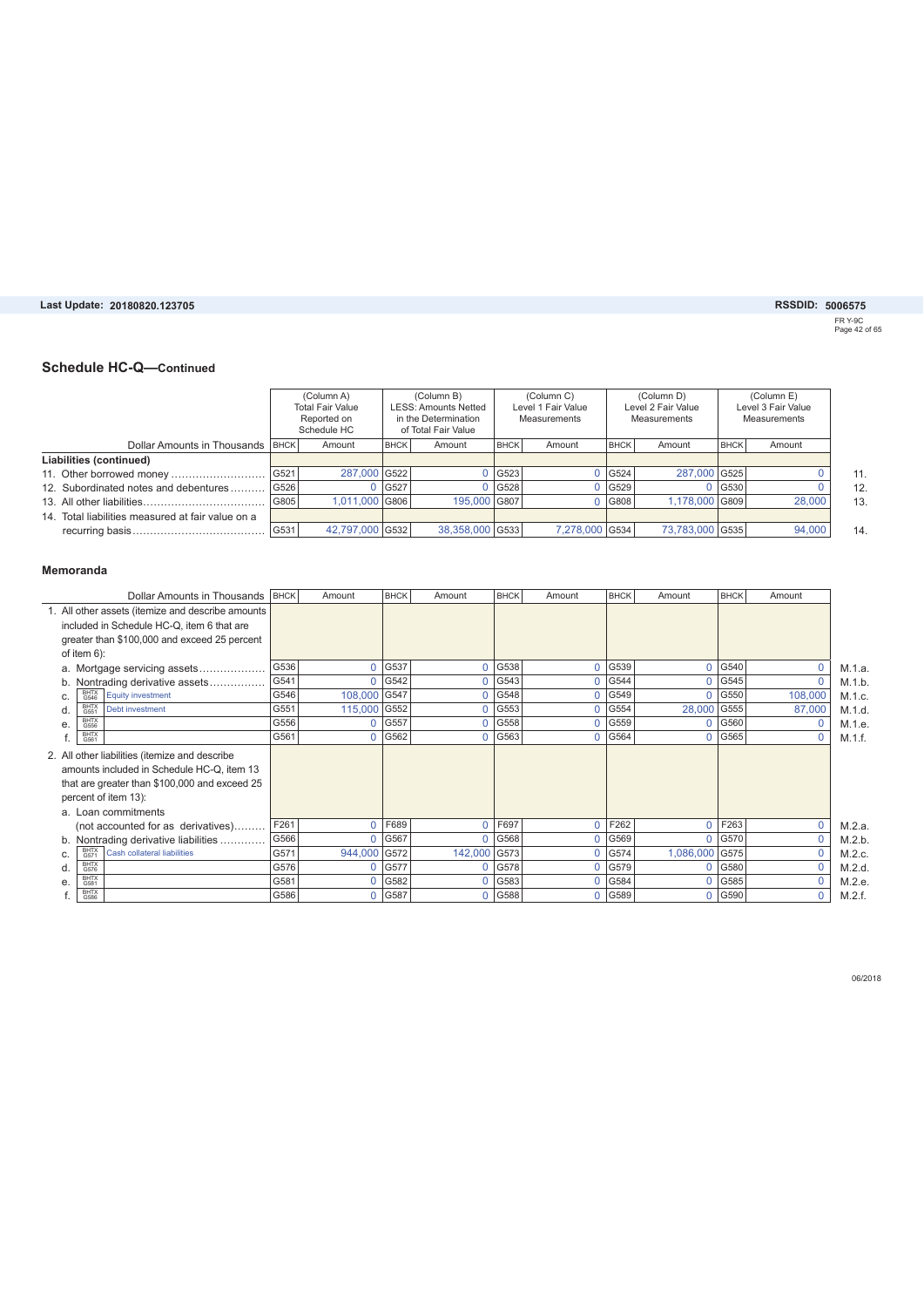# **Schedule HC-Q—Continued**

#### **Memoranda**

| Dollar Amounts in Thousands                                                                    | <b>BHCK</b> | Amount |           |
|------------------------------------------------------------------------------------------------|-------------|--------|-----------|
| Memorandum items 3 and 4 are to be completed by holding companies that have elected to measure |             |        |           |
| loans included in Schedule HC-C, items 1 through 9, at fair value under a fair value option.   |             |        |           |
| 3. Loans measured at fair value:                                                               |             |        |           |
| a. Loans secured by real estate:                                                               |             |        |           |
|                                                                                                | <b>HT87</b> |        | M.3.a.(1) |
|                                                                                                | <b>HT88</b> |        | M.3.a.(2) |
|                                                                                                | F585        | O      | M.3.b.    |
| c. Loans to individuals for household, family, and other personal expenditures                 |             |        |           |
|                                                                                                | <b>HT89</b> |        | M.3.c.    |
|                                                                                                | F589        | 40.000 | M.3.d.    |
| 4. Unpaid principal balances of loans measured at fair value (reported in memorandum item 3):  |             |        |           |
| a. Loans secured by real estate:                                                               |             |        |           |
|                                                                                                | <b>HT91</b> |        | M.4.a.(1) |
|                                                                                                | <b>HT92</b> | 0      | M.4.a.(2) |
|                                                                                                | F597        |        | M.4.b.    |
| c. Loans to individuals for household, family, and other personal expenditures                 |             |        |           |
|                                                                                                | <b>HT93</b> |        | M.4.c.    |
|                                                                                                | F601        | 41.000 | M.4.d.    |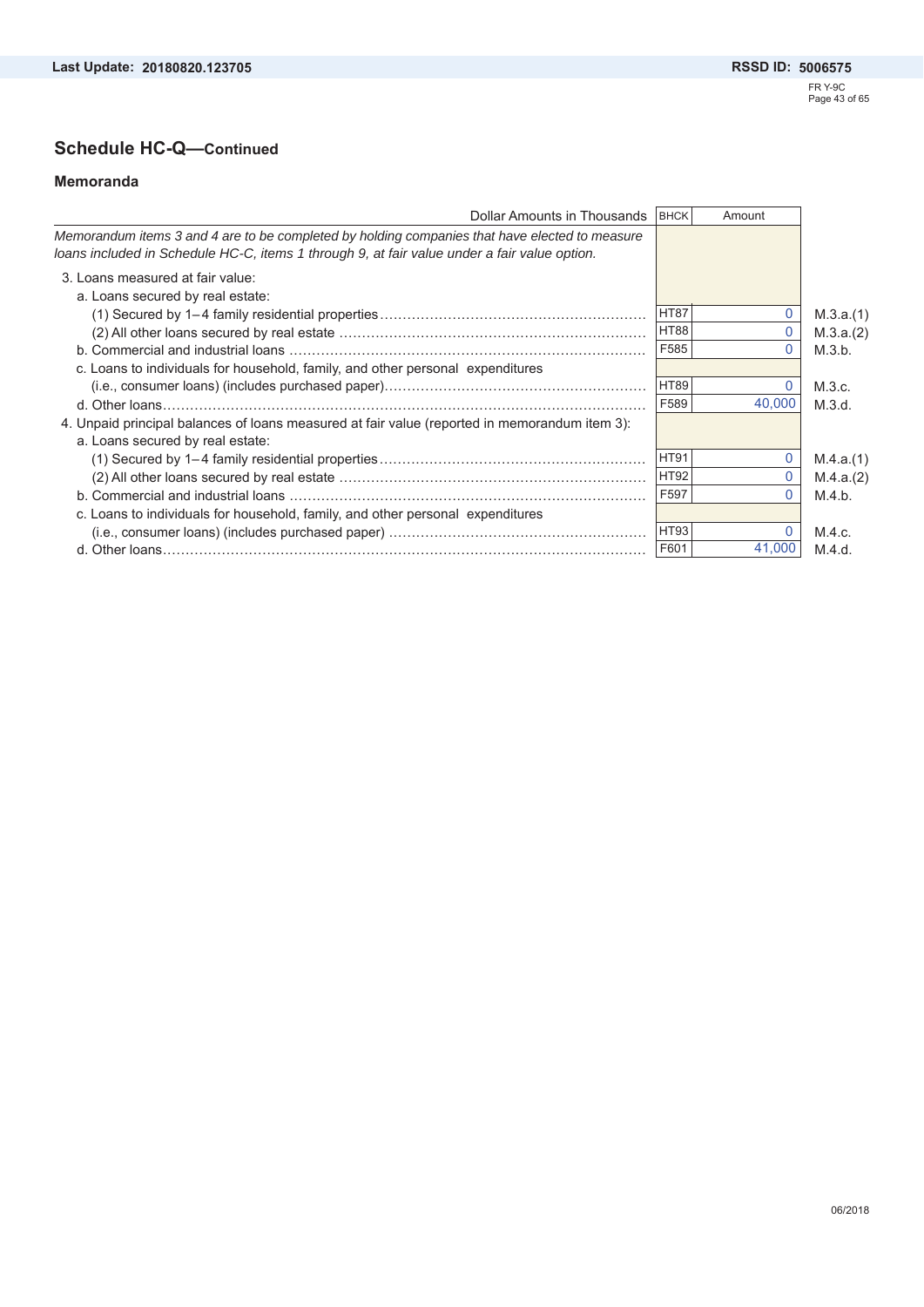**20180820.123705 5006575**

**For Federal Reserve Bank Use Only**

 $\overline{\phantom{0}}$ 

C.I.

```
FR Y-9C
Page 44 of 65
```
### **Schedule HC-R—Regulatory Capital**

### **Part I. Regulatory Capital Components and Ratios**

| Dollar Amounts in Thousands   BHCA                                                                                  |             | Amount                  |       |
|---------------------------------------------------------------------------------------------------------------------|-------------|-------------------------|-------|
| <b>Common Equity Tier 1 Capital</b>                                                                                 |             |                         |       |
| 1. Common stock plus related surplus, net of treasury stock and unearned employee stock                             |             |                         |       |
|                                                                                                                     | P742        | 12,340,000              | 1.    |
|                                                                                                                     | <b>BHCT</b> |                         |       |
|                                                                                                                     | 3247        | 1,130,000               | 2.    |
|                                                                                                                     | <b>BHCA</b> |                         |       |
|                                                                                                                     | <b>B530</b> | $-63,000$               | 3.    |
| a. AOCI opt-out election (enter "1" for Yes; enter "0" for No.)                                                     |             | <b>BHCA</b><br>$0 = No$ |       |
|                                                                                                                     |             | $1 = Yes$ P838<br>0     | 3.a.  |
|                                                                                                                     |             |                         |       |
|                                                                                                                     | <b>BHCA</b> | Amount                  |       |
| 4. Common equity tier 1 minority interest includable in common equity tier 1 capital                                | P839        | 0                       | 4.    |
| 5. Common equity tier 1 capital before adjustments and deductions (sum of items 1 through 4)                        | P840        | 13,407,000              | 5.    |
|                                                                                                                     |             |                         |       |
| <b>Common Equity Tier 1 Capital: Adjustments and Deductions</b>                                                     |             |                         |       |
|                                                                                                                     | P841        | 157,000                 | 6.    |
| 7. LESS: Intangible assets (other than goodwill and mortgage servicing assets (MSAs)), net of                       |             |                         |       |
|                                                                                                                     | P842        | 533,000                 | 7.    |
| 8. LESS: Deferred tax assets (DTAs) that arise from net operating loss and tax credit carryforwards, net            |             |                         |       |
|                                                                                                                     | P843        | 333,000                 | 8.    |
| 9. AOCI-related adjustments                                                                                         |             |                         |       |
|                                                                                                                     |             |                         |       |
| (if entered "1" for Yes in item 3.a, complete only items 9.a through 9.e; if entered "0" for                        |             |                         |       |
| No in item 3.a, complete only item 9.f):<br>a. LESS: Net unrealized gains (losses) on available-for-sale securities |             |                         |       |
|                                                                                                                     | P844        |                         |       |
| (if a gain, report as a positive value; if a loss, report as a negative value) <sup>1</sup>                         |             |                         | 9.a.  |
| b. LESS: Net unrealized loss on available-for-sale preferred stock classified as an equity security                 | P845        |                         |       |
| under GAAP and available-for-sale equity exposures (report loss as a positive value) <sup>2</sup>                   |             |                         | 9.b.  |
| c. LESS: Accumulated net gains (losses) on cash flow hedges                                                         |             |                         |       |
| (if a gain, report as a positive value; if a loss, report as a negative value)                                      | P846        |                         | 9.c.  |
| d. LESS: Amounts recorded in AOCI attributed to defined benefit postretirement plans resulting from                 |             |                         |       |
| the initial and subsequent application of the relevant GAAP standards that pertain to such plans (if                |             |                         |       |
| a gain, report as a positive value; if a loss, report as a negative value)                                          | P847        |                         | 9.d.  |
| e. LESS: Net unrealized gains (losses) on held-to-maturity securities that are included in AOCI                     |             |                         |       |
| (if a gain, report as a positive value; if a loss, report as a negative value)                                      | P848        |                         | 9.e.  |
| f. To be completed only by holding companies that entered "0" for No in item 3.a:                                   |             |                         |       |
| LESS: Accumulated net gain (loss) on cash flow hedges included in AOCI, net of applicable                           |             |                         |       |
| income taxes, that relate to the hedging of items that are not recognized at fair value on the                      |             |                         |       |
| balance sheet (if a gain, report as a positive value; if a loss, report as a negative value)                        | P849        | $\Omega$                | 9.f.  |
| 10. Other deductions from (additions to) common equity tier 1 capital before threshold-based deductions:            |             |                         |       |
| a. LESS: Unrealized net gain (loss) related to changes in the fair value of liabilities that are due to             |             |                         |       |
| changes in own credit risk (if a gain, report as a positive value; if a loss, report as a                           |             |                         |       |
|                                                                                                                     | Q258        | $\mathbf 0$             | 10.a. |
| b. LESS: All other deductions from (additions to) common equity tier 1 capital                                      |             |                         |       |
|                                                                                                                     | P850        | 0                       | 10.b. |
| 11. LESS: Non-significant investments in the capital of unconsolidated financial institutions in the form of        |             |                         |       |
| common stock that exceed the 10 percent threshold for non-significant investments                                   | P851        | $\mathbf 0$             | 11.   |
|                                                                                                                     | P852        | 12,384,000              | 12.   |
|                                                                                                                     |             |                         |       |

**1. Holding companies that entered "1" for Yes in item 3.a and have adopted ASU 2016-01, which includes provisions governing the accounting for investments in equity securities, should report net unrealized gains (losses) on available-for-sale debt securities in item 9.a. Holding companies that entered "1" for Yes in item 3.a and have not adopted ASU 2016-01 should report net unrealized gains (losses) on available-for-sale debt and equity securities in item 9.a.**

03/2018 **2. Item 9.b is to be completed only by holding companies that entered "1" for Yes in item 3.a and have not adopted ASU 2016-01. See instructions for further detail on ASU 2016-01.**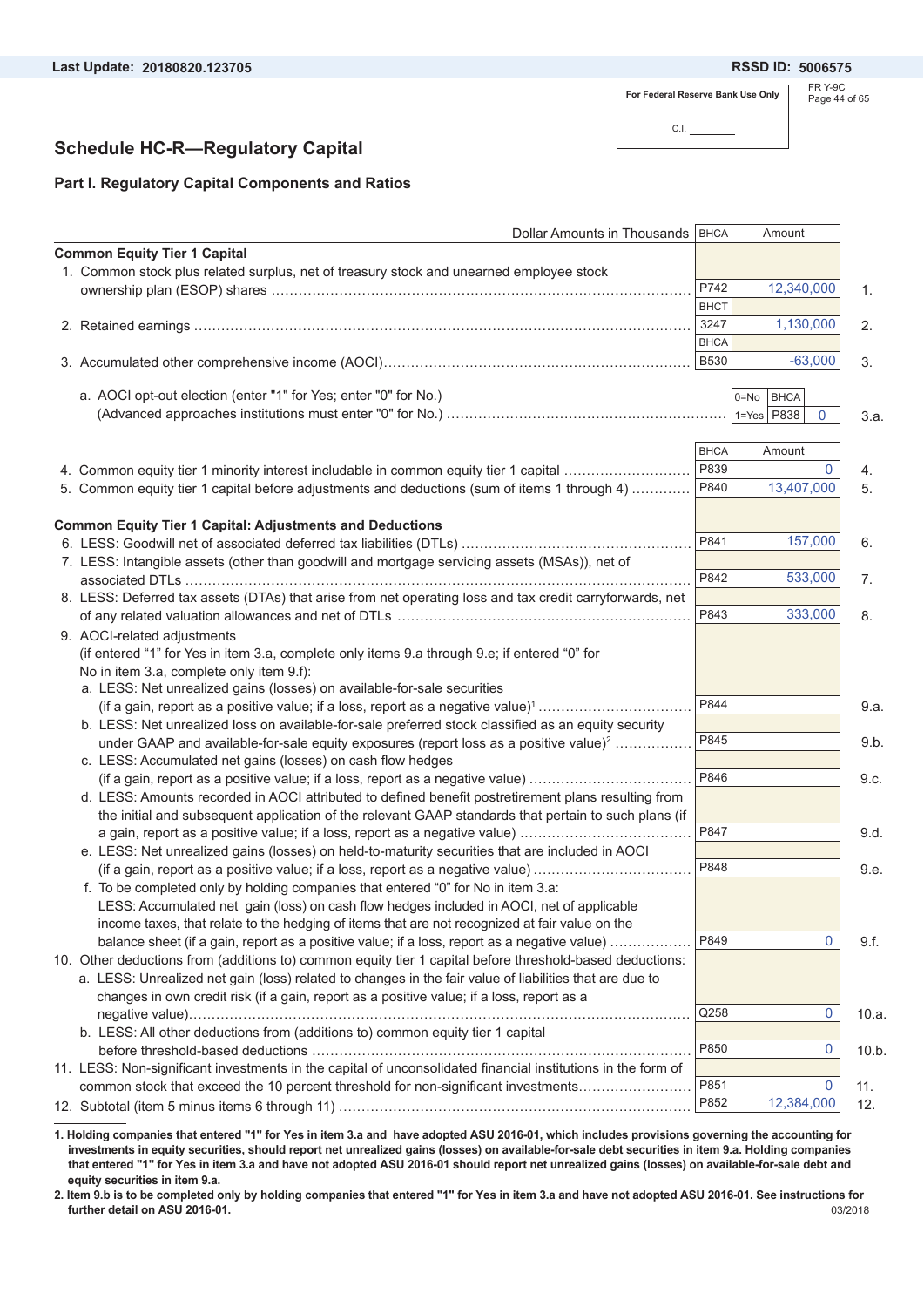### **Schedule HC-R—Continued**

#### **Part I.—Continued**

| <b>Dollar Amounts in Thousands</b>                                                                       | <b>BHCA</b>         | Amount      |       |
|----------------------------------------------------------------------------------------------------------|---------------------|-------------|-------|
| 13. LESS: Significant investments in the capital of unconsolidated financial institutions in the form of |                     |             |       |
| common stock, net of associated DTLs, that exceed the 10 percent common equity tier 1 capital            |                     |             |       |
|                                                                                                          | P853                | $\mathbf 0$ | 13.   |
| 14. LESS: MSAs, net of associated DTLs, that exceed the 10 percent common equity tier 1 capital          |                     |             |       |
|                                                                                                          | P854                | $\Omega$    | 14.   |
| 15. LESS: DTAs arising from temporary differences that could not be realized through net operating       |                     |             |       |
| loss carrybacks, net of related valuation allowances and net of DTLs, that exceed the 10 percent         | P855                | 170,000     |       |
|                                                                                                          |                     |             | 15.   |
| 16. LESS: Amount of significant investments in the capital of unconsolidated financial institutions in   |                     |             |       |
| the form of common stock, net of associated DTLs; MSAs, net of associated DTLs; and DTAs                 |                     |             |       |
| arising from temporary differences that could not be realized through net operating loss carrybacks,     |                     |             |       |
| net of related valuation allowances and net of DTLs; that exceeds the 15 percent common equity           | P856                | 0           | 16.   |
| 17. LESS: Deductions applied to common equity tier 1 capital due to insufficient amounts of additional   |                     |             |       |
|                                                                                                          | P857                | 12,000      | 17.   |
| 18. Total adjustments and deductions for common equity tier 1 capital (sum of items 13 through 17)       | P858                | 182,000     | 18.   |
|                                                                                                          | P859                | 12,202,000  | 19.   |
|                                                                                                          |                     |             |       |
| <b>Additional Tier 1 Capital</b>                                                                         |                     |             |       |
|                                                                                                          | P860                | 2,616,000   | 20.   |
| 21. Non-qualifying capital instruments subject to phase out from additional tier 1 capital               | P861                | $\Omega$    | 21.   |
|                                                                                                          | P862                | 0           | 22.   |
|                                                                                                          | P863                | 2,616,000   | 23.   |
|                                                                                                          | P864                | $\Omega$    | 24.   |
|                                                                                                          | P865                | 2,616,000   | 25.   |
|                                                                                                          |                     |             |       |
| <b>Tier 1 Capital</b>                                                                                    |                     |             |       |
|                                                                                                          | 8274                | 14,818,000  | 26.   |
|                                                                                                          |                     |             |       |
| <b>Tier 2 Capital</b>                                                                                    |                     |             |       |
|                                                                                                          | P866                | 1,094,000   | 27.   |
| 28. Non-qualifying capital instruments subject to phase out from tier 2 capital                          | P867                | 0           | 28.   |
|                                                                                                          | P868                | $\Omega$    | 29.   |
|                                                                                                          | 5310                | 966,000     | 30.a. |
| b. (Advanced approaches holding companies that exit parallel run only): Eligible credit reserves         | <b>BHCW</b>         |             |       |
|                                                                                                          | 5310                |             | 30.b  |
| 31. Unrealized gains on available-for-sale preferred stock classified as an equity security under        | <b>BHCA</b>         |             |       |
|                                                                                                          | Q257                | 0           | 31.   |
| 32. a. Tier 2 capital before deductions (sum of items 27 through 30.a, plus item 31)                     | P870                | 2,060,000   | 32.a  |
| b. (Advanced approaches holding companies that exit parallel run only): Tier 2 capital before            | <b>BHCW</b>         |             |       |
|                                                                                                          | P870                |             | 32.b  |
|                                                                                                          | <b>BHCA</b>         |             |       |
|                                                                                                          | P872                | 0           | 33.   |
|                                                                                                          | 5311                | 2,060,000   | 34.a  |
| b. (Advanced approaches holding companies that exit parallel run only): Tier 2 capital                   | <b>BHCW</b>         |             |       |
|                                                                                                          | 5311                |             | 34.b  |
|                                                                                                          |                     |             |       |
| <b>Total Capital</b>                                                                                     | <b>BHCA</b>         |             |       |
|                                                                                                          |                     |             |       |
|                                                                                                          | 3792                | 16,878,000  | 35.a  |
| b. (Advanced approaches holding companies that exit parallel run only): Total capital                    | <b>BHCW</b><br>3792 |             |       |

03/2018 **3. Item 31 is to be completed only by holding companies that have not adopted ASU 2016-01, which includes provisions governing the accounting for investments in equity securities. See instructions for further detail on ASU 2016-01.**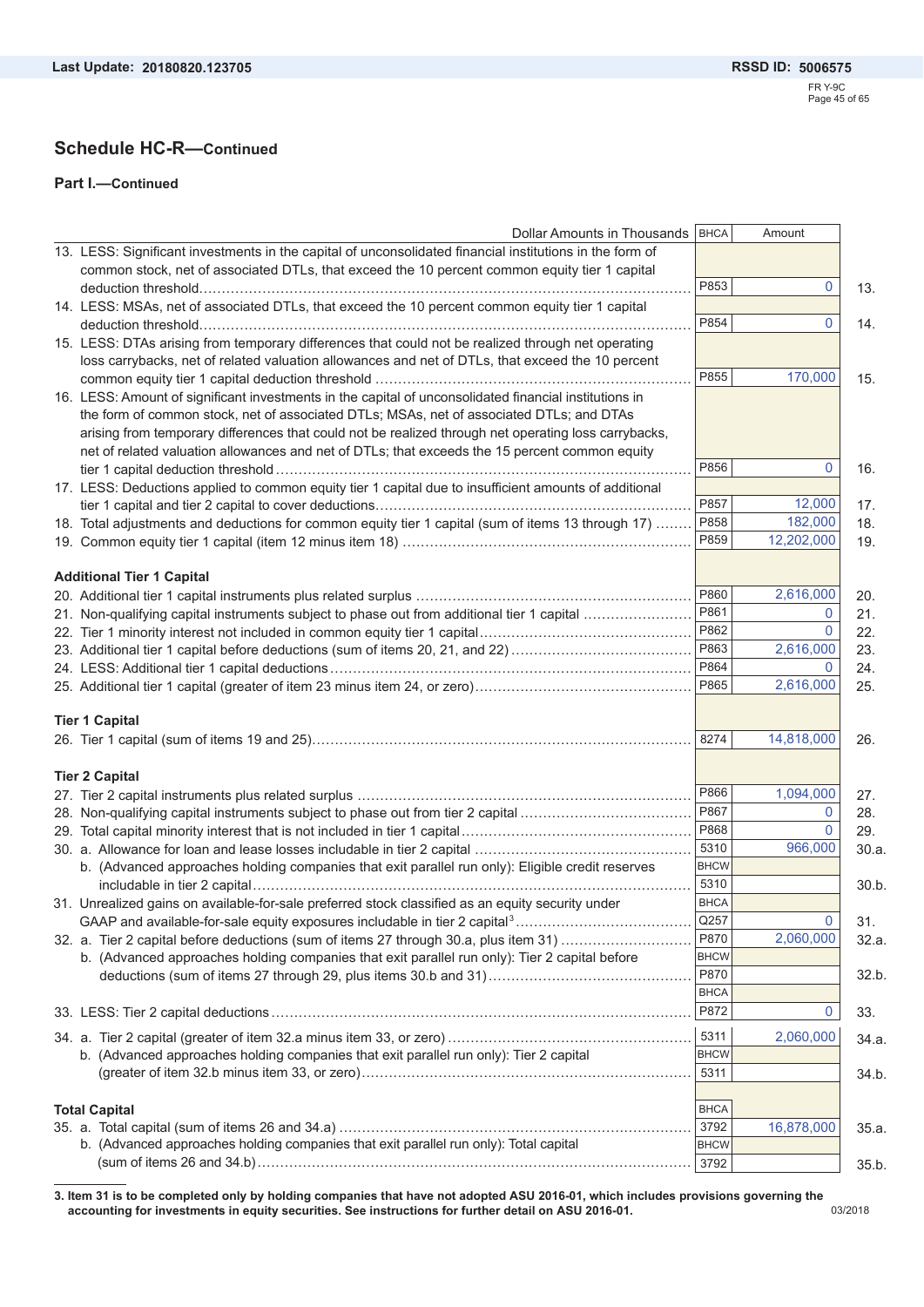**Part I.—Continued**

| Dollar Amounts in Thousands   BHCX                                                           |             | Amount      |      |
|----------------------------------------------------------------------------------------------|-------------|-------------|------|
| <b>Total Assets for the Leverage Ratio</b>                                                   |             |             |      |
|                                                                                              | 3368        | 182,901,000 | 36.  |
| 37. LESS: Deductions from common equity tier 1 capital and additional tier 1 capital (sum of | <b>BHCA</b> |             |      |
| items 6, 7, 8, 10.b, 11, 13 through 17, and certain elements of item 24 - see instructions)  | P875        | 1.205.000   | 37.  |
| 38. LESS: Other deductions from (additions to) assets for leverage ratio purposes            | <b>B596</b> |             | 38.  |
|                                                                                              | A224        | 181,696,000 | 39.  |
| <b>Total Risk-Weighted Assets</b>                                                            |             |             |      |
|                                                                                              | A223        | 90,339,140  | 40.a |
| b. (Advanced approaches holding companies that exit parallel run only): Total risk-weighted  | <b>BHCW</b> |             |      |
| assets using advanced approaches rule (from FFIEC 101 Schedule A, item 60)                   | A223        |             | 40.b |

|                                                                                           |      | Column A                              | Column B |  |     |
|-------------------------------------------------------------------------------------------|------|---------------------------------------|----------|--|-----|
|                                                                                           |      | BHCA   Percentage   BHCW   Percentage |          |  |     |
| <b>Risk-Based Capital Ratios*</b>                                                         |      |                                       |          |  |     |
| 41. Common equity tier 1 capital ratio (Column A: item 19 divided by item 40.a) (Advanced |      |                                       |          |  |     |
| approaches holding companies that exit parallel run only: Column B: item 19 divided by    |      |                                       |          |  |     |
|                                                                                           | P793 | 13.5069                               | P793     |  | 41. |
| 42. Tier 1 capital ratio (Column A: item 26 divided by item 40.a) (Advanced approaches    |      |                                       |          |  |     |
| holding companies that exit parallel run only: Column B: item 26 divided by item 40.b)    | 7206 | 16.4026                               | 7206     |  | 42. |
| 43. Total capital ratio (Column A: item 35.a divided by item 40.a) (Advanced approaches   |      |                                       |          |  |     |
| holding companies that exit parallel run only: Column B: item 35.b divided by item 40.b)  | 7205 | 18.6829                               | 7205     |  | 43. |

|                                                                              | <b>BHCA</b> | Percentage |    |
|------------------------------------------------------------------------------|-------------|------------|----|
| Leverage Capital Ratios*                                                     |             |            |    |
|                                                                              | 7204        | 8.1554     | 44 |
| 45. Advanced approaches holding companies only: Supplementary leverage ratio |             |            |    |
|                                                                              | H036        | 6.6931     | 45 |

|                                                                                                           | <b>BHCA</b> | Percentage |       |
|-----------------------------------------------------------------------------------------------------------|-------------|------------|-------|
| Capital Buffer*                                                                                           |             |            |       |
| 46. Institution-specific capital buffer necessary to avoid limitations on distributions and discretionary |             |            |       |
| bonus payments:                                                                                           |             |            |       |
|                                                                                                           | H311        | 9.0069     | 46.a. |
| b. (Advanced approaches holding companies that exit parallel run only): Total applicable                  |             |            |       |
|                                                                                                           | H312        |            | 46 h. |
|                                                                                                           |             |            |       |

| Dollar Amounts in Thousands   BHCA                                                                            |      | Amount |     |
|---------------------------------------------------------------------------------------------------------------|------|--------|-----|
| Institutions must complete items 47 and 48 if the amount in item 46.a is less than or equal to the applicable |      |        |     |
| minimum capital conservation buffer:                                                                          |      |        |     |
|                                                                                                               | H313 |        |     |
|                                                                                                               | H314 |        | 48. |

\* Report each ratio and buffer as a percentage, rounded to four decimal places, e.g., 12.3456.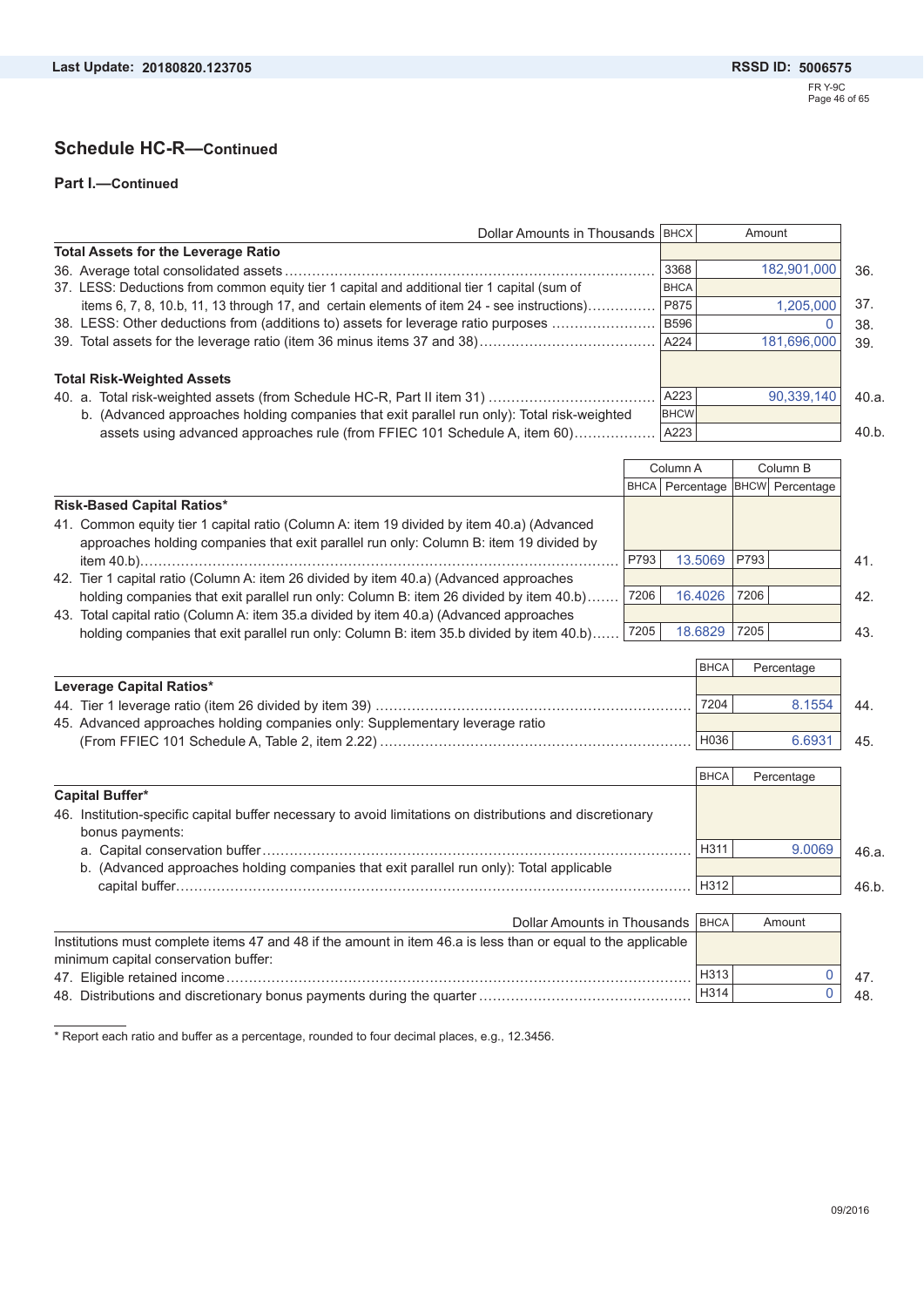### FR Y-9C Page 47 of 65 **20180820.123705 5006575**

#### **Schedule HC-R—Continued**

#### **Part II. Risk-Weighted Assets**

This schedule is to be submitted on a consolidated basis.

Holding companies (HC) are required to assign a 100 percent risk-weight to all assets not specifically assigned a risk-weight under Subpart D of the Federal Reserve's regulatory capital rules<sup>1</sup> and not deducted from tier 1 or tier 2 capital.

|                                                       | (Column A)                           | (Column B)                              | (Column C) | (Column D) | (Column E) | (Column F) | (Column G)                         | (Column H)  | (Column I)   | (Column J)     |      |
|-------------------------------------------------------|--------------------------------------|-----------------------------------------|------------|------------|------------|------------|------------------------------------|-------------|--------------|----------------|------|
|                                                       | <b>Totals From</b><br>Schedule<br>HC | Adjustments<br>to Totals<br>Reported in |            |            |            |            | Allocation by Risk-Weight Category |             |              |                |      |
|                                                       |                                      | Column A                                | 0%         | 2%         | 4%         | 10%        | 20%                                | 50%         | 100%         | 150%           |      |
| <b>Dollar Amounts in Thousands</b>                    | Amount                               | Amount                                  | Amount     | Amount     | Amount     | Amount     | Amount                             | Amount      | Amount       | Amount         |      |
| <b>Balance Sheet Asset</b><br>Categories <sup>2</sup> |                                      |                                         |            |            |            |            |                                    |             |              |                |      |
| 1. Cash and balances                                  |                                      |                                         |            |            |            |            |                                    |             |              |                |      |
| due from depository                                   | BHCK D957                            | BHCK S396                               | BHCK D958  |            |            |            | BHCK D959                          | BHCK S397   | BHCK D960    | BHCK S398      |      |
| institutions                                          | 12,797,000                           | 0                                       | 6,597,000  |            |            |            | 6,199,000                          | $\Omega$    | 1,000        | $\mathbf 0$    | 1.   |
| 2. Securities:                                        |                                      |                                         |            |            |            |            |                                    |             |              |                |      |
| a. Held-to-maturity                                   | BHCK D961                            | BHCK S399                               | BHCK D962  | BHCK HJ74  | BHCK HJ75  |            | BHCK D963                          | BHCK D964   | BHCK D965    | BHCK S400      |      |
|                                                       | $\Omega$                             | $\Omega$                                | $\Omega$   | $\Omega$   | $\Omega$   |            | $\Omega$                           | $\Omega$    | $\Omega$     | $\Omega$       | 2.a. |
| b. Available-for-sale debt                            |                                      |                                         |            |            |            |            |                                    |             |              |                |      |
| securities and equity                                 |                                      |                                         |            |            |            |            |                                    |             |              |                |      |
| securities with readily                               |                                      |                                         |            |            |            |            |                                    |             |              |                |      |
| determinable fair values                              | BHCK JA21                            | BHCK S402                               | BHCK D967  | BHCK HJ76  | BHCK HJ77  |            | BHCK D968                          | BHCK D969   | BHCK D970    | BHCK S403      |      |
| not held for trading                                  | 359,000                              | $\Omega$                                | 75,000     | $\Omega$   | $\Omega$   |            | 16.000                             | $\Omega$    | 268,000      | $\Omega$       | 2.b  |
| 3. Federal funds sold and                             |                                      |                                         |            |            |            |            |                                    |             |              |                |      |
| securities purchased under                            |                                      |                                         |            |            |            |            |                                    |             |              |                |      |
| agreements to resell:                                 |                                      |                                         |            |            |            |            |                                    |             |              |                |      |
| a. Federal funds sold                                 | BHCK D971                            |                                         | BHCK D972  |            |            |            | BHCK D973                          | BHCK S410   | BHCK D974    | BHCK S411      |      |
| (in domestic offices)                                 | 0                                    |                                         | $\Omega$   |            |            |            | $\mathbf 0$                        | $\mathbf 0$ | $\mathbf{0}$ | $\overline{0}$ | 3.a. |
| b. Securities purchased                               |                                      |                                         |            |            |            |            |                                    |             |              |                |      |
| under agreements to                                   | BHCK H171                            | BHCK H172                               |            |            |            |            |                                    |             |              |                |      |
| resell                                                | 54,408,000                           | 54,408,000                              |            |            |            |            |                                    |             |              |                | 3.b  |
| 4. Loans and leases held for                          |                                      |                                         |            |            |            |            |                                    |             |              |                |      |
| sale:                                                 |                                      |                                         |            |            |            |            |                                    |             |              |                |      |
| a. Residential mortgage                               | BHCK S413                            | BHCK S414                               | BHCK H173  |            |            |            | BHCK S415                          | BHCK S416   | BHCK S417    |                |      |
| exposures                                             | $\Omega$                             | $\Omega$                                | $\Omega$   |            |            |            | $\Omega$                           | $\Omega$    | $\Omega$     |                | 4.a. |
| b. High volatility                                    |                                      |                                         |            |            |            |            |                                    |             |              |                |      |
| commercial real estate                                |                                      |                                         |            |            |            |            |                                    |             |              |                |      |
|                                                       | BHCK S419                            | BHCK S420                               | BHCK H174  |            |            |            | BHCK H175                          | BHCK H176   | BHCK H177    | BHCK S421      |      |

1. For bank holding companies, 12 CFR Part 217 and 225; and for covered savings and loan holding companies, 12 CFR Part 217.<br>2. All securitization exposures held as on-balance sheet assets of the reporting institution are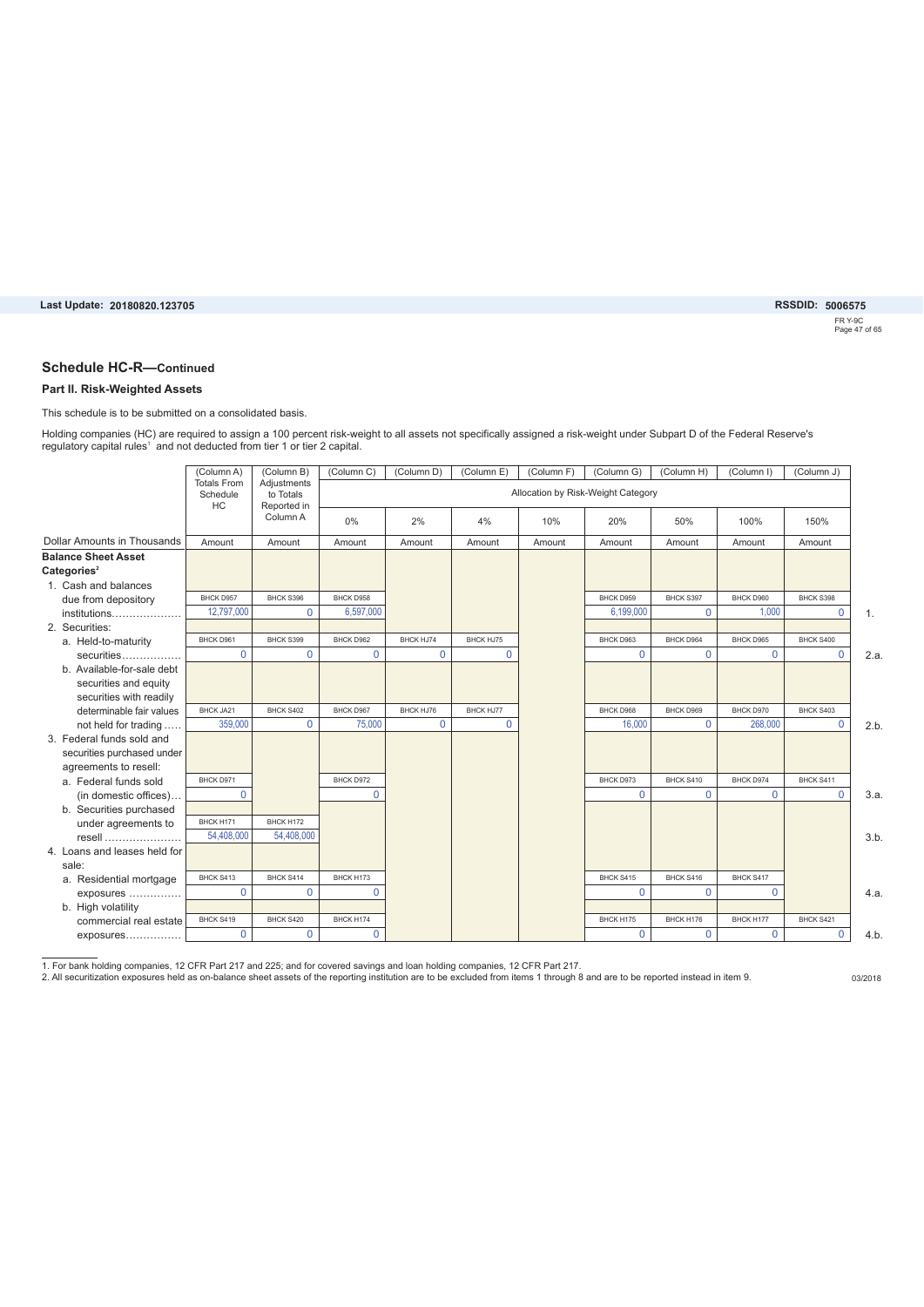FR Y-9C Page 48 of 65 **20180820.123705 5006575**

#### **Schedule HC-R—Continued**

#### **Part II. Risk-Weighted Assets—Continued**

|                              | (Column K)        | (Column L) | (Column M) | (Column N)                         | (Column O) | (Column P) | (Column Q) | (Column R)         | (Column S)                                                      |
|------------------------------|-------------------|------------|------------|------------------------------------|------------|------------|------------|--------------------|-----------------------------------------------------------------|
|                              |                   |            |            | Allocation by Risk-Weight Category |            |            |            |                    | Application of Other Risk-<br>Weighting Approaches <sup>3</sup> |
|                              | 250% <sup>4</sup> | 300%       | 400%       | 600%                               | 625%       | 937.5%     | 1250%      | Exposure<br>Amount | Risk-Weighted<br><b>Asset Amount</b>                            |
| Dollar Amounts in Thousands  | Amount            | Amount     | Amount     | Amount                             | Amount     | Amount     | Amount     | Amount             | Amount                                                          |
| <b>Balance Sheet Asset</b>   |                   |            |            |                                    |            |            |            |                    |                                                                 |
| Categories (continued)       |                   |            |            |                                    |            |            |            |                    |                                                                 |
| 1. Cash and balances         |                   |            |            |                                    |            |            |            |                    |                                                                 |
| due from depository          |                   |            |            |                                    |            |            |            |                    |                                                                 |
|                              |                   |            |            |                                    |            |            |            |                    |                                                                 |
| 2. Securities:               |                   |            |            |                                    |            |            |            |                    |                                                                 |
| a. Held-to-maturity          |                   |            |            |                                    |            |            |            |                    |                                                                 |
|                              |                   |            |            |                                    |            |            |            |                    |                                                                 |
| b. Available-for-sale debt   |                   |            |            |                                    |            |            |            |                    |                                                                 |
| securities and equity        |                   |            |            |                                    |            |            |            |                    |                                                                 |
| securities with readily      |                   |            |            |                                    |            |            |            |                    |                                                                 |
| determinable fair values     | BHCK H270         | BHCK S405  |            | BHCK S406                          |            |            |            | BHCK H271          | BHCK H272                                                       |
| not held for trading         | $\mathbf{0}$      | $\Omega$   |            | $\Omega$                           |            |            |            | $\mathbf 0$        | $\mathbf{0}$                                                    |
| 3. Federal funds sold and    |                   |            |            |                                    |            |            |            |                    |                                                                 |
| securities purchased under   |                   |            |            |                                    |            |            |            |                    |                                                                 |
| agreements to resell:        |                   |            |            |                                    |            |            |            |                    |                                                                 |
| a. Federal funds sold        |                   |            |            |                                    |            |            |            |                    |                                                                 |
| (in domestic offices)        |                   |            |            |                                    |            |            |            |                    |                                                                 |
| b. Securities purchased      |                   |            |            |                                    |            |            |            |                    |                                                                 |
| under agreements to          |                   |            |            |                                    |            |            |            |                    |                                                                 |
|                              |                   |            |            |                                    |            |            |            |                    |                                                                 |
| 4. Loans and leases held for |                   |            |            |                                    |            |            |            |                    |                                                                 |
| sale:                        |                   |            |            |                                    |            |            |            |                    |                                                                 |
| a. Residential mortgage      |                   |            |            |                                    |            |            |            | BHCK H273          | BHCK H274                                                       |
| exposures                    |                   |            |            |                                    |            |            |            | $\Omega$           | $\Omega$                                                        |
| b. High volatility           |                   |            |            |                                    |            |            |            |                    |                                                                 |
| commercial real estate       |                   |            |            |                                    |            |            |            | BHCK H275          | BHCK H276                                                       |
|                              |                   |            |            |                                    |            |            |            | $\Omega$           | $\mathbf{0}$                                                    |

3. Includes, for example, investments in mutual funds/investment funds, exposures collateralized by securitization exposures or mutual funds, exposures to which the collateral haircut approach<br>A. Column K - 250% risk weigh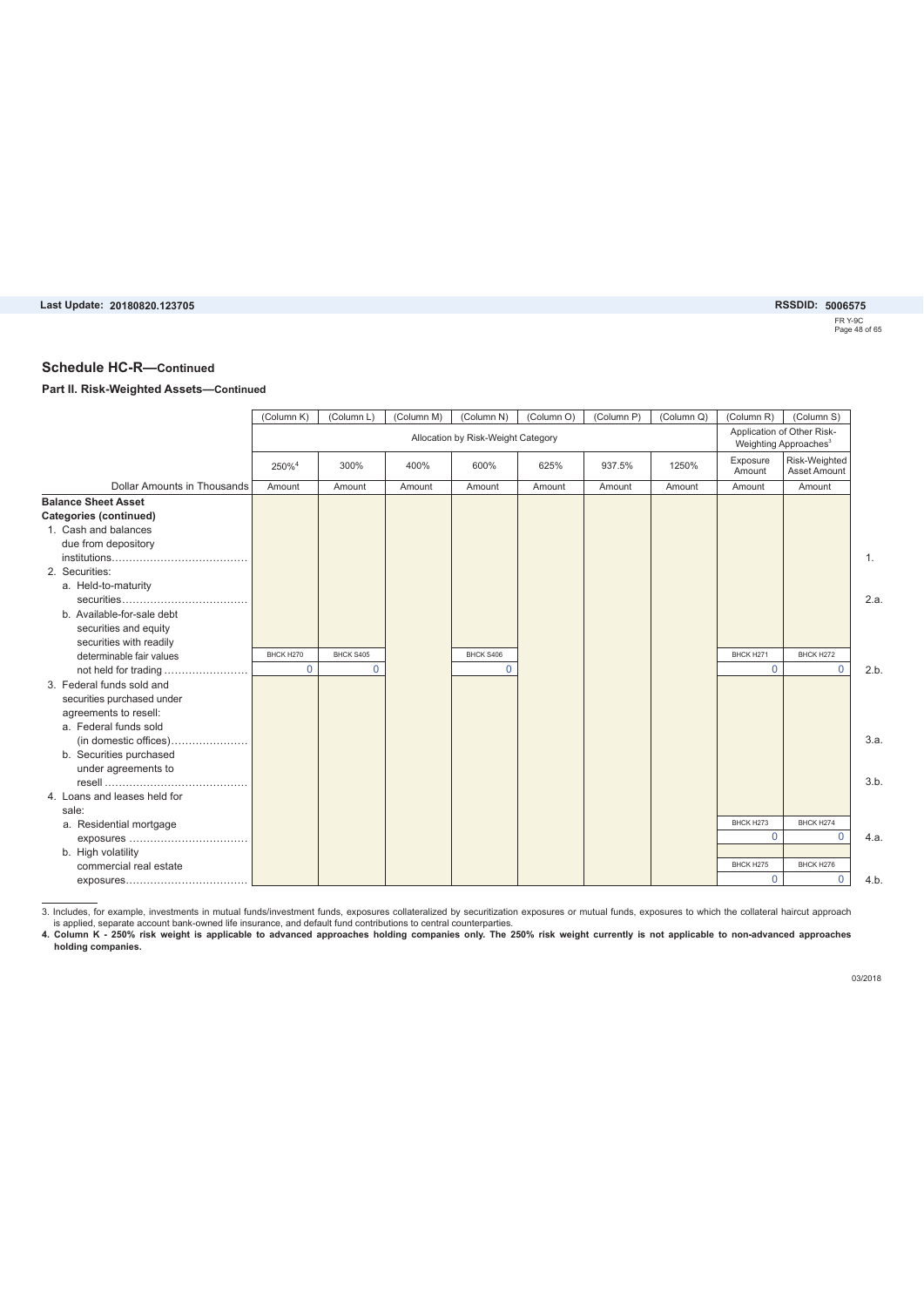FR Y-9C Page 49 of 65

#### **Schedule HC-R—Continued**

#### **Part II. Risk-Weighted Assets—Continued**

|                              | (Column A)                     | (Column B)               | (Column C) | (Column D) | (Column E) | (Column F) | (Column G)                         | (Column H) | (Column I)       | (Column J) |     |
|------------------------------|--------------------------------|--------------------------|------------|------------|------------|------------|------------------------------------|------------|------------------|------------|-----|
|                              | <b>Totals From</b><br>Schedule | Adjustments<br>to Totals |            |            |            |            | Allocation by Risk-Weight Category |            |                  |            |     |
|                              | HC                             | Reported in              |            |            |            |            |                                    |            |                  |            |     |
|                              |                                | Column A                 | 0%         | 2%         | 4%         | 10%        | 20%                                | 50%        | 100%             | 150%       |     |
| Dollar Amounts in Thousands  | Amount                         | Amount                   | Amount     | Amount     | Amount     | Amount     | Amount                             | Amount     | Amount           | Amount     |     |
| 4. Loans and leases held for |                                |                          |            |            |            |            |                                    |            |                  |            |     |
| sale (continued):            |                                |                          |            |            |            |            |                                    |            |                  |            |     |
| c. Exposures past due        |                                |                          |            |            |            |            |                                    |            |                  |            |     |
| 90 days or more or           | BHCK S423                      | BHCK S424                | BHCK S425  | BHCK HJ78  | BHCK HJ79  |            | BHCK S426                          | BHCK S427  | BHCK S428        | BHCK S429  |     |
| on nonaccrual <sup>5</sup>   | $\Omega$                       | $\Omega$                 | $\Omega$   | $\Omega$   | $\Omega$   |            | $\Omega$                           | $\Omega$   | $\Omega$         | $\Omega$   | 4.c |
| d. All other                 | BHCK S431                      | BHCK S432                | BHCK S433  | BHCK HJ80  | BHCK HJ81  |            | BHCK S434                          | BHCK S435  | BHCK S436        | BHCK S437  |     |
| exposures                    | $\Omega$                       | 0                        | $\Omega$   | $\Omega$   | $\Omega$   |            | 0                                  | $\Omega$   | $\Omega$         | $\Omega$   | 4.d |
| 5. Loans and leases          |                                |                          |            |            |            |            |                                    |            |                  |            |     |
| held for investment:         |                                |                          |            |            |            |            |                                    |            |                  |            |     |
| a. Residential mortgage      | BHCK S439                      | BHCK S440                | BHCK H178  |            |            |            | BHCK S441                          | BHCK S442  | BHCK S443        |            |     |
| exposures                    | 3,000                          | 0                        |            |            |            |            | $\Omega$                           | 3,000      | $\Omega$         |            | 5.a |
| b. High volatility           |                                |                          |            |            |            |            |                                    |            |                  |            |     |
| commercial real estate       | BHCK S445                      | BHCK S446                | BHCK H179  |            |            |            | BHCK H180                          | BHCK H181  | BHCK H182        | BHCK S447  |     |
| exposures                    | $\Omega$                       | 0                        |            |            |            |            | $\Omega$                           | $\Omega$   | $\Omega$         | $\Omega$   | 5.b |
| c. Exposures past due        |                                |                          |            |            |            |            |                                    |            |                  |            |     |
| 90 days or more or on        | BHCK S449                      | BHCK S450                | BHCK S451  | BHCK HJ82  | BHCK HJ83  |            | BHCK S452                          | BHCK S453  | <b>BHCK S454</b> | BHCK S455  |     |
| $nonaccrual6$                | 351,000                        | 0                        | 0          | $\Omega$   | $\Omega$   |            | 0                                  | $\Omega$   | $\Omega$         | 351,000    | 5.c |
|                              | BHCK S457                      | BHCK S458                | BHCK S459  | BHCK HJ84  | BHCK HJ85  |            | BHCK S460                          | BHCK S461  | BHCK S462        | BHCK S463  |     |
| d. All other exposures       | 34.700.000                     | 3.072.000                | 3.608.000  | $\Omega$   | $\Omega$   |            | 1.230.000                          | $\Omega$   | 26,790,000       | $\Omega$   | 5.d |
| 6. LESS: Allowance for loan  | <b>BHCX 3123</b>               | <b>BHCY 3123</b>         |            |            |            |            |                                    |            |                  |            |     |
| and lease losses             | 1,126,000                      | 1.126.000                |            |            |            |            |                                    |            |                  |            | 6.  |

5. For loans and leases held for sale, exclude residential mortgage exposures, high volatility commercial real estate exposures, or sovereign exposures that are past due 90 days or more or on nonaccrual.<br>6. For loans and l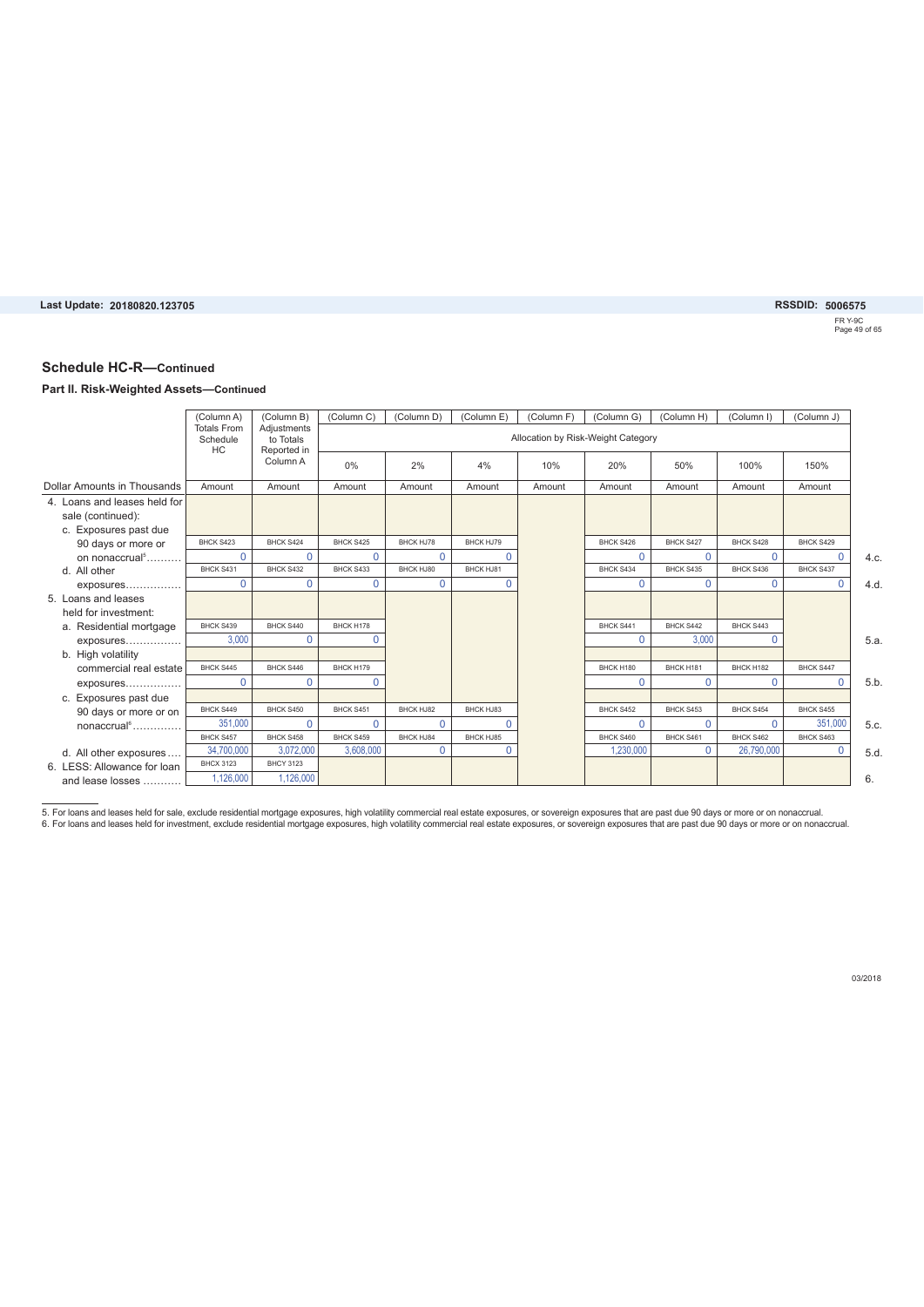FR Y-9C Page 50 of 65 **20180820.123705 5006575**

#### **Schedule HC-R—Continued**

#### **Part II. Risk-Weighted Assets—Continued**

|                              | (Column K)        | (Column L) | (Column M) | (Column N)                         | (Column O) | (Column P) | (Column Q) | (Column R)         | (Column S)                                                      |      |
|------------------------------|-------------------|------------|------------|------------------------------------|------------|------------|------------|--------------------|-----------------------------------------------------------------|------|
|                              |                   |            |            | Allocation by Risk-Weight Category |            |            |            |                    | Application of Other Risk-<br>Weighting Approaches <sup>7</sup> |      |
|                              | 250% <sup>8</sup> | 300%       | 400%       | 600%                               | 625%       | 937.5%     | 1250%      | Exposure<br>Amount | Risk-Weighted<br><b>Asset Amount</b>                            |      |
| Dollar Amounts in Thousands  | Amount            | Amount     | Amount     | Amount                             | Amount     | Amount     | Amount     | Amount             | Amount                                                          |      |
| 4. Loans and leases held for |                   |            |            |                                    |            |            |            |                    |                                                                 |      |
| sale (continued):            |                   |            |            |                                    |            |            |            |                    |                                                                 |      |
| c. Exposures past due        |                   |            |            |                                    |            |            |            |                    |                                                                 |      |
| 90 days or more or           |                   |            |            |                                    |            |            |            | BHCK H277          | BHCK H278                                                       |      |
|                              |                   |            |            |                                    |            |            |            | $\Omega$           | $\Omega$                                                        | 4.c. |
| d. All other                 |                   |            |            |                                    |            |            |            | BHCK H279          | BHCK H280                                                       |      |
|                              |                   |            |            |                                    |            |            |            | $\Omega$           | $\Omega$                                                        | 4.d. |
| 5. Loans and leases          |                   |            |            |                                    |            |            |            |                    |                                                                 |      |
| held for investment:         |                   |            |            |                                    |            |            |            |                    |                                                                 |      |
| a. Residential mortgage      |                   |            |            |                                    |            |            |            | BHCK H281          | BHCK H282                                                       |      |
|                              |                   |            |            |                                    |            |            |            | $\Omega$           | $\Omega$                                                        | 5.a. |
| b. High volatility           |                   |            |            |                                    |            |            |            |                    |                                                                 |      |
| commercial real estate       |                   |            |            |                                    |            |            |            | BHCK H283          | BHCK H284                                                       |      |
|                              |                   |            |            |                                    |            |            |            | $\Omega$           | $\Omega$                                                        | 5.b  |
| c. Exposures past due        |                   |            |            |                                    |            |            |            |                    |                                                                 |      |
| 90 days or more or on        |                   |            |            |                                    |            |            |            | BHCK H285          | BHCK H286                                                       |      |
|                              |                   |            |            |                                    |            |            |            | $\Omega$           | $\Omega$                                                        | 5.c. |
|                              |                   |            |            |                                    |            |            |            | BHCK H287          | BHCK H288                                                       |      |
| d. All other exposures       |                   |            |            |                                    |            |            |            | $\Omega$           | $\Omega$                                                        | 5.d. |
| 6. LESS: Allowance for loan  |                   |            |            |                                    |            |            |            |                    |                                                                 |      |
| and lease losses             |                   |            |            |                                    |            |            |            |                    |                                                                 | 6.   |

7. Includes, for example, investments in mutual funds/investment funds, exposures collateralized by securitization exposures or mutual funds, exposures to which the collateral haircut approach is<br>applied, separate account

8. Column K - 250% risk weight is applicable to advanced approaches holding companies only. The 250% risk weight currently is not applicable to non-advanced approaches

holding companies.<br>9. For loans and leases held for sale, exclude residential mortgage exposures, high volatility commercial real estate exposures, or sovereign exposures that are past due 90 days or more or on nonaccrual. on nonaccrual.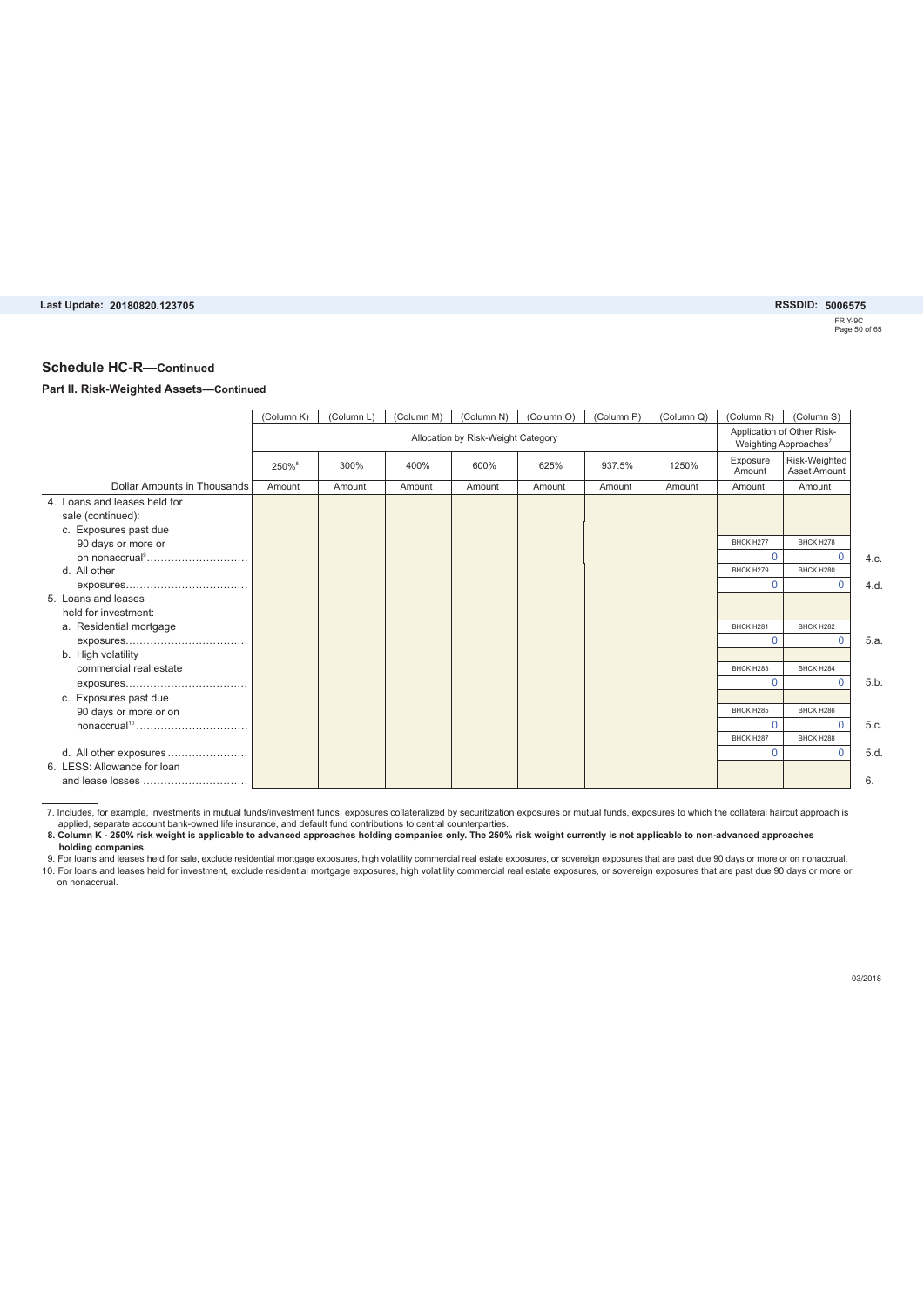### FR Y-9C Page 51 of 65 **20180820.123705 5006575**

#### **Schedule HC-R—Continued**

#### **Part II. Risk-Weighted Assets—Continued**

|                             | (Column A)                           | (Column B)                              | (Column C) | (Column D) | (Column E)       | (Column F)                         | (Column G) | (Column H) | (Column I) | (Column J) |      |
|-----------------------------|--------------------------------------|-----------------------------------------|------------|------------|------------------|------------------------------------|------------|------------|------------|------------|------|
|                             | <b>Totals From</b><br>Schedule<br>НC | Adjustments<br>to Totals<br>Reported in |            |            |                  | Allocation by Risk-Weight Category |            |            |            |            |      |
|                             |                                      | Column A                                | $0\%$      | 2%         | 4%               | 10%                                | 20%        | 50%        | 100%       | 150%       |      |
| Dollar Amounts in Thousands | Amount                               | Amount                                  | Amount     | Amount     | Amount           | Amount                             | Amount     | Amount     | Amount     | Amount     |      |
|                             | BHCK D976                            | BHCK S466                               | BHCK D977  | BHCK HJ86  | <b>BHCK HJ87</b> |                                    | BHCK D978  | BHCK D979  | BHCK D980  | BHCK S467  |      |
| 7. Trading Assets           | 30,880,000                           | 30,516,000                              | 214,000    |            |                  |                                    | 27,000     | 3,000      | 120,000    |            | 7.   |
|                             | BHCK D981                            | BHCK S469                               | BHCK D982  | BHCK HJ88  | BHCK HJ89        |                                    | BHCK D983  | BHCK D984  | BHCK D985  | BHCK H185  |      |
| 8. All other assets $11$    | 19,992,000                           | 2,821,000                               | 5,435,000  | 2,823,000  |                  |                                    | 3.105.000  |            | 3.250.000  |            | 8.   |
| a. Separate account         |                                      |                                         |            |            |                  |                                    |            |            |            |            |      |
| bank-owned life             |                                      |                                         |            |            |                  |                                    |            |            |            |            |      |
| insurance                   |                                      |                                         |            |            |                  |                                    |            |            |            |            | 8.a. |
| b. Default fund             |                                      |                                         |            |            |                  |                                    |            |            |            |            |      |
| contributions to central    |                                      |                                         |            |            |                  |                                    |            |            |            |            |      |
| counterparties              |                                      |                                         |            |            |                  |                                    |            |            |            |            | 8.b. |

11. Includes premises and fixed assets; other real estate owned; investments in unconsolidated subsidiaries and associated companies; direct and indirect investments in real estate ventures;<br>intangible assets; and other as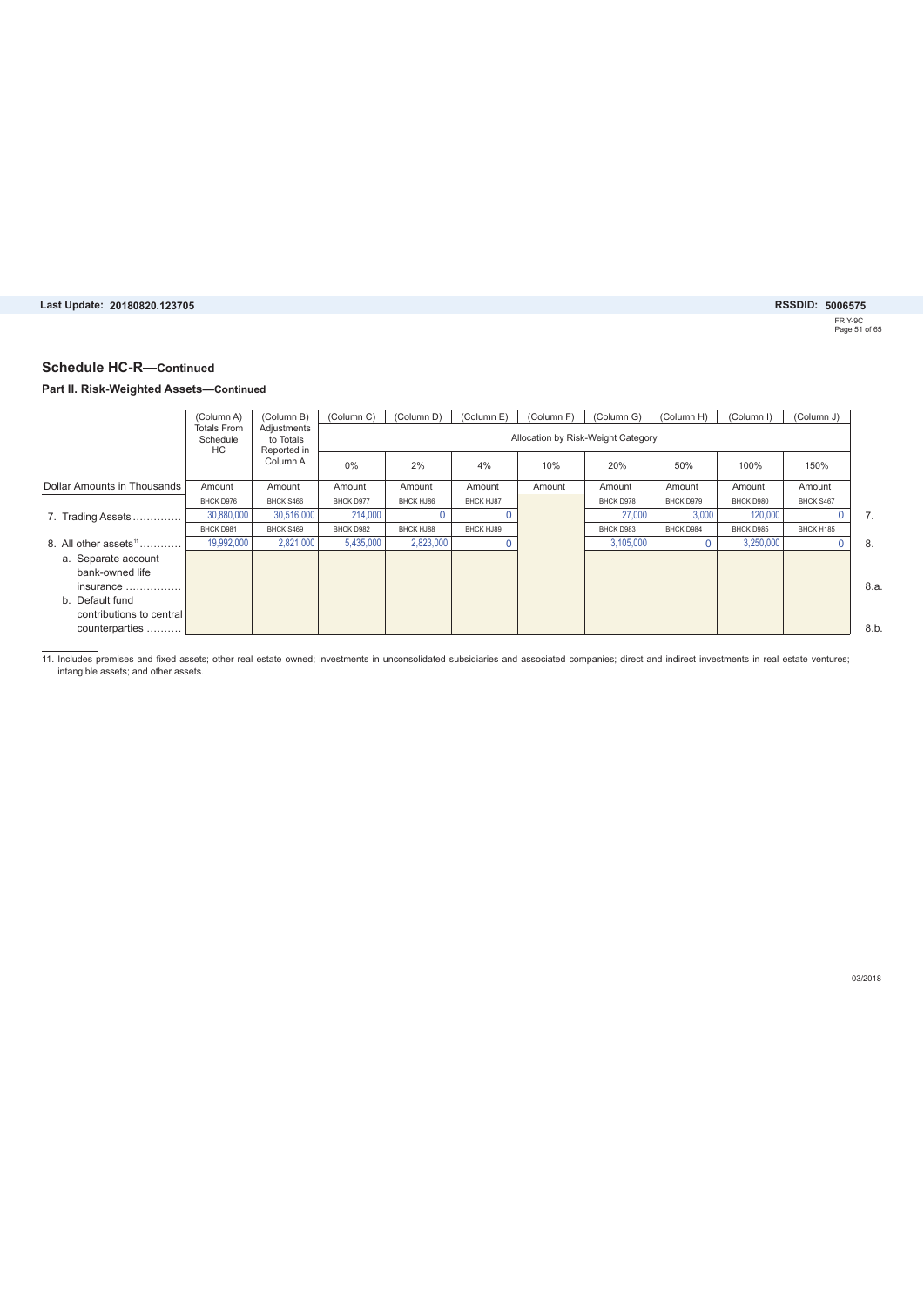FR Y-9C Page 52 of 65 **20180820.123705 5006575**

#### **Schedule HC-R—Continued**

#### **Part II. Risk-Weighted Assets—Continued**

|                             | (Column K) | (Column L) | (Column M) | (Column N)                         | (Column O) | (Column P) | (Column Q) | (Column R)         | (Column S)                                                       |      |
|-----------------------------|------------|------------|------------|------------------------------------|------------|------------|------------|--------------------|------------------------------------------------------------------|------|
|                             |            |            |            | Allocation by Risk-Weight Category |            |            |            |                    | Application of Other Risk-<br>Weighting Approaches <sup>12</sup> |      |
|                             | 250%13     | 300%       | 400%       | 600%                               | 625%       | 937.5%     | 1250%      | Exposure<br>Amount | Risk-Weighted<br>Asset Amount                                    |      |
| Dollar Amounts in Thousands | Amount     | Amount     | Amount     | Amount                             | Amount     | Amount     | Amount     | Amount             | Amount                                                           |      |
|                             | BHCK H289  | BHCK H186  | BHCK H290  | BHCK H187                          |            |            |            | BHCK H291          | BHCK H292                                                        |      |
|                             |            |            |            |                                    |            |            |            |                    |                                                                  | 7.   |
|                             | BHCK H293  | BHCK H188  | BHCK S470  | BHCK S471                          |            |            |            | BHCK H294          | BHCK H295                                                        |      |
|                             | 1,238,000  | 0          |            |                                    |            |            |            | 100,000            | 46,000                                                           | 8.   |
| a. Separate account         |            |            |            |                                    |            |            |            |                    |                                                                  |      |
| bank-owned life             |            |            |            |                                    |            |            |            | BHCK H296          | BHCK H297                                                        |      |
|                             |            |            |            |                                    |            |            |            |                    |                                                                  | 8.a. |
| b. Default fund             |            |            |            |                                    |            |            |            |                    |                                                                  |      |
| contributions to central    |            |            |            |                                    |            |            |            | BHCK H298          | BHCK H299                                                        |      |
| counterparties              |            |            |            |                                    |            |            |            | 1.220.000          | 417,000                                                          | 8.b. |

12. Includes, for example, investments in mutual funds/investment funds, exposures collateralized by securitization exposures or mutual funds, exposures to which the collateral haircut approach is<br>applied, separate account

**13. Column K - 250% risk weight is applicable to advanced approaches holding companies only. The 250% risk weight currently is not applicable to non-advanced approaches** 

**holding companies.** 14. Includes premises and fixed assets; other real estate owned; investments in unconsolidated subsidiaries and associated companies; direct and indirect investments in real estate ventures; intangible assets; and other assets.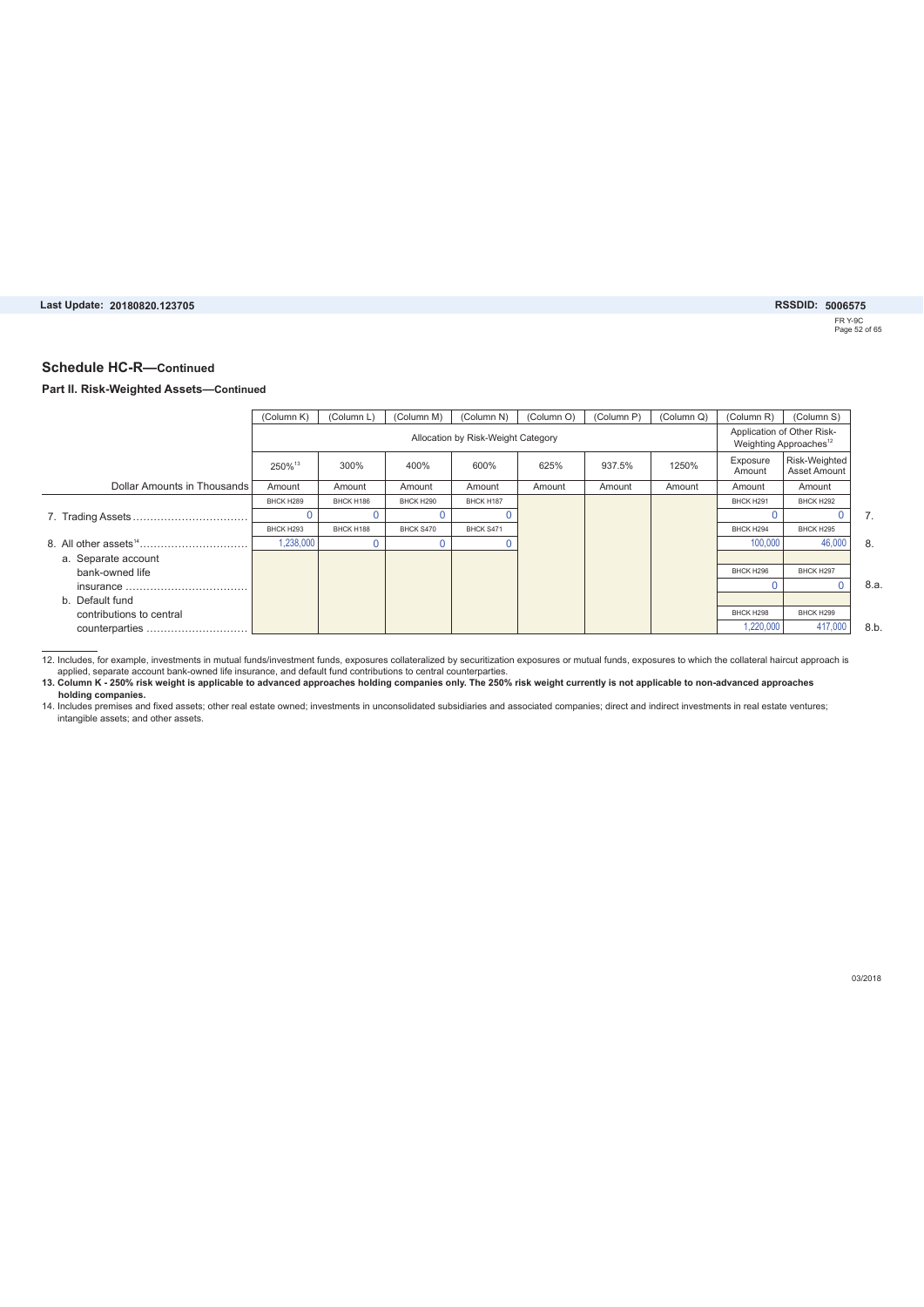FR Y-9C Page 53 of 65

### **Schedule HC-R—Continued**

#### **Part II. Risk-Weighted Assets—Continued**

|                                                    | (Column A) | (Column B)                                          | (Column Q)                               | (Column T)                                                               | (Column U) |      |
|----------------------------------------------------|------------|-----------------------------------------------------|------------------------------------------|--------------------------------------------------------------------------|------------|------|
|                                                    | Totals     | Adjustments<br>to Totals<br>Reported in<br>Column A | Allocation by<br>Risk-Weight<br>Category | <b>Total Risk-Weighted Asset</b><br>Amount by Calculation<br>Methodology |            |      |
|                                                    |            |                                                     | 1250%                                    | SSFA <sup>15</sup>                                                       | Gross-Up   |      |
| Dollar Amounts in Thousands                        | Amount     | Amount                                              | Amount                                   | Amount                                                                   | Amount     |      |
| Securitization Exposures: On-and Off-Balance Sheet |            |                                                     |                                          |                                                                          |            |      |
| 9. On-balance sheet securitization exposures:      | BHCK S475  | BHCK S476                                           | BHCK S477                                | BHCK S478                                                                | BHCK S479  |      |
|                                                    |            |                                                     |                                          |                                                                          |            | 9.a  |
|                                                    | BHCK S480  | BHCK S481                                           | BHCK S482                                | BHCK S483                                                                | BHCK S484  |      |
|                                                    |            |                                                     |                                          |                                                                          |            | 9.b  |
|                                                    | BHCK S485  | BHCK S486                                           | BHCK S487                                | BHCK S488                                                                | BHCK S489  |      |
|                                                    | 1,045,000  | 1,045,000                                           |                                          |                                                                          |            | 9.c. |
|                                                    | BHCK S490  | BHCK S491                                           | BHCK S492                                | BHCK S493                                                                | BHCK S494  |      |
|                                                    |            |                                                     |                                          |                                                                          |            | 9.d  |
|                                                    | BHCK S495  | BHCK S496                                           | BHCK S497                                | BHCK S498                                                                | BHCK S499  |      |
|                                                    | 4,294,000  | 4,294,000                                           |                                          | 859,000                                                                  |            | 10.  |

|                             | (Column A)                           | (Column B)                              | (Column C) | (Column D) | (Column E) | (Column F) | (Column G)                         | (Column H) | (Column I) | (Column J) |
|-----------------------------|--------------------------------------|-----------------------------------------|------------|------------|------------|------------|------------------------------------|------------|------------|------------|
|                             | <b>Totals From</b><br>Schedule<br>НC | Adjustments<br>to Totals<br>Reported in |            |            |            |            | Allocation by Risk-Weight Category |            |            |            |
|                             |                                      | Column A                                | 0%         | 2%         | 4%         | 10%        | 20%                                | 50%        | 100%       | 150%       |
| Dollar Amounts in Thousands | Amount                               | Amount                                  | Amount     | Amount     | Amount     | Amount     | Amount                             | Amount     | Amount     | Amount     |
| Total balance sheet<br>11   | <b>BHCT 2170</b>                     | BHCK S500                               | BHCK D987  | BHCK HJ90  | BHCK HJ91  |            | BHCK D988                          | BHCK D989  | BHCK D990  | BHCK S503  |
| assets $^{16}$<br>          | 153,409,000                          | 90.736.000                              | 15,929,000 | 2,823,000  |            |            | 10.577.000                         | 6.000      | 30.429.000 | 351,000    |

|                             | (Column K) | (Column L) | (Column M) | (Column N)                         | (Column O) | (Column P) | (Column Q) | (Column R)                                               |
|-----------------------------|------------|------------|------------|------------------------------------|------------|------------|------------|----------------------------------------------------------|
|                             |            |            |            | Allocation by Risk-Weight Category |            |            |            | Application of<br>Other Risk-<br>Weighting<br>Approaches |
|                             | 250%17     | 300%       | 400%       | 600%                               | 625%       | 937.5%     | 1250%      | Exposure<br>Amount                                       |
| Dollar Amounts in Thousands | Amount     | Amount     | Amount     | Amount                             | Amount     | Amount     | Amount     | Amount                                                   |
| 11. Total balance sheet     | BHCK S504  | BHCK S505  | BHCK S506  | BHCK S507                          |            |            | BHCK S510  | BHCK H300                                                |
| assets $14$                 | 1,238,000  |            |            |                                    |            |            |            | 1,320,000                                                |

15. Simplified Supervisory Formula Approach.<br>16. For each of columns A through R of item 11, report the sum of items 1 through 9. For item 11, the sum of columns B through R must equal column A.<br>17. Column K - 250% risk w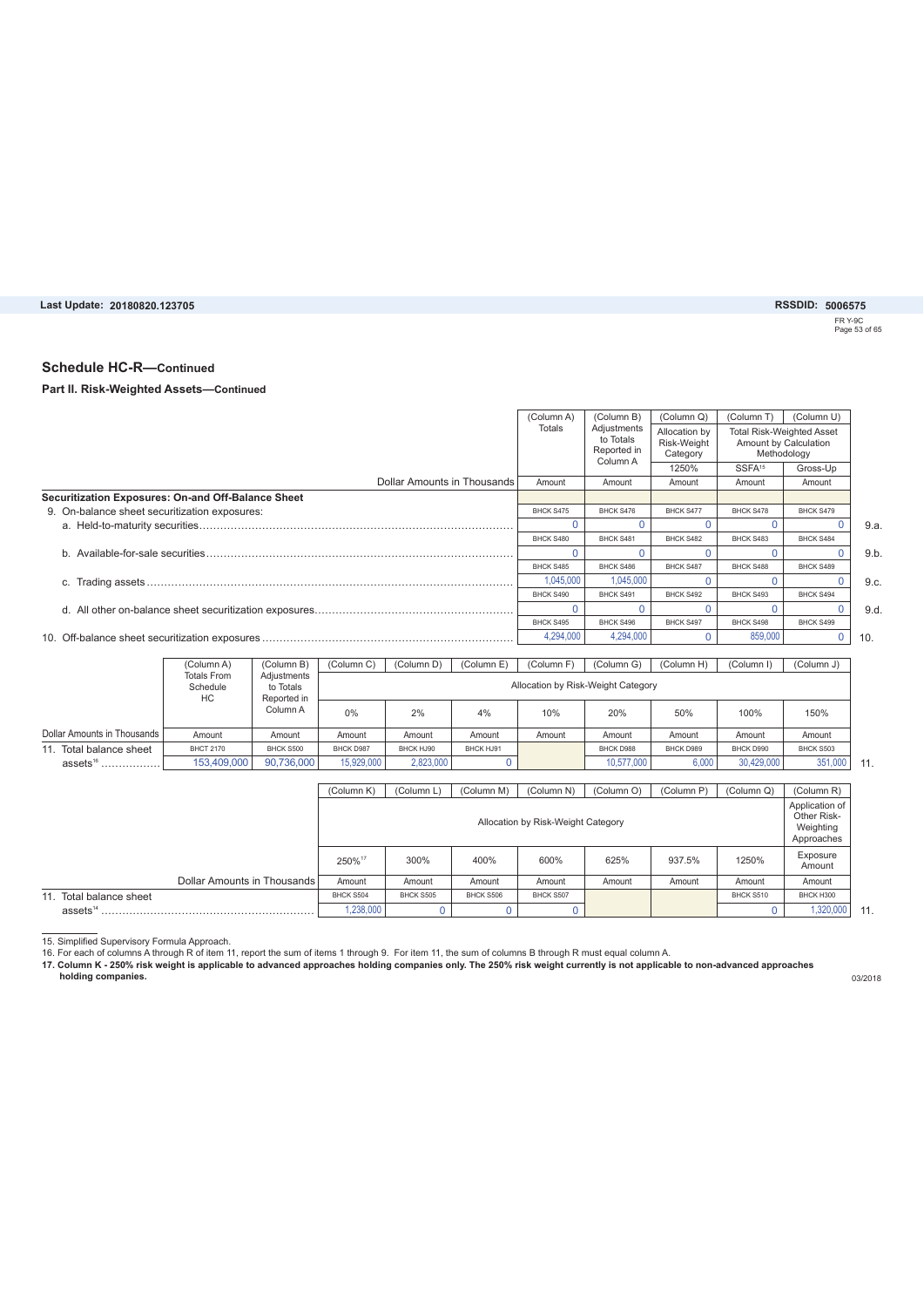FR Y-9C Page 54 of 65

#### **Schedule HC-R—Continued**

#### **Part II. Risk-Weighted Assets—Continued**

|                             | (Column A)                                              |     | (Column B)                                   | (Column C)  | (Column D)  | (Column E) | (Column F) | (Column G)                         | (Column H)   | (Column I) | (Column J) |
|-----------------------------|---------------------------------------------------------|-----|----------------------------------------------|-------------|-------------|------------|------------|------------------------------------|--------------|------------|------------|
|                             | Face, Notional, CCF <sup>18</sup><br>or Other<br>Amount |     | Credit<br>Equivalent<br>Amount <sup>19</sup> |             |             |            |            | Allocation by Risk-Weight Category |              |            |            |
|                             |                                                         |     |                                              | 0%          | 2%          | 4%         | 10%        | 20%                                | 50%          | 100%       | 150%       |
| Dollar Amounts in Thousands | Amount                                                  |     | Amount                                       | Amount      | Amount      | Amount     | Amount     | Amount                             | Amount       | Amount     | Amount     |
| Derivatives, Off-Balance    |                                                         |     |                                              |             |             |            |            |                                    |              |            |            |
| Sheet Items, and Other      |                                                         |     |                                              |             |             |            |            |                                    |              |            |            |
| Items Subject to Risk-      |                                                         |     |                                              |             |             |            |            |                                    |              |            |            |
| <b>Weighting (Excluding</b> |                                                         |     |                                              |             |             |            |            |                                    |              |            |            |
| <b>Securitization</b>       |                                                         |     |                                              |             |             |            |            |                                    |              |            |            |
| $Exposure)^{20}$            |                                                         |     |                                              |             |             |            |            |                                    |              |            |            |
| 12. Financial standby       | BHCK D991                                               |     | BHCK D992                                    | BHCK D993   | BHCK HJ92   | BHCK HJ93  |            | BHCK D994                          | BHCK D995    | BHCK D996  | BHCK S511  |
| letters of credit.          | 3,000                                                   | 1.0 | 3,000                                        | $\mathbf 0$ | $\mathbf 0$ | 0          |            | $\Omega$                           | $\Omega$     | 3,000      | 0          |
| 13. Performance standby     |                                                         |     |                                              |             |             |            |            |                                    |              |            |            |
| letters of credit and       |                                                         |     |                                              |             |             |            |            |                                    |              |            |            |
| transaction-related         | BHCK D997                                               |     | BHCK D998                                    | BHCK D999   |             |            |            | BHCK G603                          | BHCK G604    | BHCK G605  | BHCK S512  |
| contingent items            | $\Omega$                                                | 0.5 | $\mathbf 0$                                  | $\Omega$    |             |            |            | $\Omega$                           | $\Omega$     | $\Omega$   | 0          |
| 14. Commercial and          |                                                         |     |                                              |             |             |            |            |                                    |              |            |            |
| similar letters of credit   |                                                         |     |                                              |             |             |            |            |                                    |              |            |            |
| with an original            |                                                         |     |                                              |             |             |            |            |                                    |              |            |            |
| maturity of one year        | BHCK G606                                               |     | BHCK G607                                    | BHCK G608   | BHCK HJ94   | BHCK HJ95  |            | BHCK G609                          | BHCK G610    | BHCK G611  | BHCK S513  |
| or less                     | $\Omega$                                                | 0.2 | $\mathbf 0$                                  | $\mathbf 0$ | $\mathbf 0$ | 0          |            | 0                                  | $\mathbf{0}$ | $\Omega$   | 0          |
| 15. Retained recourse       |                                                         |     |                                              |             |             |            |            |                                    |              |            |            |
| on small business           |                                                         |     |                                              |             |             |            |            |                                    |              |            |            |
| obligations sold            | BHCK G612                                               |     | BHCK G613                                    | BHCK G614   |             |            |            | BHCK G615                          | BHCK G616    | BHCK G617  | BHCK S514  |
| with recourse               | $\Omega$                                                | 1.0 | $\mathbf{0}$                                 | $\Omega$    |             |            |            | $\Omega$                           | $\Omega$     | $\Omega$   | 0          |

18. Credit conversion factor.<br>19. Column A multiplied by credit conversion factor. For each of items 12 through 21, the sum of columns C through J plus column R must equal column B.<br>20. All derivatives and off-balance she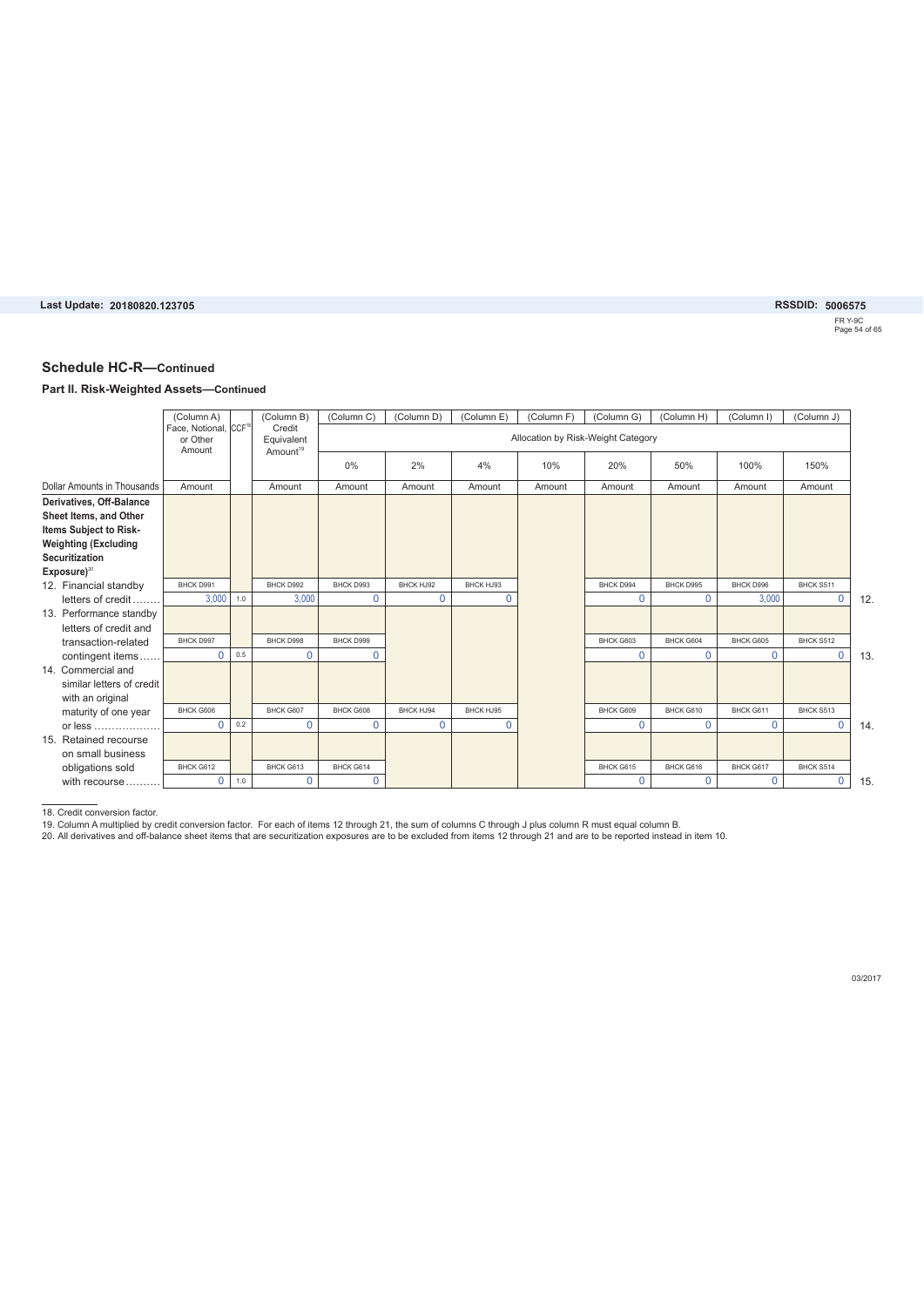FR Y-9C Page 55 of 65

### **Schedule HC-R—Continued**

#### **Part II. Risk-Weighted Assets—Continued**

|                                    | (Column A)<br>Face, Notional, CCF <sup>21</sup> |     | (Column B)<br>Credit               | (Column C) | (Column D) | (Column E)  | (Column F) | (Column G)                         | (Column H)  | (Column I)  | (Column J)  |      |
|------------------------------------|-------------------------------------------------|-----|------------------------------------|------------|------------|-------------|------------|------------------------------------|-------------|-------------|-------------|------|
|                                    | or Other<br>Amount                              |     | Equivalent<br>Amount <sup>22</sup> |            |            |             |            | Allocation by Risk-Weight Category |             |             |             |      |
|                                    |                                                 |     |                                    | 0%         | 2%         | 4%          | 10%        | 20%                                | 50%         | 100%        | 150%        |      |
| <b>Dollar Amounts in Thousands</b> | Amount                                          |     | Amount                             | Amount     | Amount     | Amount      | Amount     | Amount                             | Amount      | Amount      | Amount      |      |
| 16. Repo-style                     | BHCK S515                                       |     | BHCK S516                          | BHCK S517  | BHCK S518  | BHCK S519   |            | BHCK S520                          | BHCK S521   | BHCK S522   | BHCK S523   |      |
| $transactions^{23}$                | 42.058.000                                      | 1.0 | 42.058.000                         | 157,000    | 933,000    | $\Omega$    |            | 11.429.000                         | 287,000     | 29,252,000  | $\Omega$    | 16.  |
| 17. All other off-balance          | BHCK G618                                       |     | BHCK G619                          | BHCK G620  |            |             |            | BHCK G621                          | BHCK G622   | BHCK G623   | BHCK S524   |      |
| sheet liabilities                  | 4,017,000                                       | 1.0 | 4.017.000                          | $\Omega$   |            |             |            | $\Omega$                           | $\Omega$    | 4,017,000   | $\Omega$    | 17.  |
| 18. Unused commitments:            |                                                 |     |                                    |            |            |             |            |                                    |             |             |             |      |
| (exclude unused                    |                                                 |     |                                    |            |            |             |            |                                    |             |             |             |      |
| commitments to                     |                                                 |     |                                    |            |            |             |            |                                    |             |             |             |      |
| asset-backed                       |                                                 |     |                                    |            |            |             |            |                                    |             |             |             |      |
| commercial paper                   |                                                 |     |                                    |            |            |             |            |                                    |             |             |             |      |
| conduits):                         |                                                 |     |                                    |            |            |             |            |                                    |             |             |             |      |
| a. Original maturity of            | BHCK S525                                       |     | BHCK S526                          | BHCK S527  | BHCK HJ96  | BHCK HJ97   |            | BHCK S528                          | BHCK S529   | BHCK S530   | BHCK S531   |      |
| one year or less                   | 0                                               | 0.2 | 0                                  | 0          | $\Omega$   | $\mathbf 0$ |            | 0                                  | $\mathbf 0$ | $\mathbf 0$ | $\mathbf 0$ | 18.a |
| b. Original maturity               |                                                 |     |                                    |            |            |             |            |                                    |             |             |             |      |
| exceeding one                      | BHCK G624                                       |     | BHCK G625                          | BHCK G626  | BHCK HJ98  | BHCK HJ99   |            | BHCK G627                          | BHCK G628   | BHCK G629   | BHCK S539   |      |
| year                               | 4.000                                           | 0.5 | 2.000                              | $\Omega$   | $\Omega$   | $\Omega$    |            | $\Omega$                           | 1.000       | 1.000       | $\Omega$    | 18.b |
| 19. Unconditionally                |                                                 |     |                                    |            |            |             |            |                                    |             |             |             |      |
| cancelable                         | BHCK S540                                       |     | BHCK S541                          |            |            |             |            |                                    |             |             |             |      |
| commitments                        | 79,800,000                                      | 0.0 | $\mathbf{0}$                       |            |            |             |            |                                    |             |             |             | 19.  |
| 20. Over-the-counter               |                                                 |     | BHCK S542                          | BHCK S543  | BHCK HK00  | BHCK HK01   | BHCK S544  | BHCK S545                          | BHCK S546   | BHCK S547   | BHCK S548   |      |
| derivatives                        |                                                 |     | 8.361.000                          | 929.000    | $\Omega$   | $\Omega$    | $\Omega$   | 5.699.000                          | $\Omega$    | 1.733.000   | $\Omega$    | 20.  |
| 21. Centrally cleared              |                                                 |     | BHCK S549                          | BHCK S550  | BHCK S551  | BHCK S552   |            | BHCK S554                          | BHCK S555   | BHCK S556   | BHCK S557   |      |
| derivatives                        |                                                 |     | 4,901,000                          | $\Omega$   | 4,901,000  | $\Omega$    |            | $\Omega$                           | $\Omega$    | $\Omega$    | $\Omega$    | 21.  |
| 22. Unsettled transactions         | BHCK H191                                       |     |                                    | BHCK H193  |            |             |            | BHCK H194                          | BHCK H195   | BHCK H196   | BHCK H197   |      |
| (failed trades) $^{24}$            | 496,000                                         |     |                                    | $\Omega$   |            |             |            | $\Omega$                           | $\Omega$    | 434.000     | $\mathbf 0$ | 22.  |

21. Credit conversion factor.<br>22. For items 18.b. and 19, column A multiplied by credit conversion factor.<br>23. Includes securities purchased under agreements to resell (reverse repos), securities sold under agreements to r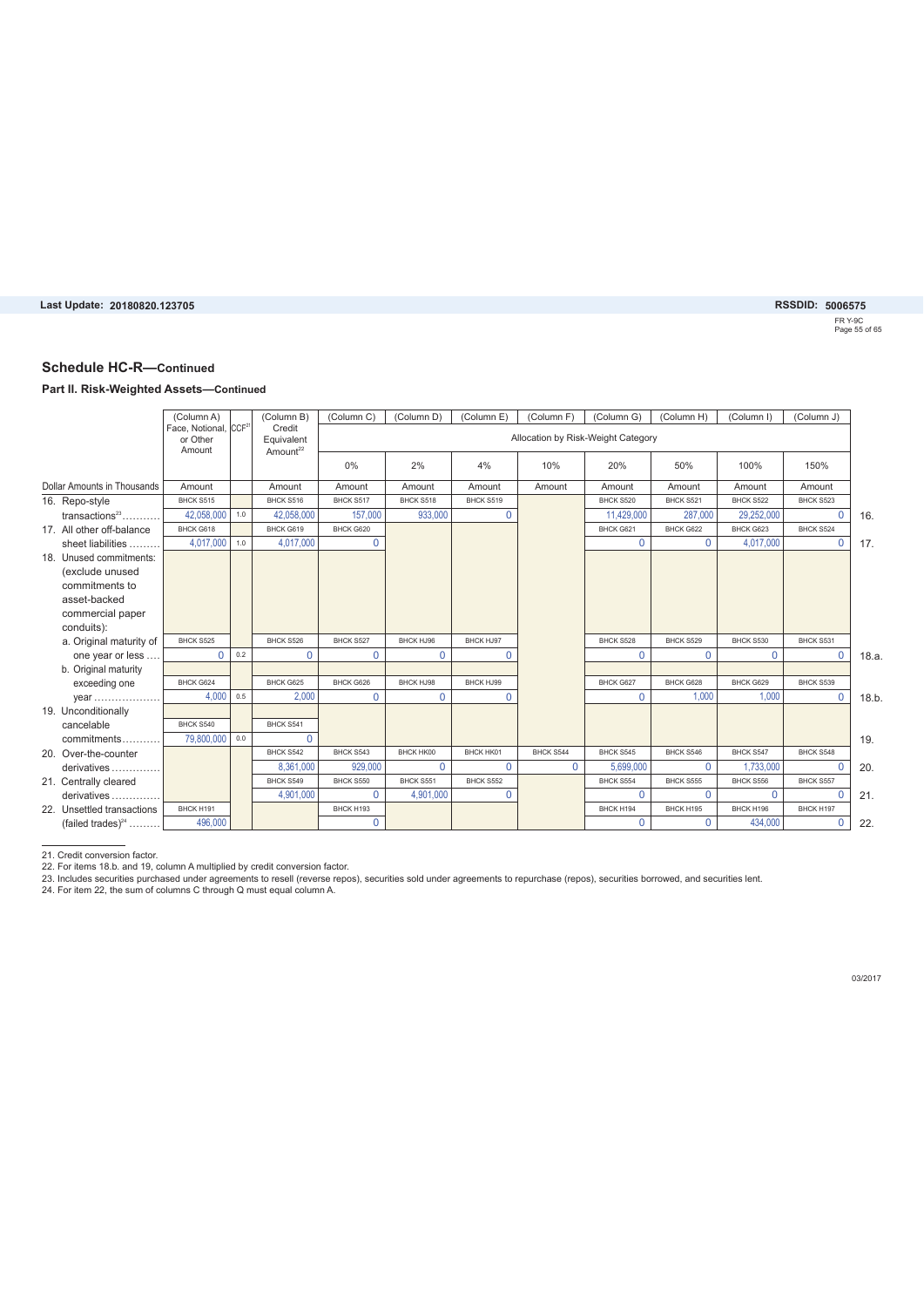FR Y-9C Page 56 of 65

#### **Schedule HC-R—Continued**

#### **Part II. Risk-Weighted Assets—Continued**

|                                    | (Column O) | (Column P)                         | (Column Q) | (Column R)                                                       | (Column S)   |       |
|------------------------------------|------------|------------------------------------|------------|------------------------------------------------------------------|--------------|-------|
|                                    |            | Allocation by Risk-Weight Category |            | Application of Other Risk-<br>Weighting Approaches <sup>25</sup> |              |       |
|                                    | 625%       | 937.5%                             | 1250%      | Credit Equivalent Risk-Weighted<br>Amount                        | Asset Amount |       |
| <b>Dollar Amounts in Thousands</b> | Amount     | Amount                             | Amount     | Amount                                                           | Amount       |       |
| 16. Repo-style                     |            |                                    |            | BHCK H301                                                        | BHCK H302    |       |
|                                    |            |                                    |            | $\Omega$                                                         | $\Omega$     | 16.   |
| 17. All other off-balance          |            |                                    |            |                                                                  |              |       |
|                                    |            |                                    |            |                                                                  |              | 17.   |
| 18. Unused commitments:            |            |                                    |            |                                                                  |              |       |
| (exclude unused                    |            |                                    |            |                                                                  |              |       |
| commitments to                     |            |                                    |            |                                                                  |              |       |
| asset-backed                       |            |                                    |            |                                                                  |              |       |
| commercial paper                   |            |                                    |            |                                                                  |              |       |
| conduits):                         |            |                                    |            |                                                                  |              |       |
| a. Original maturity of            |            |                                    |            | BHCK H303                                                        | BHCK H304    |       |
|                                    |            |                                    |            | $\Omega$                                                         | $\Omega$     | 18.a. |
| b. Original maturity               |            |                                    |            |                                                                  |              |       |
| exceeding one                      |            |                                    |            | BHCK H307                                                        | BHCK H308    |       |
|                                    |            |                                    |            | $\Omega$                                                         | $\Omega$     | 18.b. |
| 19. Unconditionally                |            |                                    |            |                                                                  |              |       |
| cancelable                         |            |                                    |            |                                                                  |              |       |
|                                    |            |                                    |            |                                                                  |              | 19.   |
| 20. Over-the-counter               |            |                                    |            | BHCK H309                                                        | BHCK H310    |       |
|                                    |            |                                    |            | $\Omega$                                                         | $\Omega$     | 20.   |
| 21. Centrally cleared              |            |                                    |            |                                                                  |              |       |
|                                    |            |                                    |            |                                                                  |              | 21.   |
| 22. Unsettled transactions         | BHCK H198  | BHCK H199                          | BHCK H200  |                                                                  |              |       |
|                                    | 34,000     | $\Omega$                           | 28,000     |                                                                  |              | 22.   |

25. Includes, for example, exposures collateralized by securitization exposures or mutual funds and exposures to which the collateral haircut approach is applied.<br>26. Includes securities purchased under agreements to resel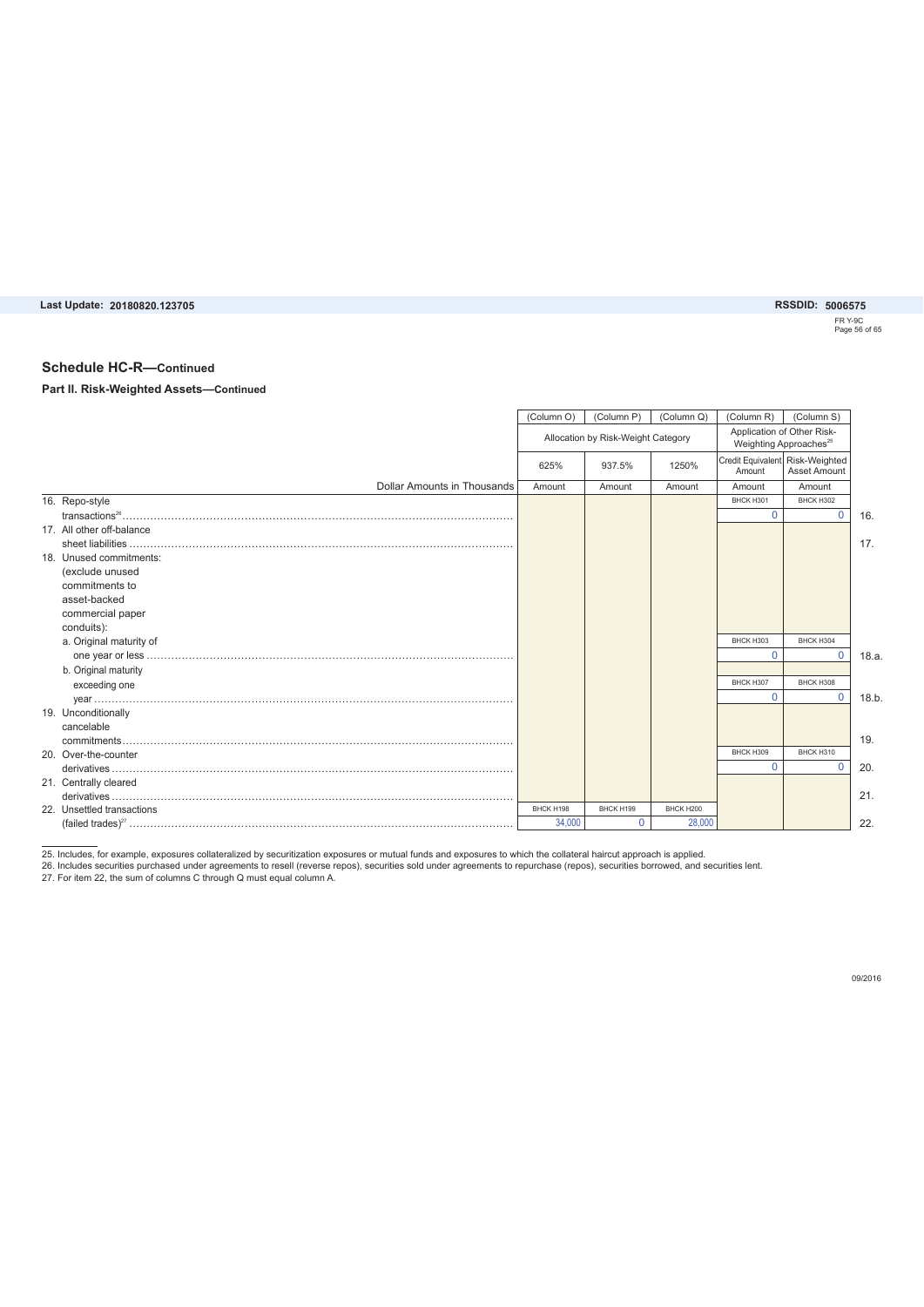# **20180820.123705 5006575**

FR Y-9C Page 57 of 65

### **Schedule HC-R—Continued**

#### **Part II. Risk-Weighted Assets—Continued**

|                                                                                                                                                                                                                   | (Column C)  | (Column D) | (Column E)  | (Column F) | (Column G)                         | (Column H) | (Column I) | (Column J) |
|-------------------------------------------------------------------------------------------------------------------------------------------------------------------------------------------------------------------|-------------|------------|-------------|------------|------------------------------------|------------|------------|------------|
|                                                                                                                                                                                                                   |             |            |             |            | Allocation by Risk-Weight Category |            |            |            |
|                                                                                                                                                                                                                   | 0%          | 2%         | 4%          | 10%        | 20%                                | 50%        | 100%       | 150%       |
| Dollar Amounts in Thousands                                                                                                                                                                                       | Amount      | Amount     | Amount      | Amount     | Amount                             | Amount     | Amount     | Amount     |
| 23. Total assets, derivatives,<br>off-balance sheet items,<br>and other items subject<br>to risk weighting by risk-<br>weight category (for<br>each of columns C<br>through P, sum of items<br>11 through 22; for |             |            |             |            |                                    |            |            |            |
| column Q, sum of items                                                                                                                                                                                            | BHCK G630   | BHCK S558  | BHCK S559   | BHCK S560  | BHCK G631                          | BHCK G632  | BHCK G633  | BHCK S561  |
|                                                                                                                                                                                                                   | 17,015,000  | 8,657,000  | $\Omega$    | $\Omega$   | 27,705,000                         | 294,000    | 65,869,000 | 351,000    |
|                                                                                                                                                                                                                   | X 0%        | X 2%       | X 4%        | X 10%      | X 20%                              | X 50%      | X 100%     | X 150%     |
| 25. Risk-weighted assets<br>by risk-weight<br>category (for each<br>column, item 23                                                                                                                               |             |            |             |            |                                    |            |            |            |
| multiplied by                                                                                                                                                                                                     | BHCK G634   | BHCK S569  | BHCK S570   | BHCK S571  | BHCK G635                          | BHCK G636  | BHCK G637  | BHCK S572  |
|                                                                                                                                                                                                                   | $\mathbf 0$ | 173,140    | $\mathbf 0$ | $\Omega$   | 5,541,000                          | 147,000    | 65,869,000 | 526,500    |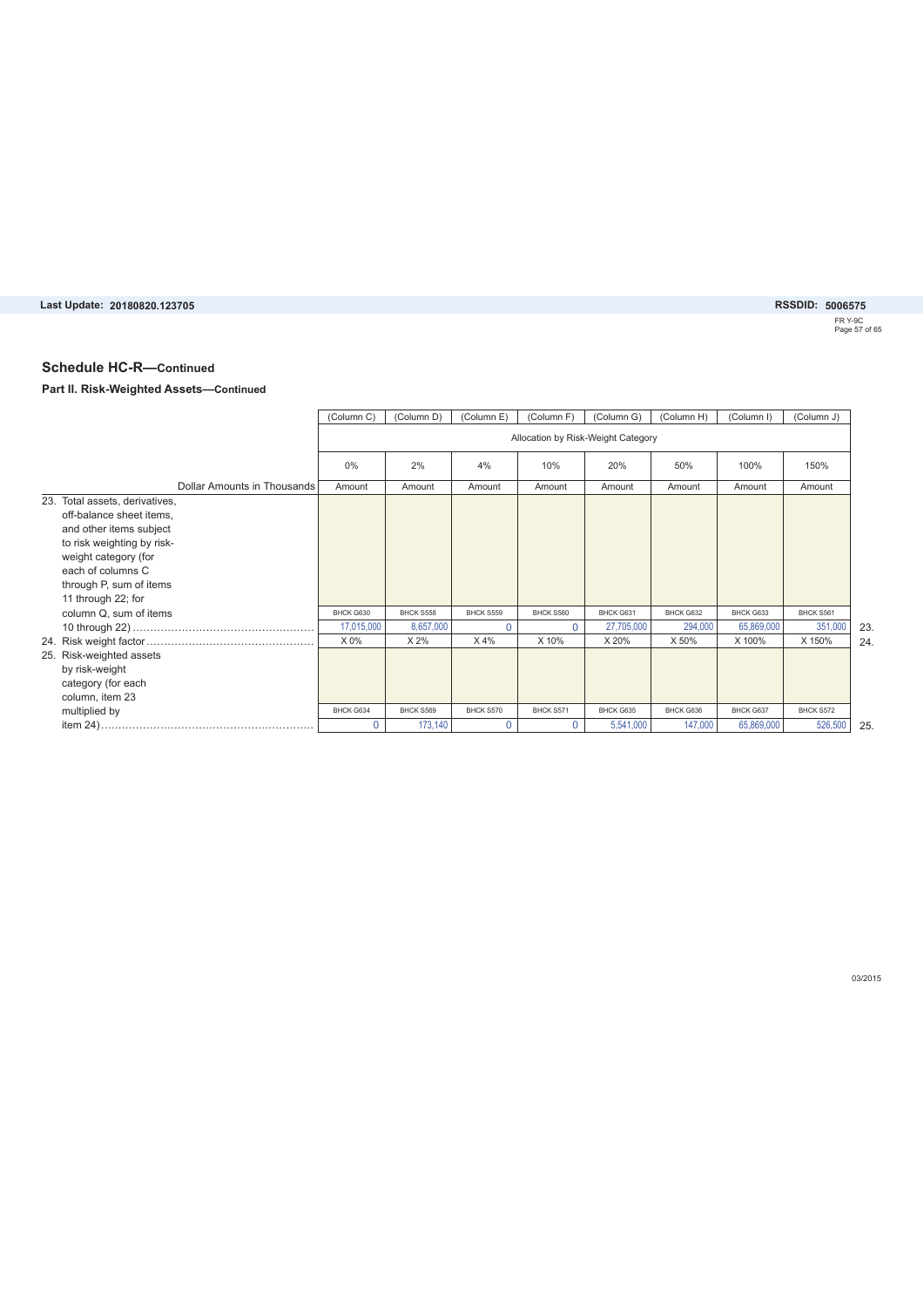**20180820.123705 5006575**

FR Y-9C Page 58 of 65

#### **Schedule HC-R—Continued**

#### **Part II. Risk-Weighted Assets—Continued**

|                                                                                                                                                 | (Column K)         | (Column L) | (Column M) | (Column N)                         | (Column O) | (Column P)  | (Column Q)    |
|-------------------------------------------------------------------------------------------------------------------------------------------------|--------------------|------------|------------|------------------------------------|------------|-------------|---------------|
|                                                                                                                                                 |                    |            |            | Allocation by Risk-Weight Category |            |             |               |
|                                                                                                                                                 | 250% <sup>28</sup> | 300%       | 400%       | 600%                               | 625%       | 937.5%      | 1250%         |
| Dollar Amounts in Thousands                                                                                                                     | Amount             | Amount     | Amount     | Amount                             | Amount     | Amount      | Amount        |
| 23. Total assets, derivatives,<br>off-balance sheet items.                                                                                      |                    |            |            |                                    |            |             |               |
| and other items subject                                                                                                                         |                    |            |            |                                    |            |             |               |
| to risk weighting by risk-                                                                                                                      |                    |            |            |                                    |            |             |               |
| weight category (for                                                                                                                            |                    |            |            |                                    |            |             |               |
| each of columns C                                                                                                                               |                    |            |            |                                    |            |             |               |
| through P, sum of items                                                                                                                         |                    |            |            |                                    |            |             |               |
| 11 through 22; for                                                                                                                              |                    |            |            |                                    |            |             |               |
| column Q, sum of items                                                                                                                          | BHCK S562          | BHCK S563  | BHCK S564  | BHCK S565                          | BHCK S566  | BHCK S567   | BHCK S568     |
|                                                                                                                                                 | 1,238,000          | 0          | $\Omega$   | $\Omega$                           | 34,000     | $\Omega$    | 28,000        |
|                                                                                                                                                 | X 250%             | X 300%     | X400%      | X 600%                             | X 625%     | X 937.5%    | X 1250%       |
| 25. Risk-weighted assets                                                                                                                        |                    |            |            |                                    |            |             |               |
| by risk-weight                                                                                                                                  |                    |            |            |                                    |            |             |               |
| category (for each                                                                                                                              |                    |            |            |                                    |            |             |               |
| column, item 23                                                                                                                                 |                    |            |            |                                    |            |             |               |
| multiplied by                                                                                                                                   | BHCK S573          | BHCK S574  | BHCK S575  | BHCK S576                          | BHCK S577  | BHCK S578   | BHCK S579     |
|                                                                                                                                                 | 3.095.000          | 0          | $\Omega$   | $\Omega$                           | 212,500    | $\Omega$    | 350,000       |
|                                                                                                                                                 |                    |            |            |                                    |            |             |               |
|                                                                                                                                                 |                    |            |            |                                    |            |             | <b>Totals</b> |
|                                                                                                                                                 |                    |            |            | Dollar Amounts in Thousands BHCK   |            |             | Amount        |
|                                                                                                                                                 |                    |            |            |                                    |            | S580        | 77,236,000 26 |
| 27. Standardized market-risk weighted assets (applicable only to holding companies that are covered by the market risk capital rules)           |                    |            |            |                                    |            | S581        | 13,263,000 27 |
| 28. Risk-weighted assets before deductions for excess allowance of loan and lease losses and allocated risk transfer risk reserve <sup>29</sup> |                    |            |            |                                    |            | <b>B704</b> | 90,499,140 28 |

28. Column K - 250% risk weight is applicable to advanced approaches holding companies only. The 250% risk weight currently is not applicable to non-advanced approaches<br>holding companies.<br>29. Sum of items 2.b. through 20,

G641 31. Total risk-weighted assets (item 28 minus items 29 and 30)............................................................................................................

29. LESS: Excess allowance for loan and lease losses ...................................................................................................................... 30. LESS: Allocated transfer risk reserve.........................................................................................................................................

03/2018

29. 160,000 30.

 $\overline{0}$ 

31. 90,339,140

A222 3128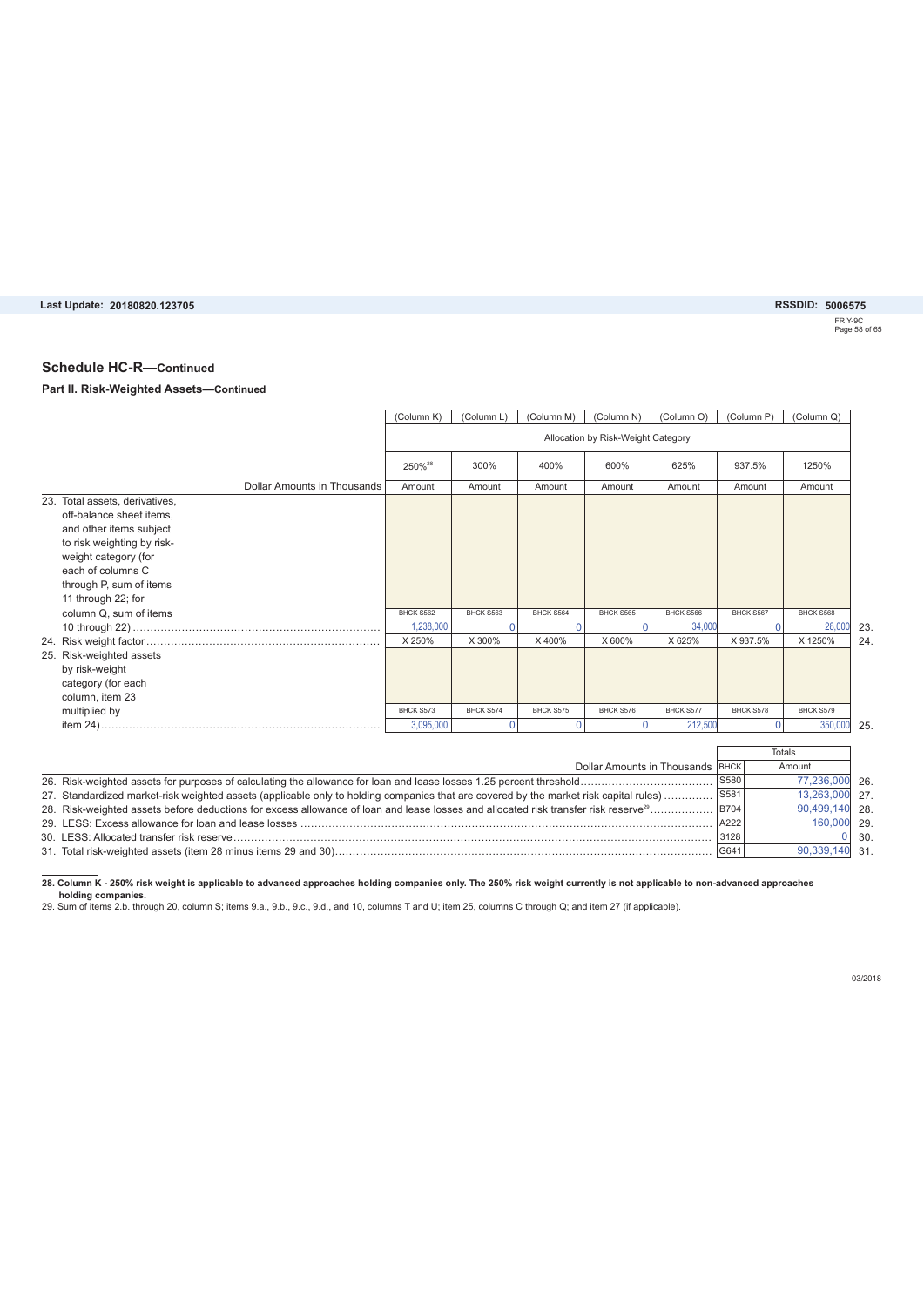# FR Y-9C Page 59 of 65

Dollar Amounts in Thousands | BHCK | Amount

### **Schedule HC-R—Continued**

# **Part II. Risk-Weighted Assets—Continued**

#### **Memoranda**

|                                                                          |                                |                |                                                   | With a remaining maturity of |                            |             |
|--------------------------------------------------------------------------|--------------------------------|----------------|---------------------------------------------------|------------------------------|----------------------------|-------------|
|                                                                          | (Column A)<br>One year or less |                | (Column B)<br>Over one year<br>through five years |                              | (Column C)<br>Over 5 years |             |
| Dollar Amounts in Thousands   BHCK                                       |                                | Amount         | <b>BHCK</b>                                       | Amount                       | <b>BHCK</b>                | Amount      |
| 2. Notional principal amounts of over-the-counter derivative contracts:  |                                |                |                                                   |                              |                            |             |
|                                                                          | S582                           | 7,600,337,000  | S583                                              | 4,457,376,000                | S584                       | 966,456,000 |
|                                                                          | S585                           | 9,913,000      | S586                                              |                              | S587                       | 31,000      |
|                                                                          | S588                           | 1,676,000      | S589                                              | 5,149,000                    | S590                       | 68,000      |
|                                                                          | S591                           | 1,066,000      | S592                                              | 38,577,000                   | S593                       | 2,507,000   |
|                                                                          | S594                           | 275,581,000    | S595                                              | 11,540,000                   | S596                       | 38,000      |
|                                                                          | S597                           | 8,806,000 S598 |                                                   | 18,000                       | S599                       |             |
|                                                                          | S600                           | 55,433,000     | S601                                              | 10,115,000                   | S602                       | $\Omega$    |
| 3. Notional principal amounts of centrally cleared derivative contracts: |                                |                |                                                   |                              |                            |             |
|                                                                          | S603                           | 552,143,000    | S604                                              | 109,410,000                  | S605                       | 888,000     |
|                                                                          | S606                           | $\Omega$       | S607                                              |                              | S608                       |             |
|                                                                          | S609                           | $\Omega$       | S610                                              | U                            | S611                       | $\Omega$    |
|                                                                          | S612                           | $\Omega$       | S613                                              | U                            | S614                       | $\Omega$    |
|                                                                          | S615                           | 268,739,000    | S616                                              | 13,667,000                   | <b>S617</b>                | $\Omega$    |
|                                                                          |                                | 98,000 S619    |                                                   | 0                            | S620                       | $\Omega$    |
|                                                                          | S621                           | 380,000        | S622                                              | 0                            | S623                       | $\Omega$    |

M.4. S624 4. Standardized market risk-weighted assets attributable to specific risk (included in Schedule HC-R, item 27)................................................... 7,300,000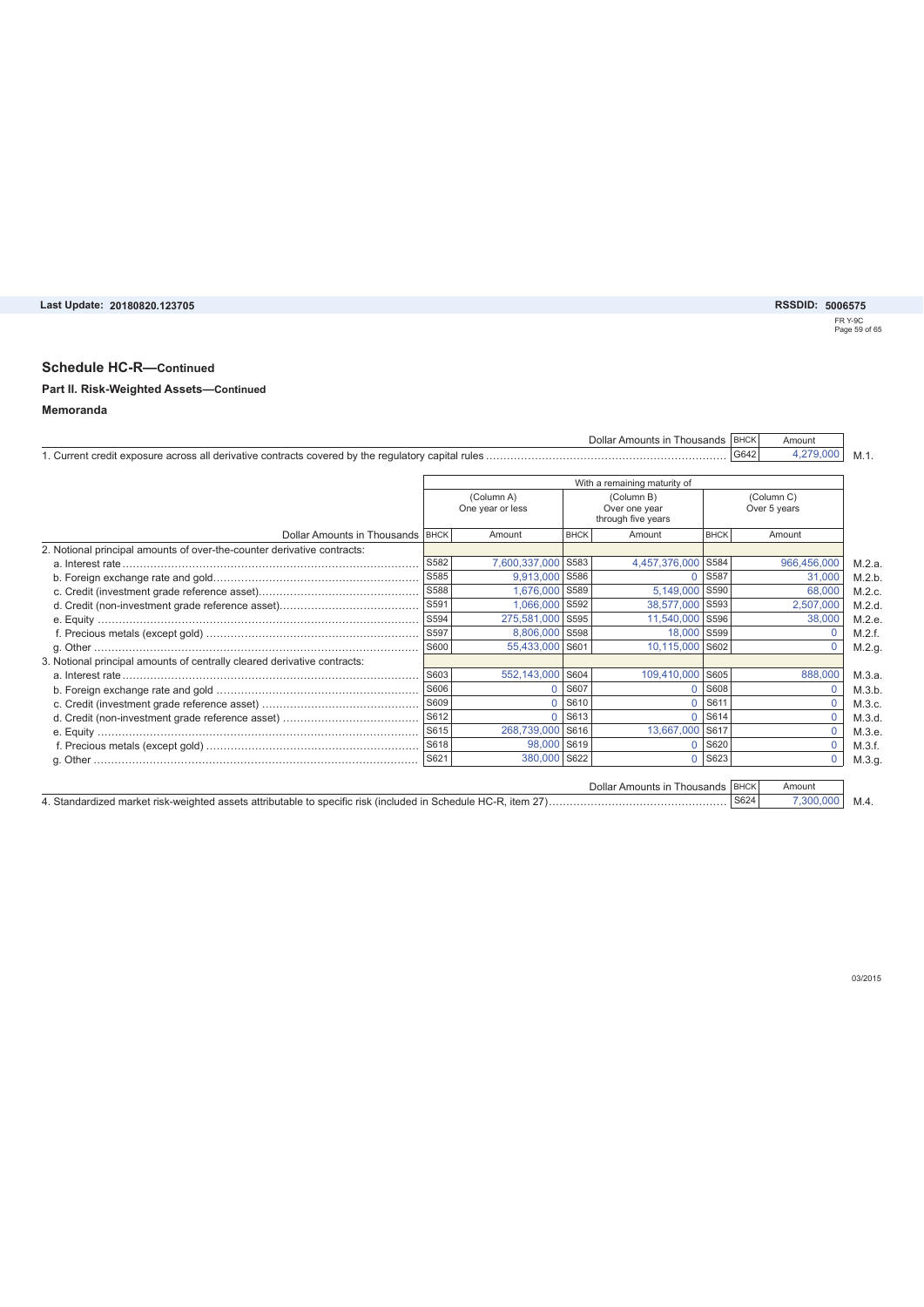**Last Update: RSSDID: 20180820.123705 5006575**

#### FR Y-9C Page 60 of 65 **For Federal Reserve Bank Use Only**  $CL$

### **Schedule HC-S—Servicing, Securitization, and Asset Sale Activities**

|                                                                                                                                                                                      |                                                  |                                       |                                             |                             |                                          |                                                     | C000                                                                  |                  |
|--------------------------------------------------------------------------------------------------------------------------------------------------------------------------------------|--------------------------------------------------|---------------------------------------|---------------------------------------------|-----------------------------|------------------------------------------|-----------------------------------------------------|-----------------------------------------------------------------------|------------------|
|                                                                                                                                                                                      | (Column A)<br>1-4 Family<br>Residential<br>Loans | (Column B)<br>Home<br>Equity<br>Lines | (Column C)<br>Credit<br>Card<br>Receivables | (Column D)<br>Auto<br>Loans | (Column E)<br>Other<br>Consumer<br>Loans | (Column F)<br>Commercial<br>and Industrial<br>Loans | (Column G)<br>All Other Loans.<br>All Leases, and<br>All Other Assets |                  |
| Dollar Amounts in Thousands                                                                                                                                                          | Amount                                           | Amount                                | Amount                                      | Amount                      | Amount                                   | Amount                                              | Amount                                                                |                  |
| <b>Securitization Activities</b><br>1. Outstanding principal balance of assets<br>sold and securitized with servicing retained                                                       |                                                  |                                       |                                             |                             |                                          |                                                     |                                                                       |                  |
| or with recourse or other seller-provided                                                                                                                                            | BHCK B705                                        | BHCK B706                             | BHCK B707                                   | BHCK B708                   | BHCK B709                                | BHCK B710                                           | BHCK B711                                                             |                  |
| credit enhancements                                                                                                                                                                  | $\Omega$                                         | $\Omega$                              | $\Omega$                                    | $\Omega$                    | $\Omega$                                 | $\Omega$                                            | $\mathbf{0}$                                                          | $\overline{1}$ . |
| 2. Maximum amount of credit exposure<br>arising from recourse or other seller-                                                                                                       |                                                  |                                       |                                             |                             |                                          |                                                     |                                                                       |                  |
| provided credit enhancements provided to                                                                                                                                             | BHCK HU09                                        | BHCK HU10                             | BHCK HU11                                   | BHCK HU12                   | BHCK HU13                                | BHCK HU14                                           | BHCK HU15                                                             |                  |
| structures reported in item 1                                                                                                                                                        | $\Omega$                                         | $\Omega$                              | $\Omega$                                    | $\Omega$                    | $\Omega$                                 | $\Omega$                                            | $\Omega$                                                              | 2.               |
| Item 3 is to be completed by holding companies<br>with \$100 billion or more in total assets. <sup>1</sup>                                                                           |                                                  |                                       |                                             |                             |                                          |                                                     |                                                                       |                  |
| 3. Reporting institution's unused commitments                                                                                                                                        | BHCK B726                                        | BHCK B727                             | BHCK B728                                   | BHCK B729                   | BHCK B730                                | BHCK B731                                           | BHCK B732                                                             |                  |
| to provide liquidity to structures reported in                                                                                                                                       | $\Omega$                                         | $\Omega$                              | $\Omega$                                    | $\Omega$                    | $\Omega$                                 | $\Omega$                                            | $\Omega$                                                              | 3.               |
| 4. Past due loan amounts included in item 1:                                                                                                                                         | BHCK B733                                        | BHCK B734                             | BHCK B735                                   | BHCK B736                   | BHCK B737                                | BHCK B738                                           | BHCK B739                                                             |                  |
| a. 30-89 days past due                                                                                                                                                               | $\Omega$                                         | 0                                     | $\Omega$                                    | $\Omega$                    | $\Omega$                                 | $\Omega$                                            | $\Omega$                                                              | 4.a              |
|                                                                                                                                                                                      | BHCK B740                                        | BHCK B741                             | BHCK B742                                   | BHCK B743                   | BHCK B744                                | BHCK B745                                           | BHCK B746                                                             |                  |
| b. 90 days or more past due                                                                                                                                                          | $\Omega$                                         | $\Omega$                              | $\Omega$                                    | $\Omega$                    | $\overline{0}$                           | $\Omega$                                            | $\Omega$                                                              | 4.b              |
| 5. Charge-offs and recoveries on assets sold<br>and securitized with servicing retained or<br>with recourse or other seller-provided credit<br>enhancements (calendar year-to-date): |                                                  |                                       |                                             |                             |                                          |                                                     |                                                                       |                  |
|                                                                                                                                                                                      | BHCK B747                                        | BHCK B748                             | BHCK B749                                   | BHCK B750                   | BHCK B751                                | BHCK B752                                           | BHCK B753                                                             |                  |
|                                                                                                                                                                                      | $\Omega$                                         | $\Omega$                              | $\Omega$                                    | $\Omega$                    | $\Omega$                                 | $\Omega$                                            | $\Omega$                                                              | 5.a              |
|                                                                                                                                                                                      | BHCK B754                                        | <b>BHCK B755</b>                      | BHCK B756                                   | BHCK B757                   | BHCK B758                                | BHCK B759                                           | BHCK B760                                                             |                  |
|                                                                                                                                                                                      | $\Omega$                                         | 0                                     | $\Omega$                                    | $\Omega$                    | $\Omega$                                 | $\Omega$                                            | $\mathbf{0}$                                                          | 5.b              |

1. The \$100 billion asset-size test is based on the total assets reported on the *June 30, 2017* report.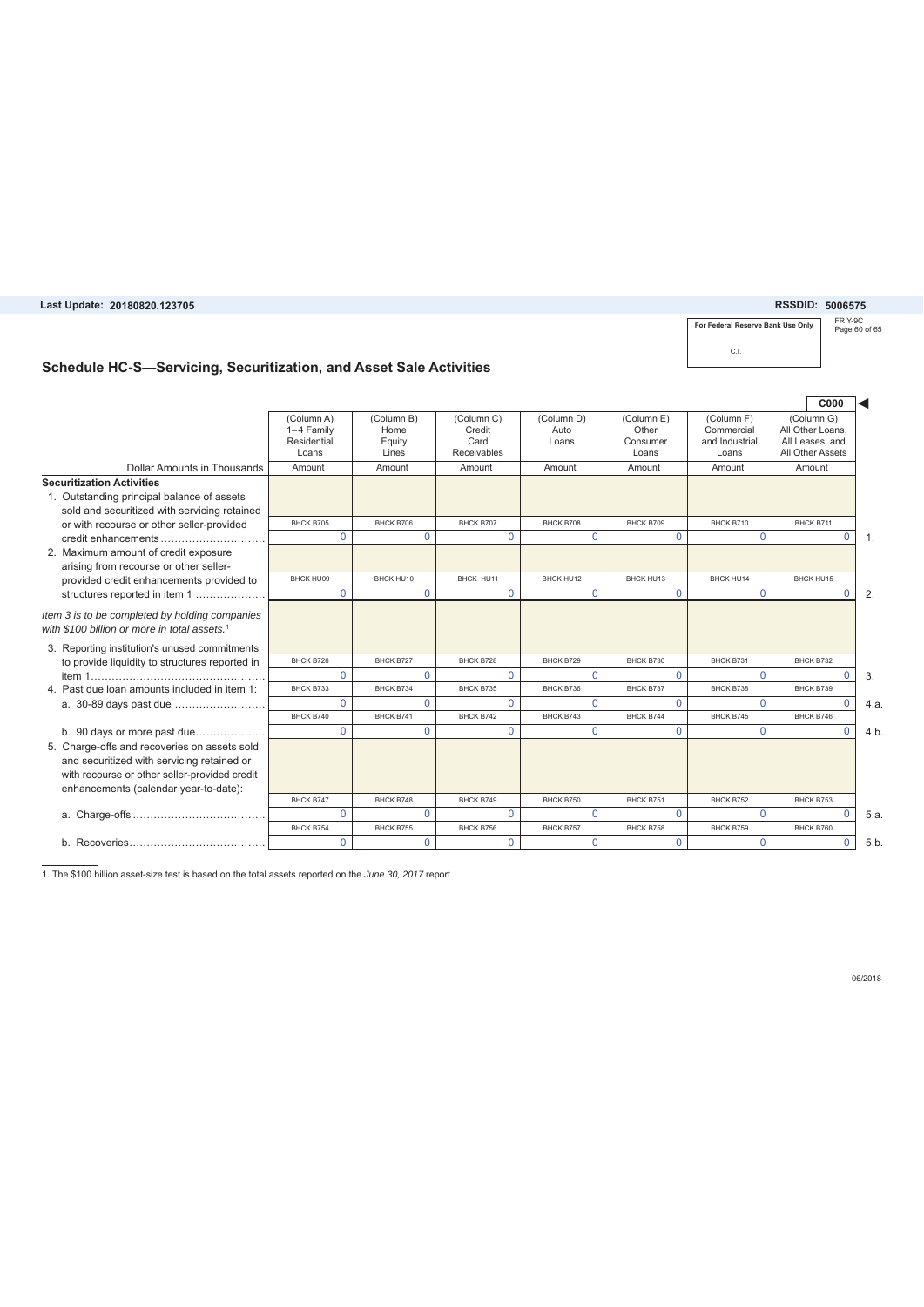#### Last Update: 20180820.123705

### **20180820.123705 5006575**

FR Y-9C Page 61 of 65

| <b>Schedule HC-S-Continued</b>                                                                                                                                                                                                                                                                                                                                                                                                                                                  | (Column A)<br>1-4 Family<br>Residential<br>Loans | (Column B)<br>Home<br>Equity<br>Lines | (Column C)<br>Credit<br>Card<br>Receivables | (Column D)<br>Auto<br>Loans           | (Column E)<br>Other<br>Consumer<br>Loans | (Column F)<br>Commercial<br>and Industrial<br>Loans | (Column G)<br>All Other Loans.<br>All Leases, and<br>All Other Assets |     |
|---------------------------------------------------------------------------------------------------------------------------------------------------------------------------------------------------------------------------------------------------------------------------------------------------------------------------------------------------------------------------------------------------------------------------------------------------------------------------------|--------------------------------------------------|---------------------------------------|---------------------------------------------|---------------------------------------|------------------------------------------|-----------------------------------------------------|-----------------------------------------------------------------------|-----|
| Dollar Amounts in Thousands                                                                                                                                                                                                                                                                                                                                                                                                                                                     | Amount                                           | Amount                                | Amount                                      | Amount                                | Amount                                   | Amount                                              | Amount                                                                |     |
| Items 6 and 10 are to be completed by<br>holding companies with \$10 billion or more in<br>total assets. $2$                                                                                                                                                                                                                                                                                                                                                                    |                                                  |                                       |                                             |                                       |                                          |                                                     |                                                                       |     |
| 6. Total amount of ownership (or seller's)                                                                                                                                                                                                                                                                                                                                                                                                                                      |                                                  | BHCK HU16                             | BHCK HU17                                   |                                       |                                          | BHCK HU18                                           |                                                                       |     |
| interest carried as securities or loans                                                                                                                                                                                                                                                                                                                                                                                                                                         |                                                  | $\Omega$                              | $\Omega$                                    |                                       |                                          | $\Omega$                                            |                                                                       | 6   |
| 7.-8. Not applicable.                                                                                                                                                                                                                                                                                                                                                                                                                                                           |                                                  |                                       |                                             |                                       |                                          |                                                     |                                                                       |     |
| For Securitization Facilities Sponsored By<br>or Otherwise Established By Other<br><b>Institutions</b><br>9. Maximum amount of credit exposure<br>arising from credit enhancements<br>provided by the reporting institution to<br>other institutions' securitization structures<br>in the form of standby letters of credit,<br>purchased subordinated securities, and<br>other enhancements<br>10. Reporting institution's unused<br>commitments to provide liquidity to other | BHCK B776<br>$\Omega$<br>BHCK B783               |                                       |                                             | BHCK B779<br>$\mathbf 0$<br>BHCK B786 | BHCK B780<br>$\Omega$<br>BHCK B787       | BHCK B781<br>$\mathbf 0$<br>BHCK B788               | BHCK B782<br>$\Omega$<br>BHCK B789                                    | 9   |
| institutions' securitization structures                                                                                                                                                                                                                                                                                                                                                                                                                                         | $\Omega$                                         |                                       |                                             | $\mathbf 0$                           | $\Omega$                                 | $\mathbf 0$                                         | $\mathbf 0$                                                           | 10. |
| <b>Asset Sales</b>                                                                                                                                                                                                                                                                                                                                                                                                                                                              |                                                  |                                       |                                             |                                       |                                          |                                                     |                                                                       |     |
| 11. Assets sold with recourse or other seller-                                                                                                                                                                                                                                                                                                                                                                                                                                  |                                                  |                                       |                                             |                                       |                                          |                                                     |                                                                       |     |
| provided credit enhancements and not                                                                                                                                                                                                                                                                                                                                                                                                                                            | BHCK B790                                        |                                       |                                             |                                       |                                          |                                                     | BHCK B796                                                             |     |
|                                                                                                                                                                                                                                                                                                                                                                                                                                                                                 | $\Omega$                                         |                                       |                                             |                                       |                                          |                                                     | $\mathbf 0$                                                           | 11. |
| 12. Maximum amount of credit exposure<br>arising from recourse or other seller-                                                                                                                                                                                                                                                                                                                                                                                                 |                                                  |                                       |                                             |                                       |                                          |                                                     |                                                                       |     |
| provided credit enhancements provided to                                                                                                                                                                                                                                                                                                                                                                                                                                        | BHCK B797                                        |                                       |                                             |                                       |                                          |                                                     | BHCK B803                                                             |     |
| assets reported in item 11                                                                                                                                                                                                                                                                                                                                                                                                                                                      | $\mathbf 0$                                      |                                       |                                             |                                       |                                          |                                                     | $\mathbf 0$                                                           | 12. |
|                                                                                                                                                                                                                                                                                                                                                                                                                                                                                 |                                                  |                                       |                                             |                                       |                                          |                                                     |                                                                       |     |

2. The \$10 billion asset-size tests are based on the total assets reported on the *June 30, 2017* report.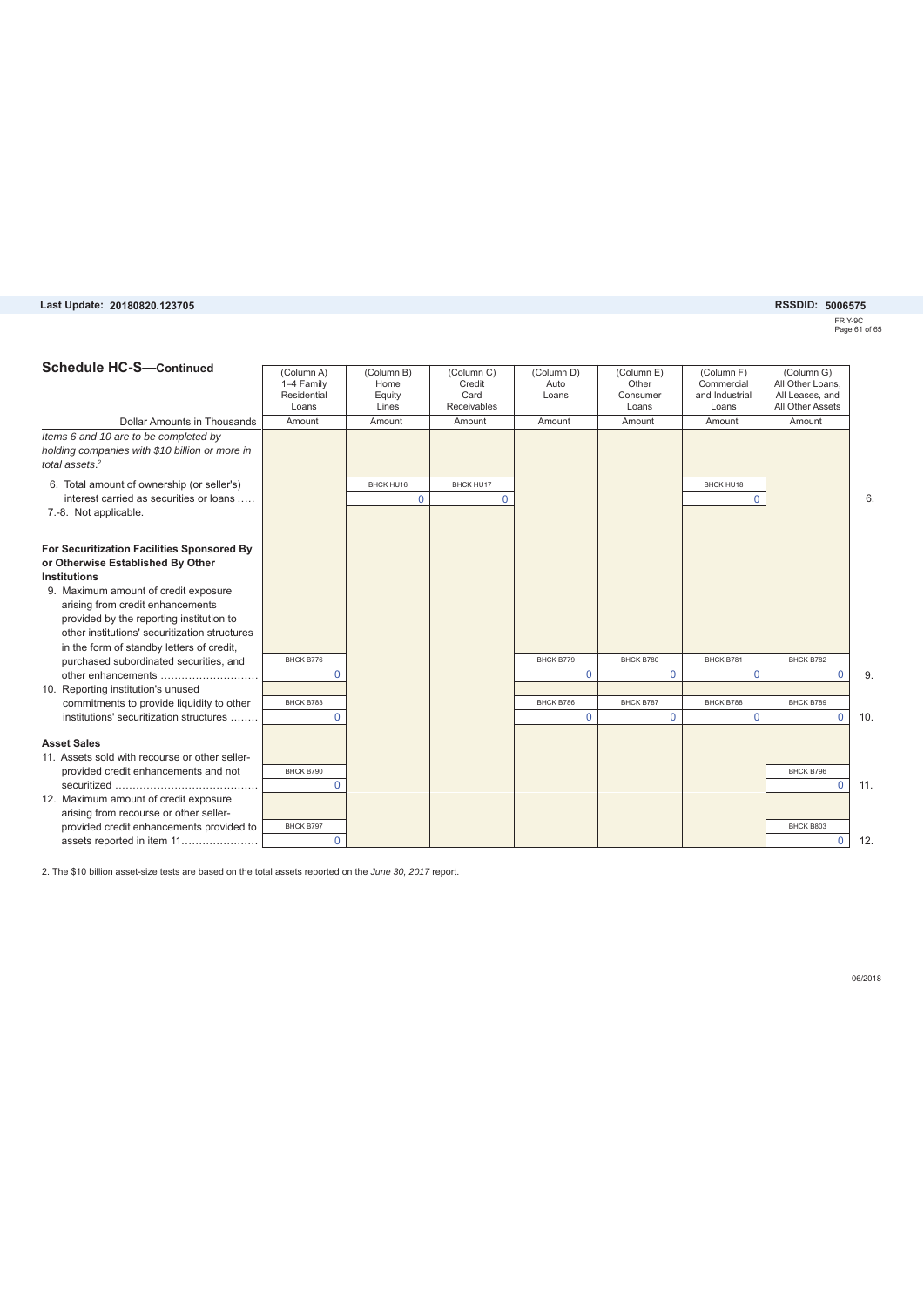Last Update: 20180820.123705

**20180820.123705 5006575**

FR Y-9C Page 62 of 65

#### **Schedule HC-S—Continued**

#### **Memoranda**

| Dollar Amounts in Thousands   BHCK                                                                                                     |             | Amount    |           |
|----------------------------------------------------------------------------------------------------------------------------------------|-------------|-----------|-----------|
| 1. Not applicable.                                                                                                                     |             |           |           |
| 2. Outstanding principal balance of assets serviced for others (includes participations serviced for others):                          |             |           |           |
|                                                                                                                                        | <b>B804</b> |           | M.2.a.    |
|                                                                                                                                        | <b>B805</b> |           | M.2.b.    |
|                                                                                                                                        | A591        | 1,466,000 | M.2.c.    |
| d. 1-4 family residential mortgages serviced for others that are in process of foreclosure at quarter-end (includes closed-end and     |             |           |           |
|                                                                                                                                        | F699        |           | M.2.d.    |
| Memorandum item 3 is to be completed by holding companies with \$10 billion or more in total assets. <sup>2</sup>                      |             |           |           |
| 3. Asset-backed commercial paper conduits:                                                                                             |             |           |           |
| a. Maximum amount of credit exposure arising from credit enhancements provided to conduit structures in the form of standby letters of |             |           |           |
| credit, subordinated securities, and other enhancements:                                                                               |             |           |           |
|                                                                                                                                        | <b>B806</b> |           | M.3.a.(1) |
|                                                                                                                                        | <b>B807</b> |           | M.3.a.(2) |
| b. Unused commitments to provide liquidity to conduit structures:                                                                      |             |           |           |
|                                                                                                                                        |             |           | M.3.b.(1) |
|                                                                                                                                        | <b>B809</b> |           | M.3.b.(2) |
|                                                                                                                                        |             |           | M.4.      |

1. Memorandum item 2.c is to be completed if the principal balance of other financial assets serviced for others is more than \$10 million.<br>2. The \$10 billion asset-size test is based on the total assets reported on the *Ju*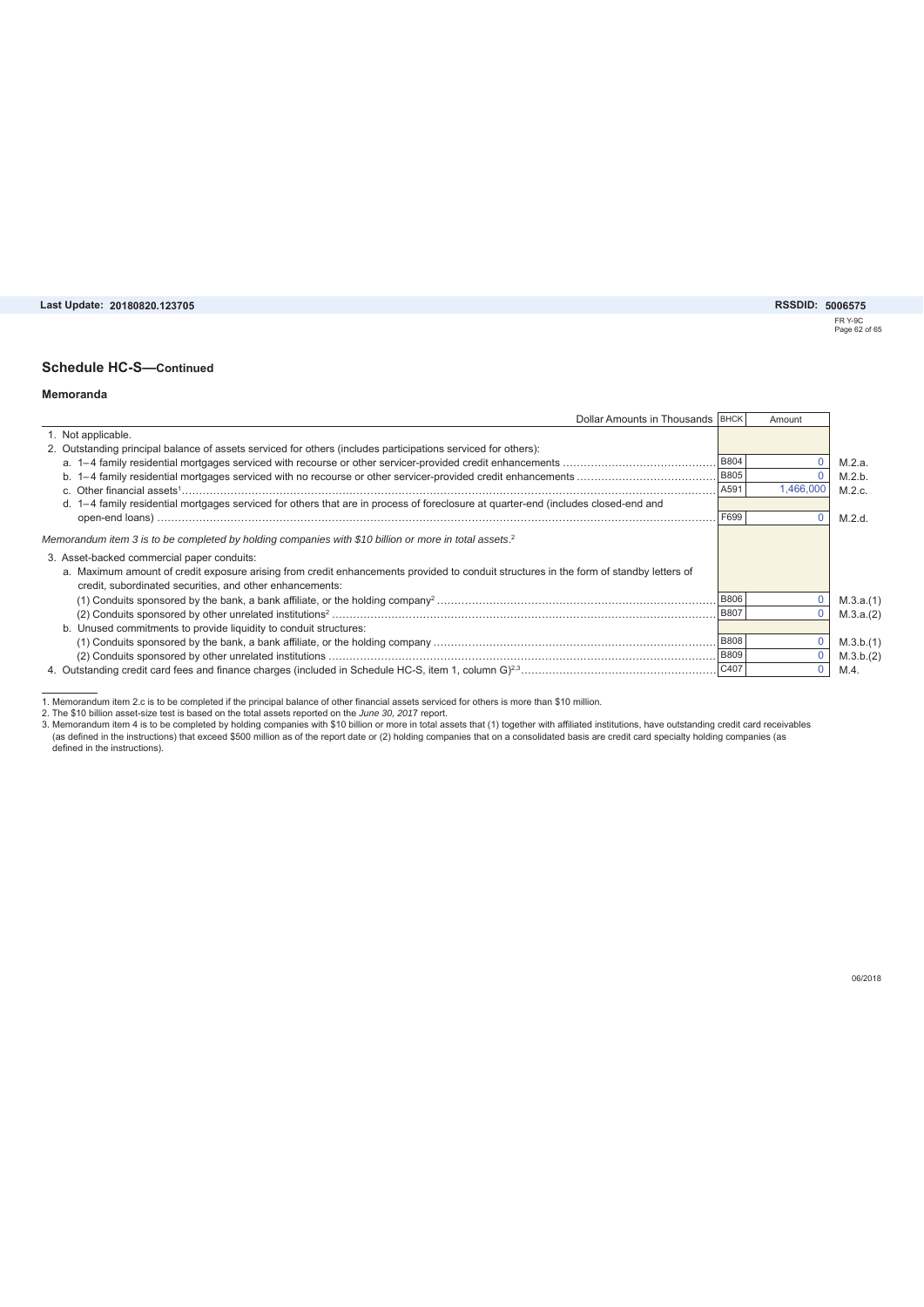## **Schedule HC-V—Variable Interest Entities**

|                                                                                                                                         | (Column A)<br><b>Securitization Vehicles</b> |                | (Column B)<br>Other VIEs |              |      |
|-----------------------------------------------------------------------------------------------------------------------------------------|----------------------------------------------|----------------|--------------------------|--------------|------|
| Dollar Amounts in Thousands IBHCK                                                                                                       |                                              | Amount         | <b>BHCK</b>              | Amount       |      |
| 1. Assets of consolidated variable interest entities (VIEs) that can be used only<br>to settle obligations of consolidated VIEs:        |                                              |                |                          |              |      |
| a. Cash and balances due from depository institutions                                                                                   | J981                                         | 363,000 JF84   |                          | $\mathbf{0}$ | 1.a. |
|                                                                                                                                         | HU <sub>20</sub>                             |                | $0$ HU21                 | 0            | 1.b. |
| c. Loans and leases held for investment, net of allowance, and held for sale                                                            | <b>HU22</b>                                  | 9,557,000 HU23 |                          | 179,000      | 1.c. |
|                                                                                                                                         | K009                                         |                | 0 JF89                   | 0            | 1.d. |
|                                                                                                                                         | <b>JF91</b>                                  |                | $0$ JF90                 | 2,000        | 1.e. |
| 2. Liabilities of consolidated VIEs for which creditors do not have recourse to<br>the general credit of the reporting holding company: |                                              |                |                          |              |      |
|                                                                                                                                         | <b>JF92</b>                                  | 3,395,000 JF85 |                          | 37,000       | 2.a. |
|                                                                                                                                         | <b>JF93</b>                                  | 4,000 JF86     |                          | 3,000        | 2.b. |
| 3. All other assets of consolidated VIEs                                                                                                |                                              |                |                          |              |      |
|                                                                                                                                         | K030                                         | $\Omega$       | <b>JF87</b>              | $\Omega$     | 3.   |
| 4. All other liabilities of consolidated VIEs                                                                                           |                                              |                |                          |              |      |
|                                                                                                                                         | K033                                         | $\Omega$       | JF88                     | 0            | 4.   |
|                                                                                                                                         |                                              |                |                          |              |      |

| Dollar Amounts in Thousands IBHCKI        |     | Amount |  |
|-------------------------------------------|-----|--------|--|
|                                           | JF7 |        |  |
| 6. Total liabilities of ABCP conduit VIFs | JF7 |        |  |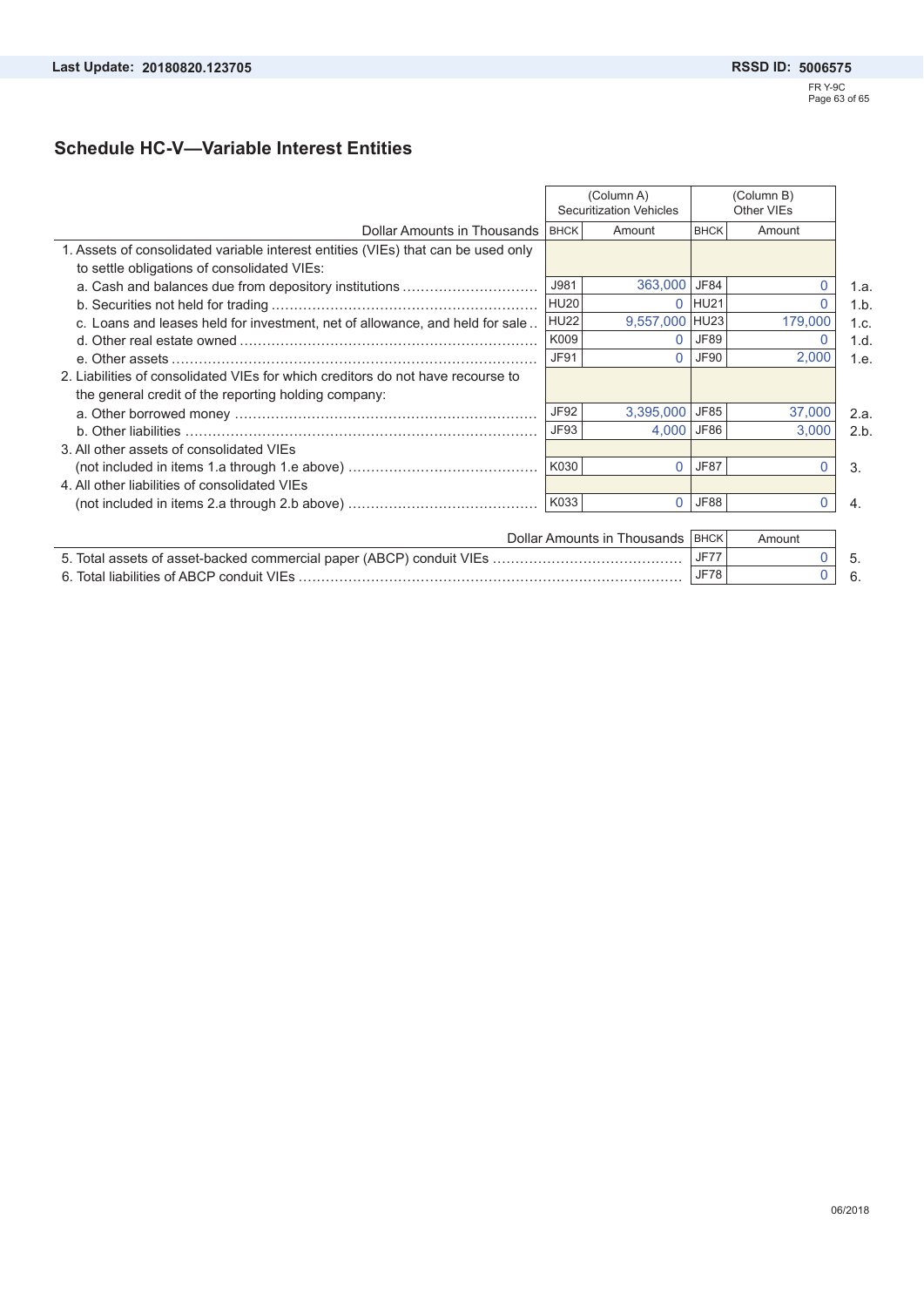### **Notes to the Balance Sheet—Predecessor Financial Items**

For holding companies involved in a business combination(s) during the quarter, provide on the lines below quarterly average information for any acquired company(ies) with aggregated assets of \$10 billion or more or 5 percent of the reporting holding company's total consolidated assets as of the previous quarter-end, whichever is less.

| Dollar Amounts in Thousands   BHBC |       | Amount |              |
|------------------------------------|-------|--------|--------------|
|                                    | 13516 |        |              |
|                                    | 3402  |        | 2.           |
|                                    | 3368  |        | $\mathbf{3}$ |
|                                    | 3519  |        |              |

### **Notes to the Balance Sheet (Other)**

Enter in the lines provided below any additional information on specific line items on the balance sheet or its supporting schedules that the holding company wishes to explain, that has been separately disclosed in the holding company's quarterly reports to its shareholders, in its press releases, or on its quarterly reports to the Securities and Exchange Commission (SEC).

Each additional piece of information disclosed should include the appropriate reference to schedule and item number, as well as a description of the additional information and the dollar amount (in thousands of dollars) associated with that disclosure.

#### **Example**

A holding company has guaranteed a new loan for its leveraged Employee Stock Ownership Plan (ESOP) for \$750 thousand and that amount has increased the holding company's long-term unsecured debt by a material amount. The holding company has disclosed that change to its stockholders and to the SEC. Enter on the line item below the following information:

| TEXT |                                                                 | <b>BHCK</b> | Amount |
|------|-----------------------------------------------------------------|-------------|--------|
| 0000 | Sch. HC, item 16, New loan to holding company's ESOP guaranteed |             |        |
|      | by holding company                                              |             |        |
|      |                                                                 | 0000        | 750    |

### **Notes to the Balance Sheet (Other)**

|                | <b>TEXT</b> | Dollar Amounts in Thousands   BHCK                                                     |                  | Amount   |     |
|----------------|-------------|----------------------------------------------------------------------------------------|------------------|----------|-----|
| 1.             |             | Outstanding issuances of perpetual preferred stock associated with the U.S. Department |                  |          |     |
|                |             | of Treasury Community Development Capital Initiative (CDCI) program included in        |                  |          |     |
|                |             | Schedule HC, item 23, Perpetual preferred stock and related surplus (for Subchapter S  |                  |          |     |
|                |             | corporations, outstanding issuances of subordinated debt securities associated with    |                  |          |     |
|                |             | CDCI included in Schedule HC, item 19.a, Subordinated notes and debentures)            | K <sub>141</sub> | 0        | 1.  |
| $\overline{2}$ | 5357        |                                                                                        |                  |          |     |
|                |             |                                                                                        |                  |          |     |
|                |             |                                                                                        | 5357             | O        | 2.  |
| 3.             | 5358        |                                                                                        |                  |          |     |
|                |             |                                                                                        |                  |          |     |
|                |             |                                                                                        | 5358             | O        | 3.  |
| 4              | 5359        |                                                                                        |                  |          |     |
|                |             |                                                                                        |                  |          |     |
|                |             |                                                                                        | 5359             | 0        | 4.  |
| 5.             | 5360        |                                                                                        |                  |          |     |
|                |             |                                                                                        | 5360             | $\Omega$ | -5. |
| 6.             | B027        |                                                                                        |                  |          |     |
|                |             |                                                                                        |                  |          |     |
|                |             |                                                                                        | B027             | 0        | 6.  |
|                |             |                                                                                        |                  |          |     |